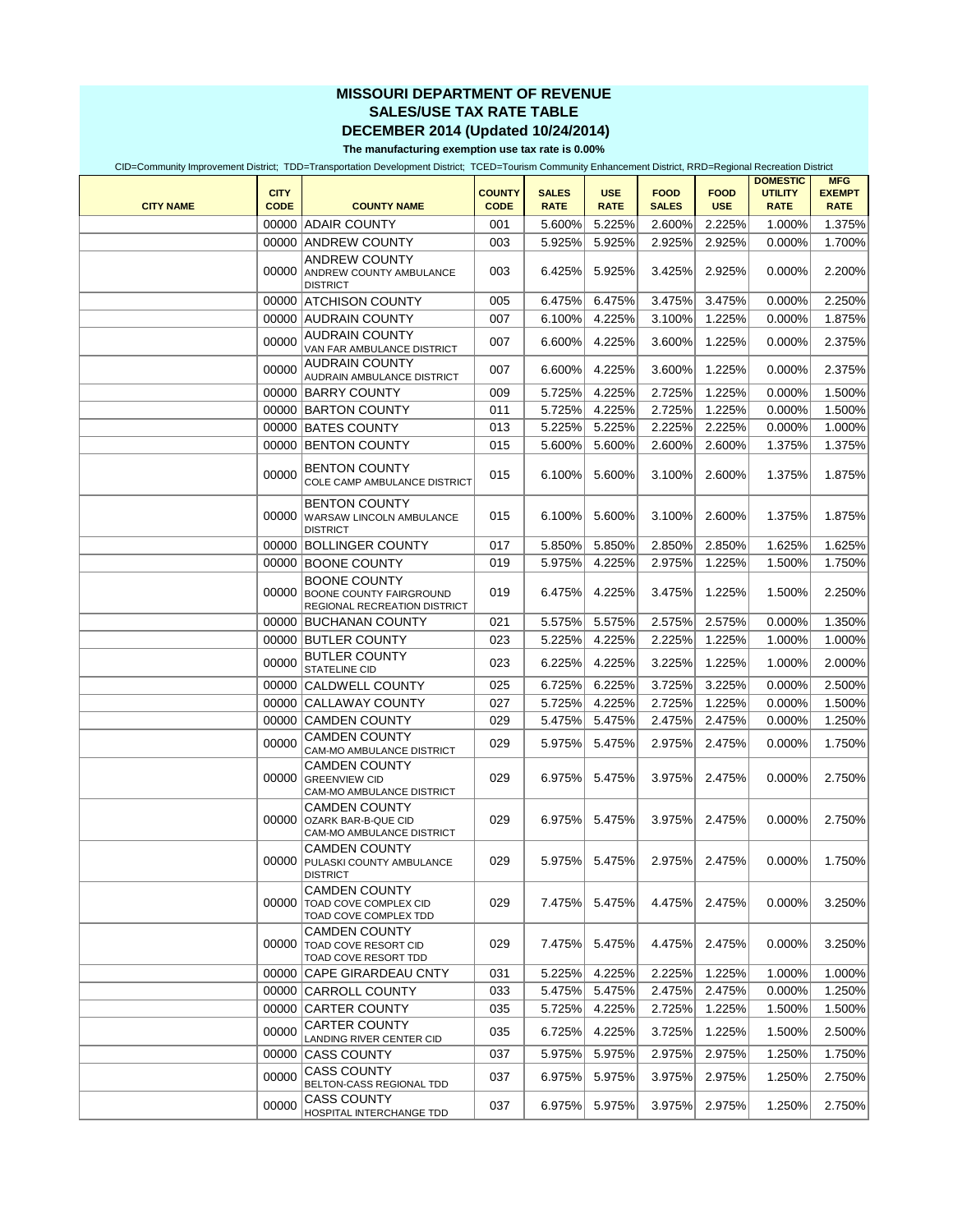| <b>CITY NAME</b> | <b>CITY</b><br><b>CODE</b> | <b>COUNTY NAME</b>                                                                                                   | <b>COUNTY</b><br><b>CODE</b> | <b>SALES</b><br><b>RATE</b> | <b>USE</b><br><b>RATE</b> | <b>FOOD</b><br><b>SALES</b> | <b>FOOD</b><br><b>USE</b> | <b>DOMESTIC</b><br><b>UTILITY</b><br><b>RATE</b> | <b>MFG</b><br><b>EXEMPT</b><br><b>RATE</b> |
|------------------|----------------------------|----------------------------------------------------------------------------------------------------------------------|------------------------------|-----------------------------|---------------------------|-----------------------------|---------------------------|--------------------------------------------------|--------------------------------------------|
|                  | 00000                      | <b>CASS COUNTY</b><br>PLEASANT HILL FIRE PROTECTION<br><b>DISTRICT</b>                                               | 037                          | 6.475%                      | 5.975%                    | 3.475%                      | 2.975%                    | 1.250%                                           | 2.250%                                     |
|                  | 00000                      | <b>CASS COUNTY</b><br><b>SOUTH METROPOLITAN FIRE</b><br>PROTECTION DISTRICT                                          | 037                          | 6.475%                      | 5.975%                    | 3.475%                      | 2.975%                    | 1.250%                                           | 2.250%                                     |
|                  |                            | 00000 CEDAR COUNTY                                                                                                   | 039                          | 5.725%                      | 4.225%                    | 2.725%                      | 1.225%                    | 0.500%                                           | 1.500%                                     |
|                  |                            | 00000 CHARITON COUNTY                                                                                                | 041                          | 6.100%                      | 6.100%                    | 3.100%                      | 3.100%                    | 0.000%                                           | 1.875%                                     |
|                  |                            | 00000 CHRISTIAN COUNTY                                                                                               | 043                          | 5.975%                      | 4.225%                    | 2.975%                      | 1.225%                    | 0.000%                                           | 1.750%                                     |
|                  |                            | 00000 CLARK COUNTY                                                                                                   | 045                          | 6.225%                      | 4.225%                    | 3.225%                      | 1.225%                    | 0.000%                                           | 2.000%                                     |
|                  |                            | 00000 CLAY COUNTY                                                                                                    | 047                          | 5.225%                      | 5.100%                    | 2.225%                      | 2.100%                    | 0.000%                                           | 1.000%                                     |
|                  | 00000                      | <b>CLAY COUNTY</b><br>SMITHVILLE AREA FIRE<br>PROTECTION DISTRICT                                                    | 047                          | 5.725%                      | 5.100%                    | 2.725%                      | 2.100%                    | 0.000%                                           | 1.500%                                     |
|                  |                            | 00000 CLINTON COUNTY                                                                                                 | 049                          | 5.225%                      | 5.225%                    | 2.225%                      | 2.225%                    | 0.000%                                           | 1.000%                                     |
|                  | 00000                      | <b>CLINTON COUNTY</b><br>CAMERON AMBULANCE DISTRICT                                                                  | 049                          | 5.725%                      | 5.225%                    | 2.725%                      | 2.225%                    | 0.000%                                           | 1.500%                                     |
|                  |                            | 00000 COLE COUNTY                                                                                                    | 051                          | 5.725%                      | 5.725%                    | 2.725%                      | 2.725%                    | 0.000%                                           | 1.500%                                     |
|                  |                            | 00000 COOPER COUNTY                                                                                                  | 053                          | 6.225%                      | 5.975%                    | 3.225%                      | 2.975%                    | 1.750%                                           | 2.000%                                     |
|                  | 00000                      | <b>COOPER COUNTY</b><br><b>HAIL RIDGE CID</b>                                                                        | 053                          | 7.225%                      | 5.975%                    | 4.225%                      | 2.975%                    | 1.750%                                           | 3.000%                                     |
|                  |                            | 00000 CRAWFORD COUNTY                                                                                                | 055                          | 5.975%                      | 4.225%                    | 2.975%                      | 1.225%                    | 0.750%                                           | 1.750%                                     |
|                  | 00000                      | <b>CRAWFORD COUNTY</b><br><b>NORTH CRAWFORD COUNTY</b><br>AMBULANCE DISTRICT                                         | 055                          | 6.475%                      | 4.225%                    | 3.475%                      | 1.225%                    | 0.750%                                           | 2.250%                                     |
|                  | 00000                      | <b>CRAWFORD COUNTY</b><br>NORTH CRAWFORD COUNTY<br>AMBULANCE DISTRICT<br>SULLIVAN FIRE PROTECTION<br><b>DISTRICT</b> | 055                          | 6.975%                      | 4.225%                    | 3.975%                      | 1.225%                    | 0.750%                                           | 2.750%                                     |
|                  | 00000                      | <b>CRAWFORD COUNTY</b><br>NORTH CRAWFORD COUNTY<br>AMBULANCE DISTRICT<br>BOURBON FIRE PROTECTION<br><b>DISTRICT</b>  | 055                          | 6.975%                      | 4.225%                    | 3.975%                      | 1.225%                    | 0.750%                                           | 2.750%                                     |
|                  | 00000                      | <b>CRAWFORD COUNTY</b><br>SAINT JAMES AMBULANCE<br><b>DISTRICT</b>                                                   | 055                          | 6.475%                      | 4.225%                    | 3.475%                      | 1.225%                    | 0.750%                                           | 2.250%                                     |
|                  | 00000                      | CRAWFORD COUNTY<br>STEELVILLE AMBULANCE DISTRICT                                                                     | 055                          | 6.475%                      | 4.225%                    | 3.475%                      | 1.225%                    | 0.750%                                           | 2.250%                                     |
|                  | 00000                      | <b>CRAWFORD COUNTY</b><br>STEELVILLE AMBULANCE DISTRICT<br><b>BOURBON FIRE PROTECTION</b><br><b>DISTRICT</b>         | 055                          | 6.975%                      | 4.225%                    | 3.975%                      | 1.225%                    | 0.750%                                           | 2.750%                                     |
|                  | 00000                      | <b>CRAWFORD COUNTY</b><br><b>SULLIVAN FIRE PROTECTION</b><br><b>DISTRICT</b>                                         | 055                          | 6.475%                      | 4.225%                    | 3.475%                      | 1.225%                    | 0.750%                                           | 2.250%                                     |
|                  |                            | 00000 DADE COUNTY                                                                                                    | 057                          | 6.475%                      | 5.975%                    | 3.475%                      | 2.975%                    | 1.000%                                           | 2.250%                                     |
|                  |                            | 00000 DALLAS COUNTY                                                                                                  | 059                          | 6.225%                      | 4.225%                    | 3.225%                      | 1.225%                    | 2.000%                                           | 2.000%                                     |
|                  |                            | 00000 DAVIESS COUNTY                                                                                                 | 061                          | 6.225%                      | 5.725%                    | 3.225%                      | 2.725%                    | 0.000%                                           | 2.000%                                     |
|                  | 00000                      | DAVIESS COUNTY<br><b>NOEL T ADAMS AMBULANCE</b><br><b>DISTRICT</b>                                                   | 061                          | 6.725%                      | 5.725%                    | 3.725%                      | 2.725%                    | 0.000%                                           | 2.500%                                     |
|                  |                            | 00000 DEKALB COUNTY                                                                                                  | 063                          | 5.725%                      | 5.225%                    | 2.725%                      | 2.225%                    | 0.000%                                           | 1.500%                                     |
|                  | 00000                      | DEKALB COUNTY<br>CAMERON AMBULANCE DISTRICT                                                                          | 063                          | 6.225%                      | 5.225%                    | 3.225%                      | 2.225%                    | 0.000%                                           | 2.000%                                     |
|                  |                            | 00000 DENT COUNTY                                                                                                    | 065                          | 5.225%                      | 4.225%                    | 2.225%                      | 1.225%                    | 1.000%                                           | 1.000%                                     |
|                  |                            | 00000 DOUGLAS COUNTY                                                                                                 | 067                          | 5.225%                      | 4.225%                    | 2.225%                      | 1.225%                    | 0.000%                                           | 1.000%                                     |
|                  | 00000                      | <b>DOUGLAS COUNTY</b><br>AVA AMBULANCE DISTRICT                                                                      | 067                          | 5.725%                      | 4.225%                    | 2.725%                      | 1.225%                    | 0.000%                                           | 1.500%                                     |
|                  |                            | 00000 DUNKLIN COUNTY                                                                                                 | 069                          | 5.225%                      | 5.225%                    | 2.225%                      | 2.225%                    | 0.000%                                           | 1.000%                                     |
|                  |                            | 00000 FRANKLIN COUNTY                                                                                                | 071                          | 5.975%                      | 4.225%                    | 2.975%                      | 1.225%                    | 0.000%                                           | 1.750%                                     |
|                  | 00000                      | <b>FRANKLIN COUNTY</b><br><b>BOURBON FIRE PROTECTION</b><br><b>DISTRICT</b>                                          | 071                          | 6.475%                      | 4.225%                    | 3.475%                      | 1.225%                    | 0.000%                                           | 2.250%                                     |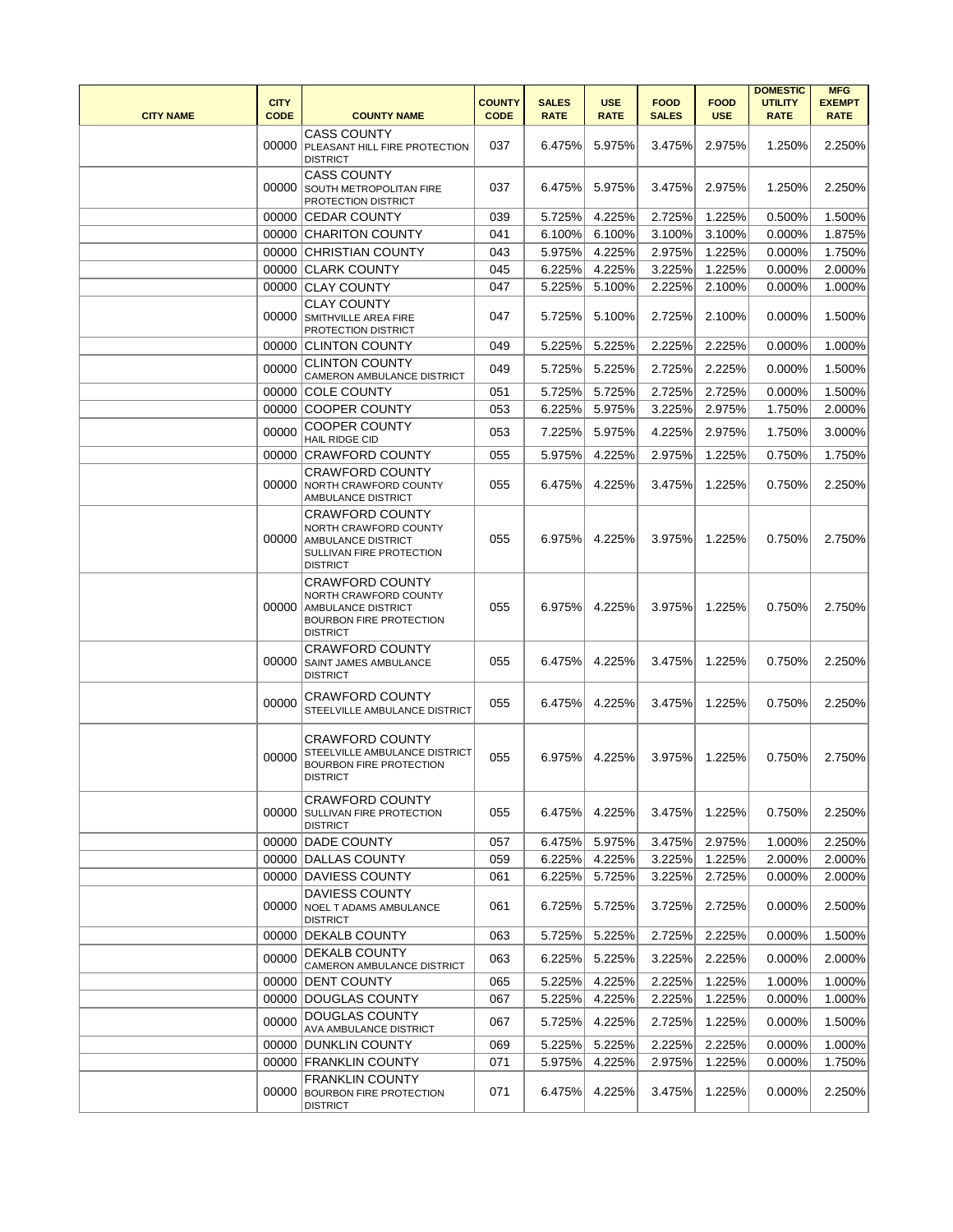| <b>CITY NAME</b> | <b>CITY</b><br><b>CODE</b> | <b>COUNTY NAME</b>                                                                                   | <b>COUNTY</b><br><b>CODE</b> | <b>SALES</b><br><b>RATE</b> | <b>USE</b><br><b>RATE</b> | <b>FOOD</b><br><b>SALES</b> | <b>FOOD</b><br><b>USE</b> | <b>DOMESTIC</b><br><b>UTILITY</b><br><b>RATE</b> | <b>MFG</b><br><b>EXEMPT</b><br><b>RATE</b> |
|------------------|----------------------------|------------------------------------------------------------------------------------------------------|------------------------------|-----------------------------|---------------------------|-----------------------------|---------------------------|--------------------------------------------------|--------------------------------------------|
|                  |                            | <b>FRANKLIN COUNTY</b><br>00000 GERALD AREA AMBULANCE<br><b>DISTRICT</b>                             | 071                          | 6.475%                      | 4.225%                    | 3.475%                      | 1.225%                    | 0.000%                                           | 2.250%                                     |
|                  |                            | <b>FRANKLIN COUNTY</b><br>00000 HERMANN AREA AMBULANCE<br><b>DISTRICT</b>                            | 071                          | 6.475%                      | 4.225%                    | 3.475%                      | 1.225%                    | 0.000%                                           | 2.250%                                     |
|                  |                            | <b>FRANKLIN COUNTY</b><br>00000 HIGHWAY 100 CID<br>MERAMEC AMBULANCE DISTRICT                        | 071                          | 7.475%                      | 5.225%                    | 4.475%                      | 2.225%                    | $0.000\%$                                        | 3.250%                                     |
|                  | 00000                      | <b>FRANKLIN COUNTY</b><br>MERAMEC AMBULANCE DISTRICT                                                 | 071                          | 6.475%                      | 4.225%                    | 3.475%                      | 1.225%                    | 0.000%                                           | 2.250%                                     |
|                  | 00000                      | <b>FRANKLIN COUNTY</b><br>MERAMEC AMBULANCE DISTRICT<br>ST CLAIR FIRE PROTECTION<br><b>DISTRICT</b>  | 071                          | 6.975%                      | 4.225%                    | 3.975%                      | 1.225%                    | 0.000%                                           | 2.750%                                     |
|                  | 00000                      | <b>FRANKLIN COUNTY</b><br>NEW HAVEN AMBULANCE<br><b>DISTRICT</b>                                     | 071                          | 6.475%                      | 4.225%                    | 3.475%                      | 1.225%                    | 0.000%                                           | 2.250%                                     |
|                  | 00000                      | <b>FRANKLIN COUNTY</b><br>ST CLAIR AMBULANCE DISTRICT<br>ST CLAIR FIRE PROTECTION<br><b>DISTRICT</b> | 071                          | 6.975%                      | 4.225%                    | 3.975%                      | 1.225%                    | 0.000%                                           | 2.750%                                     |
|                  | 00000                      | <b>FRANKLIN COUNTY</b><br><b>SULLIVAN FIRE PROTECTION</b><br><b>DISTRICT</b>                         | 071                          | 6.475%                      | 4.225%                    | 3.475%                      | 1.225%                    | 0.000%                                           | 2.250%                                     |
|                  |                            | <b>FRANKLIN COUNTY</b><br>00000 UNION FIRE PROTECTION<br><b>DISTRICT</b>                             | 071                          | 6.475%                      | 4.225%                    | 3.475%                      | 1.225%                    | 0.000%                                           | 2.250%                                     |
|                  |                            | <b>FRANKLIN COUNTY</b><br>00000 WASHINGTON AREA AMBULANCE<br><b>DISTRICT</b>                         | 071                          | 6.350%                      | 4.225%                    | 3.350%                      | 1.225%                    | 0.000%                                           | 2.125%                                     |
|                  |                            | 00000 GASCONADE COUNTY                                                                               | 073                          | 5.600%                      | 4.225%                    | 2.600%                      | 1.225%                    | 1.000%                                           | 1.375%                                     |
|                  | 00000                      | <b>GASCONADE COUNTY</b><br><b>GERALD AREA AMBULANCE</b><br><b>DISTRICT</b>                           | 073                          | 6.100%                      | 4.225%                    | 3.100%                      | 1.225%                    | 1.000%                                           | 1.875%                                     |
|                  | 00000                      | <b>GASCONADE COUNTY</b><br><b>HERMANN AREA AMBULANCE</b><br><b>DISTRICT</b>                          | 073                          | 6.100%                      | 4.225%                    | 3.100%                      | 1.225%                    | 1.000%                                           | 1.875%                                     |
|                  | 00000                      | <b>GASCONADE COUNTY</b><br>OWENSVILLE AREA AMBULANCE<br><b>DISTRICT</b>                              | 073                          | 6.100%                      | 4.225%                    | 3.100%                      | 1.225%                    | 1.000%                                           | 1.875%                                     |
|                  |                            | 00000 GENTRY COUNTY                                                                                  | 075                          | 5.225%                      | 5.225%                    | 2.225%                      | 2.225%                    | 0.500%                                           | 1.000%                                     |
|                  |                            | 00000 GREENE COUNTY                                                                                  | 077                          | 5.475%                      | 4.225%                    | 2.475%                      | 1.225%                    | 0.875%                                           | 1.250%                                     |
|                  | 00000                      | <b>GREENE COUNTY</b><br>EAST-WEST ARTERIAL TDD                                                       | 077                          | 5.975%                      | 4.225%                    | 2.975%                      | 1.225%                    | 0.875%                                           | 1.750%                                     |
|                  |                            | 00000 GRUNDY COUNTY                                                                                  | 079                          | 5.725%                      | 4.225%                    | 2.725%                      | 1.225%                    | 1.500%                                           | 1.500%                                     |
|                  |                            | 00000 HARRISON COUNTY                                                                                | 081                          | 5.475%                      | 5.475%                    | 2.475%                      | 2.475%                    | 0.000%                                           | 1.250%                                     |
|                  | 00000                      | <b>HARRISON COUNTY</b><br><b>NOEL T ADAMS AMBULANCE</b><br><b>DISTRICT</b>                           | 081                          | 5.975%                      | 5.475%                    | 2.975%                      | 2.475%                    | 0.000%                                           | 1.750%                                     |
|                  |                            | 00000 HENRY COUNTY                                                                                   | 083                          | 5.225%                      | 5.225%                    | 2.225%                      | 2.225%                    | 0.500%                                           | 1.000%                                     |
|                  |                            | <b>HENRY COUNTY</b><br>00000 WARSAW LINCOLN AMBULANCE<br><b>DISTRICT</b>                             | 083                          | 5.725%                      | 5.225%                    | 2.725%                      | 2.225%                    | 0.500%                                           | 1.500%                                     |
|                  |                            | 00000 HICKORY COUNTY                                                                                 | 085                          | 5.725%                      | 4.225%                    | 2.725%                      | 1.225%                    | 1.500%                                           | 1.500%                                     |
|                  |                            | 00000 HOLT COUNTY                                                                                    | 087                          | 6.725%                      | 6.725%                    | 3.725%                      | 3.725%                    | 0.000%                                           | 2.500%                                     |
|                  |                            | 00000 HOWARD COUNTY                                                                                  | 089                          | 6.850%                      | 6.850%                    | 3.850%                      | 3.850%                    | 2.125%                                           | 2.625%                                     |
|                  |                            | 00000 HOWELL COUNTY                                                                                  | 091                          | 5.162%                      | 4.225%                    | 2.162%                      | 1.225%                    | 0.000%                                           | 0.937%                                     |
|                  |                            | 00000 IRON COUNTY                                                                                    | 093                          | 5.725%                      | 4.225%                    | 2.725%                      | 1.225%                    | 0.000%                                           | 1.500%                                     |
|                  | 00000                      | <b>IRON COUNTY</b><br><b>IRON COUNTY HOSPITAL DISTRICT</b>                                           | 093                          | 6.225%                      | 4.225%                    | 3.225%                      | 1.225%                    | 0.500%                                           | 2.000%                                     |
|                  |                            | 00000 JACKSON COUNTY                                                                                 | 095                          | 5.475%                      | 4.225%                    | 2.475%                      | 1.225%                    | $0.000\%$                                        | 1.250%                                     |
|                  | 00000                      | JACKSON COUNTY<br><b>CENTRAL JACKSON COUNTY FIRE</b><br>PROTECTION DISTRICT                          | 095                          | 5.975%                      | 4.225%                    | 2.975%                      | 1.225%                    | 0.000%                                           | 1.750%                                     |
|                  |                            | <b>JACKSON COUNTY</b><br>00000 INTER CITY FIRE PROTECTION<br><b>DISTRICT</b>                         | 095                          | 6.475%                      | 4.225%                    | 3.475%                      | 1.225%                    | 0.000%                                           | 2.250%                                     |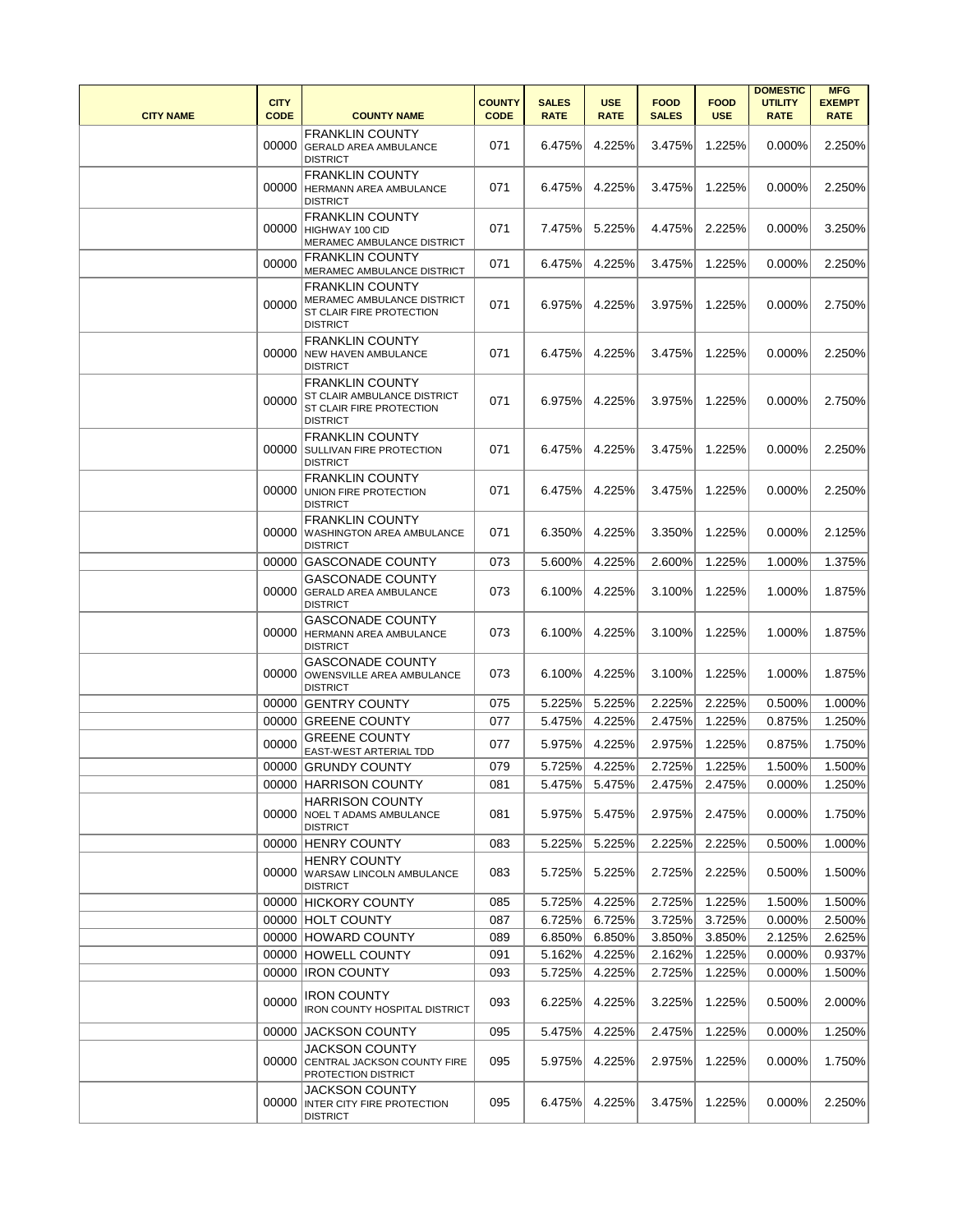| <b>CITY NAME</b> | <b>CITY</b><br><b>CODE</b> | <b>COUNTY NAME</b>                                                                                                                                 | <b>COUNTY</b><br><b>CODE</b> | <b>SALES</b><br><b>RATE</b> | <b>USE</b><br><b>RATE</b> | <b>FOOD</b><br><b>SALES</b> | <b>FOOD</b><br><b>USE</b> | <b>DOMESTIC</b><br><b>UTILITY</b><br><b>RATE</b> | <b>MFG</b><br><b>EXEMPT</b><br><b>RATE</b> |
|------------------|----------------------------|----------------------------------------------------------------------------------------------------------------------------------------------------|------------------------------|-----------------------------|---------------------------|-----------------------------|---------------------------|--------------------------------------------------|--------------------------------------------|
|                  |                            | JACKSON COUNTY<br>00000 PRAIRIE TOWNSHIP FIRE<br>PROTECTION DISTRICT                                                                               | 095                          | 5.975%                      | 4.225%                    | 2.975%                      | 1.225%                    | $0.000\%$                                        | 1.750%                                     |
|                  | 00000                      | JACKSON COUNTY<br>SNI VALLEY FIRE PROTECTION<br><b>DISTRICT</b>                                                                                    | 095                          | 5.975%                      | 4.225%                    | 2.975%                      | 1.225%                    | 0.000%                                           | 1.750%                                     |
|                  |                            | 00000 JASPER COUNTY                                                                                                                                | 097                          | 5.200%                      | 4.225%                    | 2.200%                      | 1.225%                    | 0.000%                                           | 0.975%                                     |
|                  |                            | 00000 JEFFERSON COUNTY                                                                                                                             | 099                          | 6.350%                      | 4.225%                    | 3.350%                      | 1.225%                    | 1.500%                                           | 2.125%                                     |
|                  | 00000                      | JEFFERSON COUNTY<br>BIG RIVER AMBULANCE DISTRICT<br>ANTONIA FIRE PROTECTION<br><b>DISTRICT</b>                                                     | 099                          | 7.350%                      | 4.225%                    | 4.350%                      | 1.225%                    | 1.500%                                           | 3.125%                                     |
|                  | 00000                      | JEFFERSON COUNTY<br>JOACHIM-PLATTIN AMBULANCE<br><b>DISTRICT</b><br>ANTONIA FIRE PROTECTION<br><b>DISTRICT</b>                                     | 099                          | 7.350%                      | 4.225%                    | 4.350%                      | 1.225%                    | 1.500%                                           | 3.125%                                     |
|                  | 00000                      | JEFFERSON COUNTY<br>ROCK TOWNSHIP AMBULANCE<br><b>DISTRICT</b><br>ANTONIA FIRE PROTECTION<br><b>DISTRICT</b>                                       | 099                          | 7.100%                      | 4.225%                    | 4.100%                      | 1.225%                    | 1.500%                                           | 2.875%                                     |
|                  | 00000                      | JEFFERSON COUNTY                                                                                                                                   | 099                          | 6.850%                      | 4.225%                    | 3.850%                      | 1.225%                    | 1.500%                                           | 2.625%                                     |
|                  | 00000                      | BIG RIVER AMBULANCE DISTRICT<br>JEFFERSON COUNTY<br>BIG RIVER AMBULANCE DISTRICT<br>HIGH RIDGE FIRE PROTECTION<br><b>DISTRICT</b>                  | 099                          | 7.350%                      | 4.225%                    | 4.350%                      | 1.225%                    | 1.500%                                           | 3.125%                                     |
|                  | 00000                      | JEFFERSON COUNTY<br><b>BILTMORE EAST CID</b><br>HIGH RIDGE FIRE PROTECTION<br><b>DISTRICT</b><br>NORTH JEFFERSON COUNTY<br>AMBULANCE DISTRICT      | 099                          | 8.350%                      | 5.225%                    | 5.350%                      | 2.225%                    | 1.500%                                           | 4.125%                                     |
|                  |                            | JEFFERSON COUNTY<br>HIGH RIDGE FIRE PROTECTION<br>00000 DISTRICT<br>NORTH JEFFERSON COUNTY<br>AMBULANCE DISTRICT                                   | 099                          | 7.350%                      | 4.225%                    | 4.350%                      | 1.225%                    | 1.500%                                           | 3.125%                                     |
|                  | 00000                      | JEFFERSON COUNTY<br>HIGH RIDGE FIRE PROTECTION<br><b>DISTRICT</b><br>ROCK TOWNSHIP AMBULANCE<br><b>DISTRICT</b>                                    | 099                          | 7.100%                      | 4.225%                    | 4.100%                      | 1.225%                    | 1.500%                                           | 2.875%                                     |
|                  | 00000                      | JEFFERSON COUNTY<br>HIGH RIDGE COMMONS CID<br><b>HIGH RIDGE FIRE PROTECTION</b><br><b>DISTRICT</b><br>NORTH JEFFERSON COUNTY<br>AMBULANCE DISTRICT | 099                          |                             |                           | 8.350% 4.225% 5.350% 1.225% |                           | 1.500%                                           | 4.125%                                     |
|                  | 00000                      | JEFFERSON COUNTY<br>JOACHIM-PLATTIN AMBULANCE<br><b>DISTRICT</b>                                                                                   | 099                          | 6.850%                      | 4.225%                    | 3.850%                      | 1.225%                    | 1.500%                                           | 2.625%                                     |
|                  | 00000                      | JEFFERSON COUNTY<br>JOACHIM-PLATTIN AMBULANCE<br><b>DISTRICT</b><br>ROCK COMMUNITY FIRE<br>PROTECTION DISTRICT                                     | 099                          | 7.350%                      | 4.225%                    | 4.350%                      | 1.225%                    | 1.500%                                           | 3.125%                                     |
|                  | 00000                      | JEFFERSON COUNTY                                                                                                                                   | 099                          | 6.850%                      | 4.225%                    | 3.850%                      | 1.225%                    | 1.500%                                           | 2.625%                                     |
|                  | 00000                      | MERAMEC AMBULANCE DISTRICT<br>JEFFERSON COUNTY<br><b>ROCK COMMUNITY FIRE</b><br>PROTECTION DISTRICT                                                | 099                          | 6.850%                      | 4.225%                    | 3.850%                      | 1.225%                    | 1.500%                                           | 2.625%                                     |
|                  |                            | JEFFERSON COUNTY<br>00000 ROCK TOWNSHIP AMBULANCE<br><b>DISTRICT</b>                                                                               | 099                          | 6.600%                      | 4.225%                    | 3.600%                      | 1.225%                    | 1.500%                                           | 2.375%                                     |
|                  |                            | JEFFERSON COUNTY<br>ROCK TOWNSHIP AMBULANCE<br>00000 DISTRICT<br>ROCK COMMUNITY FIRE<br>PROTECTION DISTRICT                                        | 099                          | 7.100%                      | 4.225%                    | 4.100%                      | 1.225%                    | 1.500%                                           | 2.875%                                     |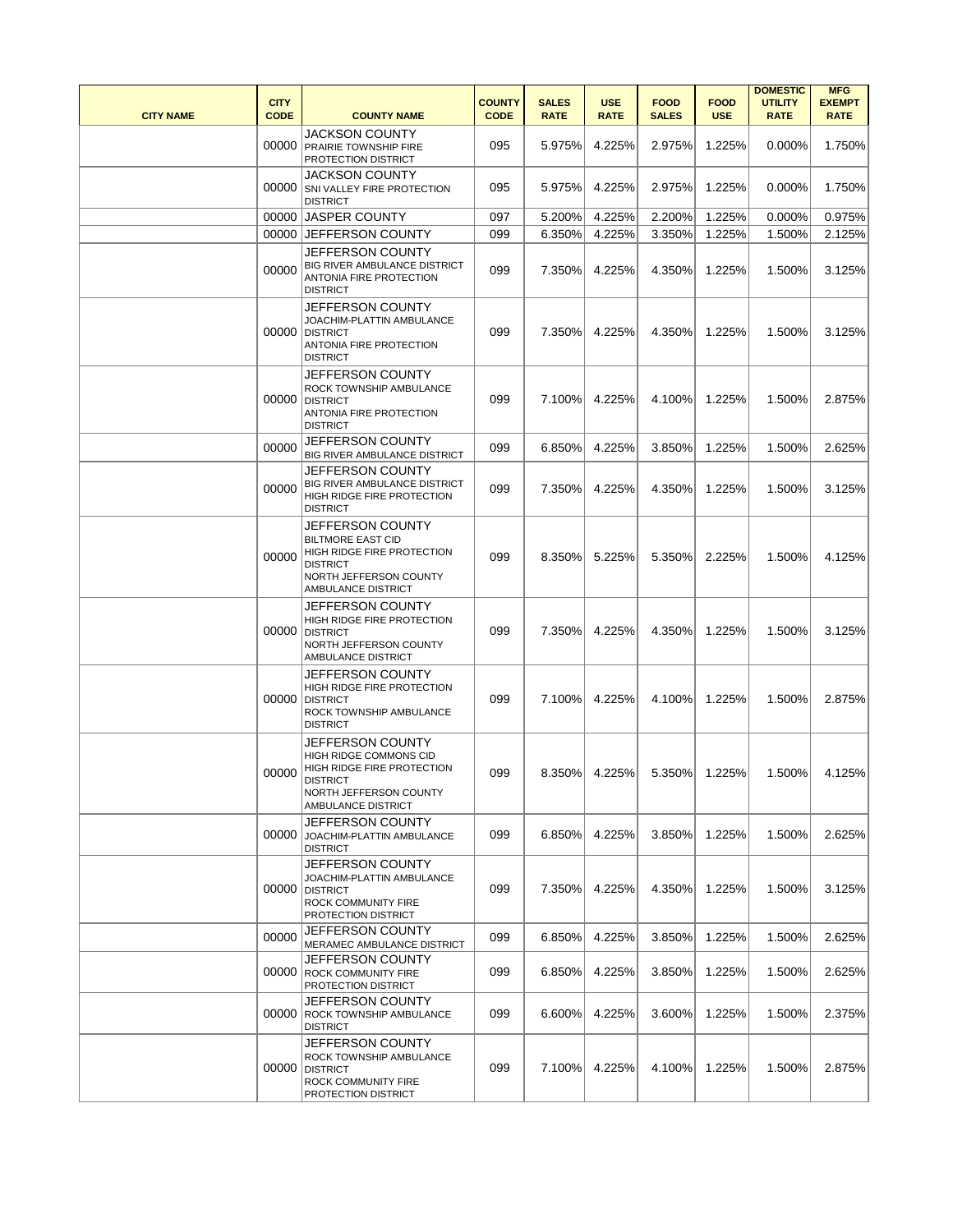| <b>CITY NAME</b> | <b>CITY</b><br><b>CODE</b> | <b>COUNTY NAME</b>                                                                      | <b>COUNTY</b><br><b>CODE</b> | <b>SALES</b><br><b>RATE</b> | <b>USE</b><br><b>RATE</b> | <b>FOOD</b><br><b>SALES</b> | <b>FOOD</b><br><b>USE</b> | <b>DOMESTIC</b><br><b>UTILITY</b><br><b>RATE</b> | <b>MFG</b><br><b>EXEMPT</b><br><b>RATE</b> |
|------------------|----------------------------|-----------------------------------------------------------------------------------------|------------------------------|-----------------------------|---------------------------|-----------------------------|---------------------------|--------------------------------------------------|--------------------------------------------|
|                  | 00000                      | <b>JEFFERSON COUNTY</b><br>SPRINGDALE CID<br>ROCK TOWNSHIP AMBULANCE<br><b>DISTRICT</b> | 099                          | 7.600%                      | 5.225%                    | 4.600%                      | 2.225%                    | 1.500%                                           | 3.375%                                     |
|                  |                            | 00000 JOHNSON COUNTY                                                                    | 101                          | 6.475%                      | 6.475%                    | 3.475%                      | 3.475%                    | 2.250%                                           | 2.250%                                     |
|                  |                            | 00000 KNOX COUNTY                                                                       | 103                          | 6.225%                      | 6.225%                    | 3.225%                      | 3.225%                    | 2.000%                                           | 2.000%                                     |
|                  |                            | 00000 LACLEDE COUNTY                                                                    | 105                          | 5.225%                      | 4.225%                    | 2.225%                      | 1.225%                    | 0.000%                                           | 1.000%                                     |
|                  |                            | <b>LACLEDE COUNTY</b><br>00000 PULASKI COUNTY AMBULANCE<br><b>DISTRICT</b>              | 105                          | 5.725%                      | 4.225%                    | 2.725%                      | 1.225%                    | 0.000%                                           | 1.500%                                     |
|                  |                            | 00000 LAFAYETTE COUNTY                                                                  | 107                          | 5.850%                      | 5.850%                    | 2.850%                      | 2.850%                    | 0.000%                                           | 1.625%                                     |
|                  |                            | <b>LAFAYETTE COUNTY</b><br>00000 SNI VALLEY FIRE PROTECTION<br><b>DISTRICT</b>          | 107                          | 6.350%                      | 5.850%                    | 3.350%                      | 2.850%                    | 0.000%                                           | 2.125%                                     |
|                  |                            | 00000 LAWRENCE COUNTY                                                                   | 109                          | 5.725%                      | 5.725%                    | 2.725%                      | 2.725%                    | 0.000%                                           | 1.500%                                     |
|                  |                            | 00000 LEWIS COUNTY                                                                      | 111                          | 7.350%                      | 6.850%                    | 4.350%                      | 3.850%                    | 2.000%                                           | 3.125%                                     |
|                  |                            | 00000 LINCOLN COUNTY                                                                    | 113                          | 6.475%                      | 4.225%                    | 3.475%                      | 1.225%                    | 0.500%                                           | 2.250%                                     |
|                  |                            | 00000 LINN COUNTY                                                                       | 115                          | 6.225%                      | 5.725%                    | 3.225%                      | 2.725%                    | 1.500%                                           | 2.000%                                     |
|                  |                            | 00000 LIVINGSTON COUNTY                                                                 | 117                          | 4.975%                      | 4.975%                    | 1.975%                      | 1.975%                    | 0.000%                                           | 0.750%                                     |
|                  |                            | 00000 MCDONALD COUNTY                                                                   | 119                          | 6.225%                      | 4.225%                    | 3.225%                      | 1.225%                    | 1.500%                                           | 2.000%                                     |
|                  |                            | 00000 MACON COUNTY                                                                      | 121                          | 7.100%                      | 6.225%                    | 4.100%                      | 3.225%                    | 0.000%                                           | 2.875%                                     |
|                  |                            | 00000 MADISON COUNTY                                                                    | 123                          | 6.225%                      | 4.225%                    | 3.225%                      | 1.225%                    | 1.500%                                           | 2.000%                                     |
|                  |                            | 00000 MARIES COUNTY                                                                     | 125                          | 5.891%                      | 5.891%                    | 2.891%                      | 2.891%                    | 1.666%                                           | 1.666%                                     |
|                  | 00000                      | <b>MARIES COUNTY</b><br>MARIES OSAGE AMBULANCE<br><b>DISTRICT</b>                       | 125                          | 6.391%                      | 5.891%                    | 3.391%                      | 2.891%                    | 1.666%                                           | 2.166%                                     |
|                  |                            | <b>MARIES COUNTY</b><br>00000 SAINT JAMES AMBULANCE<br><b>DISTRICT</b>                  | 125                          | 6.391%                      | 5.891%                    | 3.391%                      | 2.891%                    | 1.666%                                           | 2.166%                                     |
|                  | 00000                      | <b>MARION COUNTY</b><br>MARION COUNTY AMBULANCE<br><b>DISTRICT</b>                      | 127                          | 6.600%                      | 5.600%                    | 3.600%                      | 2.600%                    | 0.000%                                           | 2.375%                                     |
|                  | 00000                      | <b>MARION COUNTY</b><br>MONROE CITY AMBULANCE<br><b>DISTRICT</b>                        | 127                          | 6.600%                      | 5.600%                    | 3.600%                      | 2.600%                    | 0.000%                                           | 2.375%                                     |
|                  |                            | 00000 MERCER COUNTY                                                                     | 129                          | 6.475%                      | 6.475%                    | 3.475%                      | 3.475%                    | 1.250%                                           | 2.250%                                     |
|                  |                            | 00000 MILLER COUNTY                                                                     | 131                          | 5.225%                      | 5.225%                    | 2.225%                      | 2.225%                    | 1.000%                                           | 1.000%                                     |
|                  | 00000                      | <b>MILLER COUNTY</b><br>MILLER COUNTY AMBULANCE<br><b>DISTRICT</b>                      | 131                          | 5.725%                      | 5.225%                    | 2.725%                      | 2.225%                    | 1.000%                                           | 1.500%                                     |
|                  |                            | 00000 MISSISSIPPI COUNTY                                                                | 133                          | 5.975%                      | 4.225%                    | 2.975%                      | 1.225%                    | 0.000%                                           | 1.750%                                     |
|                  |                            | 00000 MONITEAU COUNTY                                                                   | 135                          | 6.475%                      | 5.225%                    | 3.475%                      | 2.225%                    | 1.000%                                           | 2.250%                                     |
|                  | 00000                      | 00000 MONROE COUNTY<br>MONROE COUNTY<br>MONROE CITY AMBULANCE<br><b>DISTRICT</b>        | 137<br>137                   | 5.725%<br>6.225%            | 5.225%<br>5.225%          | 2.725%<br>3.225%            | 2.225%<br>2.225%          | 1.000%<br>1.000%                                 | 1.500%<br>2.000%                           |
|                  |                            | 00000 MONTGOMERY COUNTY                                                                 | 139                          | 6.475%                      | 4.225%                    | 3.475%                      | 1.225%                    | 2.250%                                           | 2.250%                                     |
|                  | 00000                      | MONTGOMERY COUNTY<br><b>HERMANN AREA AMBULANCE</b><br><b>DISTRICT</b>                   | 139                          | 6.975%                      | 4.225%                    | 3.975%                      | 1.225%                    | 2.250%                                           | 2.750%                                     |
|                  | 00000                      | <b>MORGAN COUNTY</b><br>CAM-MO AMBULANCE DISTRICT                                       | 141                          | 5.725%                      | 5.225%                    | 2.725%                      | 2.225%                    | 0.500%                                           | 1.500%                                     |
|                  | 00000                      | <b>MORGAN COUNTY</b><br>MID-MO AMBULANCE DISTRICT                                       | 141                          | 5.725%                      | 5.225%                    | 2.725%                      | 2.225%                    | 0.500%                                           | 1.500%                                     |
|                  |                            | 00000 NEW MADRID COUNTY                                                                 | 143                          | 5.475%                      | 4.225%                    | 2.475%                      | 1.225%                    | 1.000%                                           | 1.250%                                     |
|                  |                            | 00000 NEWTON COUNTY                                                                     | 145                          | 5.350%                      | 4.225%                    | 2.350%                      | 1.225%                    | 1.125%                                           | 1.125%                                     |
|                  | 00000                      | <b>NEWTON COUNTY</b><br>HIGHWAY 166 CID<br><b>NEWTON COUNTY</b>                         | 145                          | 6.350%                      | 4.225%                    | 3.350%                      | 1.225%                    | 1.125%                                           | 2.125%                                     |
|                  | 00000                      | NEOSHO TDD                                                                              | 145                          | 5.850%                      | 4.225%                    | 2.850%                      | 1.225%                    | 1.125%                                           | 1.625%                                     |
|                  |                            | 00000 NODAWAY COUNTY                                                                    | 147                          | 6.225%                      | 5.725%                    | 3.225%                      | 2.725%                    | 0.000%                                           | 2.000%                                     |
|                  |                            | 00000 OREGON COUNTY                                                                     | 149                          | 6.225%                      | 4.225%                    | 3.225%                      | 1.225%                    | 1.000%                                           | 2.000%                                     |
|                  | 00000                      | 00000 OSAGE COUNTY<br><b>OSAGE COUNTY</b><br>MARIES OSAGE AMBULANCE<br><b>DISTRICT</b>  | 151<br>151                   | 5.975%<br>6.475%            | 5.975%<br>5.975%          | 2.975%<br>3.475%            | 2.975%<br>2.975%          | 1.250%<br>1.250%                                 | 1.750%<br>2.250%                           |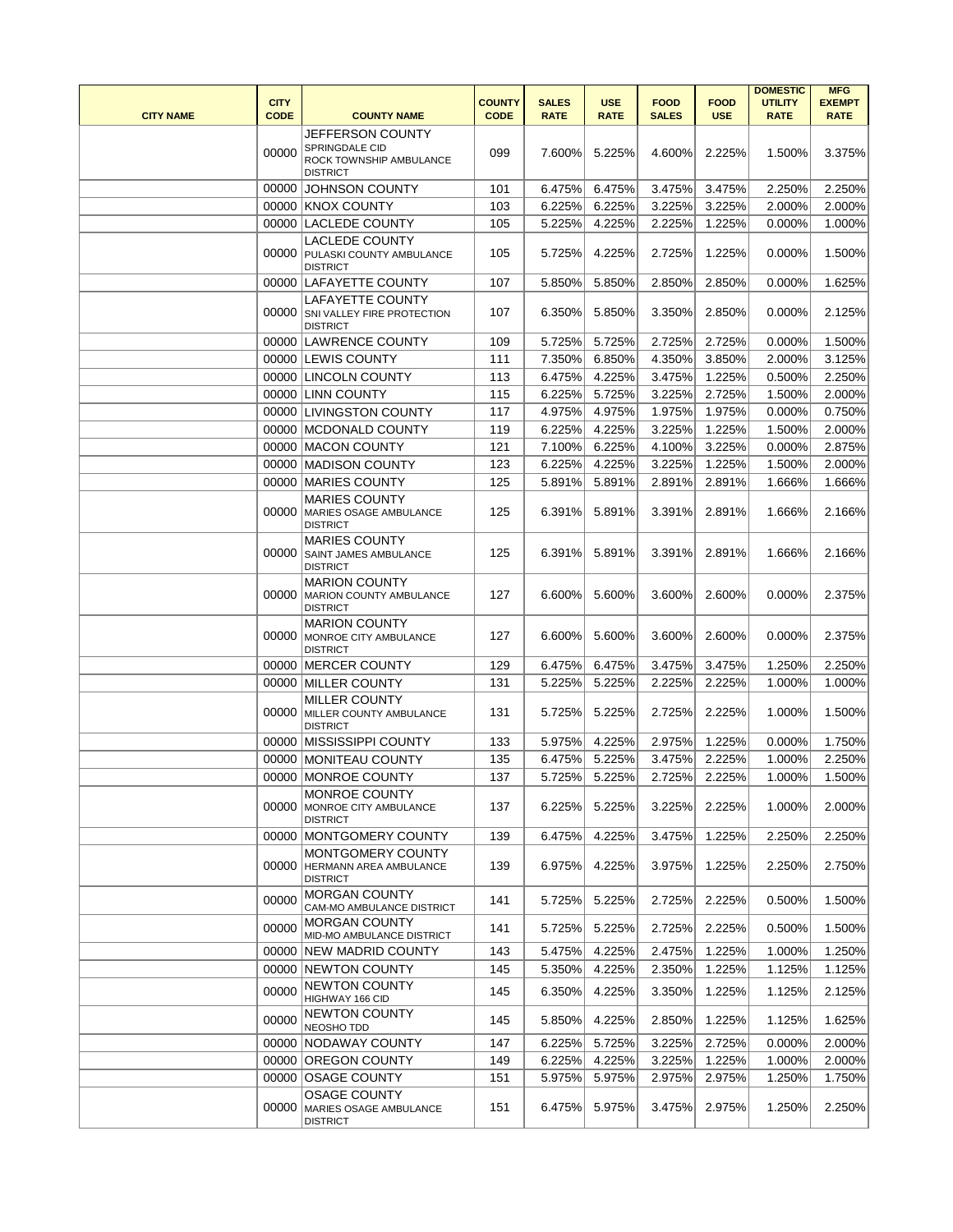| <b>CITY NAME</b> | <b>CITY</b><br><b>CODE</b> | <b>COUNTY NAME</b>                                                                                      | <b>COUNTY</b><br><b>CODE</b> | <b>SALES</b><br><b>RATE</b> | <b>USE</b><br><b>RATE</b> | <b>FOOD</b><br><b>SALES</b> | <b>FOOD</b><br><b>USE</b> | <b>DOMESTIC</b><br><b>UTILITY</b><br><b>RATE</b> | <b>MFG</b><br><b>EXEMPT</b><br><b>RATE</b> |
|------------------|----------------------------|---------------------------------------------------------------------------------------------------------|------------------------------|-----------------------------|---------------------------|-----------------------------|---------------------------|--------------------------------------------------|--------------------------------------------|
|                  | 00000                      | <b>OSAGE COUNTY</b><br>OSAGE AMBULANCE DISTRICT                                                         | 151                          | 6.475%                      | 5.975%                    | 3.475%                      | 2.975%                    | 1.250%                                           | 2.250%                                     |
|                  | 00000                      | <b>OZARK COUNTY</b>                                                                                     | 153                          | 6.725%                      | 4.225%                    | 3.725%                      | 1.225%                    | 1.000%                                           | 2.500%                                     |
|                  |                            | 00000 PEMISCOT COUNTY                                                                                   | 155                          | 6.725%                      | 4.225%                    | 3.725%                      | 1.225%                    | 1.250%                                           | 2.500%                                     |
|                  |                            | 00000 PERRY COUNTY                                                                                      | 157                          | 6.100%                      | 6.100%                    | 3.100%                      | 3.100%                    | 1.375%                                           | 1.875%                                     |
|                  |                            | 00000 PETTIS COUNTY                                                                                     | 159                          | 5.225%                      | 5.225%                    | 2.225%                      | 2.225%                    | 1.000%                                           | 1.000%                                     |
|                  | 00000                      | PETTIS COUNTY<br>COLE CAMP AMBULANCE DISTRICT                                                           | 159                          | 5.725%                      | 5.225%                    | 2.725%                      | 2.225%                    | 1.000%                                           | 1.500%                                     |
|                  | 00000                      | PETTIS COUNTY<br>PETTIS COUNTY AMBULANCE<br><b>DISTRICT</b>                                             | 159                          | 5.725%                      | 5.225%                    | 2.725%                      | 2.225%                    | 1.000%                                           | 1.500%                                     |
|                  |                            | 00000 PHELPS COUNTY                                                                                     | 161                          | 5.350%                      | 4.225%                    | 2.350%                      | 1.225%                    | 0.000%                                           | 1.125%                                     |
|                  | 00000                      | PHELPS COUNTY<br><b>SAINT JAMES AMBULANCE</b><br><b>DISTRICT</b>                                        | 161                          | 5.850%                      | 4.225%                    | 2.850%                      | 1.225%                    | 0.000%                                           | 1.625%                                     |
|                  |                            | 00000 PIKE COUNTY                                                                                       | 163                          | 6.225%                      | 4.225%                    | 3.225%                      | 1.225%                    | 1.000%                                           | 2.000%                                     |
|                  | 00000                      | PIKE COUNTY<br>VAN FAR AMBULANCE DISTRICT                                                               | 163                          | 6.725%                      | 4.225%                    | 3.725%                      | 1.225%                    | 1.000%                                           | 2.500%                                     |
|                  | 00000                      | <b>PLATTE COUNTY</b>                                                                                    | 165                          | 5.600%                      | 5.600%                    | 2.600%                      | 2.600%                    | 0.000%                                           | 1.375%                                     |
|                  | 00000                      | PLATTE COUNTY<br>SMITHVILLE AREA FIRE<br>PROTECTION DISTRICT                                            | 165                          | 6.100%                      | 5.600%                    | 3.100%                      | 2.600%                    | 0.000%                                           | 1.875%                                     |
|                  |                            | 00000 POLK COUNTY                                                                                       | 167                          | 5.600%                      | 4.225%                    | 2.600%                      | 1.225%                    | 1.375%                                           | 1.375%                                     |
|                  |                            | 00000 PULASKI COUNTY                                                                                    | 169                          | 4.975%                      | 4.225%                    | 1.975%                      | 1.225%                    | 0.000%                                           | 0.750%                                     |
|                  | 00000                      | <b>PULASKI COUNTY</b><br>PULASKI COUNTY AMBULANCE<br><b>DISTRICT</b>                                    | 169                          | 5.475%                      | 4.225%                    | 2.475%                      | 1.225%                    | 0.000%                                           | 1.250%                                     |
|                  |                            | 00000 PUTNAM COUNTY                                                                                     | 171                          | 6.225%                      | 6.225%                    | 3.225%                      | 3.225%                    | 2.000%                                           | 2.000%                                     |
|                  |                            | 00000 RALLS COUNTY                                                                                      | 173                          | 6.725%                      | 6.725%                    | 3.725%                      | 3.725%                    | 0.000%                                           | 2.500%                                     |
|                  | 00000                      | <b>RALLS COUNTY</b><br>MONROE CITY AMBULANCE<br><b>DISTRICT</b>                                         | 173                          | 7.225%                      | 6.725%                    | 4.225%                      | 3.725%                    | 0.000%                                           | 3.000%                                     |
|                  | 00000                      | RALLS COUNTY<br>VAN FAR AMBULANCE DISTRICT                                                              | 173                          | 7.225%                      | 6.725%                    | 4.225%                      | 3.725%                    | 0.000%                                           | 3.000%                                     |
|                  | 00000                      | <b>RANDOLPH COUNTY</b>                                                                                  | 175                          | 5.975%                      | 5.475%                    | 2.975%                      | 2.475%                    | 0.000%                                           | 1.750%                                     |
|                  | 00000                      | <b>RAY COUNTY</b>                                                                                       | 177                          | 5.725%                      | 5.725%                    | 2.725%                      | 2.725%                    | 0.000%                                           | 1.500%                                     |
|                  | 00000                      | <b>RAY COUNTY</b><br>ORRICK FIRE FIRE PROTECTION<br><b>DISTRICT</b>                                     | 177                          | 6.225%                      | 5.725%                    | 3.225%                      | 2.725%                    | 0.000%                                           | 2.000%                                     |
|                  | 00000                      | <b>RAY COUNTY</b><br><b>RAY COUNTY AMBULANCE</b><br><b>DISTRICT</b>                                     | 177                          | 6.225%                      | 5.725%                    | 3.225%                      | 2.725%                    | 0.000%                                           | 2.000%                                     |
|                  | 00000                      | RAY COUNTY<br>ORRICK FIRE FIRE PROTECTION<br><b>DISTRICT</b><br>RAY COUNTY AMBULANCE<br><b>DISTRICT</b> | 177                          | 6.725%                      | 5.725%                    | 3.725%                      | 2.725%                    | 0.000%                                           | 2.500%                                     |
|                  |                            | 00000 REYNOLDS COUNTY                                                                                   | 179                          | 5.225%                      | 4.225%                    | 2.225%                      | 1.225%                    | 0.000%                                           | 1.000%                                     |
|                  |                            | 00000 RIPLEY COUNTY                                                                                     | 181                          | 5.725%                      | 4.225%                    | 2.725%                      | 1.225%                    | 1.500%                                           | 1.500%                                     |
|                  |                            | 00000 ST CHARLES COUNTY                                                                                 | 183                          | 5.950%                      | 5.950%                    | 2.850%                      | 2.850%                    | 0.000%                                           | 1.725%                                     |
|                  |                            | 00000 ST CLAIR COUNTY                                                                                   | 185                          | 4.725%                      | 4.225%                    | 1.725%                      | 1.225%                    | 0.000%                                           | 0.500%                                     |
|                  |                            | 00000 ST FRANCOIS COUNTY                                                                                | 187                          | 5.975%                      | 4.225%                    | 2.975%                      | 1.225%                    | 0.500%                                           | 1.750%                                     |
|                  |                            | 00000 ST LOUIS COUNTY                                                                                   | 189                          | 7.113%                      | 4.225%                    | 3.725%                      | 1.225%                    | 0.000%                                           | 2.888%                                     |
|                  | 00000                      | <b>ST LOUIS COUNTY</b><br>MIDWEST PLAZA CID                                                             | 189                          | 7.613%                      | 4.225%                    | 4.225%                      | 1.225%                    | $0.000\%$                                        | 3.388%                                     |
|                  | 00000                      | <b>ST LOUIS COUNTY</b><br>PADDOCK FOREST CID                                                            | 189                          | 8.113%                      | 5.225%                    | 4.725%                      | 2.225%                    | 0.000%                                           | 3.888%                                     |
|                  | 00000                      | ST LOUIS COUNTY<br>ST JOHNS CHURCH ROAD TDD                                                             | 189                          | 7.613%                      | 4.225%                    | 4.225%                      | 1.225%                    | 0.000%                                           | 3.388%                                     |
|                  | 00000                      | <b>ST LOUIS COUNTY</b><br><b>TELEGRAPH CROSSING NORTH</b><br>CID                                        | 189                          | 8.113%                      | 5.225%                    | 4.725%                      | 2.225%                    | 0.000%                                           | 3.888%                                     |
|                  | 00000                      | <b>ST LOUIS COUNTY</b><br>TORI PINES COMMONS CID                                                        | 189                          | 7.613%                      | 4.725%                    | 4.225%                      | 1.725%                    | 0.000%                                           | 3.388%                                     |
|                  | 00000                      | <b>ST LOUIS COUNTY</b><br>UNIVERSITY PLACE TDD                                                          | 189                          | 8.113%                      | 4.225%                    | 4.725%                      | 1.225%                    | 0.000%                                           | 3.888%                                     |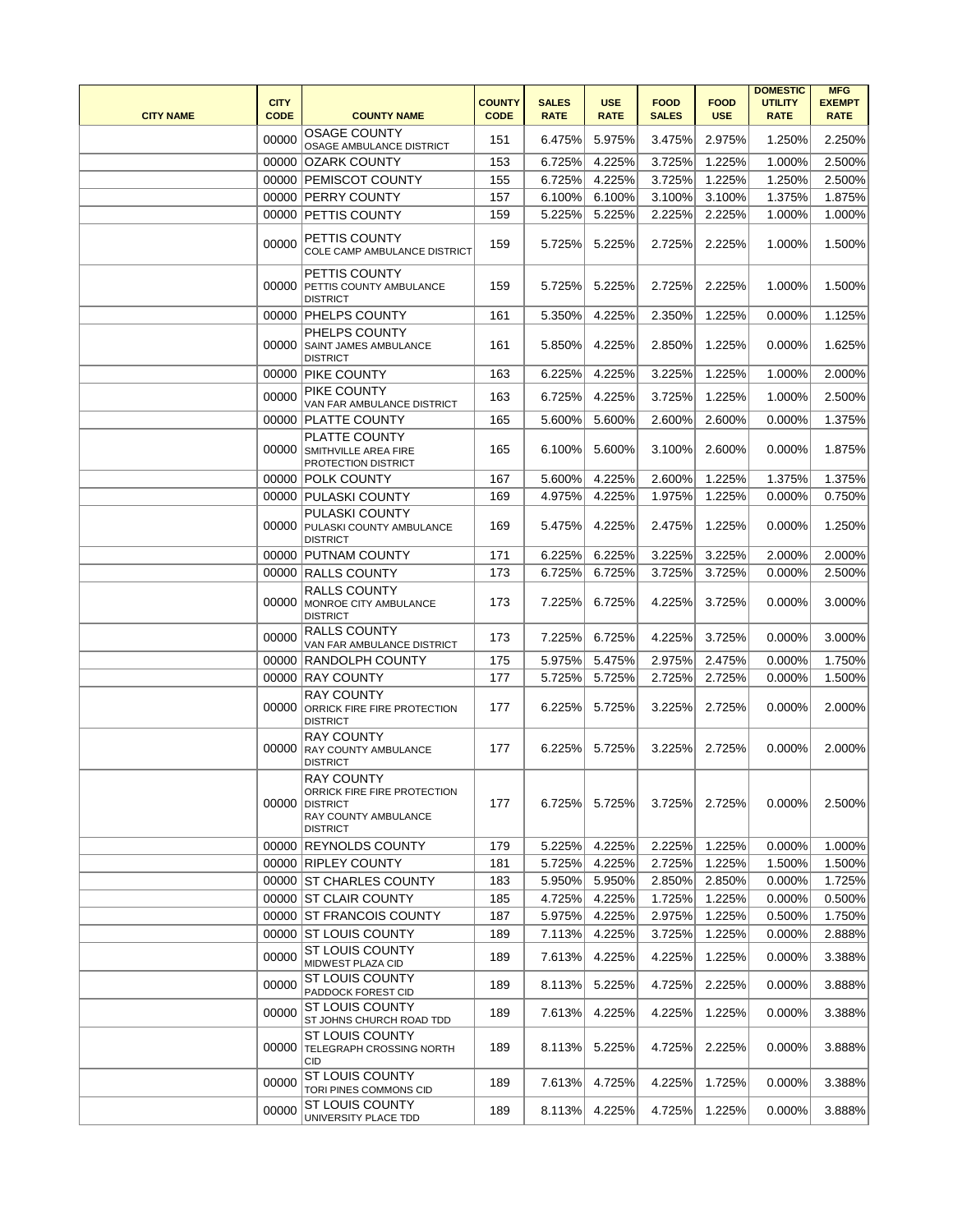|                      |             |                                                                                              |               |              |               |              |             | <b>DOMESTIC</b> | <b>MFG</b>    |
|----------------------|-------------|----------------------------------------------------------------------------------------------|---------------|--------------|---------------|--------------|-------------|-----------------|---------------|
|                      | <b>CITY</b> |                                                                                              | <b>COUNTY</b> | <b>SALES</b> | <b>USE</b>    | <b>FOOD</b>  | <b>FOOD</b> | <b>UTILITY</b>  | <b>EXEMPT</b> |
| <b>CITY NAME</b>     | <b>CODE</b> | <b>COUNTY NAME</b>                                                                           | <b>CODE</b>   | <b>RATE</b>  | <b>RATE</b>   | <b>SALES</b> | <b>USE</b>  | <b>RATE</b>     | <b>RATE</b>   |
|                      | 00000       | <b>ST LOUIS COUNTY</b><br>VICTORIA CROSSING CID                                              | 189           | 7.613%       | 4.725%        | 4.225%       | 1.725%      | 0.000%          | 3.388%        |
|                      | 90001       | <b>ST LOUIS COUNTY (T1)</b>                                                                  | 189           | 7.113%       | 4.225%        | 3.725%       | 1.225%      | 0.000%          | 2.888%        |
|                      |             | 90002 ST LOUIS COUNTY (T2)                                                                   | 189           | 7.113%       | 4.225%        | 3.725%       | 1.225%      | 0.000%          | 2.888%        |
|                      |             | 90003 ST LOUIS COUNTY (T3)                                                                   | 189           | 7.113%       | 4.225%        | 3.725%       | 1.225%      | 0.000%          | 2.888%        |
|                      | 90003       | ST LOUIS COUNTY (T3)<br>MAYFAIR PLAZA CID<br>HWY 367 & PARKER RD TDD                         | 189           | 8.613%       | 5.225%        | 5.225%       | 2.225%      | 0.000%          | 4.388%        |
|                      |             | 00000 STE GENEVIEVE COUNTY                                                                   | 193           | 6.725%       | 4.225%        | 3.725%       | 1.225%      | 2.000%          | 2.500%        |
|                      | 00000       | <b>STE GENEVIEVE COUNTY</b><br>OZORA CID                                                     | 193           | 7.725%       | 4.225%        | 4.725%       | 1.225%      | 2.000%          | 3.500%        |
|                      |             | 00000 SALINE COUNTY                                                                          | 195           | 5.850%       | 5.850%        | 2.850%       | 2.850%      | 0.250%          | 1.625%        |
|                      | 00000       | <b>SCHUYLER COUNTY</b>                                                                       | 197           | 6.225%       | 4.225%        | 3.225%       | 1.225%      | 2.000%          | 2.000%        |
|                      |             | 00000 SCOTLAND COUNTY                                                                        | 199           | 5.475%       | 5.475%        | 2.475%       | 2.475%      | 0.000%          | 1.250%        |
|                      |             | 00000 SCOTT COUNTY                                                                           | 201           | 5.225%       | 5.225%        | 2.225%       | 2.225%      | 1.000%          | 1.000%        |
|                      |             |                                                                                              |               |              |               |              |             |                 | 1.000%        |
|                      | 00000       | <b>SHANNON COUNTY</b>                                                                        | 203           | 5.225%       | 4.225%        | 2.225%       | 1.225%      | 1.000%          |               |
|                      | 00000       | <b>SHELBY COUNTY</b>                                                                         | 205           | 6.225%       | 5.725%        | 3.225%       | 2.725%      | 1.500%          | 2.000%        |
|                      | 00000       | <b>SHELBY COUNTY</b><br>MONROE CITY AMBULANCE<br><b>DISTRICT</b>                             | 205           | 6.725%       | 5.725%        | 3.725%       | 2.725%      | 1.500%          | 2.500%        |
|                      | 00000       | SHELBY COUNTY<br>SALT RIVER AMBULANCE DISTRICT                                               | 205           | 6.725%       | 5.725%        | 3.725%       | 2.725%      | 1.500%          | 2.500%        |
|                      |             | 00000 STODDARD COUNTY                                                                        | 207           | 5.225%       | 4.225%        | 2.225%       | 1.225%      | 0.000%          | 1.000%        |
|                      |             | 00000 STONE COUNTY                                                                           | 209           | 5.975%       | 5.975%        | 2.975%       | 2.975%      | 1.000%          | 1.750%        |
|                      | 00000       | <b>STONE COUNTY</b><br>BRANSON LAKES AREA TCED<br>SOUTHERN STONE FIRE<br>PROTECTION DISTRICT | 209           | 7.475%       | 5.975%        | 3.475%       | 2.975%      | 1.000%          | 3.250%        |
|                      | 00000       | <b>STONE COUNTY</b><br><b>SOUTHERN STONE FIRE</b><br>PROTECTION DISTRICT                     | 209           | 6.475%       | 5.975%        | 3.475%       | 2.975%      | 1.000%          | 2.250%        |
|                      |             | 00000 SULLIVAN COUNTY                                                                        | 211           | 6.975%       | 6.975%        | 3.975%       | 3.975%      | 2.750%          | 2.750%        |
|                      |             | 00000 TANEY COUNTY                                                                           | 213           | 6.100%       | 4.225%        | 3.100%       | 1.225%      | 0.000%          | 1.875%        |
|                      | 00000       | <b>TANEY COUNTY</b><br><b>BRANSON LAKES AREA TCED</b>                                        | 213           | 7.100%       | 4.225%        | 3.100%       | 1.225%      | 0.000%          | 2.875%        |
|                      |             | 00000 TEXAS COUNTY                                                                           | 215           | 6.100%       | 4.225%        | 3.100%       | 1.225%      | 1.875%          | 1.875%        |
|                      | 00000       | VERNON COUNTY                                                                                | 217           | 5.225%       | 4.225%        | 2.225%       | 1.225%      | 0.000%          | 1.000%        |
|                      | 00000       | <b>WARREN COUNTY</b>                                                                         | 219           | 6.225%       | 5.725%        | 3.225%       | 2.725%      | 0.000%          | 2.000%        |
|                      | 00000       | <b>WARREN COUNTY</b><br><b>HERMANN AREA AMBULANCE</b><br><b>DISTRICT</b>                     | 219           | 6.725%       | 5.725%        | 3.725%       | 2.725%      | 0.000%          | 2.500%        |
|                      |             | 00000 WASHINGTON COUNTY                                                                      | 221           |              | 7.225% 6.725% | 4.225%       | 3.725%      | 2.000%          | 3.000%        |
|                      | 00000       | WASHINGTON COUNTY<br><b>BOURBON FIRE PROTECTION</b><br><b>DISTRICT</b>                       | 221           | 7.725%       | 6.725%        | 4.725%       | 3.725%      | 2.000%          | 3.500%        |
|                      | 00000       | <b>WASHINGTON COUNTY</b><br><b>SULLIVAN FIRE PROTECTION</b><br><b>DISTRICT</b>               | 221           | 7.725%       | 6.725%        | 4.725%       | 3.725%      | 2.000%          | 3.500%        |
|                      |             | 00000 WAYNE COUNTY                                                                           | 223           | 5.725%       | 4.225%        | 2.725%       | 1.225%      | 1.500%          | 1.500%        |
|                      | 00000       | <b>WEBSTER COUNTY</b>                                                                        | 225           | 6.058%       | 4.225%        | 3.058%       | 1.225%      | 1.833%          | 1.833%        |
|                      | 00000       | <b>WORTH COUNTY</b>                                                                          | 227           | 6.100%       | 6.100%        | 3.100%       | 3.100%      | 1.000%          | 1.875%        |
|                      | 00000       | WRIGHT COUNTY                                                                                | 229           | 5.225%       | 4.225%        | 2.225%       | 1.225%      | 0.000%          | 1.000%        |
| ADRIAN               | 00244       | <b>BATES COUNTY</b>                                                                          | 013           | 7.975%       | 5.225%        | 4.975%       | 2.225%      | 1.000%          | 3.750%        |
| <b>ADVANCE</b>       |             | 00262 STODDARD COUNTY                                                                        | 207           | 7.225%       | 6.225%        | 4.225%       | 3.225%      | 1.500%          | 3.000%        |
| <b>AGENCY</b>        |             | 00298 BUCHANAN COUNTY                                                                        | 021           | 5.575%       | 5.575%        | 2.575%       | 2.575%      | 0.000%          | 1.350%        |
| <b>AIRPORT DRIVE</b> |             | 00424 JASPER COUNTY                                                                          | 097           | 6.700%       | 4.225%        | 3.700%       | 1.225%      | 1.000%          | 2.475%        |
| <b>ALBA</b>          |             | 00496 JASPER COUNTY                                                                          | 097           | 6.200%       | 4.225%        | 3.200%       | 1.225%      | 0.000%          | 1.975%        |
| ALBANY               |             | 00514 GENTRY COUNTY                                                                          | 075           | 7.225%       | 5.225%        | 4.225%       | 2.225%      | 0.500%          | 3.000%        |
| <b>ALDRICH</b>       |             | 00568 POLK COUNTY                                                                            | 167           | 5.600%       | 4.225%        | 2.600%       | 1.225%      | 1.375%          | 1.375%        |
| ALEXANDRIA           |             | 00604 CLARK COUNTY                                                                           | 045           | 7.225%       | 4.225%        | 4.225%       | 1.225%      | 0.000%          | 3.000%        |
| ALLENDALE            |             | 00712 WORTH COUNTY                                                                           | 227           | 7.100%       | 6.100%        | 4.100%       | 3.100%      | 2.000%          | 2.875%        |
| <b>ALLENVILLE</b>    |             | 00748 CAPE GIRARDEAU CNTY                                                                    | 031           | 5.225%       | 4.225%        | 2.225%       | 1.225%      | 1.000%          | 1.000%        |
| <b>ALLEY SPRINGS</b> |             | 00766 SHANNON COUNTY                                                                         | 203           | 5.225%       | 4.225%        | 2.225%       | 1.225%      | 1.000%          | 1.000%        |
|                      |             |                                                                                              |               |              |               |              |             |                 |               |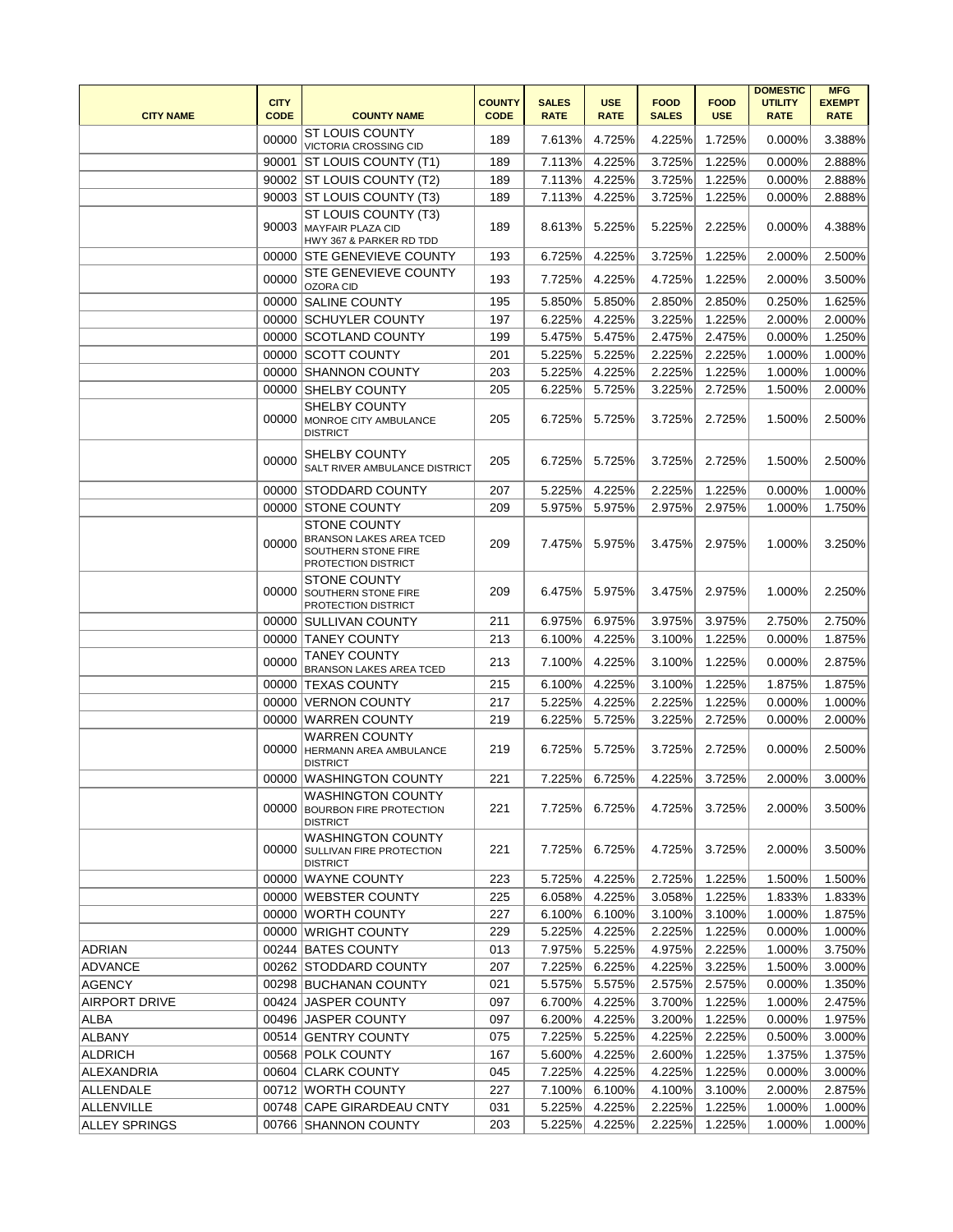| <b>CITY NAME</b>                            | <b>CITY</b><br><b>CODE</b> | <b>COUNTY NAME</b>        | <b>COUNTY</b><br><b>CODE</b> | <b>SALES</b><br><b>RATE</b> | <b>USE</b><br><b>RATE</b> | <b>FOOD</b><br><b>SALES</b> | <b>FOOD</b><br><b>USE</b> | <b>DOMESTIC</b><br><b>UTILITY</b><br><b>RATE</b> | <b>MFG</b><br><b>EXEMPT</b><br><b>RATE</b> |
|---------------------------------------------|----------------------------|---------------------------|------------------------------|-----------------------------|---------------------------|-----------------------------|---------------------------|--------------------------------------------------|--------------------------------------------|
| <b>ALMA</b>                                 |                            | 00802 LAFAYETTE COUNTY    | 107                          | 5.850%                      | 5.850%                    | 2.850%                      | 2.850%                    | 0.000%                                           | 1.625%                                     |
| <b>ALTAMONT</b>                             |                            | 00910 DAVIESS COUNTY      | 061                          | 6.225%                      | 5.725%                    | 3.225%                      | 2.725%                    | 0.000%                                           | 2.000%                                     |
| ALTENBURG                                   |                            | 00928 PERRY COUNTY        | 157                          | 6.100%                      | 6.100%                    | 3.100%                      | 3.100%                    | 1.375%                                           | 1.875%                                     |
| <b>ALTON</b>                                | 00964                      | <b>OREGON COUNTY</b>      | 149                          | 8.225%                      | 4.225%                    | 5.225%                      | 1.225%                    | 2.000%                                           | 4.000%                                     |
| <b>AMAZONIA</b>                             | 01018                      | <b>ANDREW COUNTY</b>      | 003                          | 6.425%                      | 5.925%                    | 3.425%                      | 2.925%                    | 0.000%                                           | 2.200%                                     |
| <b>AMITY</b>                                |                            | 01054 DEKALB COUNTY       | 063                          | 5.725%                      | 5.225%                    | 2.725%                      | 2.225%                    | 0.000%                                           | 1.500%                                     |
| <b>AMORET</b>                               |                            | 01072 BATES COUNTY        | 013                          | 5.225%                      | 5.225%                    | 2.225%                      | 2.225%                    | 0.000%                                           | 1.000%                                     |
| <b>AMSTERDAM</b>                            |                            | 01090 BATES COUNTY        | 013                          | 6.225%                      | 5.225%                    | 3.225%                      | 2.225%                    | 0.000%                                           | 2.000%                                     |
| ANABEL                                      |                            | 01126 MACON COUNTY        | 121                          | 7.100%                      | 6.225%                    | 4.100%                      | 3.225%                    | 0.000%                                           | 2.875%                                     |
| ANCELL                                      | 01162                      | <b>SCOTT COUNTY</b>       | 201                          | 5.225%                      | 5.225%                    | 2.225%                      | 2.225%                    | 1.000%                                           | 1.000%                                     |
| <b>ANDERSON</b>                             |                            | 01198 MCDONALD COUNTY     | 119                          | 7.725%                      | 4.225%                    | 4.725%                      | 1.225%                    | 2.500%                                           | 3.500%                                     |
| ANNADA                                      |                            | 01252 PIKE COUNTY         | 163                          | 6.225%                      | 4.225%                    | 3.225%                      | 1.225%                    | 1.000%                                           | 2.000%                                     |
| <b>ANNAPOLIS</b>                            |                            | 01270 IRON COUNTY         | 093                          | 8.225%                      | 4.225%                    | 5.225%                      | 1.225%                    | 0.500%                                           | 4.000%                                     |
| <b>ANNISTON</b>                             | 01288                      | <b>MISSISSIPPI COUNTY</b> | 133                          | 5.975%                      | 4.225%                    | 2.975%                      | 1.225%                    | 0.000%                                           | 1.750%                                     |
| <b>ANTONIA</b>                              |                            | 01396 JEFFERSON COUNTY    | 099                          | 7.100%                      | 4.225%                    | 4.100%                      | 1.225%                    | 1.500%                                           | 2.875%                                     |
| <b>ANUTT</b>                                |                            | 01414 DENT COUNTY         | 065                          | 5.225%                      | 4.225%                    | 2.225%                      | 1.225%                    | 1.000%                                           | 1.000%                                     |
| <b>APPLETON</b>                             |                            | 01486 CAPE GIRARDEAU CNTY | 031                          | 5.225%                      | 4.225%                    | 2.225%                      | 1.225%                    | 1.000%                                           | 1.000%                                     |
| <b>APPLETON CITY</b>                        | 01522                      | <b>ST CLAIR COUNTY</b>    | 185                          | 7.100%                      | 4.225%                    | 4.100%                      | 1.225%                    | 0.000%                                           | 2.875%                                     |
| ARAB                                        |                            | 01558 BOLLINGER COUNTY    | 017                          | 5.850%                      | 5.850%                    | 2.850%                      | 2.850%                    | 1.625%                                           | 1.625%                                     |
| ARBELA                                      |                            | 01576 SCOTLAND COUNTY     | 199                          | 5.475%                      | 5.475%                    | 2.475%                      | 2.475%                    | 0.000%                                           | 1.250%                                     |
| <b>ARBYRD</b>                               |                            | 01630 DUNKLIN COUNTY      | 069                          | 7.225%                      | 5.225%                    | 4.225%                      | 2.225%                    | 1.000%                                           | 3.000%                                     |
| <b>ARCADIA</b>                              |                            | 01648 <b>IRON COUNTY</b>  | 093                          | 7.475%                      | 4.225%                    | 4.475%                      | 1.225%                    | 1.500%                                           | 3.250%                                     |
| <b>ARCHIE</b>                               |                            | 01702 CASS COUNTY         | 037                          | 7.475%                      | 5.975%                    | 4.475%                      | 2.975%                    | 2.750%                                           | 3.250%                                     |
| <b>ARCOLA</b>                               |                            | 01720 DADE COUNTY         | 057                          | 6.475%                      | 5.975%                    | 3.475%                      | 2.975%                    | 1.000%                                           | 2.250%                                     |
| ARGYLE                                      |                            | 01828 MARIES COUNTY       | 125                          | 7.391%                      | 5.891%                    | 4.391%                      | 2.891%                    | 1.666%                                           | 3.166%                                     |
| ARGYLE                                      | 01828                      | <b>OSAGE COUNTY</b>       | 151                          | 7.475%                      | 5.975%                    | 4.475%                      | 2.975%                    | 1.250%                                           | 3.250%                                     |
| <b>ARKOE</b>                                | 01864                      | NODAWAY COUNTY            | 147                          | 6.225%                      | 5.725%                    | 3.225%                      | 2.725%                    | 0.000%                                           | 2.000%                                     |
| <b>ARMSTRONG</b>                            |                            | 01954 HOWARD COUNTY       | 089                          | 6.850%                      | 6.850%                    | 3.850%                      | 3.850%                    | 2.125%                                           | 2.625%                                     |
| ARNOLD                                      |                            | 01972 JEFFERSON COUNTY    | 099                          | 8.350%                      | 4.225%                    | 5.350%                      | 1.225%                    | 2.500%                                           | 4.125%                                     |
| <b>ARNOLD</b><br>ARNOLD RETAIL CORRIDOR TDD |                            | 01972 JEFFERSON COUNTY    | 099                          | 9.350%                      | 4.225%                    | 6.350%                      | 1.225%                    | 2.500%                                           | 5.125%                                     |
| <b>ARNOLD</b><br><b>HWY 141/67 TDD</b>      |                            | 01972 JEFFERSON COUNTY    | 099                          | 9.350%                      | 4.225%                    | 6.350%                      | 1.225%                    | 2.500%                                           | 5.125%                                     |
| <b>ARNOLD</b><br>RICHARDSON CROSSING CID    |                            | 01972 JEFFERSON COUNTY    | 099                          | 8.850%                      | 4.725%                    | 5.850%                      | 1.725%                    | 2.500%                                           | 4.625%                                     |
| <b>ARROW POINT</b>                          |                            | 02034 BARRY COUNTY        | 009                          | 5.725%                      | 4.225%                    | 2.725%                      | 1.225%                    | 0.000%                                           | 1.500%                                     |
| <b>ARROW ROCK</b>                           | 02044                      | <b>SALINE COUNTY</b>      | 195                          | 8.350%                      | 5.850%                    | 5.350%                      | 2.850%                    | 0.250%                                           | 4.125%                                     |
| <b>ASBURY</b>                               |                            | 02098 JASPER COUNTY       | 097                          | 6.200%                      | 4.225%                    | 3.200%                      | 1.225%                    | 0.000%                                           | 1.975%                                     |
| <b>ASHBURN</b>                              |                            | 02152 PIKE COUNTY         | 163                          | 6.225%                      | 4.225%                    | 3.225%                      | 1.225%                    | 1.000%                                           | 2.000%                                     |
| ASH GROVE                                   |                            | 02188 GREENE COUNTY       | 077                          | 6.975%                      | 5.725%                    | 3.975%                      | 2.725%                    | 1.875%                                           | 2.750%                                     |
| ASHLAND                                     |                            | 02242 BOONE COUNTY        | 019                          | 7.975%                      | 4.225%                    | 4.975%                      | 1.225%                    | 2.500%                                           | 3.750%                                     |
| <b>ASHLAND</b><br>EAST ASHLAND PLAZA CID    |                            | 02242 BOONE COUNTY        | 019                          | 8.975%                      | 5.225%                    | 5.975%                      | 2.225%                    | 2.500%                                           | 4.750%                                     |
| ASHLEY                                      |                            | 02260 PIKE COUNTY         | 163                          | 6.225%                      | 4.225%                    | 3.225%                      | 1.225%                    | 1.000%                                           | 2.000%                                     |
| <b>ATHERTON</b>                             |                            | 02404 JACKSON COUNTY      | 095                          | 5.475%                      | 4.225%                    | 2.475%                      | 1.225%                    | 0.000%                                           | 1.250%                                     |
| ATLANTA                                     |                            | 02422 MACON COUNTY        | 121                          | 8.100%                      | 6.225%                    | 5.100%                      | 3.225%                    | 0.000%                                           | 3.875%                                     |
| AUGUSTA                                     |                            | 02512 ST CHARLES COUNTY   | 183                          | 7.450%                      | 5.950%                    | 4.350%                      | 2.850%                    | 0.000%                                           | 3.225%                                     |
| AULLVILLE                                   |                            | 02530 LAFAYETTE COUNTY    | 107                          | 5.850%                      | 5.850%                    | 2.850%                      | 2.850%                    | 0.000%                                           | 1.625%                                     |
| AURORA                                      |                            | 02548 LAWRENCE COUNTY     | 109                          | 7.725%                      | 7.725%                    | 4.725%                      | 4.725%                    | 2.000%                                           | 3.500%                                     |
| <b>AUXVASSE</b>                             |                            | 02638 CALLAWAY COUNTY     | 027                          | 7.475%                      | 4.225%                    | 4.475%                      | 1.225%                    | 1.000%                                           | 3.250%                                     |
| AVA                                         |                            | 02674 DOUGLAS COUNTY      | 067                          | 7.225%                      | 5.725%                    | 4.225%                      | 2.725%                    | 0.000%                                           | 3.000%                                     |
| <b>AVALON</b>                               |                            | 02692 LIVINGSTON COUNTY   | 117                          | 4.975%                      | 4.975%                    | 1.975%                      | 1.975%                    | 0.000%                                           | 0.750%                                     |
| AVILLA                                      |                            | 02746 JASPER COUNTY       | 097                          | 5.200%                      | 4.225%                    | 2.200%                      | 1.225%                    | 0.000%                                           | 0.975%                                     |
| <b>AVONDALE</b>                             |                            | 02800 CLAY COUNTY         | 047                          | 6.225%                      | 5.100%                    | 3.225%                      | 2.100%                    | 0.000%                                           | 2.000%                                     |
| <b>BAGNELL</b>                              |                            | 02962 MILLER COUNTY       | 131                          | 6.225%                      | 5.225%                    | 3.225%                      | 2.225%                    | 1.000%                                           | 2.000%                                     |
| <b>BAKER</b>                                |                            | 03034 STODDARD COUNTY     | 207                          | 5.225%                      | 4.225%                    | 2.225%                      | 1.225%                    | 0.000%                                           | 1.000%                                     |
| <b>BAKERSFIELD</b>                          |                            | 03052 OZARK COUNTY        | 153                          | 7.725%                      | 4.225%                    | 4.725%                      | 1.225%                    | 2.000%                                           | 3.500%                                     |
| <b>BALDWIN PARK</b>                         |                            | 03124 CASS COUNTY         | 037                          | 6.475%                      | 5.975%                    | 3.475%                      | 2.975%                    | 1.250%                                           | 2.250%                                     |
| <b>BALLWIN</b>                              |                            | 03160 ST LOUIS COUNTY     | 189                          | 8.113%                      | 4.225%                    | 4.725%                      | 1.225%                    | 0.000%                                           | 3.888%                                     |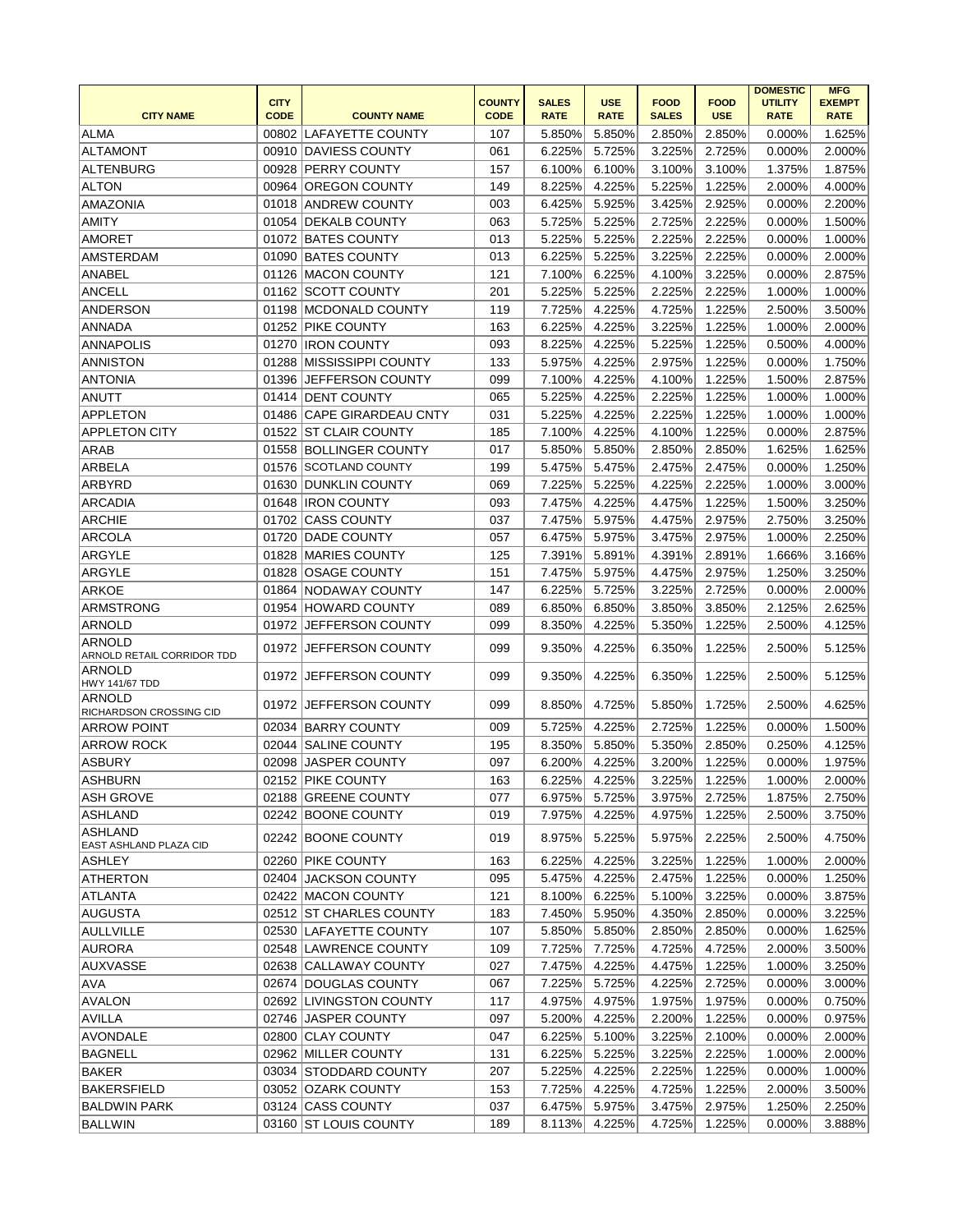| <b>CITY NAME</b>                                                     | <b>CITY</b><br><b>CODE</b> | <b>COUNTY NAME</b>       | <b>COUNTY</b><br><b>CODE</b> | <b>SALES</b><br><b>RATE</b> | <b>USE</b><br><b>RATE</b> | <b>FOOD</b><br><b>SALES</b> | <b>FOOD</b><br><b>USE</b> | <b>DOMESTIC</b><br><b>UTILITY</b><br><b>RATE</b> | <b>MFG</b><br><b>EXEMPT</b><br><b>RATE</b> |
|----------------------------------------------------------------------|----------------------------|--------------------------|------------------------------|-----------------------------|---------------------------|-----------------------------|---------------------------|--------------------------------------------------|--------------------------------------------|
| <b>BALLWIN</b><br><b>CLARKSON KEHRS MILL TDD</b>                     | 03160                      | <b>ST LOUIS COUNTY</b>   | 189                          | 9.113%                      | 4.225%                    | 5.725%                      | 1.225%                    | 0.000%                                           | 4.888%                                     |
| <b>BALLWIN</b><br>SEVEN TRAILS DRIVE TDD                             | 03160                      | <b>IST LOUIS COUNTY</b>  | 189                          | 9.113%                      | 4.225%                    | 5.725%                      | 1.225%                    | 0.000%                                           | 4.888%                                     |
| BALLWIN (X1)                                                         | 03161                      | <b>ST LOUIS COUNTY</b>   | 189                          | 8.113%                      | 4.225%                    | 4.725%                      | 1.225%                    | 0.000%                                           | 3.888%                                     |
| BALLWIN (X2)                                                         |                            | 03162 ST LOUIS COUNTY    | 189                          | 8.113%                      | 4.225%                    | 4.725%                      | 1.225%                    | 0.000%                                           | 3.888%                                     |
| BALLWIN (X3)                                                         |                            | 03163 ST LOUIS COUNTY    | 189                          | 8.113%                      | 4.225%                    | 4.725%                      | 1.225%                    | 0.000%                                           | 3.888%                                     |
| BALLWIN (X4)                                                         |                            | 03164 ST LOUIS COUNTY    | 189                          | 8.113%                      | 4.225%                    | 4.725%                      | 1.225%                    | 0.000%                                           | 3.888%                                     |
| <b>BALLWIN (X5)</b>                                                  |                            | 03165 ST LOUIS COUNTY    | 189                          | 8.113%                      | 4.225%                    | 4.725%                      | 1.225%                    | 0.000%                                           | 3.888%                                     |
| BALLWIN (X6)                                                         |                            | 03166 ST LOUIS COUNTY    | 189                          | 8.113%                      | 4.225%                    | 4.725%                      | 1.225%                    | 0.000%                                           | 3.888%                                     |
| <b>BALLWIN (X7)</b>                                                  |                            | 03167 ST LOUIS COUNTY    | 189                          | 8.113%                      | 4.225%                    | 4.725%                      | 1.225%                    | 0.000%                                           | 3.888%                                     |
| BALLWIN (X8)                                                         |                            | 03168 ST LOUIS COUNTY    | 189                          | 8.113%                      | 4.225%                    | 4.725%                      | 1.225%                    | 0.000%                                           | 3.888%                                     |
| BALLWIN (T1)                                                         | 03169                      | <b>ST LOUIS COUNTY</b>   | 189                          | 8.113%                      | 4.225%                    | 4.725%                      | 1.225%                    | 0.000%                                           | 3.888%                                     |
| BALLWIN (T1)<br>BALLWIN TOWN CENTER TDD                              | 03169                      | <b>ST LOUIS COUNTY</b>   | 189                          | 8.363%                      | 4.225%                    | 4.975%                      | 1.225%                    | 0.000%                                           | 4.138%                                     |
| <b>BARING</b>                                                        | 03322                      | <b>KNOX COUNTY</b>       | 103                          | 6.225%                      | 6.225%                    | 3.225%                      | 3.225%                    | 2.000%                                           | 2.000%                                     |
| <b>BARNARD</b>                                                       |                            | 03340 NODAWAY COUNTY     | 147                          | 6.225%                      | 5.725%                    | 3.225%                      | 2.725%                    | 0.000%                                           | 2.000%                                     |
| <b>BARNETT</b>                                                       |                            | 03376 MORGAN COUNTY      | 141                          | 5.725%                      | 5.225%                    | 2.725%                      | 2.225%                    | 0.500%                                           | 1.500%                                     |
| <b>BARNHART</b>                                                      | 03394                      | JEFFERSON COUNTY         | 099                          | 6.600%                      | 4.225%                    | 3.600%                      | 1.225%                    | 1.500%                                           | 2.375%                                     |
| <b>BARNHART</b><br>ANTONIA FIRE PROTECTION<br><b>DISTRICT</b>        | 03394                      | JEFFERSON COUNTY         | 099                          | 7.100%                      | 4.225%                    | 4.100%                      | 1.225%                    | 1.500%                                           | 2.875%                                     |
| <b>BARNHART</b><br><b>ROCK COMMUNITY FIRE</b><br>PROTECTION DISTRICT | 03394                      | <b>JEFFERSON COUNTY</b>  | 099                          | 7.100%                      | 4.225%                    | 4.100%                      | 1.225%                    | 1.500%                                           | 2.875%                                     |
| <b>BATES CITY</b>                                                    |                            | 03556 LAFAYETTE COUNTY   | 107                          | 7.850%                      | 7.350%                    | 4.850%                      | 4.350%                    | 1.500%                                           | 3.625%                                     |
| <b>BATTLEFIELD</b>                                                   | 03592                      | <b>GREENE COUNTY</b>     | 077                          | 6.975%                      | 4.225%                    | 3.975%                      | 1.225%                    | 1.875%                                           | 2.750%                                     |
| <b>BATTLEFIELD</b><br>WILSON CREEK MARKET PLACE CID                  | 03592                      | <b>GREENE COUNTY</b>     | 077                          | 7.975%                      | 5.225%                    | 4.975%                      | 2.225%                    | 1.875%                                           | 3.750%                                     |
| <b>BAY</b>                                                           | 03628                      | <b>GASCONADE COUNTY</b>  | 073                          | 6.100%                      | 4.225%                    | 3.100%                      | 1.225%                    | 1.000%                                           | 1.875%                                     |
| <b>BEAUFORT</b>                                                      |                            | 03772 FRANKLIN COUNTY    | 071                          | 6.475%                      | 4.225%                    | 3.475%                      | 1.225%                    | 0.000%                                           | 2.250%                                     |
| <b>BELGIQUE</b>                                                      |                            | 04042 PERRY COUNTY       | 157                          | 6.100%                      | 6.100%                    | 3.100%                      | 3.100%                    | 1.375%                                           | 1.875%                                     |
| <b>BELGRADE</b>                                                      | 04060                      | <b>WASHINGTON COUNTY</b> | 221                          | 7.225%                      | 6.725%                    | 4.225%                      | 3.725%                    | 2.000%                                           | 3.000%                                     |
| <b>BELLAIR</b>                                                       |                            | 04096 COOPER COUNTY      | 053                          | 6.225%                      | 5.975%                    | 3.225%                      | 2.975%                    | 1.750%                                           | 2.000%                                     |
| <b>BELLA VILLA</b>                                                   |                            | 04114 ST LOUIS COUNTY    | 189                          | 7.613%                      | 4.725%                    | 4.225%                      | 1.725%                    | 0.000%                                           | 3.388%                                     |
| <b>BELLA VILLA (X1)</b>                                              |                            | 04115 ST LOUIS COUNTY    | 189                          | 7.613%                      | 4.725%                    | 4.225%                      | 1.725%                    | 0.000%                                           | 3.388%                                     |
| <b>BELL CITY</b>                                                     |                            | 04132 STODDARD COUNTY    | 207                          | 6.475%                      | 4.225%                    | 3.475%                      | 1.225%                    | 0.000%                                           | 2.250%                                     |
| <b>BELLE</b>                                                         | 04150                      | <b>MARIES COUNTY</b>     | 125                          | 7.891%                      | 5.891%                    | 4.891%                      | 2.891%                    | 3.166%                                           | 3.666%                                     |
| <b>BELLE</b>                                                         | 04150                      | <b>OSAGE COUNTY</b>      | 151                          | 7.975%                      | 5.975%                    | 4.975%                      | 2.975%                    | 2.750%                                           | 3.750%                                     |
| <b>BELLEFONTAINE</b><br><b>NEIGHBORS</b>                             |                            | 04222 ST LOUIS COUNTY    | 189                          | 7.613%                      | 4.225%                    | 4.225%                      | 1.225%                    | 0.000%                                           | 3.388%                                     |
| <b>BELLERIVE</b>                                                     |                            | 04240 ST LOUIS COUNTY    | 189                          | 7.863%                      | 4.225%                    | 4.475%                      | 1.225%                    | 0.000%                                           | 3.638%                                     |
| <b>BELLERIVE</b><br>UNIVERSITY PLACE TDD                             | 04240                      | <b>ST LOUIS COUNTY</b>   | 189                          | 8.863%                      | 4.225%                    | 5.475%                      | 1.225%                    | 0.000%                                           | 4.638%                                     |
| BELLEVIEW                                                            |                            | 04276   IRON COUNTY      | 093                          | 6.225%                      | 4.225%                    | 3.225%                      | 1.225%                    | 0.500%                                           | 2.000%                                     |
| BELLFLOWER                                                           |                            | 04330 MONTGOMERY COUNTY  | 139                          | 8.475%                      | 4.225%                    | 5.475%                      | 1.225%                    | 3.250%                                           | 4.250%                                     |
| <b>BEL-NOR</b>                                                       |                            | 04348 ST LOUIS COUNTY    | 189                          | 7.613%                      | 4.725%                    | 4.225%                      | 1.725%                    | 0.000%                                           | 3.388%                                     |
| <b>BEL-RIDGE</b>                                                     |                            | 04366 ST LOUIS COUNTY    | 189                          | 8.363%                      | 4.225%                    | 4.975%                      | 1.225%                    | 0.000%                                           | 4.138%                                     |
| BEL-RIDGE (T1)                                                       |                            | 04367 ST LOUIS COUNTY    | 189                          | 8.363%                      | 4.225%                    | 4.975%                      | 1.225%                    | 0.000%                                           | 4.138%                                     |
| BEL-RIDGE (T2)                                                       |                            | 04368 ST LOUIS COUNTY    | 189                          | 8.363%                      | 4.225%                    | 4.975%                      | 1.225%                    | 0.000%                                           | 4.138%                                     |
| <b>BELTON</b>                                                        |                            | 04384 CASS COUNTY        | 037                          | 8.725%                      | 5.975%                    | 5.725%                      | 2.975%                    | 1.250%                                           | 4.500%                                     |
| <b>BELTON</b><br>BELTON/RAYMORE INTERCHANGE<br>TDD                   |                            | 04384 CASS COUNTY        | 037                          | 9.225%                      | 5.975%                    | 6.225%                      | 2.975%                    | 1.250%                                           | 5.000%                                     |
| <b>BELTON</b><br>BELTON-CASS REGIONAL TDD                            | 04384                      | <b>CASS COUNTY</b>       | 037                          | 9.725%                      | 5.975%                    | 6.725%                      | 2.975%                    | 1.250%                                           | 5.500%                                     |
| BELTON<br>BELTON TOWN CENTRE TDD                                     | 04384                      | <b>CASS COUNTY</b>       | 037                          | 9.725%                      | 5.975%                    | 6.725%                      | 2.975%                    | 1.250%                                           | 5.500%                                     |
| BELTON<br><b>BELTON TOWN CENTRE TDD</b><br>BELTON-CASS REGIONAL TDD  |                            | 04384 CASS COUNTY        | 037                          | 10.725%                     | 5.975%                    | 7.725%                      | 2.975%                    | 1.250%                                           | 6.500%                                     |
| BELTON<br>CORNERSTONE POINTE TDD                                     |                            | 04384 CASS COUNTY        | 037                          | 9.725%                      | 5.975%                    | 6.725%                      | 2.975%                    | 1.250%                                           | 5.500%                                     |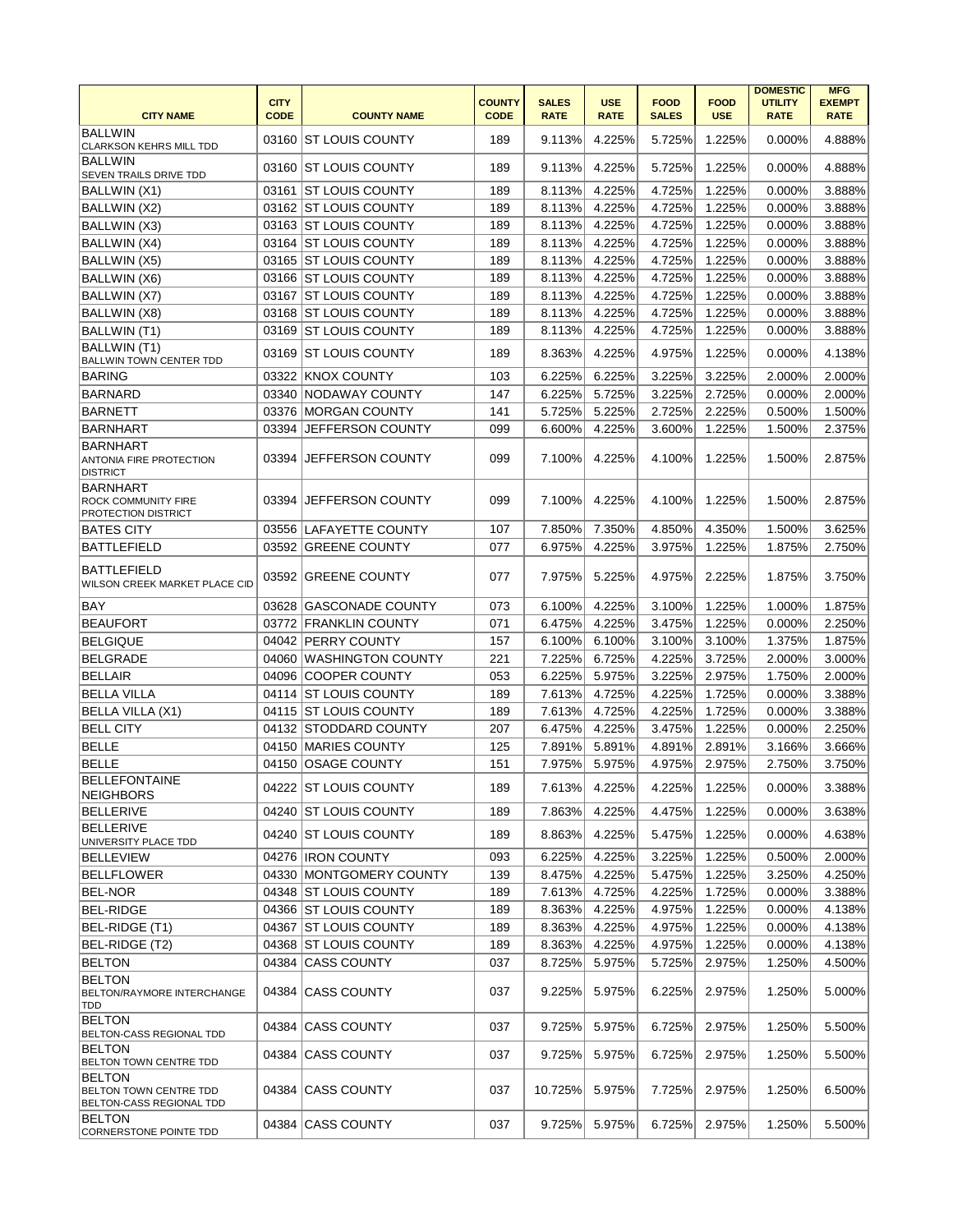|                                                                                                        | <b>CITY</b> |                            | <b>COUNTY</b> | <b>SALES</b> | <b>USE</b>  | <b>FOOD</b>  | <b>FOOD</b> | <b>DOMESTIC</b><br><b>UTILITY</b> | <b>MFG</b><br><b>EXEMPT</b> |
|--------------------------------------------------------------------------------------------------------|-------------|----------------------------|---------------|--------------|-------------|--------------|-------------|-----------------------------------|-----------------------------|
| <b>CITY NAME</b>                                                                                       | <b>CODE</b> | <b>COUNTY NAME</b>         | <b>CODE</b>   | <b>RATE</b>  | <b>RATE</b> | <b>SALES</b> | <b>USE</b>  | <b>RATE</b>                       | <b>RATE</b>                 |
| <b>BELTON</b><br>Y HIGHWAY MARKET PLACE CID                                                            | 04384       | <b>CASS COUNTY</b>         | 037           | 9.725%       | 6.975%      | 6.725%       | 3.975%      | 1.250%                            | 5.500%                      |
| <b>BENDAVIS</b>                                                                                        | 04474       | <b>TEXAS COUNTY</b>        | 215           | 6.100%       | 4.225%      | 3.100%       | 1.225%      | 1.875%                            | 1.875%                      |
| <b>BENTON</b>                                                                                          | 04798       | SCOTT COUNTY               | 201           | 6.225%       | 5.225%      | 3.225%       | 2.225%      | 2.000%                            | 2.000%                      |
| <b>BENTON CITY</b>                                                                                     | 04834       | AUDRAIN COUNTY             | 007           | 6.600%       | 4.225%      | 3.600%       | 1.225%      | 0.000%                            | 2.375%                      |
| <b>BERGER</b>                                                                                          | 04888       | <b>FRANKLIN COUNTY</b>     | 071           | 7.475%       | 4.225%      | 4.475%       | 1.225%      | 1.000%                            | 3.250%                      |
| <b>BERKELEY</b>                                                                                        | 04906       | <b>ST LOUIS COUNTY</b>     | 189           | 9.113%       | 4.225%      | 5.725%       | 1.225%      | 0.000%                            | 4.888%                      |
| BERKELEY (T2)                                                                                          | 04908       | <b>ST LOUIS COUNTY</b>     | 189           | 9.113%       | 4.225%      | 5.725%       | 1.225%      | 0.000%                            | 4.888%                      |
| <b>BERNIE</b>                                                                                          | 04960       | <b>STODDARD COUNTY</b>     | 207           | 6.725%       | 4.225%      | 3.725%       | 1.225%      | 1.500%                            | 2.500%                      |
| <b>BERRYMAN</b>                                                                                        | 04978       | <b>CRAWFORD COUNTY</b>     | 055           | 6.475%       | 4.225%      | 3.475%       | 1.225%      | 0.750%                            | 2.250%                      |
| <b>BERTRAND</b>                                                                                        | 04996       | <b>IMISSISSIPPI COUNTY</b> | 133           | 6.975%       | 4.225%      | 3.975%       | 1.225%      | 0.000%                            | 2.750%                      |
| <b>BETHANY</b>                                                                                         | 05068       | <b>HARRISON COUNTY</b>     | 081           | 7.350%       | 5.475%      | 4.350%       | 2.475%      | 0.000%                            | 3.125%                      |
| <b>BETHANY</b>                                                                                         | 05068       | HARRISON COUNTY            | 081           | 8.350%       | 6.475%      | 5.350%       | 3.475%      | 0.000%                            | 4.125%                      |
| BETHANY 136 CID                                                                                        |             |                            |               |              |             |              |             |                                   |                             |
| <b>BETHEL</b>                                                                                          | 05104       | <b>SHELBY COUNTY</b>       | 205           | 7.725%       | 5.725%      | 4.725%       | 2.725%      | 1.500%                            | 3.500%                      |
| <b>BEULAH</b>                                                                                          |             | 05212 PHELPS COUNTY        | 161           | 5.350%       | 4.225%      | 2.350%       | 1.225%      | 0.000%                            | 1.125%                      |
| <b>BEVERLY</b>                                                                                         | 05230       | <b>PLATTE COUNTY</b>       | 165           | 5.600%       | 5.600%      | 2.600%       | 2.600%      | 0.000%                            | 1.375%                      |
| <b>BEVERLY HILLS</b>                                                                                   | 05248       | <b>ST LOUIS COUNTY</b>     | 189           | 8.113%       | 4.225%      | 4.725%       | 1.225%      | 0.000%                            | 3.888%                      |
| <b>BEVIER</b>                                                                                          | 05266       | MACON COUNTY               | 121           | 8.600%       | 6.225%      | 5.600%       | 3.225%      | 1.000%                            | 4.375%                      |
| <b>BIGELOW</b>                                                                                         |             | 05464 HOLT COUNTY          | 087           | 6.725%       | 6.725%      | 3.725%       | 3.725%      | 0.000%                            | 2.500%                      |
| <b>BIG LAKE (VILLAGE)</b>                                                                              | 05495       | <b>HOLT COUNTY</b>         | 087           | 6.725%       | 6.725%      | 3.725%       | 3.725%      | 0.000%                            | 2.500%                      |
| <b>BIG PINEY</b>                                                                                       | 05500       | <b>PULASKI COUNTY</b>      | 169           | 5.475%       | 4.225%      | 2.475%       | 1.225%      | 0.000%                            | 1.250%                      |
| <b>BIGSPRING</b>                                                                                       | 05608       | <b>MONTGOMERY COUNTY</b>   | 139           | 6.975%       | 4.225%      | 3.975%       | 1.225%      | 2.250%                            | 2.750%                      |
| <b>BILLINGS</b>                                                                                        | 05626       | <b>CHRISTIAN COUNTY</b>    | 043           | 7.475%       | 4.225%      | 4.475%       | 1.225%      | 1.500%                            | 3.250%                      |
| <b>BIRCH TREE</b>                                                                                      | 05734       | <b>SHANNON COUNTY</b>      | 203           | 7.225%       | 4.225%      | 4.225%       | 1.225%      | 2.000%                            | 3.000%                      |
| <b>BIRMINGHAM</b>                                                                                      | 05824       | <b>ICLAY COUNTY</b>        | 047           | 6.225%       | 5.100%      | 3.225%       | 2.100%      | 1.000%                            | 2.000%                      |
| <b>BISMARCK</b>                                                                                        | 05878       | <b>ST FRANCOIS COUNTY</b>  | 187           | 7.475%       | 4.225%      | 4.475%       | 1.225%      | 1.500%                            | 3.250%                      |
| <b>BIXBY</b>                                                                                           |             | 05914 <b>IRON COUNTY</b>   | 093           | 5.725%       | 4.225%      | 2.725%       | 1.225%      | 0.000%                            | 1.500%                      |
| <b>BLACK</b>                                                                                           |             | 05932 REYNOLDS COUNTY      | 179           | 5.225%       | 4.225%      | 2.225%       | 1.225%      | 0.000%                            | 1.000%                      |
| <b>BLACKBURN</b>                                                                                       |             | 05950 LAFAYETTE COUNTY     | 107           | 6.350%       | 5.850%      | 3.350%       | 2.850%      | 0.500%                            | 2.125%                      |
| <b>BLACKBURN</b>                                                                                       | 05950       | <b>SALINE COUNTY</b>       | 195           | 6.350%       | 5.850%      | 3.350%       | 2.850%      | 0.750%                            | 2.125%                      |
| <b>BLACK JACK</b>                                                                                      | 06004       | <b>ST LOUIS COUNTY</b>     | 189           | 7.613%       | 4.725%      | 4.225%       | 1.725%      | 0.000%                            | 3.388%                      |
| <b>BLACKWATER</b>                                                                                      | 06148       | <b>COOPER COUNTY</b>       | 053           | 8.225%       | 5.975%      | 5.225%       | 2.975%      | 3.750%                            | 4.000%                      |
| <b>BLACKWELL</b>                                                                                       | 06220       | <b>ST FRANCOIS COUNTY</b>  | 187           | 5.975%       | 4.225%      | 2.975%       | 1.225%      | 0.500%                            | 1.750%                      |
| <b>BLAIRSTOWN</b>                                                                                      | 06238       | <b>HENRY COUNTY</b>        | 083           | 6.225%       | 5.225%      | 3.225%       | 2.225%      |                                   |                             |
|                                                                                                        |             |                            |               |              |             | 5.100%       |             | 1.500%                            | 2.000%                      |
| <b>BLAND</b>                                                                                           | 06256       | <b>GASCONADE COUNTY</b>    | 073           | 8.100%       | 4.225%      |              | 1.225%      | 2.000%                            | 3.875%                      |
| <b>BLODGETT</b>                                                                                        | 06346       | <b>SCOTT COUNTY</b>        | 201           | 5.225%       | 5.225%      | 2.225%       | 2.225%      | 1.000%                            | 1.000%                      |
| <b>BLOOMFIELD</b>                                                                                      |             | 06382 STODDARD COUNTY      | 207           | 6.225%       | 5.225%      | 3.225%       | 2.225%      | 1.000%                            | 2.000%                      |
| <b>BLOOMSDALE</b>                                                                                      |             | 06454 STE GENEVIEVE COUNTY | 193           | 7.725%       | 4.225%      | 4.725%       | 1.225%      | 3.000%                            | 3.500%                      |
| <b>BLUE EYE</b>                                                                                        |             | 06526 STONE COUNTY         | 209           | 7.475%       | 5.975%      | 4.475%       | 2.975%      | 1.000%                            | 3.250%                      |
| <b>BLUE SPRINGS</b>                                                                                    |             | 06652 JACKSON COUNTY       | 095           | 7.475%       | 4.225%      | 4.475%       | 1.225%      | 1.000%                            | 3.250%                      |
| <b>BLUE SPRINGS</b><br>CENTRAL JACKSON COUNTY FIRE<br>PROTECTION DISTRICT                              | 06652       | <b>JACKSON COUNTY</b>      | 095           | 7.975%       | 4.225%      | 4.975%       | 1.225%      | 1.000%                            | 3.750%                      |
| <b>BLUE SPRINGS</b><br>CENTRAL JACKSON COUNTY FIRE<br>PROTECTION DISTRICT<br>OAKS AT WOODS CHAPEL CID  |             | 06652 JACKSON COUNTY       | 095           | 8.975%       | 5.225%      | 5.975%       | 2.225%      | 1.000%                            | 4.750%                      |
| <b>BLUE SPRINGS</b><br>CENTRAL JACKSON COUNTY FIRE<br>PROTECTION DISTRICT<br><b>ADAMS FARM TDD</b>     | 06652       | JACKSON COUNTY             | 095           | 8.975%       | 4.225%      | 5.975%       | 1.225%      | 1.000%                            | 4.750%                      |
| <b>BLUE SPRINGS</b><br>CENTRAL JACKSON COUNTY FIRE<br>PROTECTION DISTRICT<br><b>CORONADO DRIVE TDD</b> |             | 06652 JACKSON COUNTY       | 095           | 8.475%       | 4.225%      | 5.475%       | 1.225%      | 1.000%                            | 4.250%                      |
| BLUE SPRINGS<br>CENTRAL JACKSON COUNTY FIRE<br>PROTECTION DISTRICT<br>170 & ADAMS DAIRY PARKWAY TDD    |             | 06652 JACKSON COUNTY       | 095           | 8.975%       | 4.225%      | 5.975%       | 1.225%      | 1.000%                            | 4.750%                      |
| <b>BLUE SPRINGS</b><br>PRAIRIE TOWNSHIP FIRE<br><b>PROTECTION DISTRICT</b>                             |             | 06652 JACKSON COUNTY       | 095           | 7.975%       | 4.225%      | 4.975%       | 1.225%      | 1.000%                            | 3.750%                      |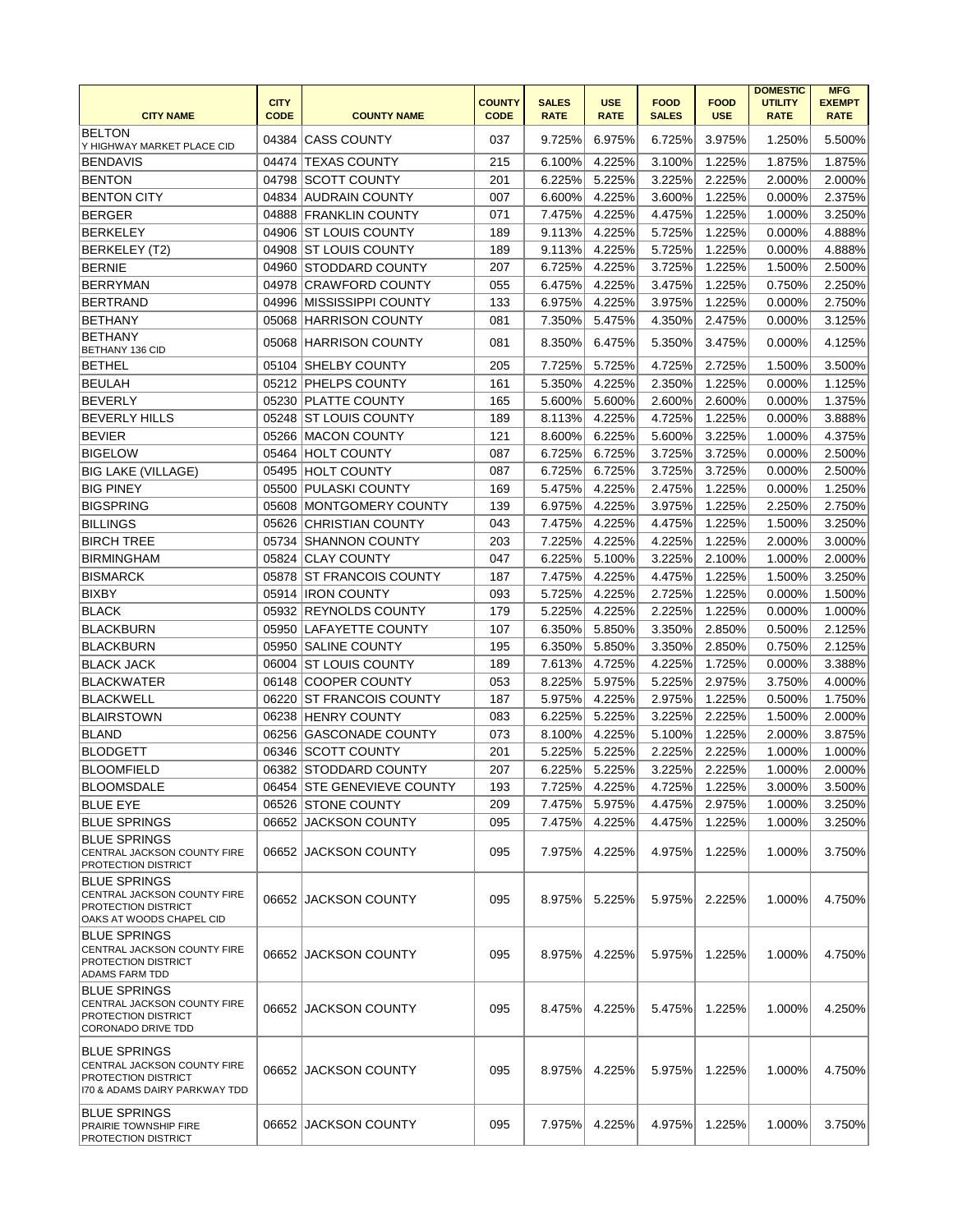|                                                                                                |             |                          |               |              |                  |              |               | <b>DOMESTIC</b> | <b>MFG</b>    |
|------------------------------------------------------------------------------------------------|-------------|--------------------------|---------------|--------------|------------------|--------------|---------------|-----------------|---------------|
|                                                                                                | <b>CITY</b> |                          | <b>COUNTY</b> | <b>SALES</b> | <b>USE</b>       | <b>FOOD</b>  | <b>FOOD</b>   | <b>UTILITY</b>  | <b>EXEMPT</b> |
| <b>CITY NAME</b>                                                                               | <b>CODE</b> | <b>COUNTY NAME</b>       | <b>CODE</b>   | <b>RATE</b>  | <b>RATE</b>      | <b>SALES</b> | <b>USE</b>    | <b>RATE</b>     | <b>RATE</b>   |
| <b>BLUE SUMMIT</b>                                                                             | 06670       | <b>JACKSON COUNTY</b>    | 095           | 6.475%       | 4.225%           | 3.475%       | 1.225%        | 0.000%          | 2.250%        |
| <b>BLUE VUE</b>                                                                                | 06706       | <b>JACKSON COUNTY</b>    | 095           | 5.475%       | 4.225%           | 2.475%       | 1.225%        | 0.000%          | 1.250%        |
| <b>BLYTHEDALE</b>                                                                              |             | 06742 HARRISON COUNTY    | 081           | 5.475%       | 5.475%           | 2.475%       | 2.475%        | 0.000%          | 1.250%        |
| <b>BOGARD</b>                                                                                  | 06832       | <b>CARROLL COUNTY</b>    | 033           | 5.475%       | 5.475%           | 2.475%       | 2.475%        | 0.000%          | 1.250%        |
| <b>BOIS D'ARC</b>                                                                              | 06904       | <b>GREENE COUNTY</b>     | 077           | 5.475%       | 4.225%           | 2.475%       | 1.225%        | 0.875%          | 1.250%        |
| <b>BOLCKOW</b>                                                                                 | 06922       | <b>ANDREW COUNTY</b>     | 003           | 6.425%       | 5.925%           | 3.425%       | 2.925%        | 0.000%          | 2.200%        |
| <b>BOLIVAR</b>                                                                                 |             | 06976 POLK COUNTY        | 167           | 8.100%       | 4.225%           | 5.100%       | 1.225%        | 2.875%          | 3.875%        |
| <b>BONA</b>                                                                                    |             | 06994 DADE COUNTY        | 057           | 6.475%       | 5.975%           | 3.475%       | 2.975%        | 1.000%          | 2.250%        |
| <b>BONNE TERRE</b>                                                                             |             | 07102 ST FRANCOIS COUNTY | 187           | 7.975%       | 4.225%           | 4.975%       | 1.225%        | 1.500%          | 3.750%        |
| <b>BONNOTS MILL</b>                                                                            | 07120       | <b>OSAGE COUNTY</b>      | 151           | 6.475%       | 5.975%           | 3.475%       | 2.975%        | 1.250%          | 2.250%        |
| <b>BOONVILLE</b>                                                                               | 07318       | <b>COOPER COUNTY</b>     | 053           | 8.225%       | 5.975%           | 5.225%       | 2.975%        | 2.750%          | 4.000%        |
| <b>BOONVILLE</b>                                                                               |             |                          |               |              |                  |              |               |                 |               |
| BOONVILLE RIVERFRONT TDD                                                                       | 07318       | <b>COOPER COUNTY</b>     | 053           | 9.225%       | 5.975%           | 6.225%       | 2.975%        | 2.750%          | 5.000%        |
| <b>BOSS</b>                                                                                    | 07390       | <b>DENT COUNTY</b>       | 065           | 5.225%       | 4.225%           | 2.225%       | 1.225%        | 1.000%          | 1.000%        |
| <b>BOSWORTH</b>                                                                                | 07426       | <b>CARROLL COUNTY</b>    | 033           | 5.475%       | 5.475%           | 2.475%       | 2.475%        | 0.000%          | 1.250%        |
| <b>BOULDER CITY</b>                                                                            | 07444       | <b>INEWTON COUNTY</b>    | 145           | 5.350%       | 4.225%           | 2.350%       | 1.225%        | 1.125%          | 1.125%        |
| <b>BOURBON</b>                                                                                 | 07534       | <b>CRAWFORD COUNTY</b>   | 055           | 8.475%       | 4.225%           | 5.475%       | 1.225%        | 1.750%          | 4.250%        |
| <b>BOWERS MILL</b>                                                                             |             | 07588 LAWRENCE COUNTY    | 109           | 5.725%       | 5.725%           | 2.725%       | 2.725%        | 0.000%          | 1.500%        |
| <b>BOWLING GREEN</b>                                                                           | 07660       | <b>PIKE COUNTY</b>       | 163           | 8.475%       | 4.225%           | 5.475%       | 1.225%        | 2.000%          | 4.250%        |
| <b>BRADLEYVILLE</b>                                                                            | 07822       | <b>TANEY COUNTY</b>      | 213           | 6.100%       | 4.225%           | 3.100%       | 1.225%        | 0.000%          | 1.875%        |
| <b>BRAGGADOCIO</b>                                                                             | 07840       | <b>PEMISCOT COUNTY</b>   | 155           | 6.725%       | 4.225%           | 3.725%       | 1.225%        | 1.250%          | 2.500%        |
| <b>BRAGG CITY</b>                                                                              | 07876       | <b>PEMISCOT COUNTY</b>   | 155           | 6.725%       | 4.225%           | 3.725%       | 1.225%        | 1.250%          | 2.500%        |
| <b>BRANDSVILLE</b>                                                                             |             |                          |               |              |                  |              |               |                 |               |
|                                                                                                | 07948       | <b>HOWELL COUNTY</b>     | 091           | 5.162%       | 4.225%           | 2.162%       | 1.225%        | 0.000%          | 0.937%        |
| <b>BRANSON</b>                                                                                 | 07966       | <b>TANEY COUNTY</b>      | 213           | 7.600%       | 4.225%           | 4.600%       | 1.225%        | 1.000%          | 3.375%        |
| <b>BRANSON</b><br><b>BRANSON LAKES AREA TCED</b><br><b>BRANSON HILLS CDD</b>                   | 07966       | <b>TANEY COUNTY</b>      | 213           | 9.100%       | 4.225%           | 5.100%       | 1.225%        | 1.000%          | 4.875%        |
| <b>BRANSON</b><br>BRANSON HILLS INFRASTRUCTURE                                                 | 07966       | <b>TANEY COUNTY</b>      | 213           | 8.600%       | 4.225%           | 5.600%       | 1.225%        | 1.000%          | 4.375%        |
| <b>FACILITIES CID</b><br><b>BRANSON</b>                                                        |             |                          |               |              |                  |              |               |                 |               |
| <b>BRANSON LAKES AREA TCED</b><br><b>BRANSON HILLS INFRASTRUCTURE</b><br><b>FACILITIES CID</b> | 07966       | TANEY COUNTY             | 213           | 9.600%       | 4.225%           | 5.600%       | 1.225%        | 1.000%          | 5.375%        |
| <b>BRANSON</b><br><b>BRANSON LAKES AREA TCED</b>                                               | 07966       | <b>TANEY COUNTY</b>      | 213           | 8.600%       | 4.225%           | 4.600%       | 1.225%        | 1.000%          | 4.375%        |
| <b>BRANSON</b><br><b>BRANSON LAKES AREA TCED</b><br><b>BRANSON LANDING TDD</b>                 | 07966       | TANEY COUNTY             | 213           | 9.600%       | 4.225%           | 5.600%       | 1.225%        | 1.000%          | 5.375%        |
| <b>BRANSON</b><br>HISTORIC DOWNTOWN BRANSON<br>CID                                             |             | 07966 TANEY COUNTY       | 213           |              | $9.600\%$ 4.225% |              | 5.600% 1.225% | 1.000%          | 5.375%        |
| <b>BRANSON LAKES AREA TCED</b>                                                                 |             |                          |               |              |                  |              |               |                 |               |
| IBRANSON WEST                                                                                  |             | 07989 STONE COUNTY       | 209           | 8.475%       | 5.975%           | 5.475%       | 2.975%        | 1.000%          | 4.250%        |
| BRASHEAR                                                                                       |             | 08002 ADAIR COUNTY       | 001           | 6.600%       | 5.225%           | 3.600%       | 2.225%        | 1.000%          | 2.375%        |
| <b>BRASHER</b>                                                                                 |             | 08020 PEMISCOT COUNTY    | 155           | 6.725%       | 4.225%           | 3.725%       | 1.225%        | 1.250%          | 2.500%        |
| <b>BRAYMER</b>                                                                                 |             | 08038 CALDWELL COUNTY    | 025           | 7.725%       | 6.225%           | 4.725%       | 3.225%        | 0.000%          | 3.500%        |
| <b>BRAZEAU</b>                                                                                 |             | 08074 PERRY COUNTY       | 157           | 6.100%       | 6.100%           | 3.100%       | 3.100%        | 1.375%          | 1.875%        |
| <b>BRECKENRIDGE</b>                                                                            |             | 08128 CALDWELL COUNTY    | 025           | 7.725%       | 6.225%           | 4.725%       | 3.225%        | 0.000%          | 3.500%        |
| <b>BRECKENRIDGE HILLS</b>                                                                      |             | 08164 ST LOUIS COUNTY    | 189           | 7.863%       | 4.975%           | 4.475%       | 1.975%        | 0.000%          | 3.638%        |
| <b>BRENTWOOD</b>                                                                               |             | 08236 ST LOUIS COUNTY    | 189           | 8.613%       | 4.225%           | 5.225%       | 1.225%        | 0.000%          | 4.388%        |
| <b>BRENTWOOD</b><br>8750 MANCHESTER RD CID                                                     |             | 08236 ST LOUIS COUNTY    | 189           | 9.613%       | 5.225%           | 6.225%       | 2.225%        | 0.000%          | 5.388%        |
| <b>BRENTWOOD</b><br>BRENTWOOD/EAGER TDD                                                        |             | 08236 ST LOUIS COUNTY    | 189           | 9.613%       | 4.225%           | 6.225%       | 1.225%        | 0.000%          | 5.388%        |
| <b>BRENTWOOD</b><br>HANLEY ROAD CORRIDOR TDD                                                   |             | 08236 ST LOUIS COUNTY    | 189           | 9.613%       | 4.225%           | 6.225%       | 1.225%        | 0.000%          | 5.388%        |
| BRENTWOOD (T8)                                                                                 |             | 08244 ST LOUIS COUNTY    | 189           | 8.613%       | 4.225%           | 5.225%       | 1.225%        | 0.000%          | 4.388%        |
| BRENTWOOD (T8)<br>HANLEY/EAGER ROAD TDD                                                        |             | 08244 ST LOUIS COUNTY    | 189           | 9.613%       | 4.225%           | 6.225%       | 1.225%        | 0.000%          | 5.388%        |
| BRENTWOOD (T9)                                                                                 |             | 08245 ST LOUIS COUNTY    | 189           | 8.613%       | 4.225%           | 5.225%       | 1.225%        | 0.000%          | 4.388%        |
| BRENTWOOD (T9)<br><b>HANLEY STATION TDD</b>                                                    |             | 08245 ST LOUIS COUNTY    | 189           | 9.613%       | 4.225%           | 6.225%       | 1.225%        | 0.000%          | 5.388%        |
| <b>BRIAR</b>                                                                                   |             | 08290 RIPLEY COUNTY      | 181           | 5.725%       | 4.225%           | 2.725%       | 1.225%        | 1.500%          | 1.500%        |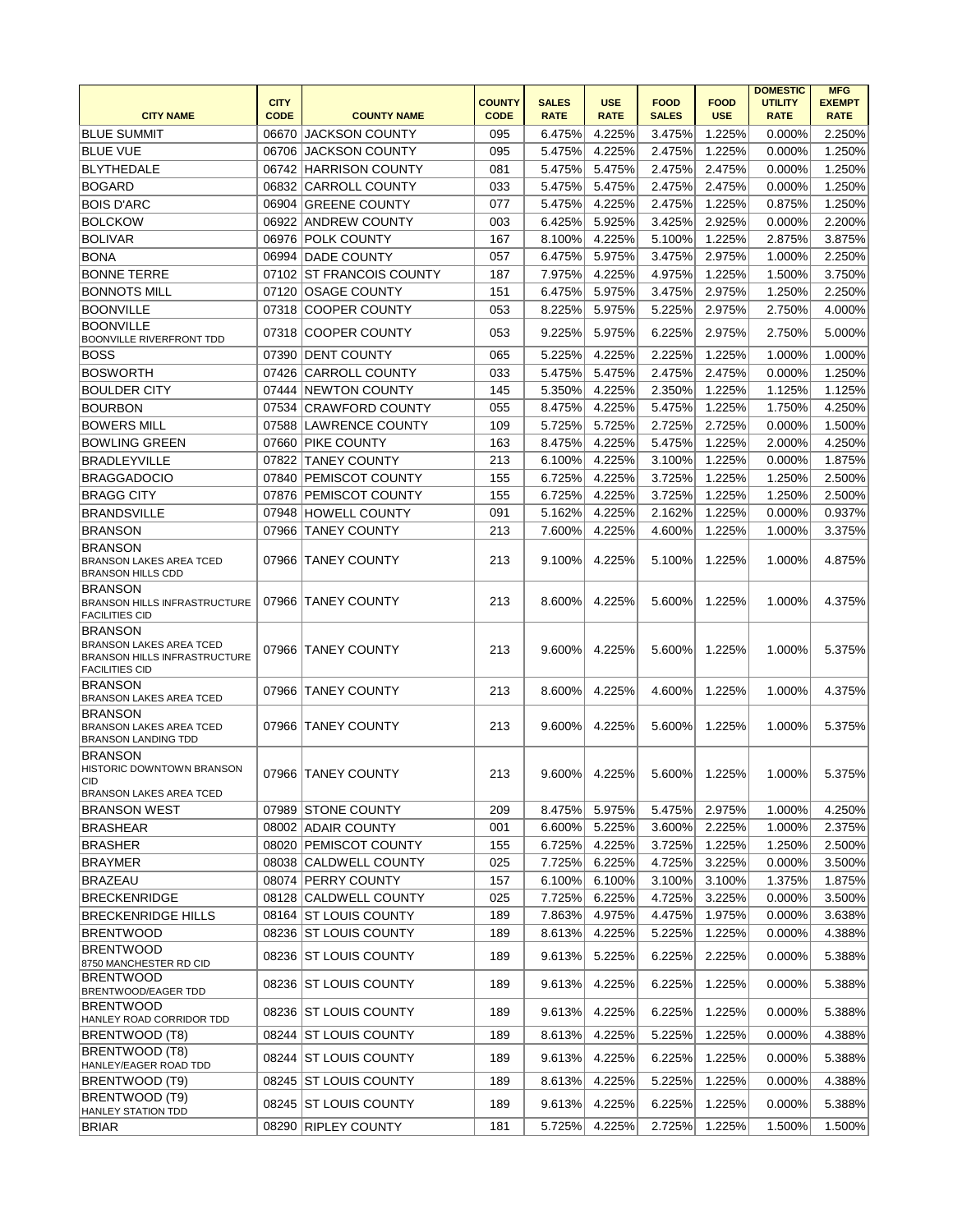| <b>CITY NAME</b>                                                   | <b>CITY</b><br><b>CODE</b> | <b>COUNTY NAME</b>        | <b>COUNTY</b><br><b>CODE</b> | <b>SALES</b><br><b>RATE</b> | <b>USE</b><br><b>RATE</b> | <b>FOOD</b><br><b>SALES</b> | <b>FOOD</b><br><b>USE</b> | <b>DOMESTIC</b><br><b>UTILITY</b><br><b>RATE</b> | <b>MFG</b><br><b>EXEMPT</b><br><b>RATE</b> |
|--------------------------------------------------------------------|----------------------------|---------------------------|------------------------------|-----------------------------|---------------------------|-----------------------------|---------------------------|--------------------------------------------------|--------------------------------------------|
| <b>BRIDGETON</b>                                                   | 08398                      | IST LOUIS COUNTY          | 189                          | 8.363%                      | 4.225%                    | 4.975%                      | 1.225%                    | 0.000%                                           | 4.138%                                     |
| <b>BRIDGETON</b><br>370/MO BOTTOM RD/TAUSSIG RD                    | 08398                      | <b>ST LOUIS COUNTY</b>    | 189                          | 9.363%                      | 4.225%                    | 5.975%                      | 1.225%                    | 0.000%                                           | 5.138%                                     |
| <b>TDD</b><br><b>BRIDGETON</b><br><b>HILLTOP CID</b>               | 08398                      | <b>ST LOUIS COUNTY</b>    | 189                          | 9.363%                      | 4.225%                    | 5.975%                      | 1.225%                    | 0.000%                                           | 5.138%                                     |
| BRIDGETON (X1)                                                     | 08399                      | <b>ST LOUIS COUNTY</b>    | 189                          | 8.363%                      | 4.225%                    | 4.975%                      | 1.225%                    | 0.000%                                           | 4.138%                                     |
| BRIDGETON (X2)                                                     | 08400                      | <b>ST LOUIS COUNTY</b>    | 189                          | 8.363%                      | 4.225%                    | 4.975%                      | 1.225%                    | 0.000%                                           | 4.138%                                     |
| <b>BRIDGETON (T3)</b>                                              | 08403                      | <b>ST LOUIS COUNTY</b>    | 189                          | 8.363%                      | 4.225%                    | 4.975%                      | 1.225%                    | 0.000%                                           | 4.138%                                     |
| <b>BRIDGETON (T3)</b><br><b>HILLTOP CID</b>                        | 08403                      | <b>ST LOUIS COUNTY</b>    | 189                          | 9.363%                      | 4.225%                    | 5.975%                      | 1.225%                    | 0.000%                                           | 5.138%                                     |
| <b>BRIDGETON (T4)</b>                                              | 08404                      | <b>ST LOUIS COUNTY</b>    | 189                          | 8.363%                      | 4.225%                    | 4.975%                      | 1.225%                    | 0.000%                                           | 4.138%                                     |
| BRIDGETON (T4)<br><b>HILLTOP CID</b>                               | 08404                      | <b>ST LOUIS COUNTY</b>    | 189                          | 9.363%                      | 4.225%                    | 5.975%                      | 1.225%                    | 0.000%                                           | 5.138%                                     |
| <b>BRIGHTON</b>                                                    | 08452                      | <b>POLK COUNTY</b>        | 167                          | 5.600%                      | 4.225%                    | 2.600%                      | 1.225%                    | 1.375%                                           | 1.375%                                     |
| <b>BRIMSON</b>                                                     | 08470                      | <b>GRUNDY COUNTY</b>      | 079                          | 5.725%                      | 4.225%                    | 2.725%                      | 1.225%                    | 1.500%                                           | 1.500%                                     |
| <b>BRINKTOWN</b>                                                   | 08488                      | <b>MARIES COUNTY</b>      | 125                          | 6.391%                      | 5.891%                    | 3.391%                      | 2.891%                    | 1.666%                                           | 2.166%                                     |
| <b>BRIXEY</b>                                                      | 08524                      | <b>OZARK COUNTY</b>       | 153                          | 6.725%                      | 4.225%                    | 3.725%                      | 1.225%                    | 1.000%                                           | 2.500%                                     |
| <b>BRONAUGH</b>                                                    | 08614                      | <b>VERNON COUNTY</b>      | 217                          | 5.225%                      | 4.225%                    | 2.225%                      | 1.225%                    | 0.000%                                           | 1.000%                                     |
| <b>BROOKFIELD</b>                                                  | 08650                      | <b>LINN COUNTY</b>        | 115                          | 7.975%                      | 7.475%                    | 4.975%                      | 4.475%                    | 2.750%                                           | 3.750%                                     |
| BROOKLYN HEIGHTS                                                   | 08776                      | <b>JASPER COUNTY</b>      | 097                          | 5.200%                      | 4.225%                    | 2.200%                      | 1.225%                    | 0.000%                                           | 0.975%                                     |
| <b>BROSELEY</b>                                                    | 08812                      | <b>BUTLER COUNTY</b>      | 023                          | 5.225%                      | 4.225%                    | 2.225%                      | 1.225%                    | 1.000%                                           | 1.000%                                     |
| <b>BROWNBRANCH</b>                                                 | 08848                      | <b>TANEY COUNTY</b>       | 213                          | 6.100%                      | 4.225%                    | 3.100%                      | 1.225%                    | 0.000%                                           | 1.875%                                     |
|                                                                    |                            |                           | 115                          |                             |                           |                             |                           |                                                  |                                            |
| <b>BROWNING</b>                                                    | 08884                      | <b>LINN COUNTY</b>        |                              | 8.225%                      | 7.725%                    | 5.225%                      | 4.725%                    | 2.500%                                           | 4.000%                                     |
| <b>BROWNING</b>                                                    | 08884                      | <b>SULLIVAN COUNTY</b>    | 211                          | 8.975%                      | 8.975%                    | 5.975%                      | 5.975%                    | 3.750%                                           | 4.750%                                     |
| <b>BROWNINGTON</b>                                                 | 08902                      | <b>HENRY COUNTY</b>       | 083                          | 5.225%                      | 5.225%                    | 2.225%                      | 2.225%                    | 0.500%                                           | 1.000%                                     |
| <b>BROWNWOOD</b>                                                   | 08956                      | STODDARD COUNTY           | 207                          | 5.225%                      | 4.225%                    | 2.225%                      | 1.225%                    | 0.000%                                           | 1.000%                                     |
| <b>BRUMLEY</b>                                                     |                            | 08974 MILLER COUNTY       | 131                          | 6.725%                      | 5.225%                    | 3.725%                      | 2.225%                    | 2.000%                                           | 2.500%                                     |
| <b>BRUNER</b>                                                      | 08992                      | <b>CHRISTIAN COUNTY</b>   | 043                          | 5.975%                      | 4.225%                    | 2.975%                      | 1.225%                    | 0.000%                                           | 1.750%                                     |
| <b>BRUNSWICK</b>                                                   | 09046                      | <b>CHARITON COUNTY</b>    | 041                          | 8.100%                      | 6.100%                    | 5.100%                      | 3.100%                    | 1.500%                                           | 3.875%                                     |
| <b>BUCKLIN</b>                                                     | 09388                      | <b>LINN COUNTY</b>        | 115                          | 7.225%                      | 6.725%                    | 4.225%                      | 3.725%                    | 2.500%                                           | 3.000%                                     |
| <b>BUCKNER</b>                                                     | 09424                      | <b>JACKSON COUNTY</b>     | 095                          | 7.475%                      | 6.225%                    | 4.475%                      | 3.225%                    | 1.500%                                           | 3.250%                                     |
| <b>BUCYRUS</b>                                                     | 09478                      | <b>TEXAS COUNTY</b>       | 215                          | 6.100%                      | 4.225%                    | 3.100%                      | 1.225%                    | 1.875%                                           | 1.875%                                     |
| <b>BUELL</b>                                                       | 09496                      | MONTGOMERY COUNTY         | 139                          | 6.475%                      | 4.225%                    | 3.475%                      | 1.225%                    | 2.250%                                           | 2.250%                                     |
| <b>BUFFALO</b>                                                     | 09514                      | DALLAS COUNTY             | 059                          | 8.225%                      | 4.225%                    | 5.225%                      | 1.225%                    | 3.000%                                           | 4.000%                                     |
| <b>BULL CREEK VILLAGE</b>                                          | 09642                      | <b>TANEY COUNTY</b>       | 213                          | 7.100%                      | 4.225%                    | 4.100%                      | 1.225%                    | 0.000%                                           | 2.875%                                     |
| <b>BUNCETON</b>                                                    | 09658                      | <b>COOPER COUNTY</b>      | 053                          | 7.225%                      | 5.975%                    | 4.225%                      | 2.975%                    | 1.750%                                           | 3.000%                                     |
| <b>BUNKER</b>                                                      | 09694                      | <b>DENT COUNTY</b>        | 065                          | 7.225%                      | 4.225%                    | 4.225%                      | 1.225%                    | 1.000%                                           | 3.000%                                     |
| <b>BUNKER</b>                                                      | 09694                      | <b>REYNOLDS COUNTY</b>    | 179                          | 7.225%                      | 4.225%                    | 4.225%                      | 1.225%                    | 0.000%                                           | 3.000%                                     |
| <b>BURFORDVILLE</b>                                                |                            | 09784 CAPE GIRARDEAU CNTY | 031                          | 5.225%                      | 4.225%                    | 2.225%                      | 1.225%                    | 1.000%                                           | 1.000%                                     |
| <b>BURGESS</b>                                                     |                            | 09802 BARTON COUNTY       | 011                          | 5.725%                      | 4.225%                    | 2.725%                      | 1.225%                    | 0.000%                                           | 1.500%                                     |
| <b>BURLINGTON JUNCTION</b>                                         |                            | 09838 NODAWAY COUNTY      | 147                          | 6.225%                      | 5.725%                    | 3.225%                      | 2.725%                    | 0.000%                                           | 2.000%                                     |
| <b>BUTLER</b>                                                      |                            | 10054 BATES COUNTY        | 013                          | 7.850%                      | 5.225%                    | 4.850%                      | 2.225%                    | 0.000%                                           | 3.625%                                     |
| BUTTERFIELD                                                        |                            | 10144 BARRY COUNTY        | 009                          | 6.725%                      | 4.225%                    | 3.725%                      | 1.225%                    | 0.000%                                           | 2.500%                                     |
| <b>BYNUMVILLE</b>                                                  |                            | 10216 CHARITON COUNTY     | 041                          | 6.100%                      | 6.100%                    | 3.100%                      | 3.100%                    | 0.000%                                           | 1.875%                                     |
| <b>BYRNES MILL</b><br>NORTH JEFFERSON COUNTY<br>AMBULANCE DISTRICT | 10240                      | JEFFERSON COUNTY          | 099                          | 8.350%                      | 4.225%                    | 5.350%                      | 1.225%                    | 1.500%                                           | 4.125%                                     |
| BYRNES MILL<br><b>BIG RIVER AMBULANCE DISTRICT</b>                 | 10240                      | <b>JEFFERSON COUNTY</b>   | 099                          | 8.350%                      | 4.225%                    | 5.350%                      | 1.225%                    | 1.500%                                           | 4.125%                                     |
| <b>CABOOL</b>                                                      | 10288                      | <b>TEXAS COUNTY</b>       | 215                          | 7.600%                      | 4.225%                    | 4.600%                      | 1.225%                    | 3.375%                                           | 3.375%                                     |
| CADET                                                              |                            | 10306 WASHINGTON COUNTY   | 221                          | 7.225%                      | 6.725%                    | 4.225%                      | 3.725%                    | 2.000%                                           | 3.000%                                     |
| <b>CAINSVILLE</b>                                                  |                            | 10342 HARRISON COUNTY     | 081                          | 5.975%                      | 5.475%                    | 2.975%                      | 2.475%                    | 0.000%                                           | 1.750%                                     |
| CAIRO                                                              |                            | 10360 RANDOLPH COUNTY     | 175                          | 5.975%                      | 5.475%                    | 2.975%                      | 2.475%                    | 0.000%                                           | 1.750%                                     |
| CALEDONIA                                                          |                            | 10432 WASHINGTON COUNTY   | 221                          | 8.225%                      | 6.725%                    | 5.225%                      | 3.725%                    | 2.000%                                           | 4.000%                                     |
| <b>CALHOUN</b>                                                     |                            | 10450 HENRY COUNTY        | 083                          | 7.225%                      | 5.225%                    | 4.225%                      | 2.225%                    | 1.500%                                           | 3.000%                                     |
| <b>CALIFORNIA</b>                                                  |                            | 10468 MONITEAU COUNTY     | 135                          | 7.975%                      | 5.225%                    | 4.975%                      | 2.225%                    | 2.000%                                           | 3.750%                                     |
| <b>CALLAO</b>                                                      |                            | 10486 MACON COUNTY        | 121                          | 8.100%                      | 6.225%                    | 5.100%                      | 3.225%                    | 0.000%                                           | 3.875%                                     |
| <b>CALVERTON PARK</b>                                              |                            | 10612 ST LOUIS COUNTY     | 189                          | 7.613%                      | 4.225%                    | 4.225%                      | 1.225%                    | 0.000%                                           | 3.388%                                     |
| <b>CAMDEN</b>                                                      |                            | 10738 RAY COUNTY          | 177                          | 6.225%                      | 5.725%                    | 3.225%                      | 2.725%                    | 0.000%                                           | 2.000%                                     |
| <b>CAMDEN POINT</b>                                                |                            | 10792 PLATTE COUNTY       | 165                          | 5.600%                      | 5.600%                    | 2.600%                      | 2.600%                    | 0.000%                                           | 1.375%                                     |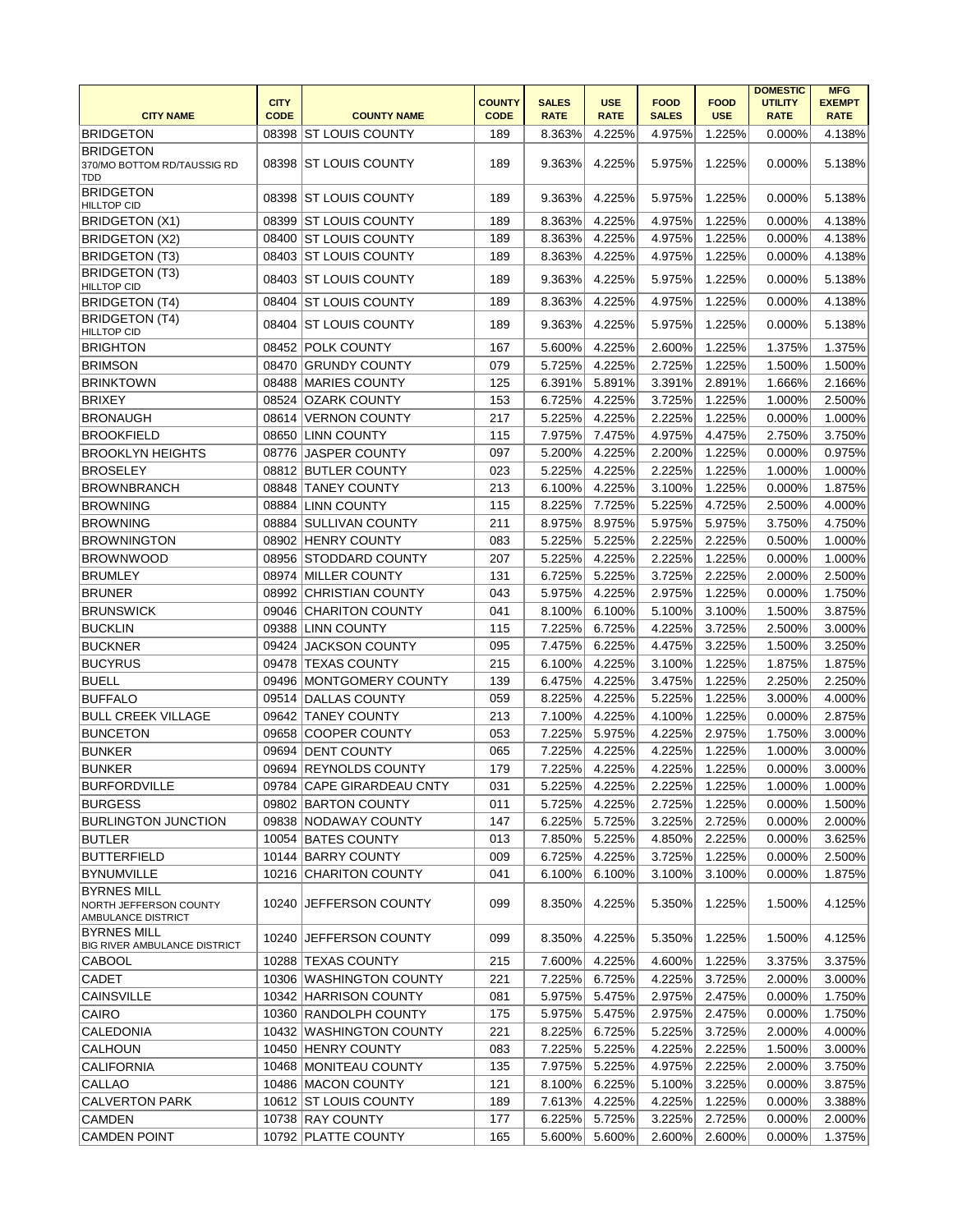|                                                                         | <b>CITY</b> |                                            | <b>COUNTY</b> | <b>SALES</b>     | <b>USE</b>       | <b>FOOD</b>      | <b>FOOD</b>      | <b>DOMESTIC</b><br><b>UTILITY</b> | <b>MFG</b><br><b>EXEMPT</b> |
|-------------------------------------------------------------------------|-------------|--------------------------------------------|---------------|------------------|------------------|------------------|------------------|-----------------------------------|-----------------------------|
| <b>CITY NAME</b>                                                        | <b>CODE</b> | <b>COUNTY NAME</b>                         | <b>CODE</b>   | <b>RATE</b>      | <b>RATE</b>      | <b>SALES</b>     | <b>USE</b>       | <b>RATE</b>                       | <b>RATE</b>                 |
| <b>CAMDENTON</b>                                                        |             | 10810 CAMDEN COUNTY                        | 029           | 7.475%           | 5.475%           | 4.475%           | 2.475%           | 1.500%                            | 3.250%                      |
| <b>CAMDENTON</b><br>AMERICAN CENTER CID                                 | 10810       | <b>CAMDEN COUNTY</b>                       | 029           | 8.475%           | 5.475%           | 5.475%           | 2.475%           | 1.500%                            | 4.250%                      |
| <b>CAMERON</b>                                                          | 10828       | <b>CLINTON COUNTY</b>                      | 049           | 7.975%           | 5.225%           | 4.975%           | 2.225%           | 2.250%                            | 3.750%                      |
| <b>CAMERON</b>                                                          | 10828       | <b>DEKALB COUNTY</b>                       | 063           | 8.475%           | 5.225%           | 5.475%           | 2.225%           | 2.250%                            | 4.250%                      |
| <b>CAMPBELL</b>                                                         |             | 10864 DUNKLIN COUNTY                       | 069           | 6.225%           | 5.225%           | 3.225%           | 2.225%           | 1.000%                            | 2.000%                      |
| CANAAN                                                                  | 11008       | <b>GASCONADE COUNTY</b>                    | 073           | 6.100%           | 4.225%           | 3.100%           | 1.225%           | 1.000%                            | 1.875%                      |
| CANALOU                                                                 | 11026       | <b>NEW MADRID COUNTY</b>                   | 143           | 5.475%           | 4.225%           | 2.475%           | 1.225%           | 1.000%                            | 1.250%                      |
| <b>CANTON</b>                                                           |             | 11134 LEWIS COUNTY                         | 111           | 8.975%           | 6.850%           | 5.975%           | 3.850%           | 3.625%                            | 4.750%                      |
| <b>CAPE FAIR</b>                                                        |             | 11224 STONE COUNTY                         | 209           | 6.475%           | 5.975%           | 3.475%           | 2.975%           | 1.000%                            | 2.250%                      |
| <b>CAPE GIRARDEAU</b>                                                   |             | 11242 CAPE GIRARDEAU CNTY                  | 031           | 7.975%           | 4.225%           | 4.975%           | 1.225%           | 3.000%                            | 3.750%                      |
| <b>CAPE GIRARDEAU</b><br>TOWN PLAZA CID                                 |             | 11242 CAPE GIRARDEAU CNTY                  | 031           | 8.975%           | 5.225%           | 5.975%           | 2.225%           | 3.000%                            | 4.750%                      |
| <b>CAPE GIRARDEAU</b>                                                   |             | 11242 SCOTT COUNTY                         | 201           | 7.975%           | 5.225%           | 4.975%           | 2.225%           | 3.000%                            | 3.750%                      |
| <b>CAPLINGER MILLS</b>                                                  |             | 11278 CEDAR COUNTY                         | 039           | 5.725%           | 4.225%           | 2.725%           | 1.225%           | 0.500%                            | 1.500%                      |
| <b>CARDWELL</b>                                                         | 11350       | <b>DUNKLIN COUNTY</b>                      | 069           | 6.225%           | 5.225%           | 3.225%           | 2.225%           | 1.000%                            | 2.000%                      |
| <b>CARL JUNCTION</b>                                                    |             | 11368 JASPER COUNTY                        | 097           | 7.700%           | 4.225%           | 4.700%           | 1.225%           | 1.000%                            | 3.475%                      |
| CARROLLTON                                                              | 11566       | <b>CARROLL COUNTY</b>                      | 033           | 7.225%           | 5.475%           | 4.225%           | 2.475%           | 0.000%                            | 3.000%                      |
| CARTERVILLE                                                             | 11638       | <b>JASPER COUNTY</b>                       | 097           | 7.200%           | 6.225%           | 4.200%           | 3.225%           | 1.500%                            | 2.975%                      |
| CARTHAGE                                                                | 11656       | <b>JASPER COUNTY</b>                       | 097           | 7.638%           | 4.225%           | 4.638%           | 1.225%           | 1.000%                            | 3.413%                      |
| CARTHAGE<br>PEACHTREE CID                                               | 11656       | <b>JASPER COUNTY</b>                       | 097           | 8.638%           | 5.225%           | 5.638%           | 2.225%           | 1.000%                            | 4.413%                      |
| <b>CARUTHERSVILLE</b>                                                   |             | 11692 PEMISCOT COUNTY                      | 155           | 8.225%           | 4.225%           | 5.225%           | 1.225%           | 2.750%                            | 4.000%                      |
| <b>CARYTOWN</b>                                                         | 11728       | <b>JASPER COUNTY</b>                       | 097           | 5.200%           | 4.225%           | 2.200%           | 1.225%           | 0.000%                            | 0.975%                      |
| <b>CASCADE</b>                                                          | 11746       | WAYNE COUNTY                               | 223           | 5.725%           | 4.225%           | 2.725%           | 1.225%           | 1.500%                            | 1.500%                      |
| <b>CASSVILLE</b>                                                        | 11890       | <b>BARRY COUNTY</b>                        | 009           | 8.100%           | 4.225%           | 5.100%           | 1.225%           | 0.000%                            | 3.875%                      |
| <b>CATAWISSA</b>                                                        |             | 11998 FRANKLIN COUNTY                      | 071           | 6.475%           | 4.225%           | 3.475%           | 1.225%           | 0.000%                            | 2.250%                      |
| <b>CATRON</b>                                                           |             | 12052 NEW MADRID COUNTY                    | 143           | 5.475%           | 4.225%           | 2.475%           | 1.225%           | 1.000%                            | 1.250%                      |
| <b>CAULFIELD</b>                                                        | 12070       | <b>HOWELL COUNTY</b>                       | 091           | 5.162%           | 4.225%           | 2.162%           | 1.225%           | 0.000%                            | 0.937%                      |
| <b>CEDARCREEK</b>                                                       | 12268       | <b>TANEY COUNTY</b>                        | 213           | 6.100%           | 4.225%           | 3.100%           | 1.225%           | 0.000%                            | 1.875%                      |
| <b>CEDAR GAP</b>                                                        |             | 12322 WRIGHT COUNTY                        | 229           | 5.225%           | 4.225%           | 2.225%           | 1.225%           | 0.000%                            | 1.000%                      |
| <b>CEDAR HILL</b>                                                       | 12358       | <b>JEFFERSON COUNTY</b>                    | 099           | 6.850%           | 4.225%           | 3.850%           | 1.225%           | 1.500%                            | 2.625%                      |
| <b>CEDAR HILL LAKES</b>                                                 | 12376       | <b>JEFFERSON COUNTY</b>                    | 099           | 6.850%           | 4.225%           | 3.850%           | 1.225%           | 1.500%                            | 2.625%                      |
| <b>CENTER</b>                                                           | 12592       | <b>RALLS COUNTY</b>                        | 173           | 8.225%           | 6.725%           | 5.225%           | 3.725%           | 1.000%                            | 4.000%                      |
| <b>CENTERTOWN</b>                                                       | 12664       | <b>COLE COUNTY</b>                         | 051           | 6.725%           | 5.725%           | 3.725%           | 2.725%           | 0.000%                            | 2.500%                      |
| <b>CENTERVIEW</b>                                                       | 12682       | <b>JOHNSON COUNTY</b>                      | 101           | 6.475%           | 6.475%           | 3.475%           | 3.475%           | 2.250%                            | 2.250%                      |
| <b>CENTERVILLE</b>                                                      |             | 12718 REYNOLDS COUNTY                      | 179           | 6.225%           | 4.225%           | 3.225%           | 1.225%           | 1.000%                            | 2.000%                      |
| <b>CENTRALIA</b>                                                        |             | 12898 BOONE COUNTY                         | 019           | 7.975%           | 4.225%           | 4.975%           | 1.225%           | 1.500%                            | 3.750%                      |
| <b>CHADWICK</b>                                                         |             | 12952 CHRISTIAN COUNTY                     | 043           | 5.975%           | 4.225%           | 2.975%           | 1.225%           | 0.000%                            | 1.750%                      |
| <b>CHAFFEE</b>                                                          |             | 12988 SCOTT COUNTY                         | 201           | 6.975%           | 5.225%           | 3.975%           | 2.225%           | 2.500%                            | 2.750%                      |
| CHAIN OF ROCKS VLG<br><b>CHAMOIS</b>                                    |             | 13006 LINCOLN COUNTY<br>13060 OSAGE COUNTY | 113<br>151    | 6.475%<br>7.475% | 4.225%<br>5.975% | 3.475%<br>4.475% | 1.225%<br>2.975% | 0.500%<br>1.250%                  | 2.250%<br>3.250%            |
| <b>CHAMP</b>                                                            |             | 13078 ST LOUIS COUNTY                      | 189           | 7.113%           | 4.225%           | 3.725%           | 1.225%           | 0.000%                            | 2.888%                      |
| <b>CHARLACK</b>                                                         |             | 13330 ST LOUIS COUNTY                      | 189           | 7.613%           | 4.225%           | 4.225%           | 1.225%           | 0.000%                            | 3.388%                      |
| <b>CHARLESTON</b>                                                       |             | 13366 MISSISSIPPI COUNTY                   | 133           | 7.475%           | 4.225%           | 4.475%           | 1.225%           | 1.000%                            | 3.250%                      |
| <b>CHERRYVILLE</b>                                                      |             | 13564 CRAWFORD COUNTY                      | 055           | 6.475%           | 4.225%           | 3.475%           | 1.225%           | 0.750%                            | 2.250%                      |
| <b>CHESTERFIELD</b>                                                     | 13600       | <b>ST LOUIS COUNTY</b>                     | 189           | 8.113%           | 4.225%           | 4.725%           | 1.225%           | 0.000%                            | 3.888%                      |
| <b>CHESTERFIELD</b>                                                     |             |                                            |               |                  |                  |                  |                  |                                   |                             |
| CHESTERFIELD BLUE VALLEY CID<br>CHESTERFIELD VALLEY TDD                 |             | 13600 ST LOUIS COUNTY                      | 189           | 9.488%           | 5.225%           | 6.100%           | 2.225%           | 0.000%                            | 5.263%                      |
| <b>CHESTERFIELD</b><br>CHESTERFIELD VALLEY TDD                          |             | 13600 ST LOUIS COUNTY                      | 189           | 8.488%           | 4.225%           | 5.100%           | 1.225%           | 0.000%                            | 4.263%                      |
| <b>CHESTERFIELD</b><br>NORTH OUTER FORTY TDD<br>CHESTERFIELD VALLEY TDD | 13600       | <b>ST LOUIS COUNTY</b>                     | 189           | 9.113%           | 4.225%           | 5.725%           | 1.225%           | 0.000%                            | 4.888%                      |
| CHESTERFIELD (X1)                                                       |             | 13601 ST LOUIS COUNTY                      | 189           | 8.113%           | 4.225%           | 4.725%           | 1.225%           | 0.000%                            | 3.888%                      |
| <b>CHESTNUTRIDGE</b>                                                    |             | 13618 CHRISTIAN COUNTY                     | 043           | 5.975%           | 4.225%           | 2.975%           | 1.225%           | 0.000%                            | 1.750%                      |
| <b>CHILHOWEE</b>                                                        | 13654       | <b>JOHNSON COUNTY</b>                      | 101           | 7.475%           | 6.475%           | 4.475%           | 3.475%           | 3.250%                            | 3.250%                      |
| <b>CHILLICOTHE</b>                                                      | 13690       | <b>LIVINGSTON COUNTY</b>                   | 117           | 7.225%           | 4.975%           | 4.225%           | 1.975%           | 1.000%                            | 3.000%                      |
| <b>CHILLICOTHE</b><br><b>STONEYBROOKE CID</b>                           |             | 13690 LIVINGSTON COUNTY                    | 117           | 8.225%           | 5.975%           | 5.225%           | 2.975%           | 1.000%                            | 4.000%                      |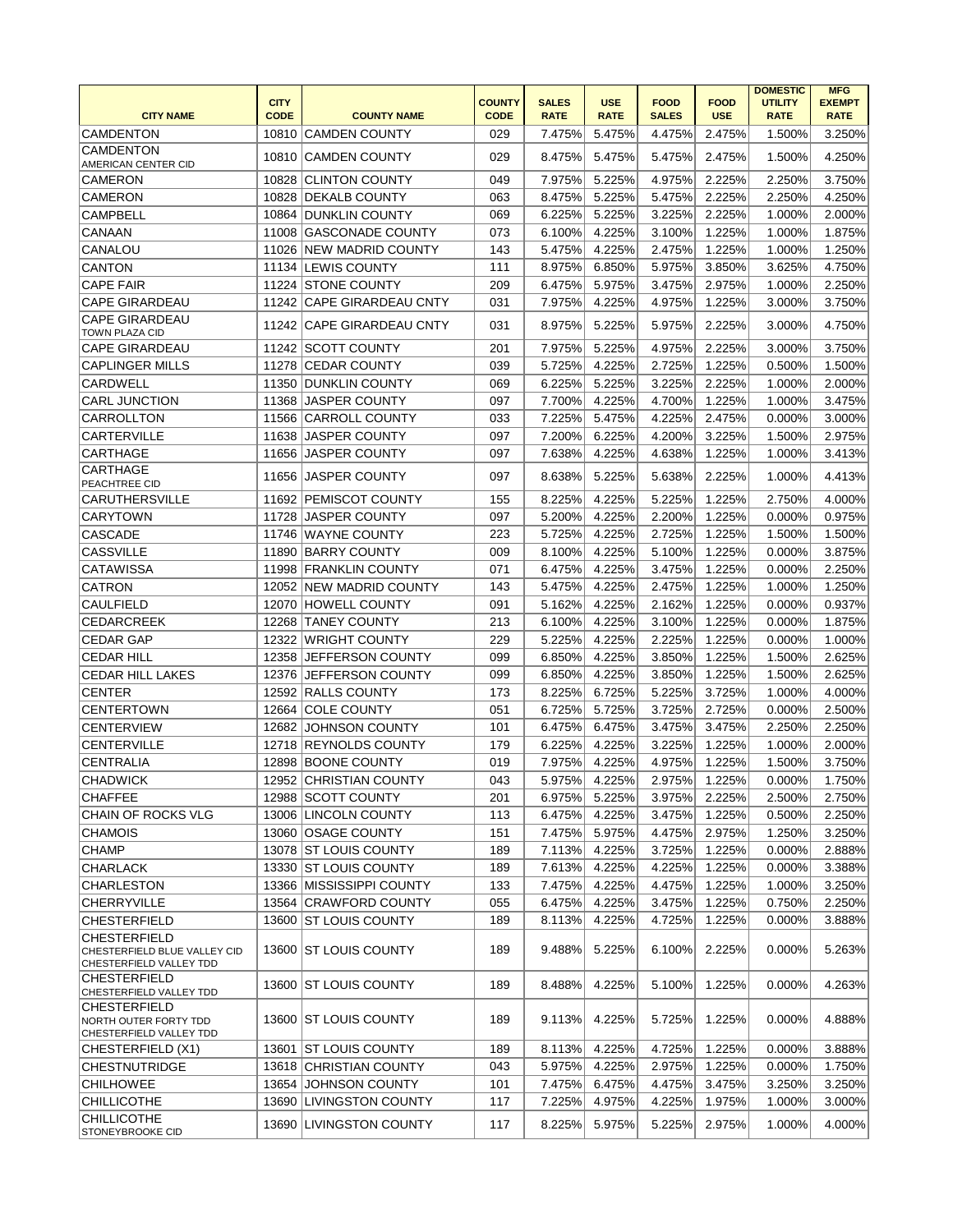| <b>CITY NAME</b>                                | <b>CITY</b><br><b>CODE</b> | <b>COUNTY NAME</b>         | <b>COUNTY</b><br><b>CODE</b> | <b>SALES</b><br><b>RATE</b> | <b>USE</b><br><b>RATE</b> | <b>FOOD</b><br><b>SALES</b> | <b>FOOD</b><br><b>USE</b> | <b>DOMESTIC</b><br><b>UTILITY</b><br><b>RATE</b> | <b>MFG</b><br><b>EXEMPT</b><br><b>RATE</b> |
|-------------------------------------------------|----------------------------|----------------------------|------------------------------|-----------------------------|---------------------------|-----------------------------|---------------------------|--------------------------------------------------|--------------------------------------------|
| <b>CHULA</b>                                    |                            | 13852 LIVINGSTON COUNTY    | 117                          | 4.975%                      | 4.975%                    | 1.975%                      | 1.975%                    | 0.000%                                           | 0.750%                                     |
| <b>CLARENCE</b>                                 | 13978                      | <b>SHELBY COUNTY</b>       | 205                          | 8.475%                      | 5.725%                    | 5.475%                      | 2.725%                    | 3.250%                                           | 4.250%                                     |
| <b>CLARK</b>                                    | 14068                      | <b>RANDOLPH COUNTY</b>     | 175                          | 7.975%                      | 7.475%                    | 4.975%                      | 4.475%                    | 0.000%                                           | 3.750%                                     |
| <b>CLARKSBURG</b>                               | 14140                      | MONITEAU COUNTY            | 135                          | 7.475%                      | 5.225%                    | 4.475%                      | 2.225%                    | 2.000%                                           | 3.250%                                     |
| <b>CLARKSDALE</b>                               | 14158                      | <b>DEKALB COUNTY</b>       | 063                          | 6.725%                      | 5.225%                    | 3.725%                      | 2.225%                    | 0.000%                                           | 2.500%                                     |
| <b>CLARKSON VALLEY</b>                          | 14176                      | <b>ST LOUIS COUNTY</b>     | 189                          | 7.113%                      | 4.225%                    | 3.725%                      | 1.225%                    | 0.000%                                           | 2.888%                                     |
| <b>CLARKSVILLE</b>                              |                            | 14194 PIKE COUNTY          | 163                          | 7.225%                      | 4.225%                    | 4.225%                      | 1.225%                    | 2.000%                                           | 3.000%                                     |
| <b>CLARKTON</b>                                 |                            | 14212 DUNKLIN COUNTY       | 069                          | 6.225%                      | 5.225%                    | 3.225%                      | 2.225%                    | 0.000%                                           | 2.000%                                     |
| <b>CLAYCOMO</b>                                 |                            | 14554 CLAY COUNTY          | 047                          | 6.975%                      | 5.100%                    | 3.975%                      | 2.100%                    | 0.000%                                           | 2.750%                                     |
| <b>CLAYTON</b>                                  | 14572                      | <b>ST LOUIS COUNTY</b>     | 189                          | 8.613%                      | 4.225%                    | 5.225%                      | 1.225%                    | 0.250%                                           | 4.388%                                     |
| <b>CLAYTON</b><br><b>CENTENE PLAZA TDD</b>      |                            | 14572 IST LOUIS COUNTY     | 189                          | 9.613%                      | 4.225%                    | 6.225%                      | 1.225%                    | 0.250%                                           | 5.388%                                     |
| <b>CLAYTON</b><br>COLONIAL MARKETPLACE CID      | 14572                      | <b>ST LOUIS COUNTY</b>     | 189                          | 9.613%                      | 4.225%                    | 6.225%                      | 1.225%                    | 0.250%                                           | 5.388%                                     |
| <b>CLAYTON</b><br><b>DANIELE CID</b>            | 14572                      | ST LOUIS COUNTY            | 189                          | 9.613%                      | 5.225%                    | 6.225%                      | 2.225%                    | 0.250%                                           | 5.388%                                     |
| <b>CLEARMONT</b>                                | 14662                      | <b>NODAWAY COUNTY</b>      | 147                          | 6.225%                      | 5.725%                    | 3.225%                      | 2.725%                    | 0.000%                                           | 2.000%                                     |
| <b>CLEARWATER</b>                               |                            | 14716 STE GENEVIEVE COUNTY | 193                          | 6.725%                      | 4.225%                    | 3.725%                      | 1.225%                    | 2.000%                                           | 2.500%                                     |
| <b>CLEVELAND</b>                                | 14770                      | <b>ICASS COUNTY</b>        | 037                          | 7.975%                      | 5.975%                    | 4.975%                      | 2.975%                    | 3.250%                                           | 3.750%                                     |
| <b>CLEVER</b>                                   | 14788                      | <b>CHRISTIAN COUNTY</b>    | 043                          | 7.850%                      | 4.225%                    | 4.850%                      | 1.225%                    | 1.500%                                           | 3.625%                                     |
| <b>CLIFF VILLAGE</b>                            | 14806                      | <b>INEWTON COUNTY</b>      | 145                          | 5.350%                      | 4.225%                    | 2.350%                      | 1.225%                    | 1.125%                                           | 1.125%                                     |
| <b>CLIFTON HILL</b>                             |                            | 14896 RANDOLPH COUNTY      | 175                          | 5.975%                      | 5.475%                    | 2.975%                      | 2.475%                    | 0.000%                                           | 1.750%                                     |
| <b>CLIMAX SPRINGS</b>                           |                            | 14914 CAMDEN COUNTY        | 029                          | 5.975%                      | 5.475%                    | 2.975%                      | 2.475%                    | 0.000%                                           | 1.750%                                     |
| <b>CLINTON</b>                                  |                            | 14986 HENRY COUNTY         | 083                          | 7.475%                      | 7.475%                    | 4.475%                      | 4.475%                    | 2.000%                                           | 3.250%                                     |
| <b>CLUBB</b>                                    | 15112                      | WAYNE COUNTY               | 223                          | 5.725%                      | 4.225%                    | 2.725%                      | 1.225%                    | 1.500%                                           | 1.500%                                     |
| <b>CLYDE</b>                                    | 15130                      | NODAWAY COUNTY             | 147                          | 6.225%                      | 5.725%                    | 3.225%                      | 2.725%                    | 0.000%                                           | 2.000%                                     |
| <b>COATSVILLE</b>                               |                            | 15202 SCHUYLER COUNTY      | 197                          | 6.225%                      | 4.225%                    | 3.225%                      | 1.225%                    | 2.000%                                           | 2.000%                                     |
| <b>COBALT CITY</b>                              | 15220                      | MADISON COUNTY             | 123                          | 6.225%                      | 4.225%                    | 3.225%                      | 1.225%                    | 1.500%                                           | 2.000%                                     |
| <b>COFFEY</b>                                   | 15274                      | <b>DAVIESS COUNTY</b>      | 061                          | 6.725%                      | 5.725%                    | 3.725%                      | 2.725%                    | 0.000%                                           | 2.500%                                     |
| <b>COLDWATER</b>                                | 15400                      | <b>WAYNE COUNTY</b>        | 223                          | 5.725%                      | 4.225%                    | 2.725%                      | 1.225%                    | 1.500%                                           | 1.500%                                     |
| <b>COLE CAMP</b>                                |                            | 15436 BENTON COUNTY        | 015                          | 7.600%                      | 7.100%                    | 4.600%                      | 4.100%                    | 2.375%                                           | 3.375%                                     |
| <b>COLLINS</b>                                  |                            | 15562 ST CLAIR COUNTY      | 185                          | 6.100%                      | 5.600%                    | 3.100%                      | 2.600%                    | 0.000%                                           | 1.875%                                     |
| <b>COLUMBIA</b>                                 | 15670                      | <b>BOONE COUNTY</b>        | 019                          | 7.975%                      | 4.225%                    | 4.975%                      | 1.225%                    | 2.500%                                           | 3.750%                                     |
| <b>COLUMBIA</b><br>BLUE RIDGE TOWN CENTRE TDD   | 15670                      | <b>BOONE COUNTY</b>        | 019                          | 8.975%                      | 4.225%                    | 5.975%                      | 1.225%                    | 2.500%                                           | 4.750%                                     |
| <b>COLUMBIA</b><br><b>BROADWAY-FAIRVIEW TDD</b> | 15670                      | <b>BOONE COUNTY</b>        | 019                          | 8.475%                      | 4.225%                    | 5.475%                      | 1.225%                    | 2.500%                                           | 4.250%                                     |
| <b>COLUMBIA</b><br><b>CENTERSTATE TDD</b>       | 15670                      | <b>BOONE COUNTY</b>        | 019                          | 8.475%                      | 4.225%                    | 5.475%                      | 1.225%                    | 2.500%                                           | 4.250%                                     |
| <b>COLUMBIA</b><br><b>COLUMBIA MALL TDD</b>     |                            | 15670 BOONE COUNTY         | 019                          | 8.475%                      | 4.225%                    | 5.475%                      | 1.225%                    | 2.500%                                           | 4.250%                                     |
| <b>COLUMBIA</b><br>CONLEY ROAD TDD              |                            | 15670 BOONE COUNTY         | 019                          | 8.975%                      | 4.225%                    | 5.975%                      | 1.225%                    | 2.500%                                           | 4.750%                                     |
| <b>COLUMBIA</b><br><b>CROSS CREEK TDD</b>       | 15670                      | <b>BOONE COUNTY</b>        | 019                          | 8.475%                      | 4.225%                    | 5.475%                      | 1.225%                    | 2.500%                                           | 4.250%                                     |
| <b>COLUMBIA</b><br>DOWNTOWN CID                 | 15670                      | <b>BOONE COUNTY</b>        | 019                          | 8.475%                      | 4.725%                    | 5.475%                      | 1.725%                    | 2.500%                                           | 4.250%                                     |
| <b>COLUMBIA</b><br><b>GRINDSTONE PLAZA TDD</b>  | 15670                      | <b>BOONE COUNTY</b>        | 019                          | 8.600%                      | 4.225%                    | 5.600%                      | 1.225%                    | 2.500%                                           | 4.375%                                     |
| <b>COLUMBIA</b><br>LAKE OF THE WOODS TDD        |                            | 15670 BOONE COUNTY         | 019                          | 8.600%                      | 4.225%                    | 5.600%                      | 1.225%                    | 2.500%                                           | 4.375%                                     |
| <b>COLUMBIA</b><br>NORTH 763 CID                | 15670                      | <b>BOONE COUNTY</b>        | 019                          | 8.475%                      | 4.225%                    | 5.475%                      | 1.225%                    | 2.500%                                           | 4.250%                                     |
| <b>COLUMBIA</b><br>NORTHWOODS TDD               |                            | 15670 BOONE COUNTY         | 019                          | 8.475%                      | 4.225%                    | 5.475%                      | 1.225%                    | 2.500%                                           | 4.250%                                     |
| <b>COLUMBIA</b><br>ROCK BRIDGE CENTER TDD       |                            | 15670 BOONE COUNTY         | 019                          | 8.600%                      | 4.225%                    | 5.600%                      | 1.225%                    | 2.500%                                           | 4.375%                                     |
| <b>COLUMBIA</b><br>SHOPPES AT STADIUM TDD       |                            | 15670 BOONE COUNTY         | 019                          | 8.975%                      | 4.225%                    | 5.975%                      | 1.225%                    | 2.500%                                           | 4.750%                                     |
| <b>COLUMBIA</b><br>STADIUM CORRIDOR A TDD       |                            | 15670 BOONE COUNTY         | 019                          | 8.475%                      | 4.225%                    | 5.475%                      | 1.225%                    | 2.500%                                           | 4.250%                                     |
| <b>COMMERCE</b>                                 |                            | 15760 SCOTT COUNTY         | 201                          | 5.225%                      | 5.225%                    | 2.225%                      | 2.225%                    | 1.000%                                           | 1.000%                                     |
| <b>CONCEPTION</b>                               |                            | 15886 NODAWAY COUNTY       | 147                          | 6.225%                      | 5.725%                    | 3.225%                      | 2.725%                    | 0.000%                                           | 2.000%                                     |
| <b>CONCEPTION JUNCTION</b>                      |                            | 15922 NODAWAY COUNTY       | 147                          | 6.225%                      | 5.725%                    | 3.225%                      | 2.725%                    | 0.000%                                           | 2.000%                                     |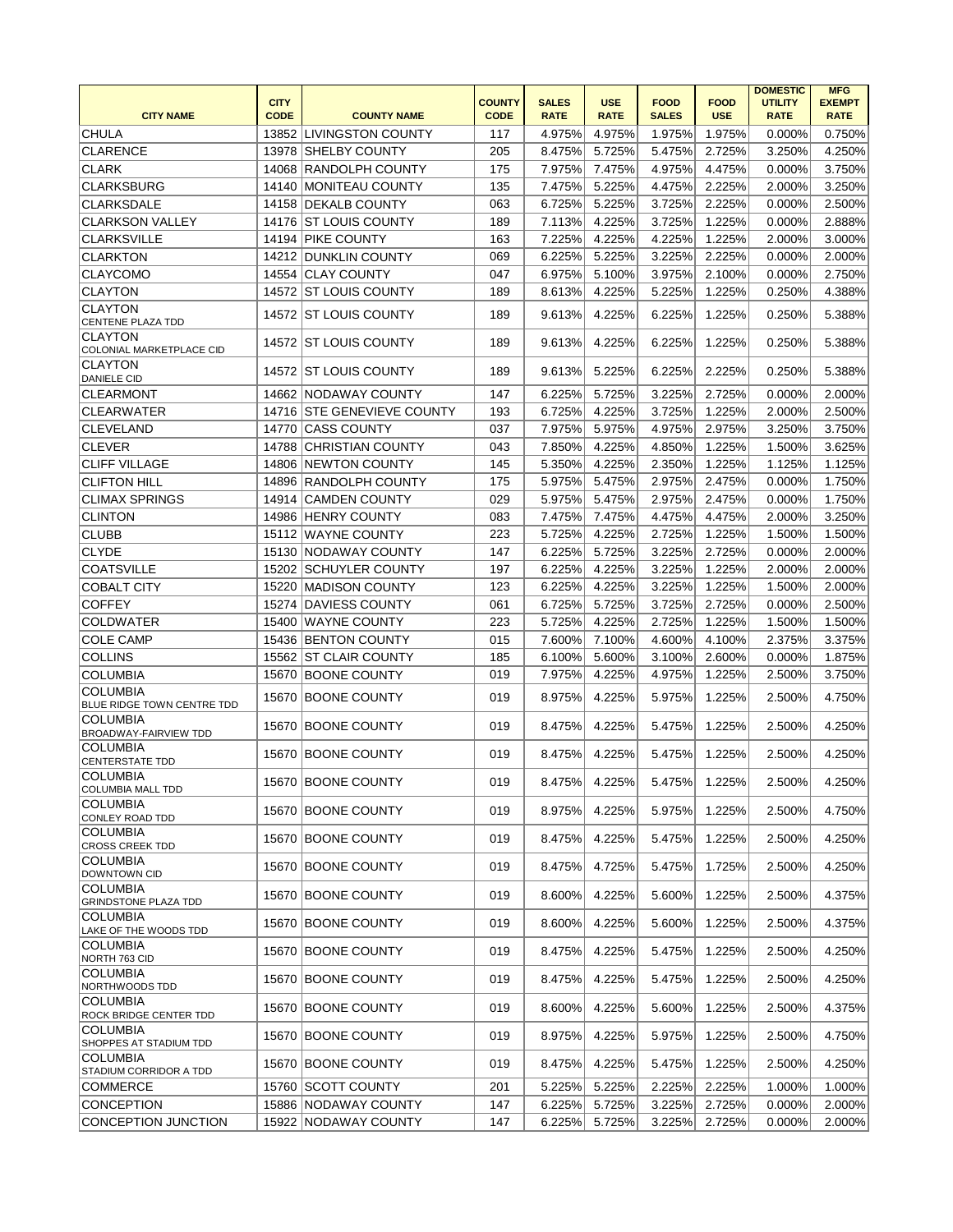| <b>CITY NAME</b>                                     | <b>CITY</b><br><b>CODE</b> | <b>COUNTY NAME</b>      | <b>COUNTY</b><br><b>CODE</b> | <b>SALES</b><br><b>RATE</b> | <b>USE</b><br><b>RATE</b> | <b>FOOD</b><br><b>SALES</b> | <b>FOOD</b><br><b>USE</b> | <b>DOMESTIC</b><br><b>UTILITY</b><br><b>RATE</b> | <b>MFG</b><br><b>EXEMPT</b><br><b>RATE</b> |
|------------------------------------------------------|----------------------------|-------------------------|------------------------------|-----------------------------|---------------------------|-----------------------------|---------------------------|--------------------------------------------------|--------------------------------------------|
| CONCORDIA                                            |                            | 16102 LAFAYETTE COUNTY  | 107                          | 8.100%                      | 5.850%                    | 5.100%                      | 2.850%                    | 1.250%                                           | 3.875%                                     |
| <b>CONEY ISLAND</b>                                  |                            | 16115 STONE COUNTY      | 209                          | 6.475%                      | 5.975%                    | 3.475%                      | 2.975%                    | 1.000%                                           | 2.250%                                     |
| <b>CONRAN</b>                                        |                            | 16156 NEW MADRID COUNTY | 143                          | 5.475%                      | 4.225%                    | 2.475%                      | 1.225%                    | 1.000%                                           | 1.250%                                     |
| <b>CONWAY</b>                                        |                            | 16192 LACLEDE COUNTY    | 105                          | 6.725%                      | 4.225%                    | 3.725%                      | 1.225%                    | 1.500%                                           | 2.500%                                     |
| <b>COOKSTATION</b>                                   |                            | 16210 CRAWFORD COUNTY   | 055                          | 5.975%                      | 4.225%                    | 2.975%                      | 1.225%                    | 0.750%                                           | 1.750%                                     |
|                                                      |                            |                         |                              |                             |                           |                             |                           |                                                  |                                            |
| <b>COOKSTATION</b><br>STEELVILLE AMBULANCE DISTRICT  |                            | 16210 CRAWFORD COUNTY   | 055                          | 6.475%                      | 4.225%                    | 3.475%                      | 1.225%                    | 0.750%                                           | 2.250%                                     |
| <b>COOL VALLEY</b>                                   | 16228                      | <b>ST LOUIS COUNTY</b>  | 189                          | 7.613%                      | 4.225%                    | 4.225%                      | 1.225%                    | 0.000%                                           | 3.388%                                     |
| <b>COOL VALLEY</b><br>UNIVERSITY PLACE TDD           |                            | 16228 ST LOUIS COUNTY   | 189                          | 8.613%                      | 4.225%                    | 5.225%                      | 1.225%                    | 0.000%                                           | 4.388%                                     |
| <b>COOTER</b>                                        |                            | 16336 PEMISCOT COUNTY   | 155                          | 6.725%                      | 4.225%                    | 3.725%                      | 1.225%                    | 1.250%                                           | 2.500%                                     |
| <b>CORDER</b>                                        |                            | 16408 LAFAYETTE COUNTY  | 107                          | 7.350%                      | 7.350%                    | 4.350%                      | 4.350%                    | 0.000%                                           | 3.125%                                     |
| <b>CORNING</b>                                       |                            | 16462 HOLT COUNTY       | 087                          | 6.725%                      | 6.725%                    | 3.725%                      | 3.725%                    | 0.000%                                           | 2.500%                                     |
| <b>CORSO</b>                                         |                            | 16552 LINCOLN COUNTY    | 113                          | 6.475%                      | 4.225%                    | 3.475%                      | 1.225%                    | 0.500%                                           | 2.250%                                     |
| <b>COSBY</b>                                         |                            | 16588 ANDREW COUNTY     | 003                          | 6.425%                      | 5.925%                    | 3.425%                      | 2.925%                    | 0.000%                                           | 2.200%                                     |
| <b>COTTLEVILLE</b>                                   |                            | 16678 ST CHARLES COUNTY | 183                          | 7.950%                      | 5.950%                    | 4.850%                      | 2.850%                    | 0.000%                                           | 3.725%                                     |
| <b>COTTLEVILLE</b><br>MID RIVERS COMMONS CID         |                            | 16678 ST CHARLES COUNTY | 183                          | 8.950%                      | 6.950%                    | 5.850%                      | 3.850%                    | 0.000%                                           | 4.725%                                     |
| <b>COTTLEVILLE</b><br>MID RIVERS NORTH TDD           |                            | 16678 ST CHARLES COUNTY | 183                          | 8.450%                      | 5.950%                    | 5.350%                      | 2.850%                    | 0.000%                                           | 4.225%                                     |
| <b>COTTLEVILLE</b><br>OLD TOWN COTTLEVILLE CID       |                            | 16678 ST CHARLES COUNTY | 183                          | 8.950%                      | 6.950%                    | 5.850%                      | 3.850%                    | $0.000\%$                                        | 4.725%                                     |
| COTTONWOOD POINT                                     |                            | 16732 PEMISCOT COUNTY   | 155                          | 6.725%                      | 4.225%                    | 3.725%                      | 1.225%                    | 1.250%                                           | 2.500%                                     |
| <b>COUCH</b>                                         | 16750                      | <b>OREGON COUNTY</b>    | 149                          | 6.225%                      | 4.225%                    | 3.225%                      | 1.225%                    | 1.000%                                           | 2.000%                                     |
| COUNTRY CLUB HILLS                                   | 16822                      | <b>ST LOUIS COUNTY</b>  | 189                          | 8.613%                      | 4.225%                    | 5.225%                      | 1.225%                    | 0.000%                                           | 4.388%                                     |
| COUNTRY CLUB HILLS (T1)                              | 16823                      | <b>ST LOUIS COUNTY</b>  | 189                          | 8.613%                      | 4.225%                    | 5.225%                      | 1.225%                    | 0.000%                                           | 4.388%                                     |
| COUNTRY CLUB HILLS (T1)<br>LUCAS & HUNT/CHANDLER TDD |                            | 16823 ST LOUIS COUNTY   | 189                          | 9.613%                      | 4.225%                    | 6.225%                      | 1.225%                    | 0.000%                                           | 5.388%                                     |
| <b>COUNTRY CLUB VILLAGE</b>                          | 16858                      | <b>ANDREW COUNTY</b>    | 003                          | 6.925%                      | 5.925%                    | 3.925%                      | 2.925%                    | 0.000%                                           | 2.700%                                     |
| <b>COUNTRY LIFE ACRES</b>                            |                            | 16876 ST LOUIS COUNTY   | 189                          | 7.113%                      | 4.225%                    | 3.725%                      | 1.225%                    | 0.000%                                           | 2.888%                                     |
| <b>COURTOIS</b>                                      |                            | 16948 WASHINGTON COUNTY | 221                          | 7.225%                      | 6.725%                    | 4.225%                      | 3.725%                    | 2.000%                                           | 3.000%                                     |
| <b>COWGILL</b>                                       |                            | 16984 CALDWELL COUNTY   | 025                          | 6.725%                      | 6.225%                    | 3.725%                      | 3.225%                    | 0.000%                                           | 2.500%                                     |
| <b>CRAIG</b>                                         |                            | 17056 HOLT COUNTY       | 087                          | 7.725%                      | 6.725%                    | 4.725%                      | 3.725%                    | 0.000%                                           | 3.500%                                     |
| <b>CRANE</b>                                         |                            | 17074 STONE COUNTY      | 209                          | 7.475%                      | 7.475%                    | 4.475%                      | 4.475%                    | 2.000%                                           | 3.250%                                     |
| <b>CREIGHTON</b>                                     |                            | 17164 CASS COUNTY       | 037                          | 6.975%                      | 5.975%                    | 3.975%                      | 2.975%                    | 2.250%                                           | 2.750%                                     |
| <b>CRESTWOOD</b>                                     | 17218                      | <b>ST LOUIS COUNTY</b>  | 189                          | 8.613%                      | 4.225%                    | 5.225%                      | 1.225%                    | 0.000%                                           | 4.388%                                     |
| <b>CRESTWOOD</b>                                     |                            |                         |                              |                             |                           |                             |                           |                                                  |                                            |
| <b>BIG BEND CROSSING TDD</b><br><b>CRESTWOOD</b>     |                            | 17218 ST LOUIS COUNTY   | 189                          | 8.863%                      | 4.225%                    | 5.475%                      | 1.225%                    | 0.000%                                           | 4.638%                                     |
| CRESTWOOD POINT TDD                                  |                            | 17218 IST LOUIS COUNTY  | 189                          | 9.613%                      | 4.225%                    | 6.225%                      | 1.225%                    | 0.000%                                           | 5.388%                                     |
| <b>CRESTWOOD</b><br>CRESTWOOD SQUARE CID             |                            | 17218 ST LOUIS COUNTY   | 189                          | 9.613%                      | 5.225%                    | 6.225%                      | 2.225%                    | 0.000%                                           | 5.388%                                     |
| CRESTWOOD (X1)                                       |                            | 17219 ST LOUIS COUNTY   | 189                          | 8.613%                      | 4.225%                    | 5.225%                      | 1.225%                    | 0.000%                                           | 4.388%                                     |
| <b>CREVE COEUR</b>                                   |                            | 17272 ST LOUIS COUNTY   | 189                          | 7.863%                      | 4.225%                    | 4.475%                      | 1.225%                    | 0.000%                                           | 3.638%                                     |
| <b>CREVE COEUR</b><br>OLIVE BLVD TDD                 |                            | 17272 ST LOUIS COUNTY   | 189                          | 8.363%                      | 4.225%                    | 4.975%                      | 1.225%                    | 0.000%                                           | 4.138%                                     |
| <b>CREVE COEUR</b><br><b>OLIVE GRAESER TDD</b>       |                            | 17272 ST LOUIS COUNTY   | 189                          | 8.863%                      | 4.225%                    | 5.475%                      | 1.225%                    | 0.000%                                           | 4.638%                                     |
| CREVE COEUR (X1)                                     |                            | 17273 ST LOUIS COUNTY   | 189                          | 7.863%                      | 4.225%                    | 4.475%                      | 1.225%                    | 0.000%                                           | 3.638%                                     |
| CREVE COEUR (X2)                                     |                            | 17274 ST LOUIS COUNTY   | 189                          | 7.863%                      | 4.225%                    | 4.475%                      | 1.225%                    | 0.000%                                           | 3.638%                                     |
| CREVE COEUR (X3)                                     |                            | 17275 ST LOUIS COUNTY   | 189                          | 7.863%                      | 4.225%                    | 4.475%                      | 1.225%                    | 0.000%                                           | 3.638%                                     |
| CREVE COEUR (X4)                                     |                            | 17277 ST LOUIS COUNTY   | 189                          | 7.863%                      | 4.225%                    | 4.475%                      | 1.225%                    | 0.000%                                           | 3.638%                                     |
| <b>CROCKER</b>                                       |                            | 17344 PULASKI COUNTY    | 169                          | 6.975%                      | 4.225%                    | 3.975%                      | 1.225%                    | 1.000%                                           | 2.750%                                     |
| <b>CROSS TIMBERS</b>                                 |                            | 17524 HICKORY COUNTY    | 085                          | 5.725%                      | 4.225%                    | 2.725%                      | 1.225%                    | 1.500%                                           | 1.500%                                     |
| <b>CROSSTOWN</b>                                     |                            | 17560 PERRY COUNTY      | 157                          | 6.100%                      | 6.100%                    | 3.100%                      | 3.100%                    | 1.375%                                           | 1.875%                                     |
| <b>CROWDER</b>                                       |                            | 17578 SCOTT COUNTY      | 201                          | 5.225%                      | 5.225%                    | 2.225%                      | 2.225%                    | 1.000%                                           | 1.000%                                     |
| <b>CRYSTAL CITY</b>                                  |                            | 17632 JEFFERSON COUNTY  | 099                          | 8.600%                      | 4.225%                    | 5.600%                      | 1.225%                    | 3.000%                                           | 4.375%                                     |
| <b>CRYSTAL CITY</b><br>TRUMAN BOULEVARD TDD          | 17632                      | <b>JEFFERSON COUNTY</b> | 099                          | 9.100%                      | 4.225%                    | 6.100%                      | 1.225%                    | 3.000%                                           | 4.875%                                     |
| <b>CRYSTAL CITY</b><br>TWIN CITY MALL CID            |                            | 17632 JEFFERSON COUNTY  | 099                          | 9.600%                      | 4.225%                    | 6.600%                      | 1.225%                    | 3.000%                                           | 5.375%                                     |
| CRYSTAL LAKE PARK                                    |                            | 17650 ST LOUIS COUNTY   | 189                          | 7.613%                      | 4.225%                    | 4.225%                      | 1.225%                    | 0.000%                                           | 3.388%                                     |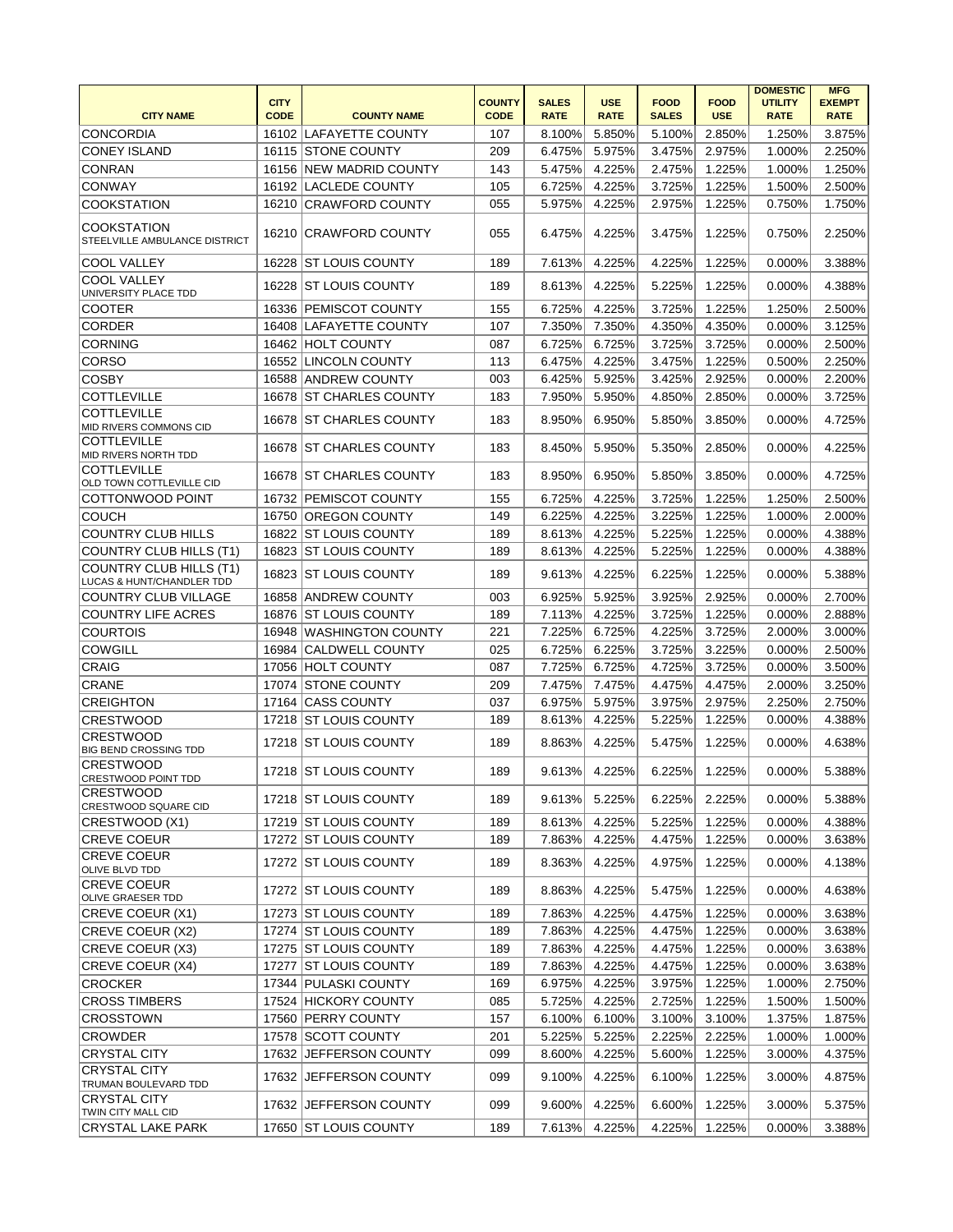|                                                    | <b>CITY</b> |                            | <b>COUNTY</b> | <b>SALES</b> | <b>USE</b>  | <b>FOOD</b>  | <b>FOOD</b> | <b>DOMESTIC</b><br><b>UTILITY</b> | <b>MFG</b><br><b>EXEMPT</b> |
|----------------------------------------------------|-------------|----------------------------|---------------|--------------|-------------|--------------|-------------|-----------------------------------|-----------------------------|
| <b>CITY NAME</b>                                   | <b>CODE</b> | <b>COUNTY NAME</b>         | <b>CODE</b>   | <b>RATE</b>  | <b>RATE</b> | <b>SALES</b> | <b>USE</b>  | <b>RATE</b>                       | <b>RATE</b>                 |
| <b>CRYSTAL LAKES</b>                               | 17660       | <b>RAY COUNTY</b>          | 177           | 7.225%       | 5.725%      | 4.225%       | 2.725%      | 0.000%                            | 3.000%                      |
| <b>CUBA</b>                                        | 17668       | <b>CRAWFORD COUNTY</b>     | 055           | 8.475%       | 4.225%      | 5.475%       | 1.225%      | 0.750%                            | 4.250%                      |
| <b>CURRYVILLE</b>                                  |             | 17902 PIKE COUNTY          | 163           | 7.225%       | 4.225%      | 4.225%       | 1.225%      | 1.000%                            | 3.000%                      |
| <b>CYRENE</b>                                      | 17974       | <b>PIKE COUNTY</b>         | 163           | 6.225%       | 4.225%      | 3.225%       | 1.225%      | 1.000%                            | 2.000%                      |
| <b>DADEVILLE</b>                                   |             | 17992 DADE COUNTY          | 057           | 6.475%       | 5.975%      | 3.475%       | 2.975%      | 1.000%                            | 2.250%                      |
| <b>DAISY</b>                                       | 18010       | <b>CAPE GIRARDEAU CNTY</b> | 031           | 5.225%       | 4.225%      | 2.225%       | 1.225%      | 1.000%                            | 1.000%                      |
| <b>DALTON</b>                                      |             | 18118 CHARITON COUNTY      | 041           | 6.100%       | 6.100%      | 3.100%       | 3.100%      | 0.000%                            | 1.875%                      |
| DANVILLE                                           |             | 18190 MONTGOMERY COUNTY    | 139           | 6.475%       | 4.225%      | 3.475%       | 1.225%      | 2.250%                            | 2.250%                      |
| <b>DARDENNE PRAIRIE</b>                            |             | 18253 ST CHARLES COUNTY    | 183           | 7.450%       | 5.950%      | 4.350%       | 2.850%      | 0.000%                            | 3.225%                      |
| <b>DARDENNE PRAIRIE</b><br>BRYAN ROAD CDD          | 18253       | <b>IST CHARLES COUNTY</b>  | 183           | 7.950%       | 6.450%      | 4.850%       | 3.350%      | 0.000%                            | 3.725%                      |
| DARDENNE PRAIRIE<br>DARDENNE TOWN SQUARE TDD       | 18253       | <b>ST CHARLES COUNTY</b>   | 183           | 7.950%       | 5.950%      | 4.850%       | 2.850%      | 0.000%                            | 3.725%                      |
| <b>DARLINGTON</b>                                  |             | 18316 GENTRY COUNTY        | 075           | 5.225%       | 5.225%      | 2.225%       | 2.225%      | 0.500%                            | 1.000%                      |
| DAVISVILLE                                         | 18460       | <b>CRAWFORD COUNTY</b>     | 055           | 5.975%       | 4.225%      | 2.975%       | 1.225%      | 0.750%                            | 1.750%                      |
| <b>DAVISVILLE</b><br>STEELVILLE AMBULANCE DISTRICT | 18460       | <b>CRAWFORD COUNTY</b>     | 055           | 6.475%       | 4.225%      | 3.475%       | 1.225%      | 0.750%                            | 2.250%                      |
| <b>DAWN</b>                                        |             | 18496 LIVINGSTON COUNTY    | 117           | 4.975%       | 4.975%      | 1.975%       | 1.975%      | 0.000%                            | 0.750%                      |
| <b>DEARBORN</b>                                    |             | 18658 BUCHANAN COUNTY      | 021           | 7.075%       | 5.575%      | 4.075%       | 2.575%      | 0.000%                            | 2.850%                      |
| <b>DEARBORN</b>                                    | 18658       | <b>PLATTE COUNTY</b>       | 165           | 7.100%       | 5.600%      | 4.100%       | 2.600%      | 0.000%                            | 2.875%                      |
| <b>DEDERICK</b>                                    | 18694       | <b>VERNON COUNTY</b>       | 217           | 5.225%       | 4.225%      | 2.225%       | 1.225%      | 0.000%                            | 1.000%                      |
| <b>DEEPWATER</b>                                   | 18730       | <b>HENRY COUNTY</b>        | 083           | 7.225%       | 5.225%      | 4.225%       | 2.225%      | 0.500%                            | 3.000%                      |
| <b>DEERFIELD</b>                                   | 18802       | VERNON COUNTY              | 217           | 5.225%       | 4.225%      | 2.225%       | 1.225%      | 0.000%                            | 1.000%                      |
| <b>DEERING</b>                                     | 18838       | <b>PEMISCOT COUNTY</b>     | 155           | 6.725%       | 4.225%      | 3.725%       | 1.225%      | 1.250%                            | 2.500%                      |
| <b>DEFIANCE</b>                                    |             | 18910 ST CHARLES COUNTY    | 183           | 5.950%       | 5.950%      | 2.850%       | 2.850%      | 0.000%                            | 1.725%                      |
| <b>DE KALB</b>                                     |             | 18946 BUCHANAN COUNTY      | 021           | 5.575%       | 5.575%      | 2.575%       | 2.575%      | 0.000%                            | 1.350%                      |
| <b>DELLWOOD</b>                                    |             | 19018 ST LOUIS COUNTY      | 189           | 8.113%       | 4.225%      | 4.725%       | 1.225%      | 0.000%                            | 3.888%                      |
| DELLWOOD (T1)                                      |             | 19019 ST LOUIS COUNTY      | 189           | 8.113%       | 4.225%      | 4.725%       | 1.225%      | 0.000%                            | 3.888%                      |
| DELLWOOD (T1)<br>CHAMBERS W FLORISSANT CID         | 19019       | <b>ST LOUIS COUNTY</b>     | 189           | 9.113%       | 5.225%      | 5.725%       | 2.225%      | 0.000%                            | 4.888%                      |
| <b>DELTA</b>                                       |             | 19072 CAPE GIRARDEAU CNTY  | 031           | 6.725%       | 4.225%      | 3.725%       | 1.225%      | 2.000%                            | 2.500%                      |
| <b>DENNIS ACRES</b>                                | 19090       | NEWTON COUNTY              | 145           | 5.350%       | 4.225%      | 2.350%       | 1.225%      | 1.125%                            | 1.125%                      |
| <b>DENTON</b>                                      | 19144       | PEMISCOT COUNTY            | 155           | 6.725%       | 4.225%      | 3.725%       | 1.225%      | 1.250%                            | 2.500%                      |
| <b>DENVER</b>                                      | 19162       | WORTH COUNTY               | 227           | 6.100%       | 6.100%      | 3.100%       | 3.100%      | 1.000%                            | 1.875%                      |
| <b>DES ARC</b>                                     |             | 19198  IRON COUNTY         | 093           | 6.225%       | 4.225%      | 3.225%       | 1.225%      | 0.500%                            | 2.000%                      |
| <b>DESLOGE</b>                                     |             | 19216 ST FRANCOIS COUNTY   | 187           | 8.475%       | 4.225%      | 5.475%       | 1.225%      | 1.500%                            | 4.250%                      |
| <b>DE SOTO</b>                                     |             | 19252 JEFFERSON COUNTY     | 099           | 7.850%       | 4.225%      | 4.850%       | 1.225%      | 2.500%                            | 3.625%                      |
| <b>DE SOTO</b><br> HIGHWAY 21 TDD                  |             | 19252 JEFFERSON COUNTY     | 099           | 8.850%       | 4.225%      | 5.850%       | 1.225%      | 2.500%                            | 4.625%                      |
| <b>DES PERES</b>                                   |             | 19270 ST LOUIS COUNTY      | 189           | 8.613%       | 5.725%      | 5.225%       | 2.725%      | 0.000%                            | 4.388%                      |
| <b>DES PERES</b><br>MANCHESTER BALLAS CID          |             | 19270 IST LOUIS COUNTY     | 189           | 9.613%       | 6.725%      | 6.225%       | 3.725%      | 0.000%                            | 5.388%                      |
| <b>DES PERES</b><br>DES PERES CORNERS TDD          |             | 19270 ST LOUIS COUNTY      | 189           | 9.613%       | 5.725%      | 6.225%       | 2.725%      | 0.000%                            | 5.388%                      |
| <b>DES PERES</b><br>DIERBERGS DES PERES TDD        |             | 19270 IST LOUIS COUNTY     | 189           | 9.613%       | 5.725%      | 6.225%       | 2.725%      | 0.000%                            | 5.388%                      |
| DES PERES (X1)                                     |             | 19271 ST LOUIS COUNTY      | 189           | 8.613%       | 5.725%      | 5.225%       | 2.725%      | 0.000%                            | 4.388%                      |
| DES PERES (X2)                                     |             | 19272 ST LOUIS COUNTY      | 189           | 8.613%       | 5.725%      | 5.225%       | 2.725%      | 0.000%                            | 4.388%                      |
| DES PERES (X3)                                     |             | 19274 ST LOUIS COUNTY      | 189           | 8.613%       | 5.725%      | 5.225%       | 2.725%      | 0.000%                            | 4.388%                      |
| DES PERES (X4)                                     |             | 19275 ST LOUIS COUNTY      | 189           | 8.613%       | 5.725%      | 5.225%       | 2.725%      | 0.000%                            | 4.388%                      |
| DES PERES (X5)                                     |             | 19276 ST LOUIS COUNTY      | 189           | 8.613%       | 5.725%      | 5.225%       | 2.725%      | 0.000%                            | 4.388%                      |
| DES PERES (X6)                                     |             | 19277 ST LOUIS COUNTY      | 189           | 8.613%       | 5.725%      | 5.225%       | 2.725%      | 0.000%                            | 4.388%                      |
| <b>DEVILS ELBOW</b>                                |             | 19324 PULASKI COUNTY       | 169           | 5.475%       | 4.225%      | 2.475%       | 1.225%      | 0.000%                            | 1.250%                      |
| DE WITT                                            |             | 19342 CARROLL COUNTY       | 033           | 5.475%       | 5.475%      | 2.475%       | 2.475%      | 0.000%                            | 1.250%                      |
| <b>DEXTER</b>                                      |             | 19396 STODDARD COUNTY      | 207           | 7.100%       | 6.100%      | 4.100%       | 3.100%      | 0.875%                            | 2.875%                      |
| <b>DIAMOND</b>                                     |             | 19432 NEWTON COUNTY        | 145           | 7.850%       | 4.225%      | 4.850%       | 1.225%      | 2.125%                            | 3.625%                      |
| <b>DIEHLSTADT</b>                                  |             | 19486 SCOTT COUNTY         | 201           | 5.225%       | 5.225%      | 2.225%       | 2.225%      | 1.000%                            | 1.000%                      |
| <b>DIGGINS</b>                                     |             | 19504 WEBSTER COUNTY       | 225           | 7.558%       | 4.225%      | 4.558%       | 1.225%      | 2.833%                            | 3.333%                      |
| DILLARD                                            |             | 19522 CRAWFORD COUNTY      | 055           | 5.975%       | 4.225%      | 2.975%       | 1.225%      | 0.750%                            | 1.750%                      |
| <b>DITTMER</b>                                     |             | 19594 JEFFERSON COUNTY     | 099           | 6.850%       | 4.225%      | 3.850%       | 1.225%      | 1.500%                            | 2.625%                      |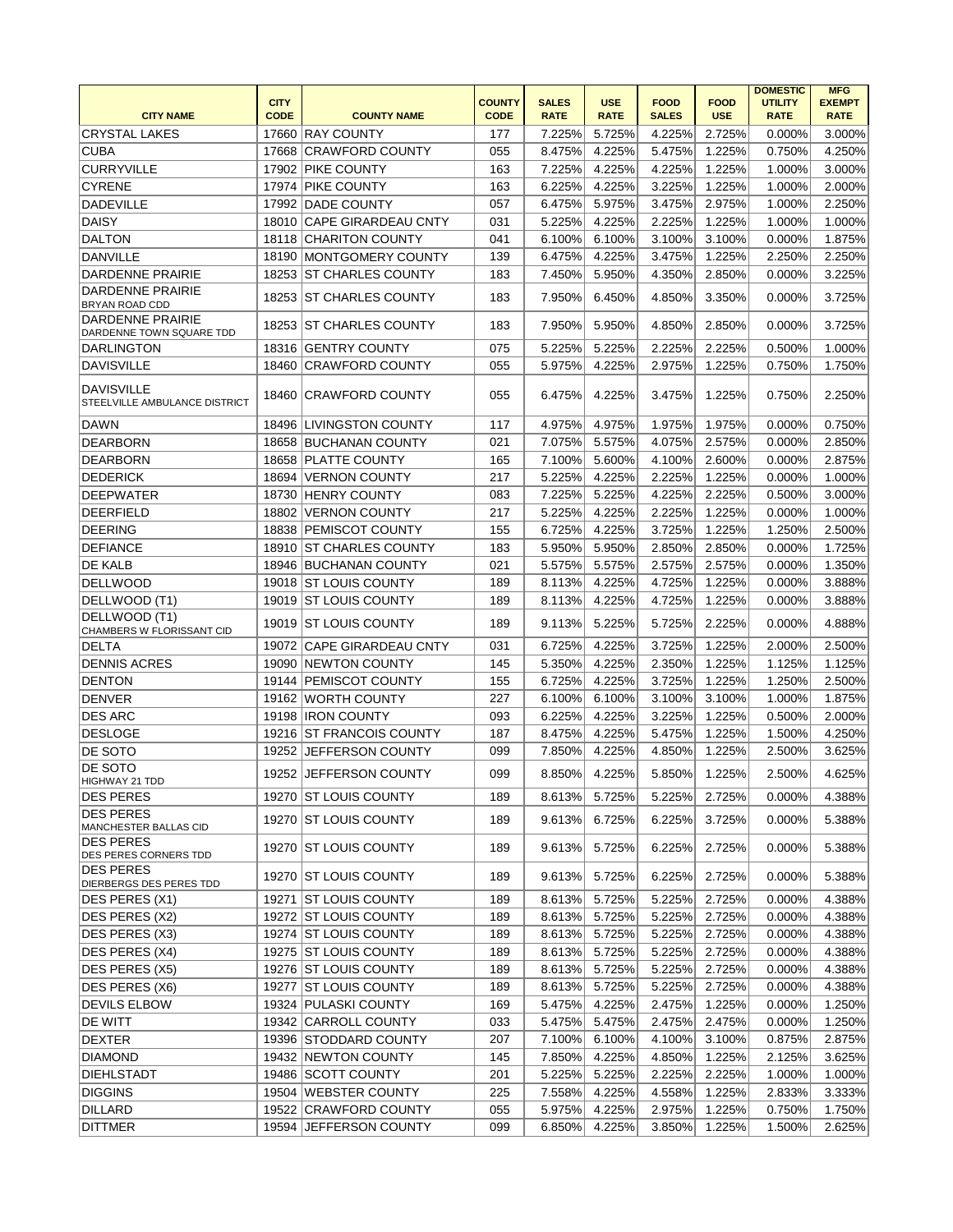|                                                                          | <b>CITY</b> |                           | <b>COUNTY</b> | <b>SALES</b> | <b>USE</b>  | <b>FOOD</b>  | <b>FOOD</b> | <b>DOMESTIC</b><br><b>UTILITY</b> | <b>MFG</b><br><b>EXEMPT</b> |
|--------------------------------------------------------------------------|-------------|---------------------------|---------------|--------------|-------------|--------------|-------------|-----------------------------------|-----------------------------|
| <b>CITY NAME</b>                                                         | <b>CODE</b> | <b>COUNTY NAME</b>        | <b>CODE</b>   | <b>RATE</b>  | <b>RATE</b> | <b>SALES</b> | <b>USE</b>  | <b>RATE</b>                       | <b>RATE</b>                 |
| <b>DIXON</b>                                                             | 19630       | PULASKI COUNTY            | 169           | 6.475%       | 4.225%      | 3.475%       | 1.225%      | 1.000%                            | 2.250%                      |
| <b>DOE RUN</b>                                                           | 19684       | <b>ST FRANCOIS COUNTY</b> | 187           | 5.975%       | 4.225%      | 2.975%       | 1.225%      | 0.500%                            | 1.750%                      |
| <b>DONIPHAN</b>                                                          | 19792       | <b>RIPLEY COUNTY</b>      | 181           | 7.725%       | 4.225%      | 4.725%       | 1.225%      | 2.500%                            | 3.500%                      |
| <b>DOOLITTLE</b>                                                         | 19828       | <b>PHELPS COUNTY</b>      | 161           | 6.850%       | 4.225%      | 3.850%       | 1.225%      | 1.500%                            | 2.625%                      |
| DORA                                                                     | 19846       | OZARK COUNTY              | 153           | 6.725%       | 4.225%      | 3.725%       | 1.225%      | 1.000%                            | 2.500%                      |
| <b>DOSS</b>                                                              | 19882       | <b>DENT COUNTY</b>        | 065           | 5.225%       | 4.225%      | 2.225%       | 1.225%      | 1.000%                            | 1.000%                      |
| <b>DOVER</b>                                                             |             | 19918 LAFAYETTE COUNTY    | 107           | 5.850%       | 5.850%      | 2.850%       | 2.850%      | 0.000%                            | 1.625%                      |
| <b>DOWNING</b>                                                           |             | 19990 SCHUYLER COUNTY     | 197           | 6.225%       | 4.225%      | 3.225%       | 1.225%      | 2.000%                            | 2.000%                      |
| <b>DREXEL</b>                                                            |             | 20134 BATES COUNTY        | 013           | 7.225%       | 5.225%      | 4.225%       | 2.225%      | 1.500%                            | 3.000%                      |
| DREXEL                                                                   | 20134       | <b>CASS COUNTY</b>        | 037           | 7.975%       | 5.975%      | 4.975%       | 2.975%      | 2.750%                            | 3.750%                      |
| <b>DRURY</b>                                                             |             | 20170 DOUGLAS COUNTY      | 067           | 5.225%       | 4.225%      | 2.225%       | 1.225%      | 0.000%                            | 1.000%                      |
| <b>DUDLEY</b>                                                            | 20296       | <b>STODDARD COUNTY</b>    | 207           | 6.225%       | 4.225%      | 3.225%       | 1.225%      | 0.000%                            | 2.000%                      |
| <b>DUENWEG</b>                                                           | 20314       | <b>JASPER COUNTY</b>      | 097           | 6.950%       | 4.225%      | 3.950%       | 1.225%      | 1.500%                            | 2.725%                      |
| <b>DUGGINSVILLE</b>                                                      | 20332       | OZARK COUNTY              | 153           | 6.725%       | 4.225%      | 3.725%       | 1.225%      | 1.000%                            | 2.500%                      |
| <b>DUKE</b>                                                              |             | 20350 PHELPS COUNTY       | 161           | 5.350%       | 4.225%      | 2.350%       | 1.225%      | 0.000%                            | 1.125%                      |
| <b>DUNCANS BRIDGE</b>                                                    |             | 20404 MONROE COUNTY       | 137           | 5.725%       | 5.225%      | 2.725%       | 2.225%      | 1.000%                            | 1.500%                      |
| <b>DUNLAP</b>                                                            | 20458       | <b>GRUNDY COUNTY</b>      | 079           | 5.725%       | 4.225%      | 2.725%       | 1.225%      | 1.500%                            | 1.500%                      |
| <b>DUNNEGAN</b>                                                          | 20494       | <b>POLK COUNTY</b>        | 167           | 5.600%       | 4.225%      | 2.600%       | 1.225%      | 1.375%                            | 1.375%                      |
| <b>DUQUESNE</b>                                                          | 20512       | <b>JASPER COUNTY</b>      | 097           | 7.575%       | 4.225%      | 4.575%       | 1.225%      | 0.000%                            | 3.350%                      |
| <b>DURHAM</b>                                                            | 20530       | <b>LEWIS COUNTY</b>       | 111           | 7.350%       | 6.850%      | 4.350%       | 3.850%      | 2.000%                            | 3.125%                      |
| <b>DUTCHTOWN</b>                                                         |             | 20566 CAPE GIRARDEAU CNTY | 031           | 6.225%       | 4.225%      | 3.225%       | 1.225%      | 2.000%                            | 2.000%                      |
| <b>DUTZOW</b>                                                            | 20584       | WARREN COUNTY             | 219           | 6.225%       | 5.725%      | 3.225%       | 2.725%      | 0.000%                            | 2.000%                      |
| <b>EAGLE ROCK</b>                                                        |             | 20656 BARRY COUNTY        | 009           | 5.725%       | 4.225%      | 2.725%       | 1.225%      | 0.000%                            | 1.500%                      |
| <b>EAGLEVILLE</b>                                                        |             | 20674 HARRISON COUNTY     | 081           | 7.350%       | 5.475%      | 4.350%       | 2.475%      | 0.000%                            | 3.125%                      |
| <b>EAST KANSAS CITY</b>                                                  | 20926       | <b>CLAY COUNTY</b>        | 047           | 5.225%       | 5.100%      | 2.225%       | 2.100%      | 0.000%                            | 1.000%                      |
| <b>EAST LYNNE</b>                                                        | 20980       | <b>CASS COUNTY</b>        | 037           | 7.475%       | 5.975%      | 4.475%       | 2.975%      | 2.750%                            | 3.250%                      |
| <b>EASTON</b>                                                            | 21034       | <b>BUCHANAN COUNTY</b>    | 021           | 6.075%       | 5.575%      | 3.075%       | 2.575%      | 0.000%                            | 1.850%                      |
| <b>EAST PRAIRIE</b>                                                      | 21052       | MISSISSIPPI COUNTY        | 133           | 8.475%       | 4.225%      | 5.475%       | 1.225%      | 1.000%                            | 4.250%                      |
| <b>EDGAR SPRINGS</b>                                                     | 21214       | <b>PHELPS COUNTY</b>      | 161           | 6.350%       | 4.225%      | 3.350%       | 1.225%      | 1.000%                            | 2.125%                      |
| <b>EDGERTON</b>                                                          | 21250       | <b>PLATTE COUNTY</b>      | 165           | 6.600%       | 5.600%      | 3.600%       | 2.600%      | 0.000%                            | 2.375%                      |
| <b>EDGEWOOD</b>                                                          | 21304       | <b>PIKE COUNTY</b>        | 163           | 6.225%       | 4.225%      | 3.225%       | 1.225%      | 1.000%                            | 2.000%                      |
| <b>EDINA</b>                                                             |             | 21322 KNOX COUNTY         | 103           | 7.225%       | 6.225%      | 4.225%       | 3.225%      | 3.000%                            | 3.000%                      |
| <b>EDMUNDSON</b>                                                         | 21376       | <b>ST LOUIS COUNTY</b>    | 189           | 8.863%       | 5.975%      | 5.475%       | 2.975%      | 0.000%                            | 4.638%                      |
| <b>EDMUNDSON</b><br>10700 PEAR TREE LANE CID<br>10700 PEAR TREE LANE TDD |             | 21376 ST LOUIS COUNTY     | 189           | 10.863%      | 6.975%      | 7.475%       | 3.975%      | 0.000%                            | 6.638%                      |
| <b>EDWARDS</b>                                                           |             | 21394 BENTON COUNTY       | 015           | 6.100%       | 5.600%      | 3.100%       | 2.600%      | 1.375%                            | 1.875%                      |
| <b>ELDON</b>                                                             |             | 21484 MILLER COUNTY       | 131           | 8.125%       | 5.225%      | 5.125%       | 2.225%      | 2.000%                            | 3.900%                      |
| <b>EL DORADO SPRINGS</b>                                                 |             | 21502 CEDAR COUNTY        | 039           | 7.725%       | 4.225%      | 4.725%       | 1.225%      | 0.500%                            | 3.500%                      |
| <b>ELDRIDGE</b>                                                          |             | 21538 LACLEDE COUNTY      | 105           | 5.225%       | 4.225%      | 2.225%       | 1.225%      | 0.000%                            | 1.000%                      |
| <b>ELK CREEK</b>                                                         |             | 21610 TEXAS COUNTY        | 215           | 6.100%       | 4.225%      | 3.100%       | 1.225%      | 1.875%                            | 1.875%                      |
| <b>ELKHEAD</b>                                                           |             | 21682 CHRISTIAN COUNTY    | 043           | 5.975%       | 4.225%      | 2.975%       | 1.225%      | 0.000%                            | 1.750%                      |
| ELKLAND                                                                  |             | 21772 WEBSTER COUNTY      | 225           | 6.058%       | 4.225%      | 3.058%       | 1.225%      | 1.833%                            | 1.833%                      |
| <b>ELKTON</b>                                                            |             | 21826 HICKORY COUNTY      | 085           | 5.725%       | 4.225%      | 2.725%       | 1.225%      | 1.500%                            | 1.500%                      |
| <b>ELLINGTON</b>                                                         |             | 21844 REYNOLDS COUNTY     | 179           | 8.225%       | 4.225%      | 5.225%       | 1.225%      | 1.000%                            | 4.000%                      |
| <b>ELLIS PRAIRIE</b>                                                     |             | 21880 TEXAS COUNTY        | 215           | 6.100%       | 4.225%      | 3.100%       | 1.225%      | 1.875%                            | 1.875%                      |
| <b>ELLISVILLE</b>                                                        |             | 21898 ST LOUIS COUNTY     | 189           | 8.363%       | 4.225%      | 4.975%       | 1.225%      | 0.000%                            | 4.138%                      |
| ELLISVILLE (X1)                                                          |             | 21899 ST LOUIS COUNTY     | 189           | 8.363%       | 4.225%      | 4.975%       | 1.225%      | 0.000%                            | 4.138%                      |
| ELLISVILLE (X2)                                                          |             | 21900 ST LOUIS COUNTY     | 189           |              |             | 4.975%       | 1.225%      | 0.000%                            | 4.138%                      |
|                                                                          |             |                           |               | 8.363%       | 4.225%      |              |             |                                   |                             |
| ELLISVILLE (X3)                                                          |             | 21901 ST LOUIS COUNTY     | 189           | 8.363%       | 4.225%      | 4.975%       | 1.225%      | 0.000%                            | 4.138%                      |
| ELLISVILLE (X4)                                                          |             | 21902 ST LOUIS COUNTY     | 189           | 8.363%       | 4.225%      | 4.975%       | 1.225%      | 0.000%                            | 4.138%                      |
| ELLISVILLE (X5)                                                          |             | 21903 ST LOUIS COUNTY     | 189           | 8.363%       | 4.225%      | 4.975%       | 1.225%      | 0.000%                            | 4.138%                      |
| ELLISVILLE (X6)                                                          |             | 21904 ST LOUIS COUNTY     | 189           | 8.363%       | 4.225%      | 4.975%       | 1.225%      | 0.000%                            | 4.138%                      |
| ELLISVILLE (X7)                                                          |             | 21905 ST LOUIS COUNTY     | 189           | 8.363%       | 4.225%      | 4.975%       | 1.225%      | 0.000%                            | 4.138%                      |
| ELLISVILLE (X8)                                                          |             | 21906 ST LOUIS COUNTY     | 189           | 8.363%       | 4.225%      | 4.975%       | 1.225%      | 0.000%                            | 4.138%                      |
| ELLISVILLE (X9)                                                          |             | 21907 ST LOUIS COUNTY     | 189           | 8.363%       | 4.225%      | 4.975%       | 1.225%      | 0.000%                            | 4.138%                      |
| ELLISVILLE (X10)                                                         |             | 21908 ST LOUIS COUNTY     | 189           | 8.363%       | 4.225%      | 4.975%       | 1.225%      | 0.000%                            | 4.138%                      |
| ELLISVILLE (X11)                                                         |             | 21909 ST LOUIS COUNTY     | 189           | 8.363%       | 4.225%      | 4.975%       | 1.225%      | 0.000%                            | 4.138%                      |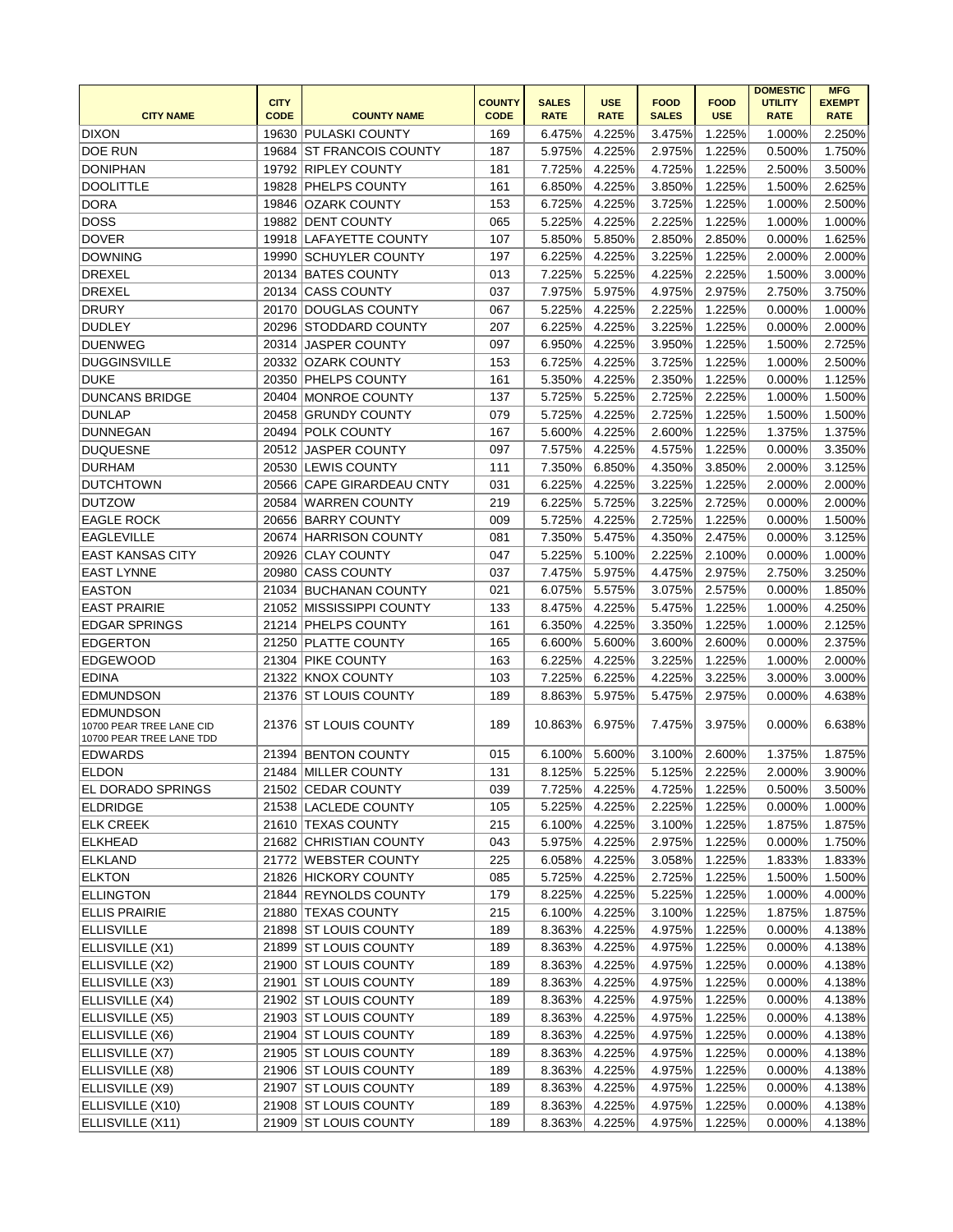|                                                                                 |                            |                          |                              |                             |                           |                             |                           | <b>DOMESTIC</b>               | <b>MFG</b>                   |
|---------------------------------------------------------------------------------|----------------------------|--------------------------|------------------------------|-----------------------------|---------------------------|-----------------------------|---------------------------|-------------------------------|------------------------------|
| <b>CITY NAME</b>                                                                | <b>CITY</b><br><b>CODE</b> | <b>COUNTY NAME</b>       | <b>COUNTY</b><br><b>CODE</b> | <b>SALES</b><br><b>RATE</b> | <b>USE</b><br><b>RATE</b> | <b>FOOD</b><br><b>SALES</b> | <b>FOOD</b><br><b>USE</b> | <b>UTILITY</b><br><b>RATE</b> | <b>EXEMPT</b><br><b>RATE</b> |
| <b>ELLSINORE</b>                                                                |                            | 21916 CARTER COUNTY      | 035                          | 7.225%                      | 4.225%                    | 4.225%                      | 1.225%                    | 2.500%                        | 3.000%                       |
| <b>ELLSINORE</b>                                                                |                            |                          |                              |                             |                           |                             |                           |                               |                              |
| ELLSINORE HERREN AVENUE CID                                                     |                            | 21916 CARTER COUNTY      | 035                          | 8.225%                      | 4.225%                    | 5.225%                      | 1.225%                    | 2.500%                        | 4.000%                       |
| <b>ELLSINORE</b><br><b>LEERJAK CID</b>                                          | 21916                      | <b>CARTER COUNTY</b>     | 035                          | 8.225%                      | 5.225%                    | 5.225%                      | 2.225%                    | 2.500%                        | 4.000%                       |
| <b>ELMER</b>                                                                    | 21988                      | <b>MACON COUNTY</b>      | 121                          | 7.100%                      | 6.225%                    | 4.100%                      | 3.225%                    | 0.000%                        | 2.875%                       |
| <b>ELMIRA</b>                                                                   | 22006                      | <b>RAY COUNTY</b>        | 177                          | 5.725%                      | 5.725%                    | 2.725%                      | 2.725%                    | 0.000%                        | 1.500%                       |
| <b>ELMO</b>                                                                     |                            | 22024 NODAWAY COUNTY     | 147                          | 6.225%                      | 5.725%                    | 3.225%                      | 2.725%                    | 0.000%                        | 2.000%                       |
| <b>ELMWOOD</b>                                                                  | 22078                      | <b>SALINE COUNTY</b>     | 195                          | 5.850%                      | 5.850%                    | 2.850%                      | 2.850%                    | 0.250%                        | 1.625%                       |
| <b>ELSBERRY</b>                                                                 |                            | 22114 LINCOLN COUNTY     | 113                          | 7.975%                      | 5.725%                    | 4.975%                      | 2.725%                    | 1.500%                        | 3.750%                       |
| <b>ELSTON</b>                                                                   |                            | 22168 COLE COUNTY        | 051                          | 5.725%                      | 5.725%                    | 2.725%                      | 2.725%                    | 0.000%                        | 1.500%                       |
| <b>EMDEN</b>                                                                    |                            | 22240 SHELBY COUNTY      | 205                          | 6.725%                      | 5.725%                    | 3.725%                      | 2.725%                    | 1.500%                        | 2.500%                       |
| <b>EMINENCE</b>                                                                 |                            | 22276 SHANNON COUNTY     | 203                          | 7.225%                      | 4.225%                    | 4.225%                      | 1.225%                    | 2.000%                        | 3.000%                       |
| <b>EMMA</b>                                                                     |                            | 22312 LAFAYETTE COUNTY   | 107                          | 6.850%                      | 5.850%                    | 3.850%                      | 2.850%                    | 1.000%                        | 2.625%                       |
| <b>EMMA</b>                                                                     | 22312                      | <b>SALINE COUNTY</b>     | 195                          | 6.850%                      | 5.850%                    | 3.850%                      | 2.850%                    | 1.250%                        | 2.625%                       |
| <b>EOLIA</b>                                                                    |                            | 22474 PIKE COUNTY        | 163                          | 7.225%                      | 4.225%                    | 4.225%                      | 1.225%                    | 1.000%                        | 3.000%                       |
| <b>ESSEX</b>                                                                    | 22600                      | <b>STODDARD COUNTY</b>   | 207                          | 6.225%                      | 5.225%                    | 3.225%                      | 2.225%                    | 0.000%                        | 2.000%                       |
| <b>ETHEL</b>                                                                    | 22672                      | <b>MACON COUNTY</b>      | 121                          | 7.100%                      | 6.225%                    | 4.100%                      | 3.225%                    | 0.000%                        | 2.875%                       |
| <b>ETHLYN</b>                                                                   | 22690                      | <b>LINCOLN COUNTY</b>    | 113                          | 6.475%                      | 4.225%                    | 3.475%                      | 1.225%                    | 0.500%                        | 2.250%                       |
| <b>ETTERVILLE</b>                                                               |                            | 22744 MILLER COUNTY      | 131                          | 5.725%                      | 5.225%                    | 2.725%                      | 2.225%                    | 1.000%                        | 1.500%                       |
| <b>EUDORA</b>                                                                   |                            | 22762 POLK COUNTY        | 167                          | 5.600%                      | 4.225%                    | 2.600%                      | 1.225%                    | 1.375%                        | 1.375%                       |
| <b>EUNICE</b>                                                                   | 22816                      | <b>TEXAS COUNTY</b>      | 215                          | 6.100%                      | 4.225%                    | 3.100%                      | 1.225%                    | 1.875%                        | 1.875%                       |
| <b>EUREKA</b>                                                                   | 22834                      | <b>ST LOUIS COUNTY</b>   | 189                          | 8.113%                      | 4.225%                    | 4.725%                      | 1.225%                    | 0.000%                        | 3.888%                       |
| <b>EUREKA</b><br>EUREKA COMMERCIAL PARK TDD                                     | 22834                      | <b>ST LOUIS COUNTY</b>   | 189                          | 8.988%                      | 4.225%                    | 5.600%                      | 1.225%                    | 0.000%                        | 4.763%                       |
| <b>EUREKA</b><br>EUREKA OLD TOWN TDD                                            | 22834                      | <b>ST LOUIS COUNTY</b>   | 189                          | 8.863%                      | 4.225%                    | 5.475%                      | 1.225%                    | 0.000%                        | 4.638%                       |
| EUREKA<br><b>EUREKA POINTE CID</b>                                              | 22834                      | <b>ST LOUIS COUNTY</b>   | 189                          | 8.988%                      | 4.225%                    | 5.600%                      | 1.225%                    | 0.000%                        | 4.763%                       |
| <b>EUREKA</b><br>SHOPPES AT HILLTOP TDD                                         | 22834                      | IST LOUIS COUNTY         | 189                          | 9.113%                      | 4.225%                    | 5.725%                      | 1.225%                    | 0.000%                        | 4.888%                       |
| EUREKA (X1)                                                                     | 22835                      | <b>ST LOUIS COUNTY</b>   | 189                          | 8.113%                      | 4.225%                    | 4.725%                      | 1.225%                    | 0.000%                        | 3.888%                       |
| EUREKA (X2)                                                                     |                            | 22836 ST LOUIS COUNTY    | 189                          | 8.113%                      | 4.225%                    | 4.725%                      | 1.225%                    | 0.000%                        | 3.888%                       |
| EUREKA (X3)                                                                     | 22837                      | <b>ST LOUIS COUNTY</b>   | 189                          | 8.113%                      | 4.225%                    | 4.725%                      | 1.225%                    | 0.000%                        | 3.888%                       |
| EUREKA (X4)                                                                     | 22840                      | <b>ST LOUIS COUNTY</b>   | 189                          | 8.113%                      | 4.225%                    | 4.725%                      | 1.225%                    | 0.000%                        | 3.888%                       |
| EUREKA (T3)                                                                     | 22841                      | <b>ST LOUIS COUNTY</b>   | 189                          | 8.113%                      | 4.225%                    | 4.725%                      | 1.225%                    | 0.000%                        | 3.888%                       |
| EVERTON                                                                         |                            | 22996 DADE COUNTY        | 057                          | 8.475%                      | 5.975%                    | 5.475%                      | 2.975%                    | 3.000%                        | 4.250%                       |
| <b>EWING</b>                                                                    |                            | 23032 LEWIS COUNTY       | 111                          | 8.600%                      | 6.850%                    | 5.600%                      | 3.850%                    | 3.250%                        | 4.375%                       |
| <b>EXCELLO</b>                                                                  |                            | 23050 MACON COUNTY       | 121                          | 7.100%                      | 6.225%                    | 4.100%                      | 3.225%                    | 0.000%                        | 2.875%                       |
| <b>EXCELSIOR ESTATES</b>                                                        |                            | 23077 RAY COUNTY         | 177                          | 5.725%                      | 5.725%                    | 2.725%                      | 2.725%                    | 0.000%                        | 1.500%                       |
| <b>EXCELSIOR SPRINGS</b>                                                        |                            | 23086 CLAY COUNTY        | 047                          | 8.725%                      | 8.600%                    | 5.725%                      | 5.600%                    | 1.500%                        | 4.500%                       |
| <b>EXCELSIOR SPRINGS</b><br>DOWNTOWN EXCELSIOR SPRINGS<br><b>COMMERCIAL CID</b> |                            | 23086 CLAY COUNTY        | 047                          | 9.475%                      | 9.350%                    | 6.475%                      | 6.350%                    | 1.500%                        | 5.250%                       |
| <b>EXCELSIOR SPRINGS</b><br><b>ELMS HOTEL CID</b>                               |                            | 23086 CLAY COUNTY        | 047                          | 9.725%                      | 9.600%                    | 6.725%                      | 6.600%                    | 1.500%                        | 5.500%                       |
| <b>EXCELSIOR SPRINGS</b><br>VINTAGE PLAZA CID                                   |                            | 23086 CLAY COUNTY        | 047                          | 9.725%                      | 9.600%                    | 6.725%                      | 6.600%                    | 1.500%                        | 5.500%                       |
| <b>EXCELSIOR SPRINGS</b>                                                        |                            | 23086 RAY COUNTY         | 177                          | 9.725%                      | 9.225%                    | 6.725%                      | 6.225%                    | 1.500%                        | 5.500%                       |
| <b>EXETER</b>                                                                   |                            | 23122 BARRY COUNTY       | 009                          | 6.725%                      | 4.225%                    | 3.725%                      | 1.225%                    | 0.000%                        | 2.500%                       |
| FAGUS                                                                           |                            | 23212 BUTLER COUNTY      | 023                          | 5.225%                      | 4.225%                    | 2.225%                      | 1.225%                    | 1.000%                        | 1.000%                       |
| <b>FAIRDEALING</b>                                                              |                            | 23248 RIPLEY COUNTY      | 181                          | 5.725%                      | 4.225%                    | 2.725%                      | 1.225%                    | 1.500%                        | 1.500%                       |
| <b>FAIRFAX</b>                                                                  |                            | 23266 ATCHISON COUNTY    | 005                          | 7.475%                      | 7.475%                    | 4.475%                      | 4.475%                    | 1.000%                        | 3.250%                       |
| <b>FAIR GROVE</b>                                                               |                            | 23338 GREENE COUNTY      | 077                          | 7.725%                      | 4.225%                    | 4.725%                      | 1.225%                    | 0.875%                        | 3.500%                       |
| <b>FAIRMONT</b>                                                                 |                            | 23392 CLARK COUNTY       | 045                          | 6.225%                      | 4.225%                    | 3.225%                      | 1.225%                    | 0.000%                        | 2.000%                       |
| <b>FAIR PLAY</b>                                                                |                            | 23428 POLK COUNTY        | 167                          | 7.600%                      | 4.225%                    | 4.600%                      | 1.225%                    | 2.375%                        | 3.375%                       |
| <b>FAIRPORT</b>                                                                 |                            | 23446 DEKALB COUNTY      | 063                          | 5.725%                      | 5.225%                    | 2.725%                      | 2.225%                    | 0.000%                        | 1.500%                       |
| <b>FAIRVIEW</b>                                                                 |                            | 23518 NEWTON COUNTY      | 145                          | 6.350%                      | 4.225%                    | 3.350%                      | 1.225%                    | 2.125%                        | 2.125%                       |
| <b>FAIRVIEW ACRES</b>                                                           |                            | 23572 ST FRANCOIS COUNTY | 187                          | 5.975%                      | 4.225%                    | 2.975%                      | 1.225%                    | 0.500%                        | 1.750%                       |
| <b>FALCON</b>                                                                   |                            | 23590 LACLEDE COUNTY     | 105                          | 5.225%                      | 4.225%                    | 2.225%                      | 1.225%                    | 0.000%                        | 1.000%                       |
| FARBER                                                                          |                            | 23662 AUDRAIN COUNTY     | 007                          | 7.600%                      | 4.225%                    | 4.600%                      | 1.225%                    | 0.000%                        | 3.375%                       |
| <b>FARLEY</b>                                                                   |                            | 23698 PLATTE COUNTY      | 165                          | 5.600%                      | 5.600%                    | 2.600%                      | 2.600%                    | 0.000%                        | 1.375%                       |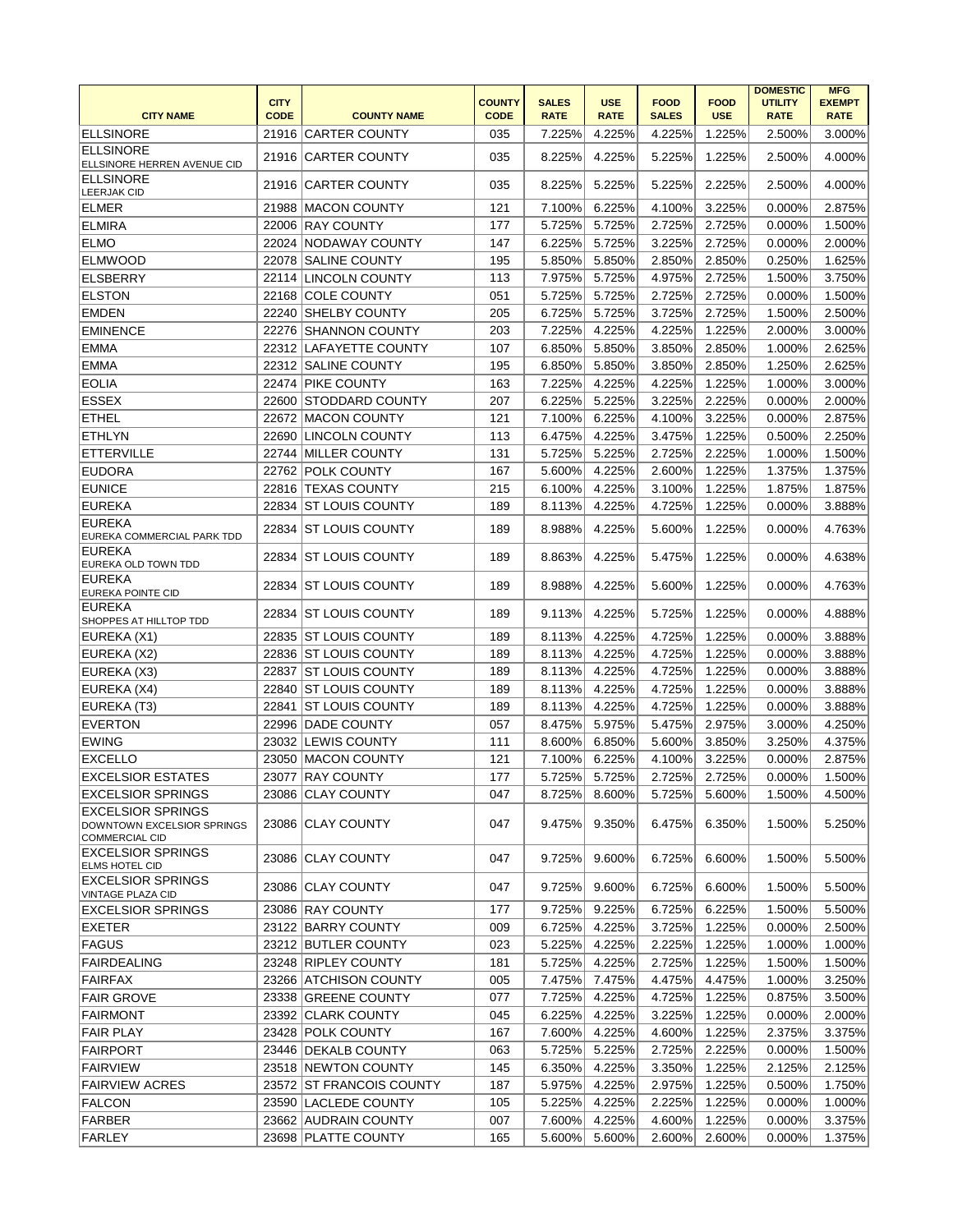|                                                                                     |                            |                          |                              |                             | <b>USE</b>  |                             |                           | <b>DOMESTIC</b>               | <b>MFG</b>                   |
|-------------------------------------------------------------------------------------|----------------------------|--------------------------|------------------------------|-----------------------------|-------------|-----------------------------|---------------------------|-------------------------------|------------------------------|
| <b>CITY NAME</b>                                                                    | <b>CITY</b><br><b>CODE</b> | <b>COUNTY NAME</b>       | <b>COUNTY</b><br><b>CODE</b> | <b>SALES</b><br><b>RATE</b> | <b>RATE</b> | <b>FOOD</b><br><b>SALES</b> | <b>FOOD</b><br><b>USE</b> | <b>UTILITY</b><br><b>RATE</b> | <b>EXEMPT</b><br><b>RATE</b> |
| <b>FARMINGTON</b>                                                                   |                            | 23752 ST FRANCOIS COUNTY | 187                          | 7.975%                      | 4.225%      | 4.975%                      | 1.225%                    | 1.500%                        | 3.750%                       |
| <b>FARMINGTON</b>                                                                   |                            |                          |                              |                             |             |                             |                           |                               |                              |
| MAPLE VALLEY PLAZA CID                                                              |                            | 23752 ST FRANCOIS COUNTY | 187                          | 8.975%                      | 5.225%      | 5.975%                      | 2.225%                    | 1.500%                        | 4.750%                       |
| FARRAR                                                                              |                            | 23788 PERRY COUNTY       | 157                          | 6.100%                      | 6.100%      | 3.100%                      | 3.100%                    | 1.375%                        | 1.875%                       |
| FAUCETT                                                                             |                            | 23824 BUCHANAN COUNTY    | 021                          | 5.575%                      | 5.575%      | 2.575%                      | 2.575%                    | 0.000%                        | 1.350%                       |
| <b>FAYETTE</b>                                                                      |                            | 23842 HOWARD COUNTY      | 089                          | 7.975%                      | 7.975%      | 4.975%                      | 4.975%                    | 3.125%                        | 3.750%                       |
| <b>FENTON</b>                                                                       | 23950                      | <b>ST LOUIS COUNTY</b>   | 189                          | 7.613%                      | 4.225%      | 4.225%                      | 1.225%                    | 0.000%                        | 3.388%                       |
| <b>FENTON</b><br><b>GRAVOIS BLUFFS TDD</b>                                          | 23950                      | <b>ST LOUIS COUNTY</b>   | 189                          | 8.613%                      | 4.225%      | 5.225%                      | 1.225%                    | 0.000%                        | 4.388%                       |
| FENTON (X1)                                                                         | 23951                      | <b>ST LOUIS COUNTY</b>   | 189                          | 7.613%                      | 4.225%      | 4.225%                      | 1.225%                    | 0.000%                        | 3.388%                       |
| FENTON (X1)<br><b>GRAVOIS BLUFFS TDD</b>                                            | 23951                      | <b>ST LOUIS COUNTY</b>   | 189                          | 8.613%                      | 4.225%      | 5.225%                      | 1.225%                    | 0.000%                        | 4.388%                       |
| FENTON (X2)                                                                         | 23952                      | <b>ST LOUIS COUNTY</b>   | 189                          | 7.613%                      | 4.225%      | 4.225%                      | 1.225%                    | 0.000%                        | 3.388%                       |
| FENTON (X2)                                                                         |                            | 23952 ST LOUIS COUNTY    | 189                          | 8.613%                      | 4.225%      | 5.225%                      | 1.225%                    | 0.000%                        | 4.388%                       |
| <b>FENTON CROSSING TDD</b>                                                          |                            |                          |                              |                             |             |                             |                           |                               |                              |
| FENTON (X3)                                                                         |                            | 23953 ST LOUIS COUNTY    | 189                          | 7.613%                      | 4.225%      | 4.225%                      | 1.225%                    | 0.000%                        | 3.388%                       |
| <b>FERGUSON</b>                                                                     | 23986                      | <b>ST LOUIS COUNTY</b>   | 189                          | 8.613%                      | 4.225%      | 5.225%                      | 1.225%                    | 0.000%                        | 4.388%                       |
| <b>FERGUSON</b><br>NORTH COUNTY FESTIVAL SQUARE<br>CID                              |                            | 23986 ST LOUIS COUNTY    | 189                          | 9.613%                      | 5.225%      | 6.225%                      | 2.225%                    | 0.000%                        | 5.388%                       |
| <b>FERGUSON</b><br>PERSHALL ROAD TDD                                                | 23986                      | <b>ST LOUIS COUNTY</b>   | 189                          | 9.613%                      | 4.225%      | 6.225%                      | 1.225%                    | 0.000%                        | 5.388%                       |
| FERGUSON (T1)                                                                       | 23987                      | <b>ST LOUIS COUNTY</b>   | 189                          | 8.613%                      | 4.225%      | 5.225%                      | 1.225%                    | 0.000%                        | 4.388%                       |
| FERGUSON (T2)                                                                       |                            | 23988 ST LOUIS COUNTY    | 189                          | 8.613%                      | 4.225%      | 5.225%                      | 1.225%                    | 0.000%                        | 4.388%                       |
| FERGUSON (T3)                                                                       |                            | 23989 ST LOUIS COUNTY    | 189                          | 8.613%                      | 4.225%      | 5.225%                      | 1.225%                    | 0.000%                        | 4.388%                       |
| <b>FERRELVIEW</b>                                                                   |                            | 24058 PLATTE COUNTY      | 165                          | 6.600%                      | 5.600%      | 3.600%                      | 2.600%                    | 0.000%                        | 2.375%                       |
| FESTUS                                                                              |                            | 24094 JEFFERSON COUNTY   | 099                          | 8.350%                      | 4.225%      | 5.350%                      | 1.225%                    | 2.500%                        | 4.125%                       |
| <b>FESTUS</b>                                                                       | 24094                      | JEFFERSON COUNTY         | 099                          | 8.850%                      | 4.225%      | 5.850%                      | 1.225%                    | 2.500%                        | 4.625%                       |
| TRUMAN BOULEVARD TDD                                                                |                            |                          |                              |                             |             |                             |                           |                               |                              |
| <b>FESTUS</b><br>TRUMAN VILLAGE CID<br>JOACHIM-PLATTIN AMBULANCE<br><b>DISTRICT</b> | 24094                      | <b>JEFFERSON COUNTY</b>  | 099                          | 9.350%                      | 5.225%      | 6.350%                      | 2.225%                    | 2.500%                        | 5.125%                       |
| <b>FIDELITY</b>                                                                     |                            | 24112 JASPER COUNTY      | 097                          | 5.200%                      | 4.225%      | 2.200%                      | 1.225%                    | 0.000%                        | 0.975%                       |
| <b>FILLMORE</b>                                                                     |                            | 24184 ANDREW COUNTY      | 003                          | 6.425%                      | 5.925%      | 3.425%                      | 2.925%                    | 0.000%                        | 2.200%                       |
| <b>FISK</b>                                                                         |                            | 24328 BUTLER COUNTY      | 023                          | 6.725%                      | 4.225%      | 3.725%                      | 1.225%                    | 2.000%                        | 2.500%                       |
| <b>FLEMING</b>                                                                      |                            | 24562 RAY COUNTY         | 177                          | 6.725%                      | 5.725%      | 3.725%                      | 2.725%                    | 0.000%                        | 2.500%                       |
| <b>FLEMINGTON</b>                                                                   |                            | 24580 POLK COUNTY        | 167                          | 5.600%                      | 4.225%      | 2.600%                      | 1.225%                    | 1.375%                        | 1.375%                       |
| FLETCHER                                                                            |                            | 24634 JEFFERSON COUNTY   | 099                          | 6.350%                      | 4.225%      | 3.350%                      | 1.225%                    | 1.500%                        | 2.125%                       |
| <b>FLINT HILL</b>                                                                   | 24670                      | <b>ST CHARLES COUNTY</b> | 183                          | 6.950%                      | 5.950%      | 3.850%                      | 2.850%                    | 1.000%                        | 2.725%                       |
| <b>FLORDELL HILLS</b>                                                               |                            | 24706 ST LOUIS COUNTY    | 189                          | 7.613%                      | 4.725%      | 4.225%                      | 1.725%                    | 0.000%                        | 3.388%                       |
| <b>FLORENCE</b>                                                                     |                            | 24742 MORGAN COUNTY      | 141                          | 5.725%                      | 5.225%      | 2.725%                      | 2.225%                    | 0.500%                        | 1.500%                       |
| <b>FLORIDA</b>                                                                      |                            | 24760 MONROE COUNTY      | 137                          | 6.225%                      | 5.225%      | 3.225%                      | 2.225%                    | 1.000%                        | 2.000%                       |
| <b>FLORISSANT</b>                                                                   |                            | 24778 ST LOUIS COUNTY    | 189                          | 8.113%                      | 4.225%      | 4.725%                      | 1.225%                    | 0.000%                        | 3.888%                       |
| <b>FLORISSANT</b><br>NEWCO TDD                                                      |                            | 24778 ST LOUIS COUNTY    | 189                          | 9.113%                      | 4.225%      | 5.725%                      | 1.225%                    | 0.000%                        | 4.888%                       |
| <b>FLORISSANT (X1)</b>                                                              |                            | 24779 ST LOUIS COUNTY    | 189                          | 8.113%                      | 4.225%      | 4.725%                      | 1.225%                    | 0.000%                        | 3.888%                       |
| FLORISSANT (X2)                                                                     |                            | 24780 ST LOUIS COUNTY    | 189                          | 8.113%                      | 4.225%      | 4.725%                      | 1.225%                    | 0.000%                        | 3.888%                       |
| <b>FLORISSANT (X3)</b>                                                              |                            | 24781 ST LOUIS COUNTY    | 189                          | 8.113%                      | 4.225%      | 4.725%                      | 1.225%                    | 0.000%                        | 3.888%                       |
| <b>FLORISSANT (X4)</b>                                                              |                            | 24782 ST LOUIS COUNTY    | 189                          | 8.113%                      | 4.225%      | 4.725%                      | 1.225%                    | 0.000%                        | 3.888%                       |
| FLORISSANT (X5)                                                                     |                            | 24783 ST LOUIS COUNTY    | 189                          | 8.113%                      | 4.225%      | 4.725%                      | 1.225%                    | 0.000%                        | 3.888%                       |
| <b>FLORISSANT (X6)</b>                                                              |                            | 24784 ST LOUIS COUNTY    | 189                          | 8.113%                      | 4.225%      | 4.725%                      | 1.225%                    | 0.000%                        | 3.888%                       |
| <b>FLORISSANT (X7)</b>                                                              |                            | 24785 ST LOUIS COUNTY    | 189                          | 8.113%                      | 4.225%      | 4.725%                      | 1.225%                    | 0.000%                        | 3.888%                       |
| <b>FLORISSANT (X8)</b>                                                              |                            | 24786 ST LOUIS COUNTY    | 189                          | 8.113%                      | 4.225%      | 4.725%                      | 1.225%                    | 0.000%                        | 3.888%                       |
| FLORISSANT (X9)                                                                     |                            | 24788 ST LOUIS COUNTY    | 189                          | 8.113%                      | 4.225%      | 4.725%                      | 1.225%                    | 0.000%                        | 3.888%                       |
| FLORISSANT (X10)                                                                    |                            | 24789 ST LOUIS COUNTY    | 189                          | 8.113%                      | 4.225%      | 4.725%                      | 1.225%                    | 0.000%                        | 3.888%                       |
| FLORISSANT (X11)                                                                    |                            | 24791 ST LOUIS COUNTY    | 189                          | 8.113%                      | 4.225%      | 4.725%                      | 1.225%                    | 0.000%                        | 3.888%                       |
| <b>FLORISSANT (T1)</b>                                                              |                            | 24787 ST LOUIS COUNTY    | 189                          | 8.113%                      | 4.225%      | 4.725%                      | 1.225%                    | 0.000%                        | 3.888%                       |
| <b>FLORISSANT (T1)</b><br>SHOPPES AT CROSS KEYS TDD                                 |                            | 24787 ST LOUIS COUNTY    | 189                          | 9.113%                      | 4.225%      | 5.725%                      | 1.225%                    | 0.000%                        | 4.888%                       |
| <b>FLORISSANT (T2)</b>                                                              |                            | 24790 ST LOUIS COUNTY    | 189                          | 8.113%                      | 4.225%      | 4.725%                      | 1.225%                    | 0.000%                        | 3.888%                       |
| <b>FLORISSANT (T2)</b><br>KOCH PLAZA TDD                                            |                            | 24790 ST LOUIS COUNTY    | 189                          | 8.613%                      | 4.225%      | 5.225%                      | 1.225%                    | 0.000%                        | 4.388%                       |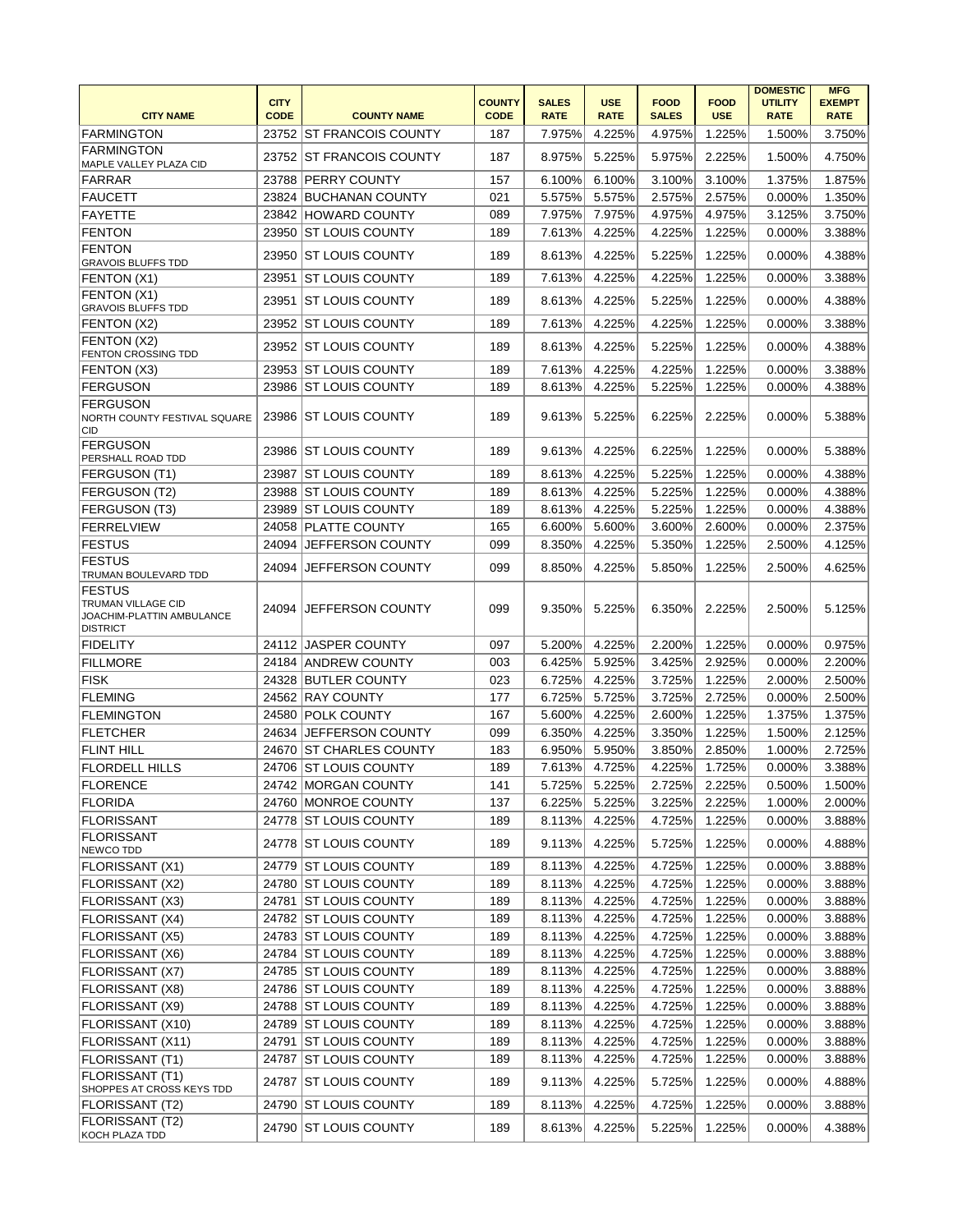|                                      | <b>CITY</b> |                            | <b>COUNTY</b> | <b>SALES</b> | <b>USE</b>  | <b>FOOD</b>  | <b>FOOD</b> | <b>DOMESTIC</b><br><b>UTILITY</b> | <b>MFG</b><br><b>EXEMPT</b> |
|--------------------------------------|-------------|----------------------------|---------------|--------------|-------------|--------------|-------------|-----------------------------------|-----------------------------|
| <b>CITY NAME</b>                     | <b>CODE</b> | <b>COUNTY NAME</b>         | <b>CODE</b>   | <b>RATE</b>  | <b>RATE</b> | <b>SALES</b> | <b>USE</b>  | <b>RATE</b>                       | <b>RATE</b>                 |
| <b>FOLEY</b>                         |             | 24886 LINCOLN COUNTY       | 113           | 7.475%       | 4.225%      | 4.475%       | 1.225%      | 0.500%                            | 3.250%                      |
| <b>FOLK</b>                          | 24904       | <b>OSAGE COUNTY</b>        | 151           | 5.975%       | 5.975%      | 2.975%       | 2.975%      | 1.250%                            | 1.750%                      |
| <b>FORD CITY</b>                     | 24994       | <b>GENTRY COUNTY</b>       | 075           | 5.225%       | 5.225%      | 2.225%       | 2.225%      | 0.500%                            | 1.000%                      |
| <b>FORDLAND</b>                      |             | 25012 WEBSTER COUNTY       | 225           | 7.058%       | 4.225%      | 4.058%       | 1.225%      | 1.833%                            | 2.833%                      |
| <b>FOREST CITY</b>                   | 25066       | <b>HOLT COUNTY</b>         | 087           | 7.725%       | 6.725%      | 4.725%       | 3.725%      | 0.000%                            | 3.500%                      |
| <b>FOREST GREEN</b>                  |             | 25084 CHARITON COUNTY      | 041           | 6.100%       | 6.100%      | 3.100%       | 3.100%      | 0.000%                            | 1.875%                      |
| <b>FORISTELL</b>                     |             | 25120 ST CHARLES COUNTY    | 183           | 7.950%       | 7.950%      | 4.850%       | 4.850%      | 1.500%                            | 3.725%                      |
| <b>FORISTELL</b>                     |             | 25120 WARREN COUNTY        | 219           | 8.225%       | 7.725%      | 5.225%       | 4.725%      | 1.500%                            | 4.000%                      |
| <b>FORNFELT</b>                      |             | 25156 SCOTT COUNTY         | 201           | 5.225%       | 5.225%      | 2.225%       | 2.225%      | 1.000%                            | 1.000%                      |
| <b>FORSYTH</b>                       | 25192       | <b>TANEY COUNTY</b>        | 213           | 8.350%       | 4.225%      | 5.350%       | 1.225%      | 1.000%                            | 4.125%                      |
| <b>FORTESCUE</b>                     | 25228       | <b>HOLT COUNTY</b>         | 087           | 6.725%       | 6.725%      | 3.725%       | 3.725%      | 0.000%                            | 2.500%                      |
| FORT LEONARD WOOD                    | 25264       | PULASKI COUNTY             | 169           | 4.975%       | 4.225%      | 1.975%       | 1.225%      | 0.000%                            | 0.750%                      |
| <b>FORTUNA</b>                       | 25300       | <b>MONITEAU COUNTY</b>     | 135           | 6.475%       | 5.225%      | 3.475%       | 2.225%      | 1.000%                            | 2.250%                      |
| FORT ZUMWALT                         | 25354       | <b>ST CHARLES COUNTY</b>   | 183           | 5.950%       | 5.950%      | 2.850%       | 2.850%      | 0.000%                            | 1.725%                      |
| <b>FOSTER</b>                        |             | 25372 BATES COUNTY         | 013           | 5.225%       | 5.225%      | 2.225%       | 2.225%      | 0.000%                            | 1.000%                      |
| <b>FOUNTAIN N LAKES VLG</b>          |             | 25411 LINCOLN COUNTY       | 113           | 6.475%       | 4.225%      | 3.475%       | 1.225%      | 0.500%                            | 2.250%                      |
| <b>FRANKCLAY</b>                     |             | 25516 ST FRANCOIS COUNTY   | 187           | 5.975%       | 4.225%      | 2.975%       | 1.225%      | 0.500%                            | 1.750%                      |
| <b>FRANKFORD</b>                     |             | 25552 PIKE COUNTY          | 163           | 7.225%       | 4.225%      | 4.225%       | 1.225%      | 1.000%                            | 3.000%                      |
| <b>FRANKLIN</b>                      |             | 25624 HOWARD COUNTY        | 089           | 8.850%       | 6.850%      | 5.850%       | 3.850%      | 2.125%                            | 4.625%                      |
| <b>FREDERICKTOWN</b>                 |             | 25768 MADISON COUNTY       | 123           | 8.225%       | 4.225%      | 5.225%       | 1.225%      | 2.500%                            | 4.000%                      |
| <b>FREEBURG</b>                      | 25822       | <b>OSAGE COUNTY</b>        | 151           | 7.475%       | 5.975%      | 4.475%       | 2.975%      | 2.250%                            | 3.250%                      |
| <b>FREEMAN</b>                       | 25894       | <b>CASS COUNTY</b>         | 037           | 6.975%       | 5.975%      | 3.975%       | 2.975%      | 2.250%                            | 2.750%                      |
| <b>FREISTATT</b>                     |             | 25912 LAWRENCE COUNTY      | 109           | 5.725%       | 5.725%      | 2.725%       | 2.725%      | 0.000%                            | 1.500%                      |
| <b>FREMONT</b>                       |             | 25948 CARTER COUNTY        | 035           | 5.725%       | 4.225%      | 2.725%       | 1.225%      | 1.500%                            | 1.500%                      |
| <b>FREMONT HILLS</b>                 | 25957       | <b>CHRISTIAN COUNTY</b>    | 043           | 6.975%       | 5.225%      | 3.975%       | 2.225%      | 0.000%                            | 2.750%                      |
| <b>FRENCH VILLAGE</b>                |             | 25984 ST FRANCOIS COUNTY   | 187           | 5.975%       | 4.225%      | 2.975%       | 1.225%      | 0.500%                            | 1.750%                      |
| <b>FRIEDHEIM</b>                     |             | 26002 CAPE GIRARDEAU CNTY  | 031           | 5.225%       | 4.225%      | 2.225%       | 1.225%      | 1.000%                            | 1.000%                      |
| <b>FRISTOE</b>                       |             | 26056 BENTON COUNTY        | 015           | 6.100%       | 5.600%      | 3.100%       | 2.600%      | 1.375%                            | 1.875%                      |
| <b>FROHNA</b>                        |             | 26092 PERRY COUNTY         | 157           | 6.100%       | 6.100%      | 3.100%       | 3.100%      | 1.375%                            | 1.875%                      |
| <b>FRONTENAC</b>                     | 26110       | <b>ST LOUIS COUNTY</b>     | 189           | 8.613%       | 4.225%      | 5.225%       | 1.225%      | 0.000%                            | 4.388%                      |
| <b>FRUITLAND</b>                     | 26128       | <b>CAPE GIRARDEAU CNTY</b> | 031           | 5.225%       | 4.225%      | 2.225%       | 1.225%      | 1.000%                            | 1.000%                      |
| <b>FULTON</b>                        |             | 26182 CALLAWAY COUNTY      | 027           | 7.725%       | 4.225%      | 4.725%       | 1.225%      | 0.000%                            | 3.500%                      |
| <b>FULTON</b>                        | 26182       | <b>CALLAWAY COUNTY</b>     | 027           | 8.225%       | 4.225%      | 5.225%       | 1.225%      | 0.000%                            | 4.000%                      |
| FULTON SOUTH BUSINESS 54 TDD         |             |                            |               |              |             |              |             |                                   |                             |
| <b>GAINESVILLE</b>                   |             | 26218 OZARK COUNTY         | 153           | 8.225%       | 4.225%      | 5.225%       | 1.225%      | 1.000%                            | 4.000%                      |
| <b>GALENA</b>                        |             | 26254 STONE COUNTY         | 209           | 7.475%       | 5.975%      | 4.475%       | 2.975%      | 1.500%                            | 3.250%                      |
| <b>GALLATIN</b>                      |             | 26308 DAVIESS COUNTY       | 061           | 8.100%       | 7.600%      | 5.100%       | 4.600%      | 0.000%                            | 3.875%                      |
| GALMEY                               |             | 26344 HICKORY COUNTY       | 085           | 5.725%       | 4.225%      | 2.725%       | 1.225%      | 1.500%                            | 1.500%                      |
| <b>GALT</b>                          |             | 26362 GRUNDY COUNTY        | 079           | 5.725%       | 4.225%      | 2.725%       | 1.225%      | 1.500%                            | 1.500%                      |
| <b>GARDEN CITY</b>                   |             | 26434 CASS COUNTY          | 037           | 7.975%       | 5.975%      | 4.975%       | 2.975%      | 2.250%                            | 3.750%                      |
| <b>GARRISON</b>                      |             | 26524 CHRISTIAN COUNTY     | 043           | 5.975%       | 4.225%      | 2.975%       | 1.225%      | 0.000%                            | 1.750%                      |
| GARWOOD                              |             | 26560 REYNOLDS COUNTY      | 179           | 5.225%       | 4.225%      | 2.225%       | 1.225%      | 0.000%                            | 1.000%                      |
| GASCONADE                            |             | 26578 GASCONADE COUNTY     | 073           | 7.100%       | 4.225%      | 4.100%       | 1.225%      | 1.000%                            | 2.875%                      |
| <b>GATEWOOD</b>                      |             | 26686 RIPLEY COUNTY        | 181           | 5.725%       | 4.225%      | 2.725%       | 1.225%      | 1.500%                            | 1.500%                      |
| <b>GENTRY</b>                        |             | 26776 GENTRY COUNTY        | 075           | 5.225%       | 5.225%      | 2.225%       | 2.225%      | 0.500%                            | 1.000%                      |
| <b>GEORGETOWN</b>                    |             | 26830 PETTIS COUNTY        | 159           | 5.725%       | 5.225%      | 2.725%       | 2.225%      | 1.000%                            | 1.500%                      |
| <b>GERALD</b>                        |             | 26866 FRANKLIN COUNTY      | 071           | 8.975%       | 4.225%      | 5.975%       | 1.225%      | 1.000%                            | 4.750%                      |
| <b>GERSTER</b>                       |             | 26902 ST CLAIR COUNTY      | 185           | 5.600%       | 4.225%      | 2.600%       | 1.225%      | 0.875%                            | 1.375%                      |
| <b>GIBBS</b>                         |             | 26920 ADAIR COUNTY         | 001           | 5.600%       | 5.225%      | 2.600%       | 2.225%      | 1.000%                            | 1.375%                      |
| <b>GIBSON</b>                        |             | 26956 DUNKLIN COUNTY       | 069           | 5.225%       | 5.225%      | 2.225%       | 2.225%      | 0.000%                            | 1.000%                      |
| <b>GIDEON</b>                        |             | 26974 NEW MADRID COUNTY    | 143           | 6.475%       | 4.225%      | 3.475%       | 1.225%      | 2.000%                            | 2.250%                      |
| <b>GILLIAM</b>                       |             | 27028 SALINE COUNTY        | 195           | 6.975%       | 5.850%      | 3.975%       | 2.850%      | 0.250%                            | 2.750%                      |
| <b>GILMAN CITY</b>                   |             | 27064 HARRISON COUNTY      | 081           | 7.475%       | 5.475%      | 4.475%       | 2.475%      | 0.000%                            | 3.250%                      |
| <b>GINGER BLUE</b>                   |             | 27100 MCDONALD COUNTY      | 119           | 7.225%       | 4.225%      | 4.225%       | 1.225%      | 1.500%                            | 3.000%                      |
| <b>GIPSY</b>                         |             | 27118 BOLLINGER COUNTY     | 017           | 5.850%       | 5.850%      | 2.850%       | 2.850%      | 1.625%                            | 1.625%                      |
| <b>GLADSTONE</b>                     |             | 27190 CLAY COUNTY          | 047           | 7.725%       | 7.600%      | 4.725%       | 4.600%      | 1.000%                            | 3.500%                      |
| <b>GLADSTONE</b><br><b>TOWER TDD</b> |             | 27190 CLAY COUNTY          | 047           | 8.725%       | 7.600%      | 5.725%       | 4.600%      | 1.000%                            | 4.500%                      |
| GLASGOW                              |             | 27208 CHARITON COUNTY      | 041           | 7.850%       | 7.850%      | 4.850%       | 4.850%      | 1.250%                            | 3.625%                      |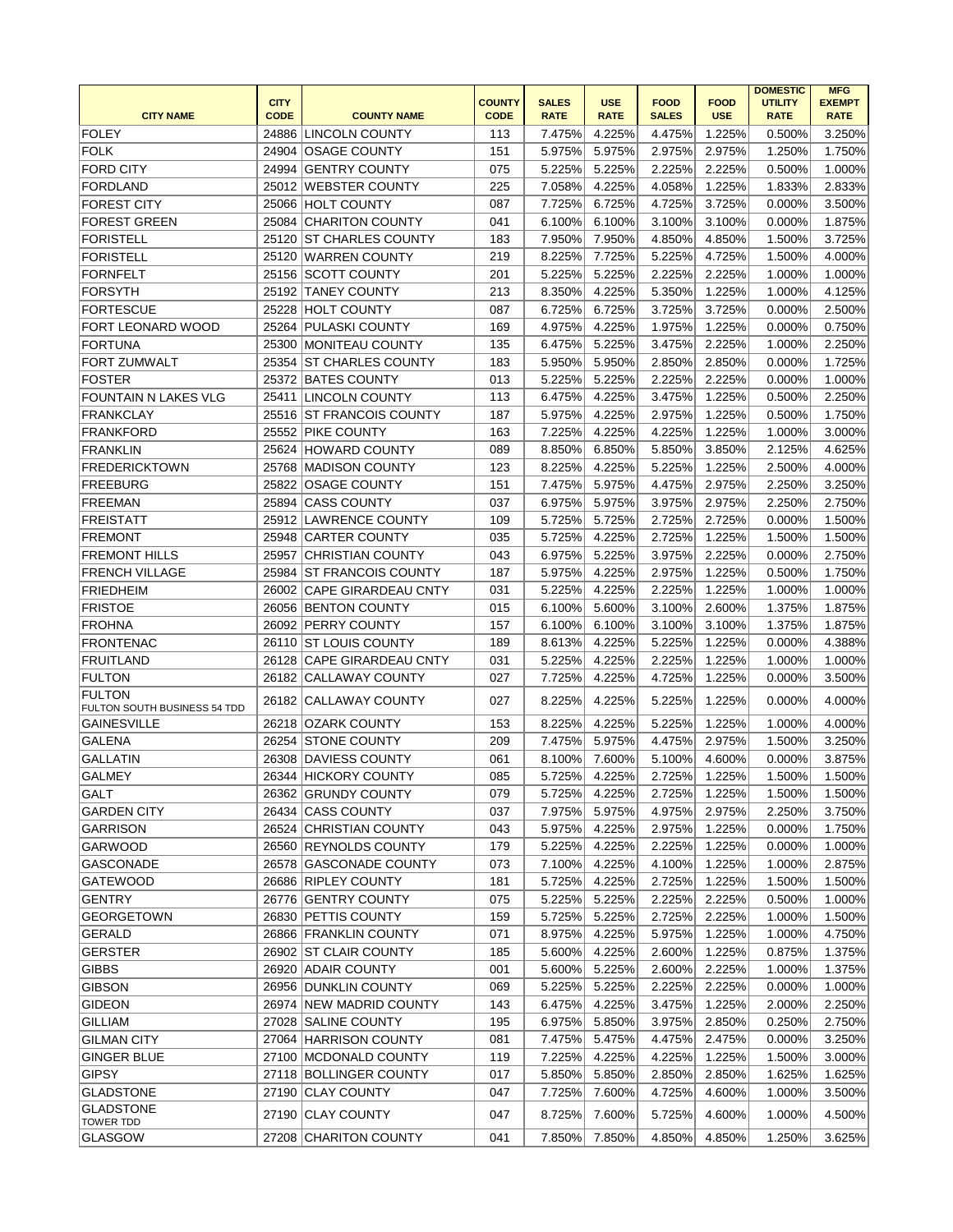| <b>CITY NAME</b>                                                                                          | <b>CITY</b><br><b>CODE</b> | <b>COUNTY NAME</b>        | <b>COUNTY</b><br><b>CODE</b> | <b>SALES</b><br><b>RATE</b> | <b>USE</b><br><b>RATE</b> | <b>FOOD</b><br><b>SALES</b> | <b>FOOD</b><br><b>USE</b> | <b>DOMESTIC</b><br><b>UTILITY</b><br><b>RATE</b> | <b>MFG</b><br><b>EXEMPT</b><br><b>RATE</b> |
|-----------------------------------------------------------------------------------------------------------|----------------------------|---------------------------|------------------------------|-----------------------------|---------------------------|-----------------------------|---------------------------|--------------------------------------------------|--------------------------------------------|
| <b>GLASGOW</b>                                                                                            |                            | 27208 HOWARD COUNTY       | 089                          | 8.600%                      | 8.600%                    | 5.600%                      | 5.600%                    | 3.375%                                           | 4.375%                                     |
| <b>GLENAIRE</b>                                                                                           |                            | 27262 CLAY COUNTY         | 047                          | 5.225%                      | 5.100%                    | 2.225%                      | 2.100%                    | 0.000%                                           | 1.000%                                     |
| <b>GLENALLEN</b>                                                                                          |                            | 27280 BOLLINGER COUNTY    | 017                          | 5.850%                      | 5.850%                    | 2.850%                      | 2.850%                    | 1.625%                                           | 1.625%                                     |
| <b>GLENDALE</b>                                                                                           |                            | 27334 ST LOUIS COUNTY     | 189                          | 8.363%                      | 5.475%                    | 4.975%                      | 2.475%                    | 0.000%                                           | 4.138%                                     |
| <b>GLEN ECHO PARK</b>                                                                                     |                            | 27370 ST LOUIS COUNTY     | 189                          | 7.113%                      | 4.225%                    | 3.725%                      | 1.225%                    | 0.000%                                           | 2.888%                                     |
| <b>GLENWOOD</b>                                                                                           |                            | 27514 SCHUYLER COUNTY     | 197                          | 6.225%                      | 4.225%                    | 3.225%                      | 1.225%                    | 2.000%                                           | 2.000%                                     |
| <b>GLOVER</b>                                                                                             |                            | 27586 IRON COUNTY         | 093                          | 6.225%                      | 4.225%                    | 3.225%                      | 1.225%                    | 0.500%                                           | 2.000%                                     |
| <b>GOBLER</b>                                                                                             |                            | 27604 PEMISCOT COUNTY     | 155                          | 6.725%                      | 4.225%                    | 3.725%                      | 1.225%                    | 1.250%                                           | 2.500%                                     |
| <b>GOLDEN</b>                                                                                             |                            | 27658 BARRY COUNTY        | 009                          | 5.725%                      | 4.225%                    | 2.725%                      | 1.225%                    | 0.000%                                           | 1.500%                                     |
| <b>GOLDEN CITY</b>                                                                                        |                            | 27676 BARTON COUNTY       | 011                          | 7.600%                      | 4.225%                    | 4.600%                      | 1.225%                    | 0.000%                                           | 3.375%                                     |
| <b>GOODMAN</b>                                                                                            |                            | 27874 MCDONALD COUNTY     | 119                          | 7.225%                      | 4.225%                    | 4.225%                      | 1.225%                    | 2.500%                                           | 3.000%                                     |
| <b>GOODMAN HEIGHTS</b>                                                                                    |                            | 27892 MCDONALD COUNTY     | 119                          | 6.225%                      | 4.225%                    | 3.225%                      | 1.225%                    | 1.500%                                           | 2.000%                                     |
|                                                                                                           |                            |                           |                              |                             |                           |                             |                           |                                                  |                                            |
| GOODNIGHT (VILLAGE OF)                                                                                    |                            | 27900 POLK COUNTY         | 167                          | 5.600%                      | 4.225%                    | 2.600%                      | 1.225%                    | 1.375%                                           | 1.375%                                     |
| <b>GOODSON</b>                                                                                            |                            | 27910 POLK COUNTY         | 167                          | 5.600%                      | 4.225%                    | 2.600%                      | 1.225%                    | 1.375%                                           | 1.375%                                     |
| <b>GORDONVILLE</b>                                                                                        |                            | 27928 CAPE GIRARDEAU CNTY | 031                          | 5.725%                      | 4.225%                    | 2.725%                      | 1.225%                    | 1.000%                                           | 1.500%                                     |
| <b>GORIN</b>                                                                                              |                            | 27946 SCOTLAND COUNTY     | 199                          | 5.475%                      | 5.475%                    | 2.475%                      | 2.475%                    | 0.000%                                           | 1.250%                                     |
| <b>GOWER</b>                                                                                              |                            | 28036 BUCHANAN COUNTY     | 021                          | 6.825%                      | 6.825%                    | 3.825%                      | 3.825%                    | 0.000%                                           | 2.600%                                     |
| <b>GOWER</b>                                                                                              |                            | 28036 CLINTON COUNTY      | 049                          | 6.475%                      | 6.475%                    | 3.475%                      | 3.475%                    | 0.000%                                           | 2.250%                                     |
| <b>GRAFF</b>                                                                                              |                            | 28054 WRIGHT COUNTY       | 229                          | 5.225%                      | 4.225%                    | 2.225%                      | 1.225%                    | 0.000%                                           | 1.000%                                     |
| <b>GRAHAM</b>                                                                                             |                            | 28072 NODAWAY COUNTY      | 147                          | 6.225%                      | 5.725%                    | 3.225%                      | 2.725%                    | 0.000%                                           | 2.000%                                     |
| <b>GRAIN VALLEY</b>                                                                                       | 28090                      | <b>JACKSON COUNTY</b>     | 095                          | 7.975%                      | 4.225%                    | 4.975%                      | 1.225%                    | 1.000%                                           | 3.750%                                     |
| <b>GRAIN VALLEY</b><br>CENTRAL JACKSON COUNTY FIRE<br>PROTECTION DISTRICT                                 | 28090                      | <b>JACKSON COUNTY</b>     | 095                          | 8.475%                      | 4.225%                    | 5.475%                      | 1.225%                    | 1.000%                                           | 4.250%                                     |
| <b>GRAIN VALLEY</b><br>GRAIN VALLEY MARKETPLACE CID<br>CENTRAL JACKSON COUNTY FIRE<br>PROTECTION DISTRICT |                            | 28090 JACKSON COUNTY      | 095                          | 9.475%                      | 5.225%                    | 6.475%                      | 2.225%                    | 1.000%                                           | 5.250%                                     |
| <b>GRANBY</b>                                                                                             |                            | 28108 NEWTON COUNTY       | 145                          | 7.725%                      | 4.225%                    | 4.725%                      | 1.225%                    | 3.500%                                           | 3.500%                                     |
| <b>GRAND FALLS PLAZA</b>                                                                                  |                            | 28170 NEWTON COUNTY       | 145                          | 5.350%                      | 4.225%                    | 2.350%                      | 1.225%                    | 1.125%                                           | 1.125%                                     |
| <b>GRANDIN</b>                                                                                            |                            | 28180 CARTER COUNTY       | 035                          | 6.725%                      | 4.225%                    | 3.725%                      | 1.225%                    | 2.500%                                           | 2.500%                                     |
| <b>GRAND PASS</b>                                                                                         |                            | 28198 SALINE COUNTY       | 195                          | 5.850%                      | 5.850%                    | 2.850%                      | 2.850%                    | 0.250%                                           | 1.625%                                     |
| <b>GRANDVIEW</b>                                                                                          | 28324                      | <b>JACKSON COUNTY</b>     | 095                          | 7.975%                      | 4.225%                    | 4.975%                      | 1.225%                    | 1.500%                                           | 3.750%                                     |
| <b>GRANDVIEW</b><br>71 HWY & 150 HWY TDD                                                                  |                            | 28324 JACKSON COUNTY      | 095                          | 8.975%                      | 4.225%                    | 5.975%                      | 1.225%                    | 1.500%                                           | 4.750%                                     |
| <b>GRANDVIEW</b><br>GRANDVIEW CROSSING CDD                                                                |                            | 28324 JACKSON COUNTY      | 095                          | 8.975%                      | 5.225%                    | 5.975%                      | 2.225%                    | 1.500%                                           | 4.750%                                     |
| <b>GRANDVIEW</b><br>SUNRISE FARMS CID                                                                     |                            | 28324 JACKSON COUNTY      | 095                          | 8.975%                      | 5.225%                    | 5.975%                      | 2.225%                    | 1.500%                                           | 4.750%                                     |
| GRANDVIEW<br>TRUMAN'S MARKETPLACE CID<br>TRUMAN'S MARKETPLACE TDD                                         |                            | 28324 JACKSON COUNTY      | 095                          | 8.975%                      | 4.225%                    | 5.975%                      | 1.225%                    | 1.500%                                           | 4.750%                                     |
| GRANGER                                                                                                   |                            | 28360 SCOTLAND COUNTY     | 199                          | 5.475%                      | 5.475%                    | 2.475%                      | 2.475%                    | 0.000%                                           | 1.250%                                     |
| <b>GRANITEVILLE</b>                                                                                       |                            | 28378 IRON COUNTY         | 093                          | 6.225%                      | 4.225%                    | 3.225%                      | 1.225%                    | 0.500%                                           | 2.000%                                     |
| <b>GRANT CITY</b>                                                                                         |                            | 28594 WORTH COUNTY        | 227                          | 8.100%                      | 6.100%                    | 5.100%                      | 3.100%                    | 3.000%                                           | 3.875%                                     |
| <b>GRANTWOOD</b>                                                                                          |                            | 28630 ST LOUIS COUNTY     | 189                          | 8.113%                      | 5.225%                    | 4.725%                      | 2.225%                    | 0.000%                                           | 3.888%                                     |
| <b>GRASSY</b>                                                                                             |                            | 28720 BOLLINGER COUNTY    | 017                          | 5.850%                      | 5.850%                    | 2.850%                      | 2.850%                    | 1.625%                                           | 1.625%                                     |
| <b>GRAVOIS MILLS</b>                                                                                      |                            | 28828 MORGAN COUNTY       | 141                          | 7.225%                      | 5.225%                    | 4.225%                      | 2.225%                    | 0.500%                                           | 3.000%                                     |
| GRAYRIDGE                                                                                                 |                            | 28864 STODDARD COUNTY     | 207                          | 5.225%                      | 4.225%                    | 2.225%                      | 1.225%                    | 0.000%                                           | 1.000%                                     |
| <b>GRAYSON</b>                                                                                            |                            | 28882 CLINTON COUNTY      | 049                          | 5.225%                      | 5.225%                    | 2.225%                      | 2.225%                    | 0.000%                                           | 1.000%                                     |
|                                                                                                           |                            | 28918 FRANKLIN COUNTY     | 071                          |                             | 4.225%                    | 3.475%                      | 1.225%                    |                                                  | 2.250%                                     |
| <b>GRAY SUMMIT</b>                                                                                        |                            |                           |                              | 6.475%                      |                           |                             |                           | 0.000%                                           |                                            |
| <b>GREEN CASTLE</b>                                                                                       |                            | 29098 SULLIVAN COUNTY     | 211                          | 7.475%                      | 6.975%                    | 4.475%                      | 3.975%                    | 2.750%                                           | 3.250%                                     |
| <b>GREEN CITY</b>                                                                                         |                            | 29134 SULLIVAN COUNTY     | 211                          | 8.475%                      | 6.975%                    | 5.475%                      | 3.975%                    | 4.250%                                           | 4.250%                                     |
| GREENDALE                                                                                                 |                            | 29152 ST LOUIS COUNTY     | 189                          | 8.113%                      | 4.225%                    | 4.725%                      | 1.225%                    | 0.000%                                           | 3.888%                                     |
| <b>GREENFIELD</b>                                                                                         |                            | 29206 DADE COUNTY         | 057                          | 7.600%                      | 5.975%                    | 4.600%                      | 2.975%                    | 1.000%                                           | 3.375%                                     |
| GREEN PARK                                                                                                |                            | 29324 IST LOUIS COUNTY    | 189                          | 7.613%                      | 4.225%                    | 4.225%                      | 1.225%                    | 0.000%                                           | 3.388%                                     |
| <b>GREEN PARK</b><br>FLORI DRIVE CID                                                                      |                            | 29324 ST LOUIS COUNTY     | 189                          | 8.613%                      | 5.225%                    | 5.225%                      | 2.225%                    | 0.000%                                           | 4.388%                                     |
| GREEN PARK<br>LINDBERGH E CONCORD TDD                                                                     |                            | 29324 ST LOUIS COUNTY     | 189                          | 8.613%                      | 4.225%                    | 5.225%                      | 1.225%                    | 0.000%                                           | 4.388%                                     |
| <b>GREEN RIDGE</b>                                                                                        |                            | 29332 PETTIS COUNTY       | 159                          | 7.725%                      | 5.225%                    | 4.725%                      | 2.225%                    | 2.000%                                           | 3.500%                                     |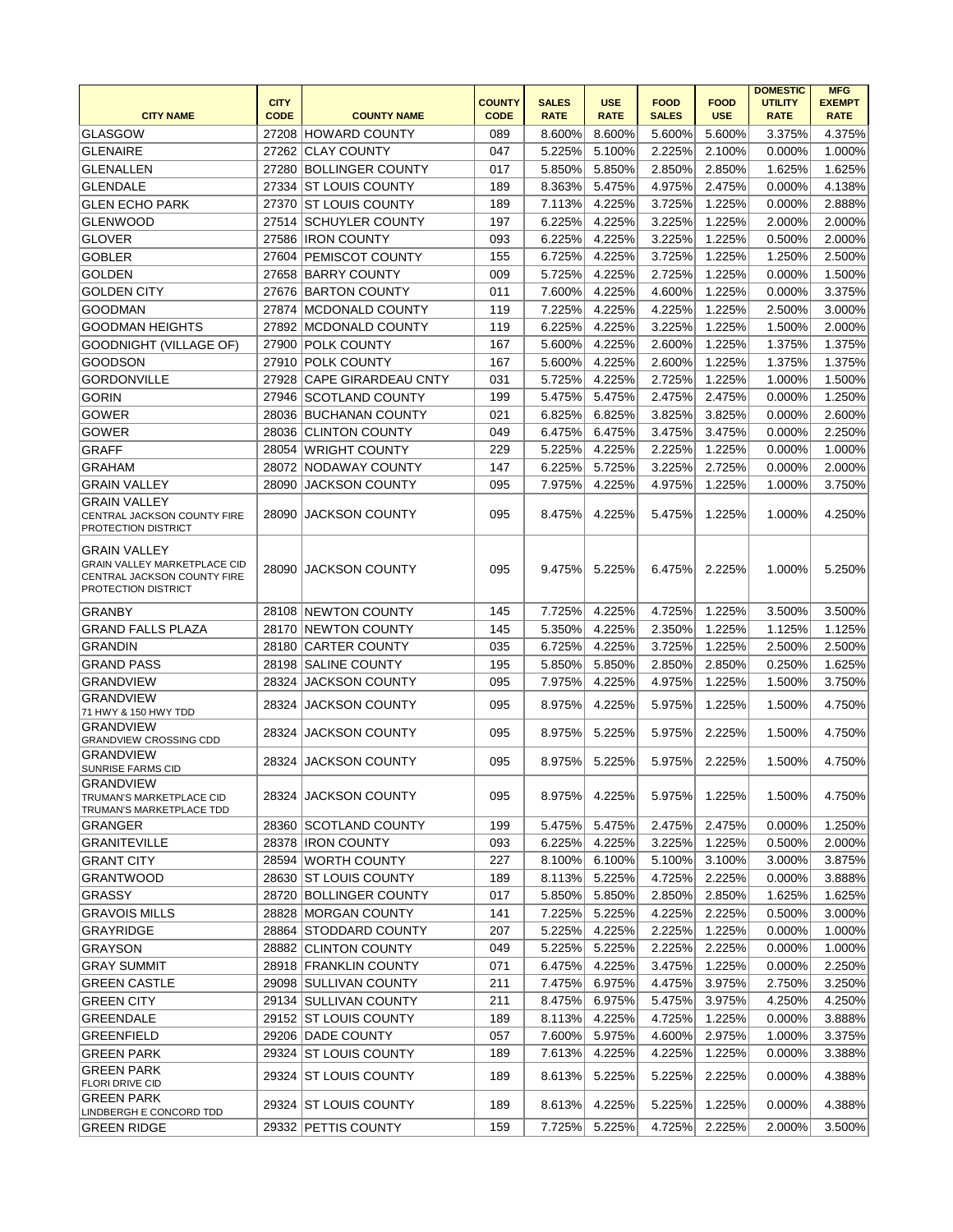| <b>CITY NAME</b>                                                          | <b>CITY</b><br><b>CODE</b> | <b>COUNTY NAME</b>      | <b>COUNTY</b><br><b>CODE</b> | <b>SALES</b><br><b>RATE</b> | <b>USE</b><br><b>RATE</b> | <b>FOOD</b><br><b>SALES</b> | <b>FOOD</b><br><b>USE</b> | <b>DOMESTIC</b><br><b>UTILITY</b><br><b>RATE</b> | <b>MFG</b><br><b>EXEMPT</b><br><b>RATE</b> |
|---------------------------------------------------------------------------|----------------------------|-------------------------|------------------------------|-----------------------------|---------------------------|-----------------------------|---------------------------|--------------------------------------------------|--------------------------------------------|
| <b>GREENTOP</b>                                                           | 29422                      | <b>ADAIR COUNTY</b>     | 001                          | 7.100%                      | 5.225%                    | 4.100%                      | 2.225%                    | 2.000%                                           | 2.875%                                     |
| <b>GREENTOP</b>                                                           | 29422                      | <b>SCHUYLER COUNTY</b>  | 197                          | 7.725%                      | 4.225%                    | 4.725%                      | 1.225%                    | 3.000%                                           | 3.500%                                     |
| <b>GREEN VALLEY</b>                                                       | 29449                      | <b>JACKSON COUNTY</b>   | 095                          | 5.475%                      | 4.225%                    | 2.475%                      | 1.225%                    | 0.000%                                           | 1.250%                                     |
| <b>GREENVILLE</b>                                                         | 29476                      | <b>WAYNE COUNTY</b>     | 223                          | 7.725%                      | 4.225%                    | 4.725%                      | 1.225%                    | 2.500%                                           | 3.500%                                     |
| <b>GREENWOOD</b>                                                          | 29494                      | <b>CASS COUNTY</b>      | 037                          | 7.975%                      | 5.975%                    | 4.975%                      | 2.975%                    | 2.250%                                           | 3.750%                                     |
| <b>GREENWOOD</b><br>PLEASANT HILL FIRE PROTECTION<br><b>DISTRICT</b>      | 29494                      | <b>CASS COUNTY</b>      | 037                          | 8.475%                      | 5.975%                    | 5.475%                      | 2.975%                    | 2.250%                                           | 4.250%                                     |
| <b>GREENWOOD</b>                                                          | 29494                      | <b>JACKSON COUNTY</b>   | 095                          | 7.475%                      | 4.225%                    | 4.475%                      | 1.225%                    | 1.000%                                           | 3.250%                                     |
| <b>GREENWOOD</b><br>PRAIRIE TOWNSHIP FIRE<br>PROTECTION DISTRICT          | 29494                      | <b>JACKSON COUNTY</b>   | 095                          | 7.975%                      | 4.225%                    | 4.975%                      | 1.225%                    | 1.000%                                           | 3.750%                                     |
| <b>GROVESPRING</b>                                                        |                            | 29656 WRIGHT COUNTY     | 229                          | 5.225%                      | 4.225%                    | 2.225%                      | 1.225%                    | 0.000%                                           | 1.000%                                     |
| <b>GRUBVILLE</b>                                                          | 29674                      | <b>JEFFERSON COUNTY</b> | 099                          | 6.850%                      | 4.225%                    | 3.850%                      | 1.225%                    | 1.500%                                           | 2.625%                                     |
| <b>GUILFORD</b>                                                           | 29692                      | <b>NODAWAY COUNTY</b>   | 147                          | 6.225%                      | 5.725%                    | 3.225%                      | 2.725%                    | 0.000%                                           | 2.000%                                     |
| <b>GUNN CITY</b>                                                          | 29764                      | <b>CASS COUNTY</b>      | 037                          | 5.975%                      | 5.975%                    | 2.975%                      | 2.975%                    | 1.250%                                           | 1.750%                                     |
| <b>HALE</b>                                                               | 29908                      | <b>CARROLL COUNTY</b>   | 033                          | 7.475%                      | 5.475%                    | 4.475%                      | 2.475%                    | 0.000%                                           | 3.250%                                     |
| <b>HALF WAY</b>                                                           | 29944                      | <b>POLK COUNTY</b>      | 167                          | 6.100%                      | 4.225%                    | 3.100%                      | 1.225%                    | 1.375%                                           | 1.875%                                     |
| <b>HALLSVILLE</b>                                                         | 29998                      | <b>BOONE COUNTY</b>     | 019                          | 6.975%                      | 4.225%                    | 3.975%                      | 1.225%                    | 1.500%                                           | 2.750%                                     |
| <b>HALLTOWN</b>                                                           |                            | 30016 LAWRENCE COUNTY   | 109                          | 5.725%                      | 5.725%                    | 2.725%                      | 2.725%                    | 0.000%                                           | 1.500%                                     |
| <b>HAMILTON</b>                                                           |                            | 30034 CALDWELL COUNTY   | 025                          | 8.725%                      | 6.225%                    | 5.725%                      | 3.225%                    | 0.000%                                           | 4.500%                                     |
| <b>HANLEY HILLS</b>                                                       |                            | 30196 ST LOUIS COUNTY   | 189                          | 7.613%                      | 4.225%                    | 4.225%                      | 1.225%                    | 0.000%                                           | 3.388%                                     |
| <b>HANNIBAL</b>                                                           |                            | 30214 MARION COUNTY     | 127                          | 8.850%                      | 5.600%                    | 5.850%                      | 2.600%                    | 0.000%                                           | 4.625%                                     |
| <b>HANNIBAL</b>                                                           |                            | 30214 RALLS COUNTY      | 173                          | 9.475%                      | 6.725%                    | 6.475%                      | 3.725%                    | 0.000%                                           | 5.250%                                     |
| <b>HARDENVILLE</b>                                                        | 30286                      | <b>OZARK COUNTY</b>     | 153                          | 6.725%                      | 4.225%                    | 3.725%                      | 1.225%                    | 1.000%                                           | 2.500%                                     |
| <b>HARDIN</b>                                                             |                            | 30322 RAY COUNTY        | 177                          | 7.225%                      | 5.725%                    | 4.225%                      | 2.725%                    | 1.000%                                           | 3.000%                                     |
| <b>HARRIS</b>                                                             | 30466                      | <b>SULLIVAN COUNTY</b>  | 211                          | 6.975%                      | 6.975%                    | 3.975%                      | 3.975%                    | 2.750%                                           | 2.750%                                     |
| <b>HARRISBURG</b>                                                         |                            | 30484 BOONE COUNTY      | 019                          | 6.975%                      | 4.225%                    | 3.975%                      | 1.225%                    | 1.500%                                           | 2.750%                                     |
| <b>HARRISONVILLE</b>                                                      | 30610                      | <b>CASS COUNTY</b>      | 037                          | 7.850%                      | 5.975%                    | 4.850%                      | 2.975%                    | 2.250%                                           | 3.625%                                     |
| <b>HARRISONVILLE</b><br>HARRISONVILLE MARKET PLACE A<br>TDD               |                            | 30610 CASS COUNTY       | 037                          | 8.850%                      | 5.975%                    | 5.850%                      | 2.975%                    | 2.250%                                           | 4.625%                                     |
| <b>HARRISONVILLE</b><br>HARRISONVILLE MARKET PLACE B<br>TDD               |                            | 30610 CASS COUNTY       | 037                          | 8.850%                      | 5.975%                    | 5.850%                      | 2.975%                    | 2.250%                                           | 4.625%                                     |
| <b>HARRISONVILLE</b><br>HARRISONVILLE TOWNE TDD                           |                            | 30610 CASS COUNTY       | 037                          | 8.850%                      | 5.975%                    | 5.850%                      | 2.975%                    | 2.250%                                           | 4.625%                                     |
| <b>HARRISONVILLE</b><br>HOSPITAL INTERCHANGE TDD                          |                            | 30610 CASS COUNTY       | 037                          | 8.850%                      | 5.975%                    | 5.850%                      | 2.975%                    | 2.250%                                           | 4.625%                                     |
| <b>HARRISONVILLE</b><br>HIGHWAY 71/291 PARTNERS IN<br><b>PROGRESS TDD</b> |                            | 30610 CASS COUNTY       | 037                          | 8.850%                      | 5.975%                    | 5.850%                      | 2.975%                    | 2.250%                                           | 4.625%                                     |
| <b>HARTSBURG</b>                                                          |                            | 30718 BOONE COUNTY      | 019                          | 6.475%                      | 4.225%                    | 3.475%                      | 1.225%                    | 1.500%                                           | 2.250%                                     |
| <b>HARTSHORN</b>                                                          |                            | 30736 TEXAS COUNTY      | 215                          | 6.100%                      | 4.225%                    | 3.100%                      | 1.225%                    | 1.875%                                           | 1.875%                                     |
| <b>HARTVILLE</b>                                                          |                            | 30754 WRIGHT COUNTY     | 229                          | 6.725%                      | 4.225%                    | 3.725%                      | 1.225%                    | 0.000%                                           | 2.500%                                     |
| <b>HARVESTER</b>                                                          |                            | 30808 ST CHARLES COUNTY | 183                          | 5.950%                      | 5.950%                    | 2.850%                      | 2.850%                    | 0.000%                                           | 1.725%                                     |
| <b>HARVIELL</b>                                                           |                            | 30844 BUTLER COUNTY     | 023                          | 5.225%                      | 4.225%                    | 2.225%                      | 1.225%                    | 1.000%                                           | 1.000%                                     |
| <b>HARWOOD</b>                                                            |                            | 30862 VERNON COUNTY     | 217                          | 5.225%                      | 4.225%                    | 2.225%                      | 1.225%                    | 0.000%                                           | 1.000%                                     |
| <b>HATFIELD</b>                                                           |                            | 30934 HARRISON COUNTY   | 081                          | 5.475%                      | 5.475%                    | 2.475%                      | 2.475%                    | 0.000%                                           | 1.250%                                     |
| <b>HAWK POINT</b>                                                         |                            | 31024 LINCOLN COUNTY    | 113                          | 7.475%                      | 4.225%                    | 4.475%                      | 1.225%                    | 1.500%                                           | 3.250%                                     |
| <b>HAYTI</b>                                                              |                            | 31132 PEMISCOT COUNTY   | 155                          | 8.975%                      | 4.225%                    | 5.975%                      | 1.225%                    | 2.750%                                           | 4.750%                                     |
| <b>HAYTI</b><br><b>HAYTI-VENTURES CID</b>                                 |                            | 31132 PEMISCOT COUNTY   | 155                          | 9.975%                      | 5.225%                    | 6.975%                      | 2.225%                    | 2.750%                                           | 5.750%                                     |
| <b>HAYTI HEIGHTS</b>                                                      |                            | 31168 PEMISCOT COUNTY   | 155                          | 8.225%                      | 4.225%                    | 5.225%                      | 1.225%                    | 2.250%                                           | 4.000%                                     |
| HAYWOOD CITY                                                              |                            | 31204 SCOTT COUNTY      | 201                          | 5.225%                      | 5.225%                    | 2.225%                      | 2.225%                    | 1.000%                                           | 1.000%                                     |
| <b>HAZELWOOD</b>                                                          |                            | 31276 ST LOUIS COUNTY   | 189                          | 8.613%                      | 5.725%                    | 5.225%                      | 2.725%                    | 0.000%                                           | 4.388%                                     |
| HAZELWOOD (X1)                                                            |                            | 31277 ST LOUIS COUNTY   | 189                          | 8.613%                      | 5.725%                    | 5.225%                      | 2.725%                    | 0.000%                                           | 4.388%                                     |
| HAZELWOOD (X2)                                                            |                            | 31278 ST LOUIS COUNTY   | 189                          | 8.613%                      | 5.725%                    | 5.225%                      | 2.725%                    | 0.000%                                           | 4.388%                                     |
| HAZELWOOD (X2)<br>HAZELWOOD COMMERCE CENTER<br>CID                        |                            | 31278 ST LOUIS COUNTY   | 189                          | 9.613%                      | 6.725%                    | 6.225%                      | 3.725%                    | 0.000%                                           | 5.388%                                     |
| HAZELWOOD (T1)                                                            |                            | 31279 ST LOUIS COUNTY   | 189                          | 8.613%                      | 5.725%                    | 5.225%                      | 2.725%                    | 0.000%                                           | 4.388%                                     |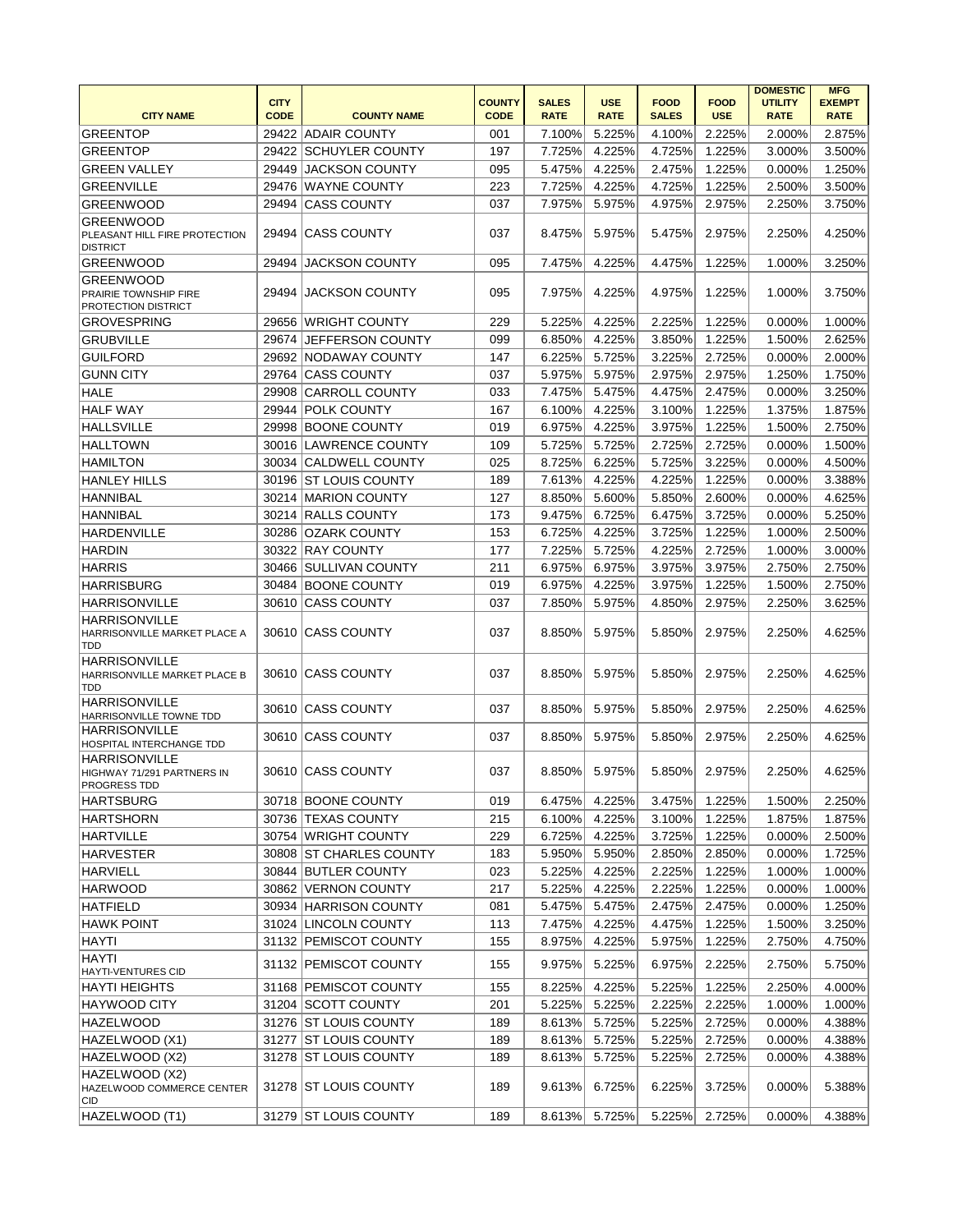| <b>CITY</b><br><b>COUNTY</b><br><b>UTILITY</b><br><b>EXEMPT</b><br><b>SALES</b><br><b>USE</b><br><b>FOOD</b><br><b>FOOD</b><br><b>CITY NAME</b><br><b>CODE</b><br><b>CODE</b><br><b>RATE</b><br><b>RATE</b><br><b>SALES</b><br><b>RATE</b><br><b>COUNTY NAME</b><br><b>USE</b><br><b>RATE</b><br>HAZELWOOD (T1)<br> ST LOUIS COUNTY<br>189<br>9.613%<br>5.725%<br>6.225%<br>2.725%<br>0.000%<br>370/MO BOTTOM RD/TAUSSIG RD<br>31279<br>TDD<br>HAZELWOOD (T2)<br><b>ST LOUIS COUNTY</b><br>189<br>5.725%<br>5.225%<br>2.725%<br>31280<br>8.613%<br>0.000%<br>HAZELWOOD (T2)<br><b>ST LOUIS COUNTY</b><br>189<br>9.613%<br>5.725%<br>6.225%<br>2.725%<br>0.000%<br>31280<br><b>ELM GROVE TDD</b><br>HAZELWOOD (T3)<br><b>ST LOUIS COUNTY</b><br>189<br>8.613%<br>5.725%<br>5.225%<br>2.725%<br>31281<br>0.000%<br><b>HELENA</b><br>31456 ANDREW COUNTY<br>003<br>6.425%<br>5.925%<br>3.425%<br>2.925%<br>0.000%<br><b>HEMATITE</b><br>31528<br>JEFFERSON COUNTY<br>099<br>6.850%<br>4.225%<br>3.850%<br>1.225%<br>1.500%<br><b>HEMPLE</b><br>31546<br><b>CLINTON COUNTY</b><br>049<br>5.225%<br>5.225%<br>2.225%<br>2.225%<br>0.000%<br><b>HENLEY</b><br>31618<br><b>COLE COUNTY</b><br>051<br>5.725%<br>5.725%<br>2.725%<br>2.725%<br>0.000%<br><b>RAY COUNTY</b><br><b>HENRIETTA</b><br>177<br>8.225%<br>5.725%<br>5.225%<br>2.725%<br>1.000%<br>4.000%<br>31654<br><b>HERCULANEUM</b><br>JEFFERSON COUNTY<br>099<br>8.850%<br>4.225%<br>5.850%<br>1.225%<br>1.500%<br>4.625%<br>31708<br><b>HERCULANEUM</b><br>JEFFERSON COUNTY<br>4.225%<br>1.225%<br>31708<br>099<br>9.850%<br>6.850%<br>1.500%<br>MCNUTT ROAD CORRIDOR CID<br>073<br>4.225%<br>5.100%<br>1.225%<br>3.875%<br>31762<br><b>GASCONADE COUNTY</b><br>8.100%<br>2.000%<br><b>HERMANN</b><br><b>HERMITAGE</b><br><b>HICKORY COUNTY</b><br>085<br>7.225%<br>5.725%<br>4.225%<br>2.725%<br>2.500%<br>3.000%<br>31780<br><b>HIGBEE</b><br>31924 RANDOLPH COUNTY<br>175<br>7.475%<br>5.475%<br>2.475%<br>3.250%<br>4.475%<br>0.000%<br><b>HIGGINSVILLE</b><br>31960 LAFAYETTE COUNTY<br>107<br>8.100%<br>5.850%<br>5.100%<br>2.850%<br>1.250%<br>3.875%<br><b>HIGH GATE</b><br>31978 MARIES COUNTY<br>5.891%<br>5.891%<br>2.891%<br>1.666%<br>125<br>2.891%<br>1.666%<br><b>HIGH HILL</b><br><b>MONTGOMERY COUNTY</b><br>139<br>7.475%<br>4.225%<br>4.475%<br>1.225%<br>2.250%<br>3.250%<br>31996<br><b>HIGHLANDVILLE</b><br><b>CHRISTIAN COUNTY</b><br>043<br>7.475%<br>4.225%<br>4.475%<br>1.225%<br>0.000%<br>3.250%<br>32068<br><b>HIGHLANDVILLE</b><br>4.225%<br>1.225%<br>32068<br><b>CHRISTIAN COUNTY</b><br>043<br>8.475%<br>5.475%<br>0.000%<br><b>HIGHLANDVILLE CID</b><br>135<br>6.475%<br>5.225%<br>3.475%<br>2.225%<br>1.000%<br>2.250%<br><b>HIGH POINT</b><br>32104<br><b>MONITEAU COUNTY</b><br>4.225%<br>1.500%<br>3.125%<br><b>HIGH RIDGE</b><br>32140<br>JEFFERSON COUNTY<br>099<br>7.350%<br>4.350%<br>1.225%<br>029<br>5.475%<br>5.475%<br>2.475%<br>2.475%<br>0.000%<br>1.250%<br><b>HILLHOUSE ADDITION</b><br>32212 CAMDEN COUNTY<br><b>HILLSBORO</b><br>32248<br>JEFFERSON COUNTY<br>099<br>7.725%<br>4.225%<br>4.725%<br>1.225%<br>2.875%<br>3.500%<br><b>HILLSBORO</b><br>JEFFERSON COUNTY<br>4.225%<br>2.875%<br>32248<br>099<br>8.725%<br>5.725%<br>1.225%<br>HILLSBORO LAKE TERRACE TDD<br><b>HILLSBORO</b><br>32248<br>JEFFERSON COUNTY<br>099<br>8.725%<br>4.225%<br>5.725%<br>1.225%<br>2.875%<br>PEACH TREE CID<br>7.613%<br>4.225%<br>4.225%<br>1.225%<br>0.000%<br>3.388%<br><b>HILLSDALE</b><br>32266 ST LOUIS COUNTY<br>189<br>32374 WAYNE COUNTY<br>223<br>5.725%<br>4.225%<br>2.725%<br>1.225%<br>1.500%<br><b>HIRAM</b><br>32410<br>5.725%<br>5.725%<br>2.725%<br>2.725%<br>0.000%<br><b>HOBERG</b><br><b>LAWRENCE COUNTY</b><br>109<br><b>HOCOMO</b><br>32464 HOWELL COUNTY<br>091<br>5.162%<br>4.225%<br>2.162%<br>1.225%<br>0.000%<br><b>HOLCOMB</b><br><b>DUNKLIN COUNTY</b><br>069<br>6.225%<br>5.225%<br>3.225%<br>2.225%<br>0.000%<br>32536<br><b>HOLDEN</b><br>32572<br>JOHNSON COUNTY<br>101<br>7.975%<br>7.975%<br>4.975%<br>4.975%<br>3.250%<br><b>HOLLAND</b><br><b>PEMISCOT COUNTY</b><br>155<br>6.725%<br>1.250%<br>32590<br>4.225%<br>3.725%<br>1.225%<br>32626 MONROE COUNTY<br><b>HOLLIDAY</b><br>137<br>5.725%<br>5.225%<br>2.725%<br>2.225%<br>1.000%<br>4.225%<br>HOLLISTER<br>32662 TANEY COUNTY<br>213<br>8.100%<br>5.100%<br>1.225%<br>1.500%<br><b>HOLLISTER</b><br>32662 TANEY COUNTY<br>4.850%<br>1.850%<br>213<br>8.725%<br>5.725%<br>1.500%<br>SOUTHTOWNE CID<br>5.225%<br>2.225%<br>2.225%<br>32698 DUNKLIN COUNTY<br>069<br>5.225%<br>0.000%<br> HOLLYWOOD<br>5.100%<br>32752 CLAY COUNTY<br>047<br>7.725%<br>4.725%<br>2.100%<br>1.500%<br>HOLT<br>049<br>7.725%<br>5.225%<br>4.725%<br>2.225%<br><b>HOLT</b><br>32752 CLINTON COUNTY<br>1.500%<br><b>HOLTS SUMMIT</b><br>32770 CALLAWAY COUNTY<br>8.725%<br>7.225%<br>4.225%<br>027<br>5.725%<br>1.000%<br><b>HOMESTEAD VILLAGE</b><br>32806 RAY COUNTY<br>6.225%<br>5.725%<br>3.225%<br>2.725%<br>177<br>0.000%<br>32824 PEMISCOT COUNTY<br>4.225%<br>1.225%<br><b>HOMESTOWN</b><br>155<br>7.725%<br>4.725%<br>2.250%<br><b>HOPKINS</b><br>33004 NODAWAY COUNTY<br>147<br>7.225%<br>5.725%<br>4.225%<br>2.725%<br>0.000%<br><b>HORINE</b><br>33040 JEFFERSON COUNTY<br>4.225%<br>1.225%<br>099<br>6.850%<br>3.850%<br>1.500% |                     |                      |     |        |        |        |        | <b>DOMESTIC</b> | <b>MFG</b> |
|------------------------------------------------------------------------------------------------------------------------------------------------------------------------------------------------------------------------------------------------------------------------------------------------------------------------------------------------------------------------------------------------------------------------------------------------------------------------------------------------------------------------------------------------------------------------------------------------------------------------------------------------------------------------------------------------------------------------------------------------------------------------------------------------------------------------------------------------------------------------------------------------------------------------------------------------------------------------------------------------------------------------------------------------------------------------------------------------------------------------------------------------------------------------------------------------------------------------------------------------------------------------------------------------------------------------------------------------------------------------------------------------------------------------------------------------------------------------------------------------------------------------------------------------------------------------------------------------------------------------------------------------------------------------------------------------------------------------------------------------------------------------------------------------------------------------------------------------------------------------------------------------------------------------------------------------------------------------------------------------------------------------------------------------------------------------------------------------------------------------------------------------------------------------------------------------------------------------------------------------------------------------------------------------------------------------------------------------------------------------------------------------------------------------------------------------------------------------------------------------------------------------------------------------------------------------------------------------------------------------------------------------------------------------------------------------------------------------------------------------------------------------------------------------------------------------------------------------------------------------------------------------------------------------------------------------------------------------------------------------------------------------------------------------------------------------------------------------------------------------------------------------------------------------------------------------------------------------------------------------------------------------------------------------------------------------------------------------------------------------------------------------------------------------------------------------------------------------------------------------------------------------------------------------------------------------------------------------------------------------------------------------------------------------------------------------------------------------------------------------------------------------------------------------------------------------------------------------------------------------------------------------------------------------------------------------------------------------------------------------------------------------------------------------------------------------------------------------------------------------------------------------------------------------------------------------------------------------------------------------------------------------------------------------------------------------------------------------------------------------------------------------------------------------------------------------------------------------------------------------------------------------------------------------------------------------------------------------------------------------------------------------------------------------------------------------------------------------------------------------------------------------------------------------------------------------------------------------------------------------------------------------------------------------------------------------------------------------------------------------------------------------------------------------------------------------------------------------------------------------------------------------------------------------------------------------------------------------------------------------------------------------------------------------------------------|---------------------|----------------------|-----|--------|--------|--------|--------|-----------------|------------|
|                                                                                                                                                                                                                                                                                                                                                                                                                                                                                                                                                                                                                                                                                                                                                                                                                                                                                                                                                                                                                                                                                                                                                                                                                                                                                                                                                                                                                                                                                                                                                                                                                                                                                                                                                                                                                                                                                                                                                                                                                                                                                                                                                                                                                                                                                                                                                                                                                                                                                                                                                                                                                                                                                                                                                                                                                                                                                                                                                                                                                                                                                                                                                                                                                                                                                                                                                                                                                                                                                                                                                                                                                                                                                                                                                                                                                                                                                                                                                                                                                                                                                                                                                                                                                                                                                                                                                                                                                                                                                                                                                                                                                                                                                                                                                                                                                                                                                                                                                                                                                                                                                                                                                                                                                                                                                                                  |                     |                      |     |        |        |        |        |                 |            |
|                                                                                                                                                                                                                                                                                                                                                                                                                                                                                                                                                                                                                                                                                                                                                                                                                                                                                                                                                                                                                                                                                                                                                                                                                                                                                                                                                                                                                                                                                                                                                                                                                                                                                                                                                                                                                                                                                                                                                                                                                                                                                                                                                                                                                                                                                                                                                                                                                                                                                                                                                                                                                                                                                                                                                                                                                                                                                                                                                                                                                                                                                                                                                                                                                                                                                                                                                                                                                                                                                                                                                                                                                                                                                                                                                                                                                                                                                                                                                                                                                                                                                                                                                                                                                                                                                                                                                                                                                                                                                                                                                                                                                                                                                                                                                                                                                                                                                                                                                                                                                                                                                                                                                                                                                                                                                                                  |                     |                      |     |        |        |        |        |                 |            |
|                                                                                                                                                                                                                                                                                                                                                                                                                                                                                                                                                                                                                                                                                                                                                                                                                                                                                                                                                                                                                                                                                                                                                                                                                                                                                                                                                                                                                                                                                                                                                                                                                                                                                                                                                                                                                                                                                                                                                                                                                                                                                                                                                                                                                                                                                                                                                                                                                                                                                                                                                                                                                                                                                                                                                                                                                                                                                                                                                                                                                                                                                                                                                                                                                                                                                                                                                                                                                                                                                                                                                                                                                                                                                                                                                                                                                                                                                                                                                                                                                                                                                                                                                                                                                                                                                                                                                                                                                                                                                                                                                                                                                                                                                                                                                                                                                                                                                                                                                                                                                                                                                                                                                                                                                                                                                                                  |                     |                      |     |        |        |        |        |                 | 5.388%     |
|                                                                                                                                                                                                                                                                                                                                                                                                                                                                                                                                                                                                                                                                                                                                                                                                                                                                                                                                                                                                                                                                                                                                                                                                                                                                                                                                                                                                                                                                                                                                                                                                                                                                                                                                                                                                                                                                                                                                                                                                                                                                                                                                                                                                                                                                                                                                                                                                                                                                                                                                                                                                                                                                                                                                                                                                                                                                                                                                                                                                                                                                                                                                                                                                                                                                                                                                                                                                                                                                                                                                                                                                                                                                                                                                                                                                                                                                                                                                                                                                                                                                                                                                                                                                                                                                                                                                                                                                                                                                                                                                                                                                                                                                                                                                                                                                                                                                                                                                                                                                                                                                                                                                                                                                                                                                                                                  |                     |                      |     |        |        |        |        |                 | 4.388%     |
|                                                                                                                                                                                                                                                                                                                                                                                                                                                                                                                                                                                                                                                                                                                                                                                                                                                                                                                                                                                                                                                                                                                                                                                                                                                                                                                                                                                                                                                                                                                                                                                                                                                                                                                                                                                                                                                                                                                                                                                                                                                                                                                                                                                                                                                                                                                                                                                                                                                                                                                                                                                                                                                                                                                                                                                                                                                                                                                                                                                                                                                                                                                                                                                                                                                                                                                                                                                                                                                                                                                                                                                                                                                                                                                                                                                                                                                                                                                                                                                                                                                                                                                                                                                                                                                                                                                                                                                                                                                                                                                                                                                                                                                                                                                                                                                                                                                                                                                                                                                                                                                                                                                                                                                                                                                                                                                  |                     |                      |     |        |        |        |        |                 | 5.388%     |
|                                                                                                                                                                                                                                                                                                                                                                                                                                                                                                                                                                                                                                                                                                                                                                                                                                                                                                                                                                                                                                                                                                                                                                                                                                                                                                                                                                                                                                                                                                                                                                                                                                                                                                                                                                                                                                                                                                                                                                                                                                                                                                                                                                                                                                                                                                                                                                                                                                                                                                                                                                                                                                                                                                                                                                                                                                                                                                                                                                                                                                                                                                                                                                                                                                                                                                                                                                                                                                                                                                                                                                                                                                                                                                                                                                                                                                                                                                                                                                                                                                                                                                                                                                                                                                                                                                                                                                                                                                                                                                                                                                                                                                                                                                                                                                                                                                                                                                                                                                                                                                                                                                                                                                                                                                                                                                                  |                     |                      |     |        |        |        |        |                 | 4.388%     |
|                                                                                                                                                                                                                                                                                                                                                                                                                                                                                                                                                                                                                                                                                                                                                                                                                                                                                                                                                                                                                                                                                                                                                                                                                                                                                                                                                                                                                                                                                                                                                                                                                                                                                                                                                                                                                                                                                                                                                                                                                                                                                                                                                                                                                                                                                                                                                                                                                                                                                                                                                                                                                                                                                                                                                                                                                                                                                                                                                                                                                                                                                                                                                                                                                                                                                                                                                                                                                                                                                                                                                                                                                                                                                                                                                                                                                                                                                                                                                                                                                                                                                                                                                                                                                                                                                                                                                                                                                                                                                                                                                                                                                                                                                                                                                                                                                                                                                                                                                                                                                                                                                                                                                                                                                                                                                                                  |                     |                      |     |        |        |        |        |                 | 2.200%     |
|                                                                                                                                                                                                                                                                                                                                                                                                                                                                                                                                                                                                                                                                                                                                                                                                                                                                                                                                                                                                                                                                                                                                                                                                                                                                                                                                                                                                                                                                                                                                                                                                                                                                                                                                                                                                                                                                                                                                                                                                                                                                                                                                                                                                                                                                                                                                                                                                                                                                                                                                                                                                                                                                                                                                                                                                                                                                                                                                                                                                                                                                                                                                                                                                                                                                                                                                                                                                                                                                                                                                                                                                                                                                                                                                                                                                                                                                                                                                                                                                                                                                                                                                                                                                                                                                                                                                                                                                                                                                                                                                                                                                                                                                                                                                                                                                                                                                                                                                                                                                                                                                                                                                                                                                                                                                                                                  |                     |                      |     |        |        |        |        |                 | 2.625%     |
|                                                                                                                                                                                                                                                                                                                                                                                                                                                                                                                                                                                                                                                                                                                                                                                                                                                                                                                                                                                                                                                                                                                                                                                                                                                                                                                                                                                                                                                                                                                                                                                                                                                                                                                                                                                                                                                                                                                                                                                                                                                                                                                                                                                                                                                                                                                                                                                                                                                                                                                                                                                                                                                                                                                                                                                                                                                                                                                                                                                                                                                                                                                                                                                                                                                                                                                                                                                                                                                                                                                                                                                                                                                                                                                                                                                                                                                                                                                                                                                                                                                                                                                                                                                                                                                                                                                                                                                                                                                                                                                                                                                                                                                                                                                                                                                                                                                                                                                                                                                                                                                                                                                                                                                                                                                                                                                  |                     |                      |     |        |        |        |        |                 | 1.000%     |
|                                                                                                                                                                                                                                                                                                                                                                                                                                                                                                                                                                                                                                                                                                                                                                                                                                                                                                                                                                                                                                                                                                                                                                                                                                                                                                                                                                                                                                                                                                                                                                                                                                                                                                                                                                                                                                                                                                                                                                                                                                                                                                                                                                                                                                                                                                                                                                                                                                                                                                                                                                                                                                                                                                                                                                                                                                                                                                                                                                                                                                                                                                                                                                                                                                                                                                                                                                                                                                                                                                                                                                                                                                                                                                                                                                                                                                                                                                                                                                                                                                                                                                                                                                                                                                                                                                                                                                                                                                                                                                                                                                                                                                                                                                                                                                                                                                                                                                                                                                                                                                                                                                                                                                                                                                                                                                                  |                     |                      |     |        |        |        |        |                 | 1.500%     |
|                                                                                                                                                                                                                                                                                                                                                                                                                                                                                                                                                                                                                                                                                                                                                                                                                                                                                                                                                                                                                                                                                                                                                                                                                                                                                                                                                                                                                                                                                                                                                                                                                                                                                                                                                                                                                                                                                                                                                                                                                                                                                                                                                                                                                                                                                                                                                                                                                                                                                                                                                                                                                                                                                                                                                                                                                                                                                                                                                                                                                                                                                                                                                                                                                                                                                                                                                                                                                                                                                                                                                                                                                                                                                                                                                                                                                                                                                                                                                                                                                                                                                                                                                                                                                                                                                                                                                                                                                                                                                                                                                                                                                                                                                                                                                                                                                                                                                                                                                                                                                                                                                                                                                                                                                                                                                                                  |                     |                      |     |        |        |        |        |                 |            |
|                                                                                                                                                                                                                                                                                                                                                                                                                                                                                                                                                                                                                                                                                                                                                                                                                                                                                                                                                                                                                                                                                                                                                                                                                                                                                                                                                                                                                                                                                                                                                                                                                                                                                                                                                                                                                                                                                                                                                                                                                                                                                                                                                                                                                                                                                                                                                                                                                                                                                                                                                                                                                                                                                                                                                                                                                                                                                                                                                                                                                                                                                                                                                                                                                                                                                                                                                                                                                                                                                                                                                                                                                                                                                                                                                                                                                                                                                                                                                                                                                                                                                                                                                                                                                                                                                                                                                                                                                                                                                                                                                                                                                                                                                                                                                                                                                                                                                                                                                                                                                                                                                                                                                                                                                                                                                                                  |                     |                      |     |        |        |        |        |                 |            |
|                                                                                                                                                                                                                                                                                                                                                                                                                                                                                                                                                                                                                                                                                                                                                                                                                                                                                                                                                                                                                                                                                                                                                                                                                                                                                                                                                                                                                                                                                                                                                                                                                                                                                                                                                                                                                                                                                                                                                                                                                                                                                                                                                                                                                                                                                                                                                                                                                                                                                                                                                                                                                                                                                                                                                                                                                                                                                                                                                                                                                                                                                                                                                                                                                                                                                                                                                                                                                                                                                                                                                                                                                                                                                                                                                                                                                                                                                                                                                                                                                                                                                                                                                                                                                                                                                                                                                                                                                                                                                                                                                                                                                                                                                                                                                                                                                                                                                                                                                                                                                                                                                                                                                                                                                                                                                                                  |                     |                      |     |        |        |        |        |                 | 5.625%     |
|                                                                                                                                                                                                                                                                                                                                                                                                                                                                                                                                                                                                                                                                                                                                                                                                                                                                                                                                                                                                                                                                                                                                                                                                                                                                                                                                                                                                                                                                                                                                                                                                                                                                                                                                                                                                                                                                                                                                                                                                                                                                                                                                                                                                                                                                                                                                                                                                                                                                                                                                                                                                                                                                                                                                                                                                                                                                                                                                                                                                                                                                                                                                                                                                                                                                                                                                                                                                                                                                                                                                                                                                                                                                                                                                                                                                                                                                                                                                                                                                                                                                                                                                                                                                                                                                                                                                                                                                                                                                                                                                                                                                                                                                                                                                                                                                                                                                                                                                                                                                                                                                                                                                                                                                                                                                                                                  |                     |                      |     |        |        |        |        |                 |            |
|                                                                                                                                                                                                                                                                                                                                                                                                                                                                                                                                                                                                                                                                                                                                                                                                                                                                                                                                                                                                                                                                                                                                                                                                                                                                                                                                                                                                                                                                                                                                                                                                                                                                                                                                                                                                                                                                                                                                                                                                                                                                                                                                                                                                                                                                                                                                                                                                                                                                                                                                                                                                                                                                                                                                                                                                                                                                                                                                                                                                                                                                                                                                                                                                                                                                                                                                                                                                                                                                                                                                                                                                                                                                                                                                                                                                                                                                                                                                                                                                                                                                                                                                                                                                                                                                                                                                                                                                                                                                                                                                                                                                                                                                                                                                                                                                                                                                                                                                                                                                                                                                                                                                                                                                                                                                                                                  |                     |                      |     |        |        |        |        |                 |            |
|                                                                                                                                                                                                                                                                                                                                                                                                                                                                                                                                                                                                                                                                                                                                                                                                                                                                                                                                                                                                                                                                                                                                                                                                                                                                                                                                                                                                                                                                                                                                                                                                                                                                                                                                                                                                                                                                                                                                                                                                                                                                                                                                                                                                                                                                                                                                                                                                                                                                                                                                                                                                                                                                                                                                                                                                                                                                                                                                                                                                                                                                                                                                                                                                                                                                                                                                                                                                                                                                                                                                                                                                                                                                                                                                                                                                                                                                                                                                                                                                                                                                                                                                                                                                                                                                                                                                                                                                                                                                                                                                                                                                                                                                                                                                                                                                                                                                                                                                                                                                                                                                                                                                                                                                                                                                                                                  |                     |                      |     |        |        |        |        |                 |            |
|                                                                                                                                                                                                                                                                                                                                                                                                                                                                                                                                                                                                                                                                                                                                                                                                                                                                                                                                                                                                                                                                                                                                                                                                                                                                                                                                                                                                                                                                                                                                                                                                                                                                                                                                                                                                                                                                                                                                                                                                                                                                                                                                                                                                                                                                                                                                                                                                                                                                                                                                                                                                                                                                                                                                                                                                                                                                                                                                                                                                                                                                                                                                                                                                                                                                                                                                                                                                                                                                                                                                                                                                                                                                                                                                                                                                                                                                                                                                                                                                                                                                                                                                                                                                                                                                                                                                                                                                                                                                                                                                                                                                                                                                                                                                                                                                                                                                                                                                                                                                                                                                                                                                                                                                                                                                                                                  |                     |                      |     |        |        |        |        |                 |            |
|                                                                                                                                                                                                                                                                                                                                                                                                                                                                                                                                                                                                                                                                                                                                                                                                                                                                                                                                                                                                                                                                                                                                                                                                                                                                                                                                                                                                                                                                                                                                                                                                                                                                                                                                                                                                                                                                                                                                                                                                                                                                                                                                                                                                                                                                                                                                                                                                                                                                                                                                                                                                                                                                                                                                                                                                                                                                                                                                                                                                                                                                                                                                                                                                                                                                                                                                                                                                                                                                                                                                                                                                                                                                                                                                                                                                                                                                                                                                                                                                                                                                                                                                                                                                                                                                                                                                                                                                                                                                                                                                                                                                                                                                                                                                                                                                                                                                                                                                                                                                                                                                                                                                                                                                                                                                                                                  |                     |                      |     |        |        |        |        |                 |            |
|                                                                                                                                                                                                                                                                                                                                                                                                                                                                                                                                                                                                                                                                                                                                                                                                                                                                                                                                                                                                                                                                                                                                                                                                                                                                                                                                                                                                                                                                                                                                                                                                                                                                                                                                                                                                                                                                                                                                                                                                                                                                                                                                                                                                                                                                                                                                                                                                                                                                                                                                                                                                                                                                                                                                                                                                                                                                                                                                                                                                                                                                                                                                                                                                                                                                                                                                                                                                                                                                                                                                                                                                                                                                                                                                                                                                                                                                                                                                                                                                                                                                                                                                                                                                                                                                                                                                                                                                                                                                                                                                                                                                                                                                                                                                                                                                                                                                                                                                                                                                                                                                                                                                                                                                                                                                                                                  |                     |                      |     |        |        |        |        |                 |            |
|                                                                                                                                                                                                                                                                                                                                                                                                                                                                                                                                                                                                                                                                                                                                                                                                                                                                                                                                                                                                                                                                                                                                                                                                                                                                                                                                                                                                                                                                                                                                                                                                                                                                                                                                                                                                                                                                                                                                                                                                                                                                                                                                                                                                                                                                                                                                                                                                                                                                                                                                                                                                                                                                                                                                                                                                                                                                                                                                                                                                                                                                                                                                                                                                                                                                                                                                                                                                                                                                                                                                                                                                                                                                                                                                                                                                                                                                                                                                                                                                                                                                                                                                                                                                                                                                                                                                                                                                                                                                                                                                                                                                                                                                                                                                                                                                                                                                                                                                                                                                                                                                                                                                                                                                                                                                                                                  |                     |                      |     |        |        |        |        |                 |            |
|                                                                                                                                                                                                                                                                                                                                                                                                                                                                                                                                                                                                                                                                                                                                                                                                                                                                                                                                                                                                                                                                                                                                                                                                                                                                                                                                                                                                                                                                                                                                                                                                                                                                                                                                                                                                                                                                                                                                                                                                                                                                                                                                                                                                                                                                                                                                                                                                                                                                                                                                                                                                                                                                                                                                                                                                                                                                                                                                                                                                                                                                                                                                                                                                                                                                                                                                                                                                                                                                                                                                                                                                                                                                                                                                                                                                                                                                                                                                                                                                                                                                                                                                                                                                                                                                                                                                                                                                                                                                                                                                                                                                                                                                                                                                                                                                                                                                                                                                                                                                                                                                                                                                                                                                                                                                                                                  |                     |                      |     |        |        |        |        |                 | 4.250%     |
|                                                                                                                                                                                                                                                                                                                                                                                                                                                                                                                                                                                                                                                                                                                                                                                                                                                                                                                                                                                                                                                                                                                                                                                                                                                                                                                                                                                                                                                                                                                                                                                                                                                                                                                                                                                                                                                                                                                                                                                                                                                                                                                                                                                                                                                                                                                                                                                                                                                                                                                                                                                                                                                                                                                                                                                                                                                                                                                                                                                                                                                                                                                                                                                                                                                                                                                                                                                                                                                                                                                                                                                                                                                                                                                                                                                                                                                                                                                                                                                                                                                                                                                                                                                                                                                                                                                                                                                                                                                                                                                                                                                                                                                                                                                                                                                                                                                                                                                                                                                                                                                                                                                                                                                                                                                                                                                  |                     |                      |     |        |        |        |        |                 |            |
|                                                                                                                                                                                                                                                                                                                                                                                                                                                                                                                                                                                                                                                                                                                                                                                                                                                                                                                                                                                                                                                                                                                                                                                                                                                                                                                                                                                                                                                                                                                                                                                                                                                                                                                                                                                                                                                                                                                                                                                                                                                                                                                                                                                                                                                                                                                                                                                                                                                                                                                                                                                                                                                                                                                                                                                                                                                                                                                                                                                                                                                                                                                                                                                                                                                                                                                                                                                                                                                                                                                                                                                                                                                                                                                                                                                                                                                                                                                                                                                                                                                                                                                                                                                                                                                                                                                                                                                                                                                                                                                                                                                                                                                                                                                                                                                                                                                                                                                                                                                                                                                                                                                                                                                                                                                                                                                  |                     |                      |     |        |        |        |        |                 |            |
|                                                                                                                                                                                                                                                                                                                                                                                                                                                                                                                                                                                                                                                                                                                                                                                                                                                                                                                                                                                                                                                                                                                                                                                                                                                                                                                                                                                                                                                                                                                                                                                                                                                                                                                                                                                                                                                                                                                                                                                                                                                                                                                                                                                                                                                                                                                                                                                                                                                                                                                                                                                                                                                                                                                                                                                                                                                                                                                                                                                                                                                                                                                                                                                                                                                                                                                                                                                                                                                                                                                                                                                                                                                                                                                                                                                                                                                                                                                                                                                                                                                                                                                                                                                                                                                                                                                                                                                                                                                                                                                                                                                                                                                                                                                                                                                                                                                                                                                                                                                                                                                                                                                                                                                                                                                                                                                  |                     |                      |     |        |        |        |        |                 |            |
|                                                                                                                                                                                                                                                                                                                                                                                                                                                                                                                                                                                                                                                                                                                                                                                                                                                                                                                                                                                                                                                                                                                                                                                                                                                                                                                                                                                                                                                                                                                                                                                                                                                                                                                                                                                                                                                                                                                                                                                                                                                                                                                                                                                                                                                                                                                                                                                                                                                                                                                                                                                                                                                                                                                                                                                                                                                                                                                                                                                                                                                                                                                                                                                                                                                                                                                                                                                                                                                                                                                                                                                                                                                                                                                                                                                                                                                                                                                                                                                                                                                                                                                                                                                                                                                                                                                                                                                                                                                                                                                                                                                                                                                                                                                                                                                                                                                                                                                                                                                                                                                                                                                                                                                                                                                                                                                  |                     |                      |     |        |        |        |        |                 |            |
|                                                                                                                                                                                                                                                                                                                                                                                                                                                                                                                                                                                                                                                                                                                                                                                                                                                                                                                                                                                                                                                                                                                                                                                                                                                                                                                                                                                                                                                                                                                                                                                                                                                                                                                                                                                                                                                                                                                                                                                                                                                                                                                                                                                                                                                                                                                                                                                                                                                                                                                                                                                                                                                                                                                                                                                                                                                                                                                                                                                                                                                                                                                                                                                                                                                                                                                                                                                                                                                                                                                                                                                                                                                                                                                                                                                                                                                                                                                                                                                                                                                                                                                                                                                                                                                                                                                                                                                                                                                                                                                                                                                                                                                                                                                                                                                                                                                                                                                                                                                                                                                                                                                                                                                                                                                                                                                  |                     |                      |     |        |        |        |        |                 |            |
|                                                                                                                                                                                                                                                                                                                                                                                                                                                                                                                                                                                                                                                                                                                                                                                                                                                                                                                                                                                                                                                                                                                                                                                                                                                                                                                                                                                                                                                                                                                                                                                                                                                                                                                                                                                                                                                                                                                                                                                                                                                                                                                                                                                                                                                                                                                                                                                                                                                                                                                                                                                                                                                                                                                                                                                                                                                                                                                                                                                                                                                                                                                                                                                                                                                                                                                                                                                                                                                                                                                                                                                                                                                                                                                                                                                                                                                                                                                                                                                                                                                                                                                                                                                                                                                                                                                                                                                                                                                                                                                                                                                                                                                                                                                                                                                                                                                                                                                                                                                                                                                                                                                                                                                                                                                                                                                  |                     |                      |     |        |        |        |        |                 | 4.500%     |
|                                                                                                                                                                                                                                                                                                                                                                                                                                                                                                                                                                                                                                                                                                                                                                                                                                                                                                                                                                                                                                                                                                                                                                                                                                                                                                                                                                                                                                                                                                                                                                                                                                                                                                                                                                                                                                                                                                                                                                                                                                                                                                                                                                                                                                                                                                                                                                                                                                                                                                                                                                                                                                                                                                                                                                                                                                                                                                                                                                                                                                                                                                                                                                                                                                                                                                                                                                                                                                                                                                                                                                                                                                                                                                                                                                                                                                                                                                                                                                                                                                                                                                                                                                                                                                                                                                                                                                                                                                                                                                                                                                                                                                                                                                                                                                                                                                                                                                                                                                                                                                                                                                                                                                                                                                                                                                                  |                     |                      |     |        |        |        |        |                 | 4.500%     |
|                                                                                                                                                                                                                                                                                                                                                                                                                                                                                                                                                                                                                                                                                                                                                                                                                                                                                                                                                                                                                                                                                                                                                                                                                                                                                                                                                                                                                                                                                                                                                                                                                                                                                                                                                                                                                                                                                                                                                                                                                                                                                                                                                                                                                                                                                                                                                                                                                                                                                                                                                                                                                                                                                                                                                                                                                                                                                                                                                                                                                                                                                                                                                                                                                                                                                                                                                                                                                                                                                                                                                                                                                                                                                                                                                                                                                                                                                                                                                                                                                                                                                                                                                                                                                                                                                                                                                                                                                                                                                                                                                                                                                                                                                                                                                                                                                                                                                                                                                                                                                                                                                                                                                                                                                                                                                                                  |                     |                      |     |        |        |        |        |                 |            |
|                                                                                                                                                                                                                                                                                                                                                                                                                                                                                                                                                                                                                                                                                                                                                                                                                                                                                                                                                                                                                                                                                                                                                                                                                                                                                                                                                                                                                                                                                                                                                                                                                                                                                                                                                                                                                                                                                                                                                                                                                                                                                                                                                                                                                                                                                                                                                                                                                                                                                                                                                                                                                                                                                                                                                                                                                                                                                                                                                                                                                                                                                                                                                                                                                                                                                                                                                                                                                                                                                                                                                                                                                                                                                                                                                                                                                                                                                                                                                                                                                                                                                                                                                                                                                                                                                                                                                                                                                                                                                                                                                                                                                                                                                                                                                                                                                                                                                                                                                                                                                                                                                                                                                                                                                                                                                                                  |                     |                      |     |        |        |        |        |                 | 1.500%     |
|                                                                                                                                                                                                                                                                                                                                                                                                                                                                                                                                                                                                                                                                                                                                                                                                                                                                                                                                                                                                                                                                                                                                                                                                                                                                                                                                                                                                                                                                                                                                                                                                                                                                                                                                                                                                                                                                                                                                                                                                                                                                                                                                                                                                                                                                                                                                                                                                                                                                                                                                                                                                                                                                                                                                                                                                                                                                                                                                                                                                                                                                                                                                                                                                                                                                                                                                                                                                                                                                                                                                                                                                                                                                                                                                                                                                                                                                                                                                                                                                                                                                                                                                                                                                                                                                                                                                                                                                                                                                                                                                                                                                                                                                                                                                                                                                                                                                                                                                                                                                                                                                                                                                                                                                                                                                                                                  |                     |                      |     |        |        |        |        |                 | 1.500%     |
|                                                                                                                                                                                                                                                                                                                                                                                                                                                                                                                                                                                                                                                                                                                                                                                                                                                                                                                                                                                                                                                                                                                                                                                                                                                                                                                                                                                                                                                                                                                                                                                                                                                                                                                                                                                                                                                                                                                                                                                                                                                                                                                                                                                                                                                                                                                                                                                                                                                                                                                                                                                                                                                                                                                                                                                                                                                                                                                                                                                                                                                                                                                                                                                                                                                                                                                                                                                                                                                                                                                                                                                                                                                                                                                                                                                                                                                                                                                                                                                                                                                                                                                                                                                                                                                                                                                                                                                                                                                                                                                                                                                                                                                                                                                                                                                                                                                                                                                                                                                                                                                                                                                                                                                                                                                                                                                  |                     |                      |     |        |        |        |        |                 | 0.937%     |
|                                                                                                                                                                                                                                                                                                                                                                                                                                                                                                                                                                                                                                                                                                                                                                                                                                                                                                                                                                                                                                                                                                                                                                                                                                                                                                                                                                                                                                                                                                                                                                                                                                                                                                                                                                                                                                                                                                                                                                                                                                                                                                                                                                                                                                                                                                                                                                                                                                                                                                                                                                                                                                                                                                                                                                                                                                                                                                                                                                                                                                                                                                                                                                                                                                                                                                                                                                                                                                                                                                                                                                                                                                                                                                                                                                                                                                                                                                                                                                                                                                                                                                                                                                                                                                                                                                                                                                                                                                                                                                                                                                                                                                                                                                                                                                                                                                                                                                                                                                                                                                                                                                                                                                                                                                                                                                                  |                     |                      |     |        |        |        |        |                 | 2.000%     |
|                                                                                                                                                                                                                                                                                                                                                                                                                                                                                                                                                                                                                                                                                                                                                                                                                                                                                                                                                                                                                                                                                                                                                                                                                                                                                                                                                                                                                                                                                                                                                                                                                                                                                                                                                                                                                                                                                                                                                                                                                                                                                                                                                                                                                                                                                                                                                                                                                                                                                                                                                                                                                                                                                                                                                                                                                                                                                                                                                                                                                                                                                                                                                                                                                                                                                                                                                                                                                                                                                                                                                                                                                                                                                                                                                                                                                                                                                                                                                                                                                                                                                                                                                                                                                                                                                                                                                                                                                                                                                                                                                                                                                                                                                                                                                                                                                                                                                                                                                                                                                                                                                                                                                                                                                                                                                                                  |                     |                      |     |        |        |        |        |                 | 3.750%     |
|                                                                                                                                                                                                                                                                                                                                                                                                                                                                                                                                                                                                                                                                                                                                                                                                                                                                                                                                                                                                                                                                                                                                                                                                                                                                                                                                                                                                                                                                                                                                                                                                                                                                                                                                                                                                                                                                                                                                                                                                                                                                                                                                                                                                                                                                                                                                                                                                                                                                                                                                                                                                                                                                                                                                                                                                                                                                                                                                                                                                                                                                                                                                                                                                                                                                                                                                                                                                                                                                                                                                                                                                                                                                                                                                                                                                                                                                                                                                                                                                                                                                                                                                                                                                                                                                                                                                                                                                                                                                                                                                                                                                                                                                                                                                                                                                                                                                                                                                                                                                                                                                                                                                                                                                                                                                                                                  |                     |                      |     |        |        |        |        |                 | 2.500%     |
|                                                                                                                                                                                                                                                                                                                                                                                                                                                                                                                                                                                                                                                                                                                                                                                                                                                                                                                                                                                                                                                                                                                                                                                                                                                                                                                                                                                                                                                                                                                                                                                                                                                                                                                                                                                                                                                                                                                                                                                                                                                                                                                                                                                                                                                                                                                                                                                                                                                                                                                                                                                                                                                                                                                                                                                                                                                                                                                                                                                                                                                                                                                                                                                                                                                                                                                                                                                                                                                                                                                                                                                                                                                                                                                                                                                                                                                                                                                                                                                                                                                                                                                                                                                                                                                                                                                                                                                                                                                                                                                                                                                                                                                                                                                                                                                                                                                                                                                                                                                                                                                                                                                                                                                                                                                                                                                  |                     |                      |     |        |        |        |        |                 | 1.500%     |
|                                                                                                                                                                                                                                                                                                                                                                                                                                                                                                                                                                                                                                                                                                                                                                                                                                                                                                                                                                                                                                                                                                                                                                                                                                                                                                                                                                                                                                                                                                                                                                                                                                                                                                                                                                                                                                                                                                                                                                                                                                                                                                                                                                                                                                                                                                                                                                                                                                                                                                                                                                                                                                                                                                                                                                                                                                                                                                                                                                                                                                                                                                                                                                                                                                                                                                                                                                                                                                                                                                                                                                                                                                                                                                                                                                                                                                                                                                                                                                                                                                                                                                                                                                                                                                                                                                                                                                                                                                                                                                                                                                                                                                                                                                                                                                                                                                                                                                                                                                                                                                                                                                                                                                                                                                                                                                                  |                     |                      |     |        |        |        |        |                 | 3.875%     |
|                                                                                                                                                                                                                                                                                                                                                                                                                                                                                                                                                                                                                                                                                                                                                                                                                                                                                                                                                                                                                                                                                                                                                                                                                                                                                                                                                                                                                                                                                                                                                                                                                                                                                                                                                                                                                                                                                                                                                                                                                                                                                                                                                                                                                                                                                                                                                                                                                                                                                                                                                                                                                                                                                                                                                                                                                                                                                                                                                                                                                                                                                                                                                                                                                                                                                                                                                                                                                                                                                                                                                                                                                                                                                                                                                                                                                                                                                                                                                                                                                                                                                                                                                                                                                                                                                                                                                                                                                                                                                                                                                                                                                                                                                                                                                                                                                                                                                                                                                                                                                                                                                                                                                                                                                                                                                                                  |                     |                      |     |        |        |        |        |                 | 4.500%     |
|                                                                                                                                                                                                                                                                                                                                                                                                                                                                                                                                                                                                                                                                                                                                                                                                                                                                                                                                                                                                                                                                                                                                                                                                                                                                                                                                                                                                                                                                                                                                                                                                                                                                                                                                                                                                                                                                                                                                                                                                                                                                                                                                                                                                                                                                                                                                                                                                                                                                                                                                                                                                                                                                                                                                                                                                                                                                                                                                                                                                                                                                                                                                                                                                                                                                                                                                                                                                                                                                                                                                                                                                                                                                                                                                                                                                                                                                                                                                                                                                                                                                                                                                                                                                                                                                                                                                                                                                                                                                                                                                                                                                                                                                                                                                                                                                                                                                                                                                                                                                                                                                                                                                                                                                                                                                                                                  |                     |                      |     |        |        |        |        |                 | 1.000%     |
|                                                                                                                                                                                                                                                                                                                                                                                                                                                                                                                                                                                                                                                                                                                                                                                                                                                                                                                                                                                                                                                                                                                                                                                                                                                                                                                                                                                                                                                                                                                                                                                                                                                                                                                                                                                                                                                                                                                                                                                                                                                                                                                                                                                                                                                                                                                                                                                                                                                                                                                                                                                                                                                                                                                                                                                                                                                                                                                                                                                                                                                                                                                                                                                                                                                                                                                                                                                                                                                                                                                                                                                                                                                                                                                                                                                                                                                                                                                                                                                                                                                                                                                                                                                                                                                                                                                                                                                                                                                                                                                                                                                                                                                                                                                                                                                                                                                                                                                                                                                                                                                                                                                                                                                                                                                                                                                  |                     |                      |     |        |        |        |        |                 | 3.500%     |
|                                                                                                                                                                                                                                                                                                                                                                                                                                                                                                                                                                                                                                                                                                                                                                                                                                                                                                                                                                                                                                                                                                                                                                                                                                                                                                                                                                                                                                                                                                                                                                                                                                                                                                                                                                                                                                                                                                                                                                                                                                                                                                                                                                                                                                                                                                                                                                                                                                                                                                                                                                                                                                                                                                                                                                                                                                                                                                                                                                                                                                                                                                                                                                                                                                                                                                                                                                                                                                                                                                                                                                                                                                                                                                                                                                                                                                                                                                                                                                                                                                                                                                                                                                                                                                                                                                                                                                                                                                                                                                                                                                                                                                                                                                                                                                                                                                                                                                                                                                                                                                                                                                                                                                                                                                                                                                                  |                     |                      |     |        |        |        |        |                 | 3.500%     |
|                                                                                                                                                                                                                                                                                                                                                                                                                                                                                                                                                                                                                                                                                                                                                                                                                                                                                                                                                                                                                                                                                                                                                                                                                                                                                                                                                                                                                                                                                                                                                                                                                                                                                                                                                                                                                                                                                                                                                                                                                                                                                                                                                                                                                                                                                                                                                                                                                                                                                                                                                                                                                                                                                                                                                                                                                                                                                                                                                                                                                                                                                                                                                                                                                                                                                                                                                                                                                                                                                                                                                                                                                                                                                                                                                                                                                                                                                                                                                                                                                                                                                                                                                                                                                                                                                                                                                                                                                                                                                                                                                                                                                                                                                                                                                                                                                                                                                                                                                                                                                                                                                                                                                                                                                                                                                                                  |                     |                      |     |        |        |        |        |                 | 4.500%     |
|                                                                                                                                                                                                                                                                                                                                                                                                                                                                                                                                                                                                                                                                                                                                                                                                                                                                                                                                                                                                                                                                                                                                                                                                                                                                                                                                                                                                                                                                                                                                                                                                                                                                                                                                                                                                                                                                                                                                                                                                                                                                                                                                                                                                                                                                                                                                                                                                                                                                                                                                                                                                                                                                                                                                                                                                                                                                                                                                                                                                                                                                                                                                                                                                                                                                                                                                                                                                                                                                                                                                                                                                                                                                                                                                                                                                                                                                                                                                                                                                                                                                                                                                                                                                                                                                                                                                                                                                                                                                                                                                                                                                                                                                                                                                                                                                                                                                                                                                                                                                                                                                                                                                                                                                                                                                                                                  |                     |                      |     |        |        |        |        |                 | 2.000%     |
|                                                                                                                                                                                                                                                                                                                                                                                                                                                                                                                                                                                                                                                                                                                                                                                                                                                                                                                                                                                                                                                                                                                                                                                                                                                                                                                                                                                                                                                                                                                                                                                                                                                                                                                                                                                                                                                                                                                                                                                                                                                                                                                                                                                                                                                                                                                                                                                                                                                                                                                                                                                                                                                                                                                                                                                                                                                                                                                                                                                                                                                                                                                                                                                                                                                                                                                                                                                                                                                                                                                                                                                                                                                                                                                                                                                                                                                                                                                                                                                                                                                                                                                                                                                                                                                                                                                                                                                                                                                                                                                                                                                                                                                                                                                                                                                                                                                                                                                                                                                                                                                                                                                                                                                                                                                                                                                  |                     |                      |     |        |        |        |        |                 | 3.500%     |
|                                                                                                                                                                                                                                                                                                                                                                                                                                                                                                                                                                                                                                                                                                                                                                                                                                                                                                                                                                                                                                                                                                                                                                                                                                                                                                                                                                                                                                                                                                                                                                                                                                                                                                                                                                                                                                                                                                                                                                                                                                                                                                                                                                                                                                                                                                                                                                                                                                                                                                                                                                                                                                                                                                                                                                                                                                                                                                                                                                                                                                                                                                                                                                                                                                                                                                                                                                                                                                                                                                                                                                                                                                                                                                                                                                                                                                                                                                                                                                                                                                                                                                                                                                                                                                                                                                                                                                                                                                                                                                                                                                                                                                                                                                                                                                                                                                                                                                                                                                                                                                                                                                                                                                                                                                                                                                                  |                     |                      |     |        |        |        |        |                 | 3.000%     |
|                                                                                                                                                                                                                                                                                                                                                                                                                                                                                                                                                                                                                                                                                                                                                                                                                                                                                                                                                                                                                                                                                                                                                                                                                                                                                                                                                                                                                                                                                                                                                                                                                                                                                                                                                                                                                                                                                                                                                                                                                                                                                                                                                                                                                                                                                                                                                                                                                                                                                                                                                                                                                                                                                                                                                                                                                                                                                                                                                                                                                                                                                                                                                                                                                                                                                                                                                                                                                                                                                                                                                                                                                                                                                                                                                                                                                                                                                                                                                                                                                                                                                                                                                                                                                                                                                                                                                                                                                                                                                                                                                                                                                                                                                                                                                                                                                                                                                                                                                                                                                                                                                                                                                                                                                                                                                                                  |                     |                      |     |        |        |        |        |                 | 2.625%     |
|                                                                                                                                                                                                                                                                                                                                                                                                                                                                                                                                                                                                                                                                                                                                                                                                                                                                                                                                                                                                                                                                                                                                                                                                                                                                                                                                                                                                                                                                                                                                                                                                                                                                                                                                                                                                                                                                                                                                                                                                                                                                                                                                                                                                                                                                                                                                                                                                                                                                                                                                                                                                                                                                                                                                                                                                                                                                                                                                                                                                                                                                                                                                                                                                                                                                                                                                                                                                                                                                                                                                                                                                                                                                                                                                                                                                                                                                                                                                                                                                                                                                                                                                                                                                                                                                                                                                                                                                                                                                                                                                                                                                                                                                                                                                                                                                                                                                                                                                                                                                                                                                                                                                                                                                                                                                                                                  | <b>HORNERSVILLE</b> | 33076 DUNKLIN COUNTY | 069 | 6.100% | 5.225% | 3.100% | 2.225% | 0.875%          | 1.875%     |
| <b>HORTON</b><br>33148 VERNON COUNTY<br>4.225%<br>1.225%<br>217<br>5.225%<br>2.225%<br>0.000%                                                                                                                                                                                                                                                                                                                                                                                                                                                                                                                                                                                                                                                                                                                                                                                                                                                                                                                                                                                                                                                                                                                                                                                                                                                                                                                                                                                                                                                                                                                                                                                                                                                                                                                                                                                                                                                                                                                                                                                                                                                                                                                                                                                                                                                                                                                                                                                                                                                                                                                                                                                                                                                                                                                                                                                                                                                                                                                                                                                                                                                                                                                                                                                                                                                                                                                                                                                                                                                                                                                                                                                                                                                                                                                                                                                                                                                                                                                                                                                                                                                                                                                                                                                                                                                                                                                                                                                                                                                                                                                                                                                                                                                                                                                                                                                                                                                                                                                                                                                                                                                                                                                                                                                                                    |                     |                      |     |        |        |        |        |                 | 1.000%     |
| <b>HOUSE SPRINGS</b><br>33220<br>JEFFERSON COUNTY<br>099<br>6.850%<br>4.225%<br>3.850%<br>1.225%<br>1.500%                                                                                                                                                                                                                                                                                                                                                                                                                                                                                                                                                                                                                                                                                                                                                                                                                                                                                                                                                                                                                                                                                                                                                                                                                                                                                                                                                                                                                                                                                                                                                                                                                                                                                                                                                                                                                                                                                                                                                                                                                                                                                                                                                                                                                                                                                                                                                                                                                                                                                                                                                                                                                                                                                                                                                                                                                                                                                                                                                                                                                                                                                                                                                                                                                                                                                                                                                                                                                                                                                                                                                                                                                                                                                                                                                                                                                                                                                                                                                                                                                                                                                                                                                                                                                                                                                                                                                                                                                                                                                                                                                                                                                                                                                                                                                                                                                                                                                                                                                                                                                                                                                                                                                                                                       |                     |                      |     |        |        |        |        |                 | 2.625%     |
| <b>HOUSE SPRINGS</b><br>33220<br>099<br>4.225%<br>1.225%<br>JEFFERSON COUNTY<br>7.350%<br>4.350%<br>1.500%<br>BIG RIVER AMBULANCE DISTRICT                                                                                                                                                                                                                                                                                                                                                                                                                                                                                                                                                                                                                                                                                                                                                                                                                                                                                                                                                                                                                                                                                                                                                                                                                                                                                                                                                                                                                                                                                                                                                                                                                                                                                                                                                                                                                                                                                                                                                                                                                                                                                                                                                                                                                                                                                                                                                                                                                                                                                                                                                                                                                                                                                                                                                                                                                                                                                                                                                                                                                                                                                                                                                                                                                                                                                                                                                                                                                                                                                                                                                                                                                                                                                                                                                                                                                                                                                                                                                                                                                                                                                                                                                                                                                                                                                                                                                                                                                                                                                                                                                                                                                                                                                                                                                                                                                                                                                                                                                                                                                                                                                                                                                                       |                     |                      |     |        |        |        |        |                 | 3.125%     |
| 7.725%<br>4.225%<br>1.225%<br>HOUSTON<br>33238<br> TEXAS COUNTY<br>215<br>4.725%<br>2.875%                                                                                                                                                                                                                                                                                                                                                                                                                                                                                                                                                                                                                                                                                                                                                                                                                                                                                                                                                                                                                                                                                                                                                                                                                                                                                                                                                                                                                                                                                                                                                                                                                                                                                                                                                                                                                                                                                                                                                                                                                                                                                                                                                                                                                                                                                                                                                                                                                                                                                                                                                                                                                                                                                                                                                                                                                                                                                                                                                                                                                                                                                                                                                                                                                                                                                                                                                                                                                                                                                                                                                                                                                                                                                                                                                                                                                                                                                                                                                                                                                                                                                                                                                                                                                                                                                                                                                                                                                                                                                                                                                                                                                                                                                                                                                                                                                                                                                                                                                                                                                                                                                                                                                                                                                       |                     |                      |     |        |        |        |        |                 | 3.500%     |
| 33256 PETTIS COUNTY<br>5.225%<br>HOUSTONIA<br>159<br>5.225%<br>2.225%<br>2.225%<br>1.000%                                                                                                                                                                                                                                                                                                                                                                                                                                                                                                                                                                                                                                                                                                                                                                                                                                                                                                                                                                                                                                                                                                                                                                                                                                                                                                                                                                                                                                                                                                                                                                                                                                                                                                                                                                                                                                                                                                                                                                                                                                                                                                                                                                                                                                                                                                                                                                                                                                                                                                                                                                                                                                                                                                                                                                                                                                                                                                                                                                                                                                                                                                                                                                                                                                                                                                                                                                                                                                                                                                                                                                                                                                                                                                                                                                                                                                                                                                                                                                                                                                                                                                                                                                                                                                                                                                                                                                                                                                                                                                                                                                                                                                                                                                                                                                                                                                                                                                                                                                                                                                                                                                                                                                                                                        |                     |                      |     |        |        |        |        |                 | 1.000%     |
| 33292 PLATTE COUNTY<br><b>HOUSTON LAKE</b><br>165<br>5.600%<br>5.600%<br>2.600%<br>2.600%<br>0.000%                                                                                                                                                                                                                                                                                                                                                                                                                                                                                                                                                                                                                                                                                                                                                                                                                                                                                                                                                                                                                                                                                                                                                                                                                                                                                                                                                                                                                                                                                                                                                                                                                                                                                                                                                                                                                                                                                                                                                                                                                                                                                                                                                                                                                                                                                                                                                                                                                                                                                                                                                                                                                                                                                                                                                                                                                                                                                                                                                                                                                                                                                                                                                                                                                                                                                                                                                                                                                                                                                                                                                                                                                                                                                                                                                                                                                                                                                                                                                                                                                                                                                                                                                                                                                                                                                                                                                                                                                                                                                                                                                                                                                                                                                                                                                                                                                                                                                                                                                                                                                                                                                                                                                                                                              |                     |                      |     |        |        |        |        |                 | 1.375%     |
| <b>HOWARDS RIDGE</b><br>33346 OZARK COUNTY<br>153<br>6.725%<br>4.225%<br>3.725%<br>1.225%<br>1.000%                                                                                                                                                                                                                                                                                                                                                                                                                                                                                                                                                                                                                                                                                                                                                                                                                                                                                                                                                                                                                                                                                                                                                                                                                                                                                                                                                                                                                                                                                                                                                                                                                                                                                                                                                                                                                                                                                                                                                                                                                                                                                                                                                                                                                                                                                                                                                                                                                                                                                                                                                                                                                                                                                                                                                                                                                                                                                                                                                                                                                                                                                                                                                                                                                                                                                                                                                                                                                                                                                                                                                                                                                                                                                                                                                                                                                                                                                                                                                                                                                                                                                                                                                                                                                                                                                                                                                                                                                                                                                                                                                                                                                                                                                                                                                                                                                                                                                                                                                                                                                                                                                                                                                                                                              |                     |                      |     |        |        |        |        |                 | 2.500%     |
| <b>HOWARDVILLE</b><br>33364 NEW MADRID COUNTY<br>143<br>6.475%<br>5.225%<br>3.475%<br>2.225%<br>1.000%                                                                                                                                                                                                                                                                                                                                                                                                                                                                                                                                                                                                                                                                                                                                                                                                                                                                                                                                                                                                                                                                                                                                                                                                                                                                                                                                                                                                                                                                                                                                                                                                                                                                                                                                                                                                                                                                                                                                                                                                                                                                                                                                                                                                                                                                                                                                                                                                                                                                                                                                                                                                                                                                                                                                                                                                                                                                                                                                                                                                                                                                                                                                                                                                                                                                                                                                                                                                                                                                                                                                                                                                                                                                                                                                                                                                                                                                                                                                                                                                                                                                                                                                                                                                                                                                                                                                                                                                                                                                                                                                                                                                                                                                                                                                                                                                                                                                                                                                                                                                                                                                                                                                                                                                           |                     |                      |     |        |        |        |        |                 | 2.250%     |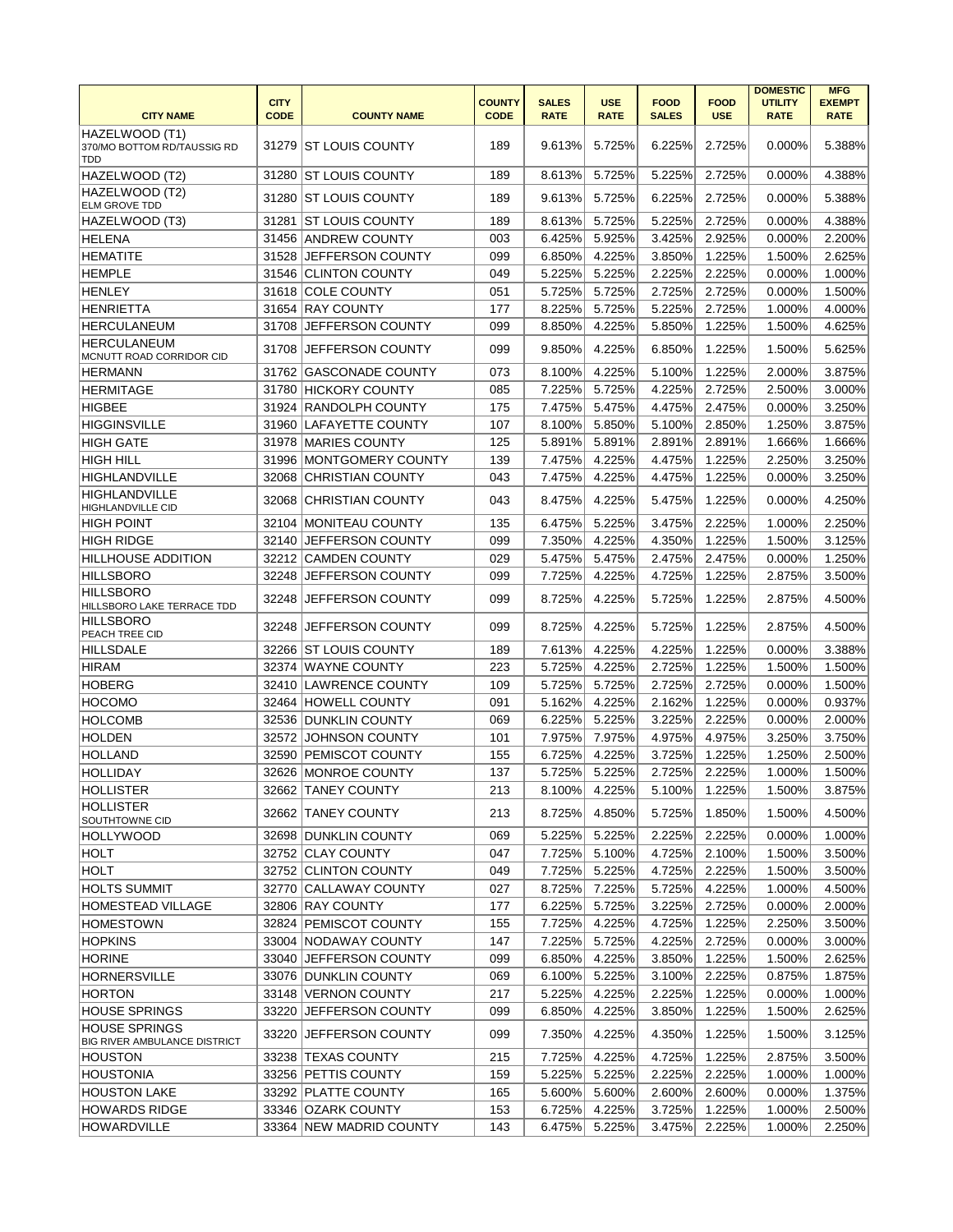|                                                                            |             |                           |               |              |             |              |             | <b>DOMESTIC</b> | <b>MFG</b>    |
|----------------------------------------------------------------------------|-------------|---------------------------|---------------|--------------|-------------|--------------|-------------|-----------------|---------------|
|                                                                            | <b>CITY</b> |                           | <b>COUNTY</b> | <b>SALES</b> | <b>USE</b>  | <b>FOOD</b>  | <b>FOOD</b> | <b>UTILITY</b>  | <b>EXEMPT</b> |
| <b>CITY NAME</b>                                                           | <b>CODE</b> | <b>COUNTY NAME</b>        | <b>CODE</b>   | <b>RATE</b>  | <b>RATE</b> | <b>SALES</b> | <b>USE</b>  | <b>RATE</b>     | <b>RATE</b>   |
| <b>HUGGINS</b>                                                             | 33616       | <b>TEXAS COUNTY</b>       | 215           | 6.100%       | 4.225%      | 3.100%       | 1.225%      | 1.875%          | 1.875%        |
| <b>HUGHESVILLE</b>                                                         | 33652       | PETTIS COUNTY             | 159           | 5.725%       | 5.225%      | 2.725%       | 2.225%      | 1.000%          | 1.500%        |
| <b>HUMANSVILLE</b>                                                         | 33706       | <b>POLK COUNTY</b>        | 167           | 7.225%       | 4.225%      | 4.225%       | 1.225%      | 1.875%          | 3.000%        |
| <b>HUME</b>                                                                | 33724       | <b>BATES COUNTY</b>       | 013           | 6.475%       | 5.225%      | 3.475%       | 2.225%      | 1.250%          | 2.250%        |
| <b>HUMPHREYS</b>                                                           | 33742       | SULLIVAN COUNTY           | 211           | 6.975%       | 6.975%      | 3.975%       | 3.975%      | 2.750%          | 2.750%        |
| <b>HUNNEWELL</b>                                                           | 33760       | <b>SHELBY COUNTY</b>      | 205           | 7.725%       | 5.725%      | 4.725%       | 2.725%      | 1.500%          | 3.500%        |
| <b>HUNTER</b>                                                              | 33778       | CARTER COUNTY             | 035           | 5.725%       | 4.225%      | 2.725%       | 1.225%      | 1.500%          | 1.500%        |
| <b>HUNTLEIGH</b>                                                           | 33850       | <b>ST LOUIS COUNTY</b>    | 189           | 7.113%       | 4.225%      | 3.725%       | 1.225%      | 0.000%          | 2.888%        |
| HUNTSDALE                                                                  | 33868       | <b>BOONE COUNTY</b>       | 019           | 6.475%       | 4.225%      | 3.475%       | 1.225%      | 2.000%          | 2.250%        |
| <b>HUNTSVILLE</b>                                                          | 33886       | <b>RANDOLPH COUNTY</b>    | 175           | 7.475%       | 6.975%      | 4.475%       | 3.975%      | 0.000%          | 3.250%        |
| <b>HURDLAND</b>                                                            | 33904       | <b>KNOX COUNTY</b>        | 103           | 6.225%       | 6.225%      | 3.225%       | 3.225%      | 2.000%          | 2.000%        |
|                                                                            |             |                           |               |              |             |              |             |                 |               |
| <b>HURLEY</b>                                                              | 33922       | <b>STONE COUNTY</b>       | 209           | 6.975%       | 5.975%      | 3.975%       | 2.975%      | 1.000%          | 2.750%        |
| <b>HURRICANE DECK</b>                                                      | 34048       | <b>CAMDEN COUNTY</b>      | 029           | 5.975%       | 5.475%      | 2.975%       | 2.475%      | 0.000%          | 1.750%        |
| <b>IANTHA</b>                                                              | 34192       | <b>BARTON COUNTY</b>      | 011           | 5.725%       | 4.225%      | 2.725%       | 1.225%      | 0.000%          | 1.500%        |
| <b>IATAN</b>                                                               | 34210       | <b>PLATTE COUNTY</b>      | 165           | 5.600%       | 5.600%      | 2.600%       | 2.600%      | 0.000%          | 1.375%        |
| <b>IBERIA</b>                                                              | 34228       | <b>MILLER COUNTY</b>      | 131           | 7.725%       | 5.225%      | 4.725%       | 2.225%      | 2.000%          | 3.500%        |
| <b>ICONIUM</b>                                                             | 34246       | <b>ST CLAIR COUNTY</b>    | 185           | 4.725%       | 4.225%      | 1.725%       | 1.225%      | 0.000%          | 0.500%        |
| <b>ILASCO</b>                                                              | 34318       | <b>RALLS COUNTY</b>       | 173           | 6.725%       | 6.725%      | 3.725%       | 3.725%      | 0.000%          | 2.500%        |
| <b>IMPERIAL</b>                                                            | 34354       | JEFFERSON COUNTY          | 099           | 6.600%       | 4.225%      | 3.600%       | 1.225%      | 1.500%          | 2.375%        |
| <b>IMPERIAL</b><br>ANTONIA FIRE PROTECTION<br><b>DISTRICT</b>              | 34354       | JEFFERSON COUNTY          | 099           | 7.100%       | 4.225%      | 4.100%       | 1.225%      | 1.500%          | 2.875%        |
| <b>IMPERIAL</b><br>ROCK COMMUNITY FIRE<br>PROTECTION DISTRICT              | 34354       | JEFFERSON COUNTY          | 099           | 7.100%       | 4.225%      | 4.100%       | 1.225%      | 1.500%          | 2.875%        |
| <b>INDEPENDENCE</b>                                                        | 35000       | <b>CLAY COUNTY</b>        | 047           | 7.475%       | 5.100%      | 4.475%       | 2.100%      | 1.125%          | 3.250%        |
| <b>INDEPENDENCE</b>                                                        | 35000       | <b>JACKSON COUNTY</b>     | 095           | 7.725%       | 4.225%      | 4.725%       | 1.225%      | 1.125%          | 3.500%        |
| <b>INDEPENDENCE</b>                                                        |             |                           |               |              |             |              |             |                 |               |
| 39TH STREET TDD<br><b>INDEPENDENCE</b>                                     | 35000       | JACKSON COUNTY            | 095           | 7.850%       | 4.225%      | 4.850%       | 1.225%      | 1.125%          | 3.625%        |
| <b>INDEPENDENCE EVENT CENTER</b><br><b>CID</b><br><u>20TH CTDEET TNN</u>   | 35000       | JACKSON COUNTY            | 095           | 8.600%       | 4.225%      | 5.600%       | 1.225%      | 1.125%          | 4.375%        |
| <b>INDEPENDENCE</b><br><b>CRACKERNECK CENTER CID</b><br>39TH STREET TDD    | 35000       | <b>JACKSON COUNTY</b>     | 095           | 8.850%       | 4.225%      | 5.850%       | 1.225%      | 1.125%          | 4.625%        |
| <b>INDEPENDENCE</b><br>39TH STREET TDD<br><b>CRACKERNECK CREEK TDD</b>     | 35000       | JACKSON COUNTY            | 095           | 8.850%       | 4.225%      | 5.850%       | 1.225%      | 1.125%          | 4.625%        |
| <b>INDEPENDENCE</b><br><b>CRACKERNECK CREEK TDD</b><br><b>INDEPENDENCE</b> | 35000       | JACKSON COUNTY            | 095           | 8.725%       | 4.225%      | 5.725%       | 1.225%      | 1.125%          | 4.500%        |
| <b>INDEPENDENCE EVENT CENTER</b><br>$\sim$                                 |             | 35000  JACKSON COUNTY     | 095           | 8.475%       | 4.225%      | 5.475%       | 1.225%      | 1.125%          | 4.250%        |
| <b>INDIAN POINT (VILLAGE)</b>                                              |             | 35186 STONE COUNTY        | 209           | 8.975%       | 5.975%      | 5.975%       | 2.975%      | 1.000%          | 4.750%        |
| INNSBROOK (VILLAGE OF)                                                     |             | 35240 WARREN COUNTY       | 219           | 7.100%       | 5.725%      | 4.100%       | 2.725%      | 0.000%          | 2.875%        |
| <b>IONIA</b>                                                               |             | 35306 BENTON COUNTY       | 015           | 6.100%       | 5.600%      | 3.100%       | 2.600%      | 1.375%          | 1.875%        |
| <b>IRONDALE</b>                                                            |             | 35396 WASHINGTON COUNTY   | 221           | 8.225%       | 6.725%      | 5.225%       | 3.725%      | 2.000%          | 4.000%        |
| <b>IRON MOUNTAIN LAKE</b>                                                  |             | 35432 ST FRANCOIS COUNTY  | 187           | 6.975%       | 4.225%      | 3.975%       | 1.225%      | 1.500%          | 2.750%        |
| <b>IRONTON</b>                                                             |             | 35468  IRON COUNTY        | 093           | 8.225%       | 4.225%      | 5.225%       | 1.225%      | 1.500%          | 4.000%        |
| <b>IRWIN</b>                                                               |             | 35486 BARTON COUNTY       | 011           | 5.725%       | 4.225%      | 2.725%       | 1.225%      | 0.000%          | 1.500%        |
| <b>ISABELLA</b>                                                            |             | 35504 OZARK COUNTY        | 153           | 6.725%       | 4.225%      | 3.725%       | 1.225%      | 1.000%          | 2.500%        |
| <b>JACKSON</b>                                                             |             | 35648 CAPE GIRARDEAU CNTY | 031           | 7.225%       | 4.225%      | 4.225%       | 1.225%      | 2.000%          | 3.000%        |
| <b>JACKSONVILLE</b>                                                        |             | 36224 RANDOLPH COUNTY     | 175           | 5.975%       | 5.475%      | 2.975%       | 2.475%      | 0.000%          | 1.750%        |
| <b>JADWIN</b>                                                              |             | 36242 DENT COUNTY         | 065           | 5.225%       | 4.225%      | 2.225%       | 1.225%      | 1.000%          | 1.000%        |
| <b>JAMESON</b>                                                             |             | 36314 DAVIESS COUNTY      | 061           | 6.225%       | 5.725%      | 3.225%       | 2.725%      | 0.000%          | 2.000%        |
| JAMESPORT                                                                  |             | 36332 DAVIESS COUNTY      | 061           | 7.725%       | 5.725%      | 4.725%       | 2.725%      | 0.000%          | 3.500%        |
| JAMESTOWN                                                                  |             | 36368 MONITEAU COUNTY     | 135           | 6.475%       | 5.225%      | 3.475%       | 2.225%      | 1.000%          | 2.250%        |
|                                                                            |             |                           |               |              |             |              |             |                 |               |
| <b>JANE</b>                                                                |             | 36422 MCDONALD COUNTY     | 119           | 7.225%       | 4.225%      | 4.225%       | 1.225%      | 1.500%          | 3.000%        |
| <b>JASPER</b>                                                              |             | 36512 JASPER COUNTY       | 097           | 7.200%       | 4.225%      | 4.200%       | 1.225%      | 1.500%          | 2.975%        |
| JAYWYE                                                                     |             | 36620 NEW MADRID COUNTY   | 143           | 5.475%       | 4.225%      | 2.475%       | 1.225%      | 1.000%          | 1.250%        |
| <b>JEFFERSON CITY</b>                                                      |             | 37000 CALLAWAY COUNTY     | 027           | 7.725%       | 4.225%      | 4.725%       | 1.225%      | 1.000%          | 3.500%        |
| JEFFERSON CITY                                                             |             | 37000 COLE COUNTY         | 051           | 7.725%       | 5.725%      | 4.725%       | 2.725%      | 1.000%          | 3.500%        |
| JEFFERSON CITY<br>CAPITAL MALL CID                                         |             | 37000 COLE COUNTY         | 051           | 8.725%       | 6.725%      | 5.725%       | 3.725%      | 1.000%          | 4.500%        |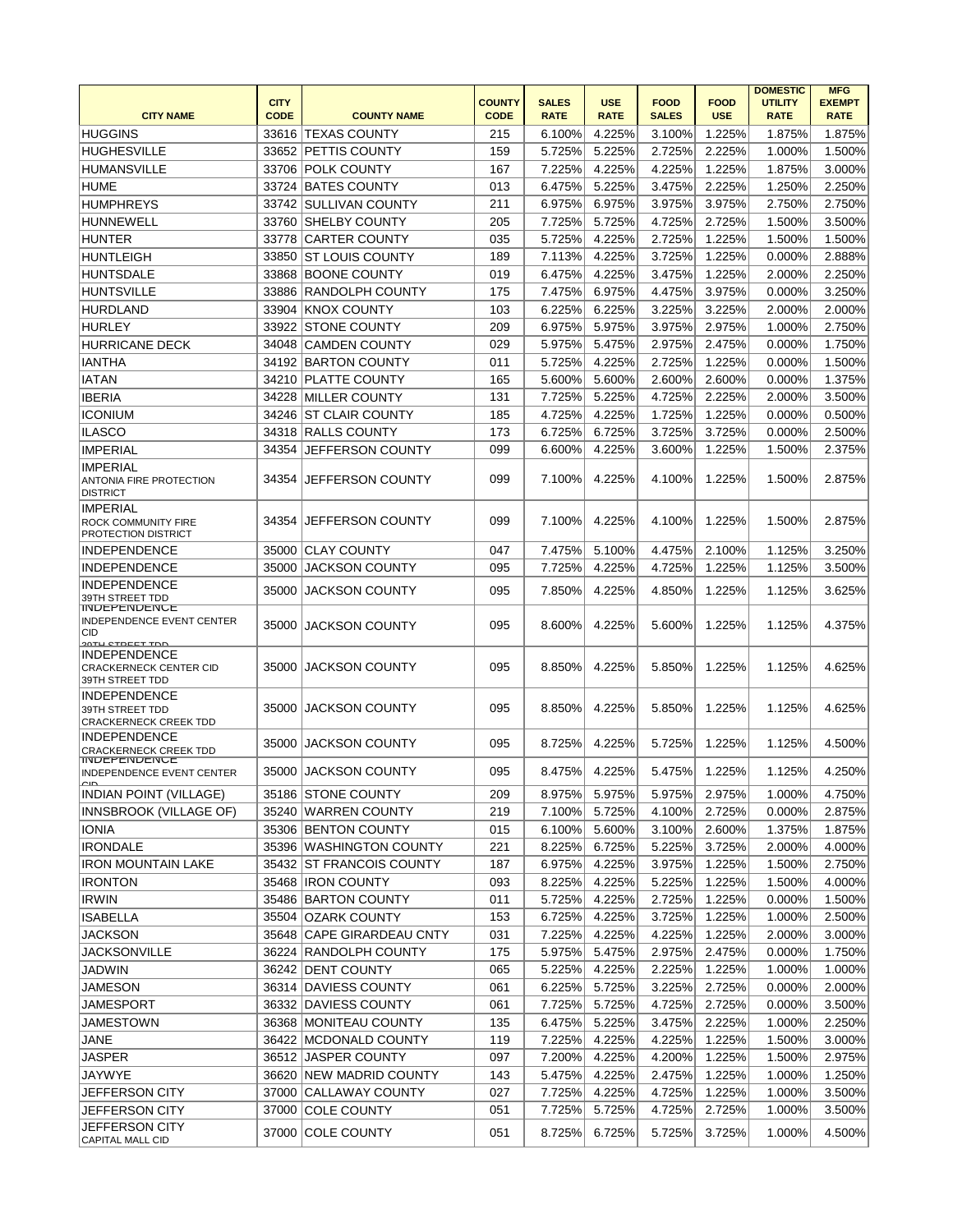| <b>CITY NAME</b>                                                      | <b>CITY</b><br><b>CODE</b> | <b>COUNTY NAME</b>       | <b>COUNTY</b><br><b>CODE</b> | <b>SALES</b><br><b>RATE</b> | <b>USE</b><br><b>RATE</b> | <b>FOOD</b><br><b>SALES</b> | <b>FOOD</b><br><b>USE</b> | <b>DOMESTIC</b><br><b>UTILITY</b><br><b>RATE</b> | <b>MFG</b><br><b>EXEMPT</b><br><b>RATE</b> |
|-----------------------------------------------------------------------|----------------------------|--------------------------|------------------------------|-----------------------------|---------------------------|-----------------------------|---------------------------|--------------------------------------------------|--------------------------------------------|
| <b>JEFFERSON CITY</b><br>COMMONS OF HAZEL HILL TDD                    | 37000                      | <b>COLE COUNTY</b>       | 051                          | 8.725%                      | 5.725%                    | 5.725%                      | 2.725%                    | 1.000%                                           | 4.500%                                     |
| <b>JEFFERSON CITY</b><br>STONE RIDGE TDD                              | 37000                      | <b>COLE COUNTY</b>       | 051                          | 8.725%                      | 5.725%                    | 5.725%                      | 2.725%                    | 1.000%                                           | 4.500%                                     |
| <b>JEFFERSON CITY</b><br>US HIGHWAY 50/63 CITYVIEW TDD                |                            | 37000 COLE COUNTY        | 051                          | 8.725%                      | 5.725%                    | 5.725%                      | 2.725%                    | 1.000%                                           | 4.500%                                     |
| <b>JENKINS</b>                                                        |                            | 37124 BARRY COUNTY       | 009                          | 5.725%                      | 4.225%                    | 2.725%                      | 1.225%                    | 0.000%                                           | 1.500%                                     |
| <b>JENNINGS</b>                                                       | 37178                      | <b>ST LOUIS COUNTY</b>   | 189                          | 8.613%                      | 4.225%                    | 5.225%                      | 1.225%                    | 0.000%                                           | 4.388%                                     |
| JENNINGS (X1)                                                         |                            | 37179 ST LOUIS COUNTY    | 189                          | 8.613%                      | 4.225%                    | 5.225%                      | 1.225%                    | 0.000%                                           | 4.388%                                     |
| JENNINGS (T1)                                                         |                            | 37180 ST LOUIS COUNTY    | 189                          | 8.613%                      | 4.225%                    | 5.225%                      | 1.225%                    | 0.000%                                           | 4.388%                                     |
| JENNINGS (T2)                                                         |                            | 37181 ST LOUIS COUNTY    | 189                          | 8.613%                      | 4.225%                    | 5.225%                      | 1.225%                    | 0.000%                                           | 4.388%                                     |
| JENNINGS (T3)                                                         |                            | 37182 ST LOUIS COUNTY    | 189                          | 8.613%                      | 4.225%                    | 5.225%                      | 1.225%                    | 0.000%                                           | 4.388%                                     |
| JENNINGS (T3)<br>PLAZA ON THE BLVD JENNINGS CID                       |                            | 37182 ST LOUIS COUNTY    | 189                          | 9.113%                      | 4.725%                    | 5.725%                      | 1.725%                    | 0.000%                                           | 4.888%                                     |
| JENNINGS (T4)                                                         |                            | 37183 ST LOUIS COUNTY    | 189                          | 8.613%                      | 4.225%                    | 5.225%                      | 1.225%                    | 0.000%                                           | 4.388%                                     |
| JENNINGS (T4)<br>JENNINGS STATION ROAD CID                            | 37183                      | <b>ST LOUIS COUNTY</b>   | 189                          | 9.363%                      | 4.225%                    | 5.975%                      | 1.225%                    | 0.000%                                           | 5.138%                                     |
| JENNINGS (T5)                                                         |                            | 37184 ST LOUIS COUNTY    | 189                          | 8.613%                      | 4.225%                    | 5.225%                      | 1.225%                    | 0.000%                                           | 4.388%                                     |
| JENNINGS (T6)                                                         |                            | 37185 ST LOUIS COUNTY    | 189                          | 8.613%                      | 4.225%                    | 5.225%                      | 1.225%                    | 0.000%                                           | 4.388%                                     |
| JENNINGS (T7)                                                         | 37186                      | <b>ST LOUIS COUNTY</b>   | 189                          | 8.613%                      | 4.225%                    | 5.225%                      | 1.225%                    | 0.000%                                           | 4.388%                                     |
| <b>JERICO SPRINGS</b>                                                 |                            | 37214 CEDAR COUNTY       | 039                          | 5.725%                      | 4.225%                    | 2.725%                      | 1.225%                    | 0.500%                                           | 1.500%                                     |
| <b>JEROME</b>                                                         | 37250                      | <b>PHELPS COUNTY</b>     | 161                          | 5.350%                      | 4.225%                    | 2.350%                      | 1.225%                    | 0.000%                                           | 1.125%                                     |
| <b>JONESBURG</b>                                                      | 37574                      | <b>MONTGOMERY COUNTY</b> | 139                          | 7.975%                      | 4.225%                    | 4.975%                      | 1.225%                    | 3.250%                                           | 3.750%                                     |
| <b>JOPLIN</b>                                                         | 37592                      | <b>JASPER COUNTY</b>     | 097                          | 7.825%                      | 4.225%                    | 4.825%                      | 1.225%                    | 0.000%                                           | 3.600%                                     |
| <b>JOPLIN</b><br>1717 MARKET PLACE TDD                                | 37592                      | <b>JASPER COUNTY</b>     | 097                          | 7.950%                      | 4.225%                    | 4.950%                      | 1.225%                    | 0.000%                                           | 3.725%                                     |
| <b>JOPLIN</b>                                                         | 37592                      | <b>NEWTON COUNTY</b>     | 145                          | 7.975%                      | 4.225%                    | 4.975%                      | 1.225%                    | 1.125%                                           | 3.750%                                     |
| <b>JOPLIN</b><br>HIGHWAY 166 CID                                      | 37592                      | <b>NEWTON COUNTY</b>     | 145                          | 8.975%                      | 4.225%                    | 5.975%                      | 1.225%                    | 1.125%                                           | 4.750%                                     |
| <b>JOSEPHVILLE</b>                                                    | 37700                      | <b>ST CHARLES COUNTY</b> | 183                          | 6.950%                      | 5.950%                    | 3.850%                      | 2.850%                    | 0.000%                                           | 2.725%                                     |
| <b>JUNCTION CITY</b>                                                  | 37736                      | <b>MADISON COUNTY</b>    | 123                          | 6.225%                      | 4.225%                    | 3.225%                      | 1.225%                    | 1.500%                                           | 2.000%                                     |
| <b>KAHOKA</b>                                                         | 37790                      | <b>CLARK COUNTY</b>      | 045                          | 7.225%                      | 4.225%                    | 4.225%                      | 1.225%                    | 0.000%                                           | 3.000%                                     |
| <b>KAISER</b>                                                         | 37808                      | <b>MILLER COUNTY</b>     | 131                          | 5.725%                      | 5.225%                    | 2.725%                      | 2.225%                    | 1.000%                                           | 1.500%                                     |
| <b>KANSAS CITY</b>                                                    | 38000                      | <b>CASS COUNTY</b>       | 037                          | 8.850%                      | 8.850%                    | 5.850%                      | 5.850%                    | 1.250%                                           | 4.625%                                     |
| <b>KANSAS CITY</b>                                                    | 38000                      | <b>CLAY COUNTY</b>       | 047                          | 8.100%                      | 7.975%                    | 5.100%                      | 4.975%                    | 0.000%                                           | 3.875%                                     |
| <b>KANSAS CITY</b><br>210 HIGHWAY CID<br>210 HIGHWAY TDD              | 38000                      | <b>ICLAY COUNTY</b>      | 047                          | 10.100%                     | 7.975%                    | 7.100%                      | 4.975%                    | 0.000%                                           | 5.875%                                     |
| <b>KANSAS CITY</b><br>AN FIOCH CENTER CID                             |                            | 38000 CLAY COUNTY        | 047                          |                             | 9.100% 7.975%             | $6.100\%$                   | 4.975%                    | 0.000%                                           | 4.875%                                     |
| <b>KANSAS CITY</b><br>BRIARCLIFF PARKWAY HIGHWAY 9<br>TDD             |                            | 38000 CLAY COUNTY        | 047                          | 8.600%                      | 7.975%                    | 5.600%                      | 4.975%                    | 0.000%                                           | 4.375%                                     |
| <b>KANSAS CITY</b><br>FLINTLOCK PLAZA CID                             |                            | 38000 CLAY COUNTY        | 047                          | 9.100%                      | 8.975%                    | 6.100%                      | 5.975%                    | 0.000%                                           | 4.875%                                     |
| <b>KANSAS CITY</b><br><b>FLINTLOCK SHOPPES CID</b>                    | 38000                      | CLAY COUNTY              | 047                          | 9.100%                      | 8.975%                    | 6.100%                      | 5.975%                    | 0.000%                                           | 4.875%                                     |
| <b>KANSAS CITY</b><br>METRO NORTH SQUARE AND<br><b>COMMONS CID</b>    | 38000                      | <b>CLAY COUNTY</b>       | 047                          | 8.975%                      | 8.850%                    | 5.975%                      | 5.850%                    | 0.000%                                           | 4.750%                                     |
| <b>KANSAS CITY</b><br>NORTH OAK VILLAGE CID                           | 38000                      | <b>CLAY COUNTY</b>       | 047                          | 9.100%                      | 8.975%                    | 6.100%                      | 5.975%                    | 0.000%                                           | 4.875%                                     |
| <b>KANSAS CITY</b><br>OAK BARRY CID                                   | 38000                      | <b>CLAY COUNTY</b>       | 047                          | 8.975%                      | 8.850%                    | 5.975%                      | 5.850%                    | 0.000%                                           | 4.750%                                     |
| <b>KANSAS CITY</b><br>SHOAL CREEK PARKWAY/NORTH<br>OAK TRAFFICWAY TDD |                            | 38000 CLAY COUNTY        | 047                          | 9.100%                      | 7.975%                    | 6.100%                      | 4.975%                    | 0.000%                                           | 4.875%                                     |
| <b>KANSAS CITY</b>                                                    | 38000                      | <b>JACKSON COUNTY</b>    | 095                          | 8.350%                      | 7.100%                    | 5.350%                      | 4.100%                    | 0.000%                                           | 4.125%                                     |
| <b>KANSAS CITY</b><br>3 TRAILS VILLAGE CID                            | 38000                      | <b>JACKSON COUNTY</b>    | 095                          | 8.850%                      | 7.600%                    | 5.850%                      | 4.600%                    | 0.000%                                           | 4.625%                                     |
| <b>KANSAS CITY</b><br>39TH STREET CID                                 | 38000                      | <b>JACKSON COUNTY</b>    | 095                          | 8.850%                      | 7.600%                    | 5.850%                      | 4.600%                    | 0.000%                                           | 4.625%                                     |
| <b>KANSAS CITY</b><br>4840 CID                                        | 38000                      | <b>JACKSON COUNTY</b>    | 095                          | 9.350%                      | 8.100%                    | 6.350%                      | 5.100%                    | 0.000%                                           | 5.125%                                     |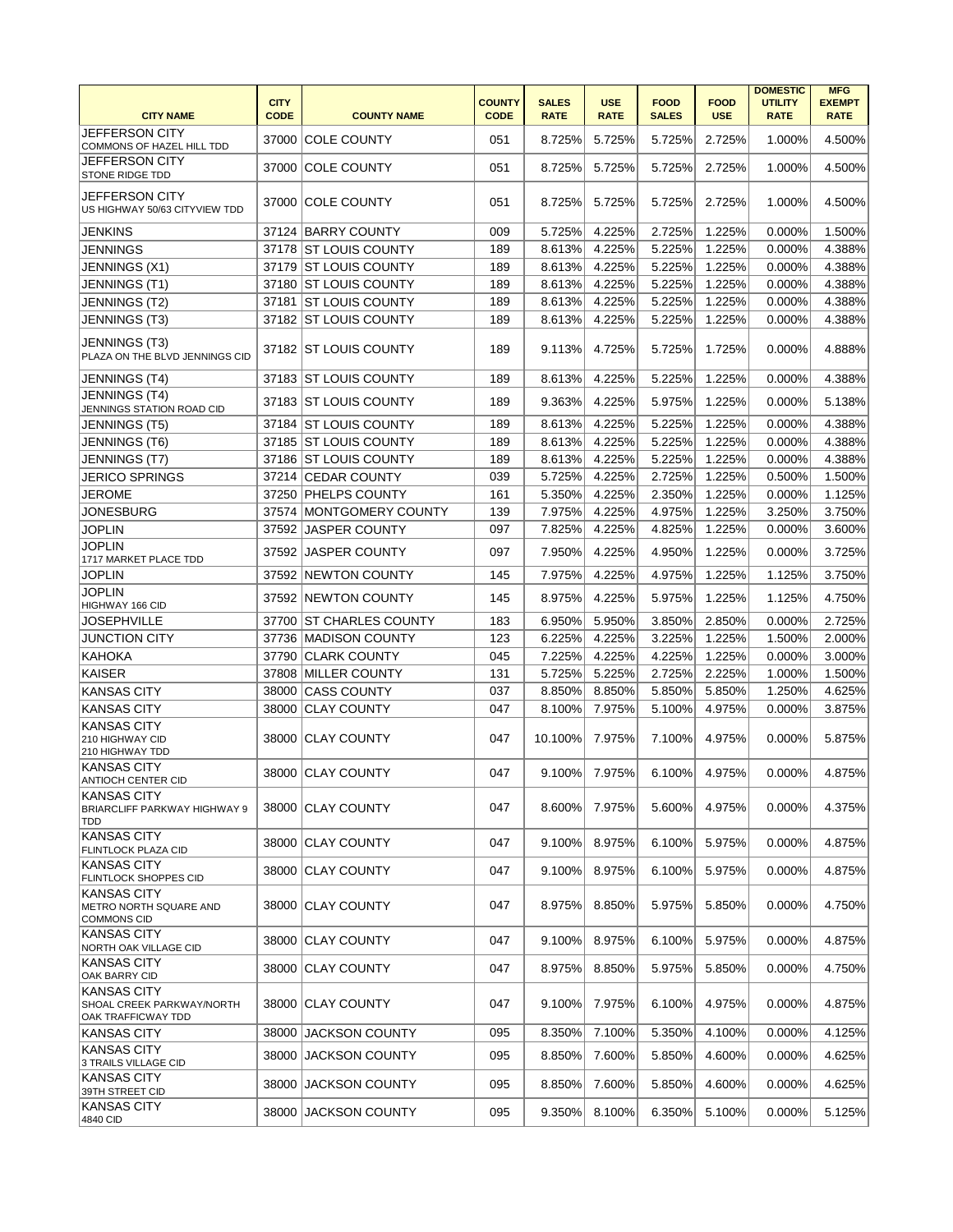| <b>CITY NAME</b>                                                                               | <b>CITY</b><br><b>CODE</b> | <b>COUNTY NAME</b>    | <b>COUNTY</b><br><b>CODE</b> | <b>SALES</b><br><b>RATE</b> | <b>USE</b><br><b>RATE</b> | <b>FOOD</b><br><b>SALES</b> | <b>FOOD</b><br><b>USE</b> | <b>DOMESTIC</b><br><b>UTILITY</b><br><b>RATE</b> | <b>MFG</b><br><b>EXEMPT</b><br><b>RATE</b> |
|------------------------------------------------------------------------------------------------|----------------------------|-----------------------|------------------------------|-----------------------------|---------------------------|-----------------------------|---------------------------|--------------------------------------------------|--------------------------------------------|
| <b>KANSAS CITY</b><br>KANSAS CITY DOWNTOWN<br><b>STREETCAR TDD</b><br>1200 MAIN/SOUTH LOOP TDD | 38000                      | <b>JACKSON COUNTY</b> | 095                          | 10.350%                     | 7.100%                    | 7.350%                      | 4.100%                    | 0.000%                                           | 6.125%                                     |
| <b>KANSAS CITY</b><br><b>BROOKSIDE CID</b>                                                     | 38000                      | <b>JACKSON COUNTY</b> | 095                          | 8.850%                      | 7.600%                    | 5.850%                      | 4.600%                    | 0.000%                                           | 4.625%                                     |
| <b>KANSAS CITY</b><br>BRYWOOD CENTRE CID                                                       | 38000                      | <b>JACKSON COUNTY</b> | 095                          | 9.350%                      | 8.100%                    | 6.350%                      | 5.100%                    | 0.000%                                           | 5.125%                                     |
| KANSAS CITY<br>COUNTRY CLUB PLAZA TDD                                                          | 38000                      | <b>JACKSON COUNTY</b> | 095                          | 8.850%                      | 7.100%                    | 5.850%                      | 4.100%                    | $0.000\%$                                        | 4.625%                                     |
| <b>KANSAS CITY</b><br>INDEPENDENCE AVENUE CID                                                  | 38000                      | <b>JACKSON COUNTY</b> | 095                          | 9.350%                      | 8.100%                    | 6.350%                      | 5.100%                    | 0.000%                                           | 5.125%                                     |
| <b>KANSAS CITY</b><br>KANSAS CITY DOWNTOWN<br><b>STREETCAR TDD</b>                             | 38000                      | <b>JACKSON COUNTY</b> | 095                          | 9.350%                      | 7.100%                    | 6.350%                      | 4.100%                    | 0.000%                                           | 5.125%                                     |
| <b>KANSAS CITY</b><br><b>LANDING MALL CID</b>                                                  | 38000                      | JACKSON COUNTY        | 095                          | 9.350%                      | 8.100%                    | 6.350%                      | 5.100%                    | 0.000%                                           | 5.125%                                     |
| KANSAS CITY<br>M150 & 135TH ST TDD                                                             | 38000                      | <b>JACKSON COUNTY</b> | 095                          | 9.350%                      | 7.100%                    | 6.350%                      | 4.100%                    | 0.000%                                           | 5.125%                                     |
| <b>KANSAS CITY</b><br><b>MARTIN CITY CID</b><br>M150 & 135TH ST TDD                            | 38000                      | <b>JACKSON COUNTY</b> | 095                          | 9.850%                      | 7.600%                    | 6.850%                      | 4.600%                    | 0.000%                                           | 5.625%                                     |
| <b>KANSAS CITY</b><br><b>MARTIN CITY CID</b>                                                   | 38000                      | <b>JACKSON COUNTY</b> | 095                          | 8.850%                      | 7.600%                    | 5.850%                      | 4.600%                    | 0.000%                                           | 4.625%                                     |
| <b>KANSAS CITY</b><br>KANSAS CITY DOWNTOWN<br>STREETCAR TDD<br>PERFORMING ARTS CID             | 38000                      | <b>JACKSON COUNTY</b> | 095                          | 10.350%                     | 8.100%                    | 7.350%                      | 5.100%                    | $0.000\%$                                        | 6.125%                                     |
| <b>KANSAS CITY</b><br>PLAZA EAST CID                                                           | 38000                      | <b>JACKSON COUNTY</b> | 095                          | 9.350%                      | 8.100%                    | 6.350%                      | 5.100%                    | 0.000%                                           | 5.125%                                     |
| <b>KANSAS CITY</b><br>RED BRIDGE CID                                                           | 38000                      | <b>JACKSON COUNTY</b> | 095                          | 8.850%                      | 7.600%                    | 5.850%                      | 4.600%                    | 0.000%                                           | 4.625%                                     |
| <b>KANSAS CITY</b><br>SHOPS ON BLUE PARKWAY CID                                                | 38000                      | <b>JACKSON COUNTY</b> | 095                          | 9.350%                      | 8.100%                    | 6.350%                      | 5.100%                    | 0.000%                                           | 5.125%                                     |
| <b>KANSAS CITY</b><br>SKELLY CID                                                               | 38000                      | <b>JACKSON COUNTY</b> | 095                          | 9.350%                      | 8.100%                    | 6.350%                      | 5.100%                    | 0.000%                                           | 5.125%                                     |
| <b>KANSAS CITY</b><br><b>TROOST AVE CID</b>                                                    | 38000                      | <b>JACKSON COUNTY</b> | 095                          | 8.850%                      | 7.600%                    | 5.850%                      | 4.600%                    | 0.000%                                           | 4.625%                                     |
| <b>KANSAS CITY</b><br>TRUMAN ROAD CID                                                          | 38000                      | <b>JACKSON COUNTY</b> | 095                          | 8.850%                      | 7.600%                    | 5.850%                      | 4.600%                    | 0.000%                                           | 4.625%                                     |
| <b>KANSAS CITY</b><br><b>WALDO CID</b>                                                         | 38000                      | <b>JACKSON COUNTY</b> | 095                          | 8.850%                      | 7.600%                    | 5.850%                      | 4.600%                    | 0.000%                                           | 4.625%                                     |
| <b>KANSAS CITY</b><br>WARD PARKWAY SHOPPING<br><b>CENTER CID</b>                               | 38000                      | <b>JACKSON COUNTY</b> | 095                          | 9.350%                      | 8.100%                    | 6.350%                      | 5.100%                    | 0.000%                                           | 5.125%                                     |
| <b>KANSAS CITY</b><br><b>WESTPORT CID</b>                                                      | 38000                      | <b>JACKSON COUNTY</b> | 095                          | 8.850%                      | 7.600%                    | 5.850%                      | 4.600%                    | 0.000%                                           | 4.625%                                     |
| <b>KANSAS CITY</b>                                                                             |                            | 38000 PLATTE COUNTY   | 165                          | 8.475%                      | 8.475%                    | 5.475%                      | 5.475%                    | 0.000%                                           | 4.250%                                     |
| <b>KANSAS CITY</b><br>KANSAS CITY INTERNATIONAL<br><b>AIRPORT CID</b>                          |                            | 38000 PLATTE COUNTY   | 165                          | 9.475%                      | 9.475%                    | 6.475%                      | 6.475%                    | 0.000%                                           | 5.250%                                     |
| <b>KANSAS CITY</b><br>OLD FOUNDATION CID                                                       |                            | 38000 PLATTE COUNTY   | 165                          | 9.475%                      | 9.475%                    | 6.475%                      | 6.475%                    | 0.000%                                           | 5.250%                                     |
| KANSAS CITY<br>PARK PLAZA TDD                                                                  |                            | 38000 PLATTE COUNTY   | 165                          | 9.475%                      | 8.475%                    | 6.475%                      | 5.475%                    | 0.000%                                           | 5.250%                                     |
| <b>KANSAS CITY</b><br>PLATTE COUNTY MO SOUTH 1 TDD                                             |                            | 38000 PLATTE COUNTY   | 165                          | 9.475%                      | 8.475%                    | 6.475%                      | 5.475%                    | 0.000%                                           | 5.250%                                     |
| <b>KANSAS CITY</b><br>PLATTE COUNTY MO SOUTH II TDD                                            |                            | 38000 PLATTE COUNTY   | 165                          | 9.475%                      | 8.475%                    | 6.475%                      | 5.475%                    | 0.000%                                           | 5.250%                                     |
| <b>KANSAS CITY</b><br>TREMONT SQUARE TDD                                                       |                            | 38000 PLATTE COUNTY   | 165                          | 9.475%                      | 8.475%                    | 6.475%                      | 5.475%                    | 0.000%                                           | 5.250%                                     |
| KANSAS CITY<br>TUILERIES PLAZA TDD                                                             |                            | 38000 PLATTE COUNTY   | 165                          | 9.475%                      | 8.475%                    | 6.475%                      | 5.475%                    | 0.000%                                           | 5.250%                                     |
| <b>KEARNEY</b>                                                                                 |                            | 38072 CLAY COUNTY     | 047                          | 7.225%                      | 5.100%                    | 4.225%                      | 2.100%                    | 1.000%                                           | 3.000%                                     |
| KEARNEY<br><b>KEARNEY WEST SIDE CID</b>                                                        |                            | 38072 CLAY COUNTY     | 047                          | 8.225%                      | 5.100%                    | 5.225%                      | 2.100%                    | 1.000%                                           | 4.000%                                     |
| KEARNEY<br>SHOPPES AT KEARNEY CID                                                              |                            | 38072 CLAY COUNTY     | 047                          | 8.225%                      | 6.100%                    | 5.225%                      | 3.100%                    | 1.000%                                           | 4.000%                                     |
| <b>KELSO</b>                                                                                   |                            | 38216 SCOTT COUNTY    | 201                          | 6.225%                      | 5.225%                    | 3.225%                      | 2.225%                    | 1.000%                                           | 2.000%                                     |
| <b>KENNETT</b>                                                                                 |                            | 38306 DUNKLIN COUNTY  | 069                          | 7.975%                      | 5.225%                    | 4.975%                      | 2.225%                    | 0.000%                                           | 3.750%                                     |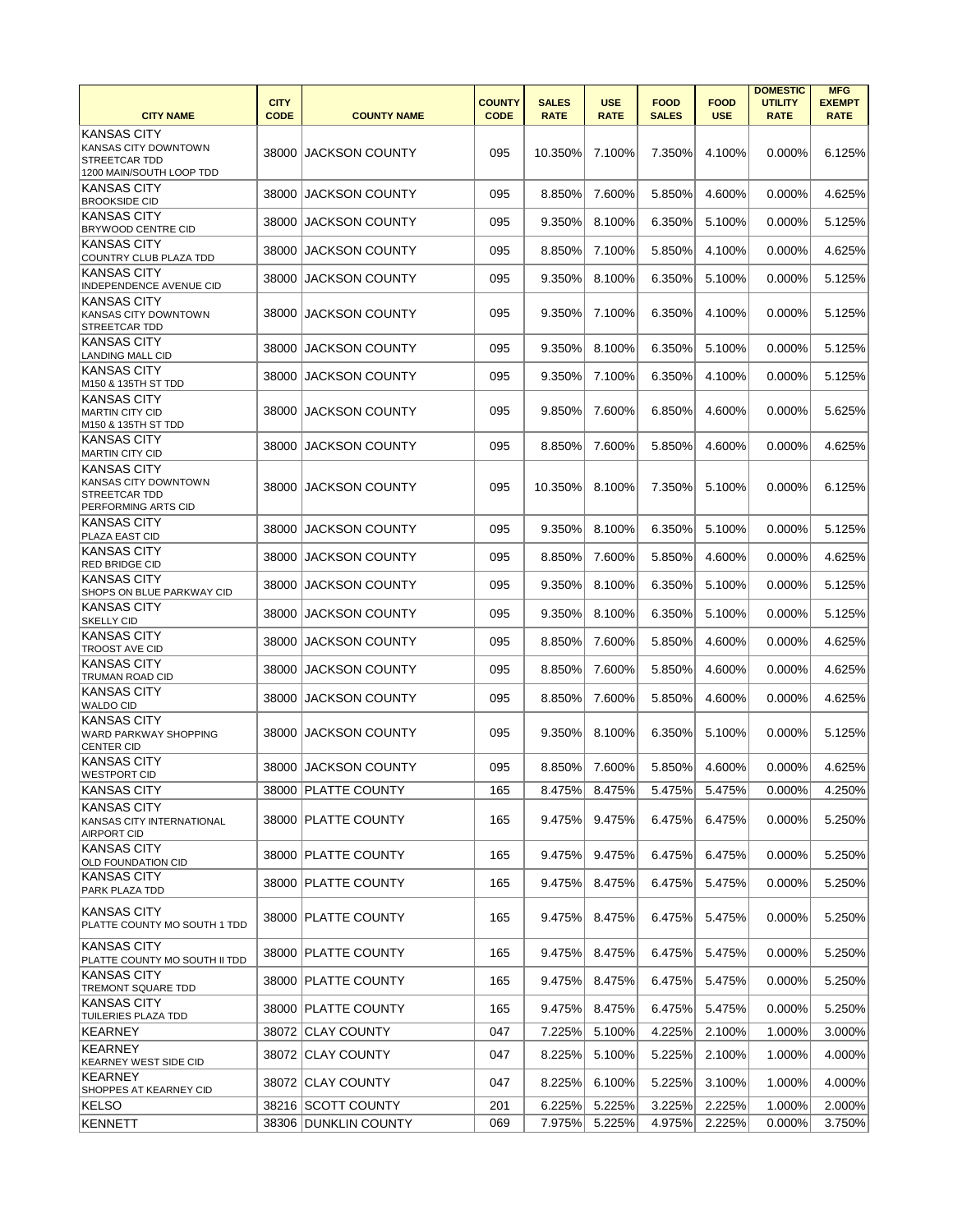|                                                                                    |             |                           |               |              |               |              |               | <b>DOMESTIC</b> | <b>MFG</b>    |
|------------------------------------------------------------------------------------|-------------|---------------------------|---------------|--------------|---------------|--------------|---------------|-----------------|---------------|
|                                                                                    | <b>CITY</b> |                           | <b>COUNTY</b> | <b>SALES</b> | <b>USE</b>    | <b>FOOD</b>  | <b>FOOD</b>   | <b>UTILITY</b>  | <b>EXEMPT</b> |
| <b>CITY NAME</b>                                                                   | <b>CODE</b> | <b>COUNTY NAME</b>        | <b>CODE</b>   | <b>RATE</b>  | <b>RATE</b>   | <b>SALES</b> | <b>USE</b>    | <b>RATE</b>     | <b>RATE</b>   |
| <b>KENOMA</b>                                                                      |             | 38324 BARTON COUNTY       | 011           | 5.725%       | 4.225%        | 2.725%       | 1.225%        | 0.000%          | 1.500%        |
| <b>KEWANEE</b>                                                                     | 38414       | <b>NEW MADRID COUNTY</b>  | 143           | 5.475%       | 4.225%        | 2.475%       | 1.225%        | 1.000%          | 1.250%        |
| <b>KEYTESVILLE</b>                                                                 | 38468       | <b>CHARITON COUNTY</b>    | 041           | 7.100%       | 6.100%        | 4.100%       | 3.100%        | 1.000%          | 2.875%        |
| <b>KIDDER</b>                                                                      | 38522       | <b>CALDWELL COUNTY</b>    | 025           | 7.725%       | 6.225%        | 4.725%       | 3.225%        | 0.000%          | 3.500%        |
| <b>KIMBERLING CITY</b>                                                             | 38612       | <b>STONE COUNTY</b>       | 209           | 8.475%       | 7.975%        | 5.475%       | 4.975%        | 2.000%          | 4.250%        |
| <b>KIMMSWICK</b>                                                                   | 38684       | JEFFERSON COUNTY          | 099           | 8.600%       | 4.225%        | 5.600%       | 1.225%        | 1.500%          | 4.375%        |
| <b>KINDER</b>                                                                      |             | 38720 STODDARD COUNTY     | 207           | 5.225%       | 4.225%        | 2.225%       | 1.225%        | 0.000%          | 1.000%        |
| <b>KING CITY</b>                                                                   |             | 38774 GENTRY COUNTY       | 075           | 6.725%       | 5.225%        | 3.725%       | 2.225%        | 2.000%          | 2.500%        |
| <b>KINGDOM CITY</b>                                                                | 38792       | <b>CALLAWAY COUNTY</b>    | 027           | 7.725%       | 4.225%        | 4.725%       | 1.225%        | 0.000%          | 3.500%        |
| KINGSTON                                                                           | 38846       | <b>CALDWELL COUNTY</b>    | 025           | 6.725%       | 6.225%        | 3.725%       | 3.225%        | 0.000%          | 2.500%        |
| <b>KINGSVILLE</b>                                                                  | 38918       | <b>JOHNSON COUNTY</b>     | 101           | 6.475%       | 6.475%        | 3.475%       | 3.475%        | 2.250%          | 2.250%        |
| <b>KINLOCH</b>                                                                     |             | 38972 ST LOUIS COUNTY     | 189           | 8.363%       | 4.225%        | 4.975%       | 1.225%        | 0.000%          | 4.138%        |
| KINLOCH (T1)                                                                       | 38973       | <b>ST LOUIS COUNTY</b>    | 189           | 8.363%       | 4.225%        | 4.975%       | 1.225%        | 0.000%          | 4.138%        |
| <b>KIRBYVILLE</b>                                                                  | 39008       | <b>TANEY COUNTY</b>       | 213           | 7.100%       | 4.225%        | 4.100%       | 1.225%        | 1.000%          | 2.875%        |
| <b>KIRKSVILLE</b>                                                                  | 39026       | <b>ADAIR COUNTY</b>       | 001           | 7.850%       | 7.475%        | 4.850%       | 4.475%        | 2.000%          | 3.625%        |
| <b>KIRKSVILLE</b><br>SOUTH 63 CORRIDOR CID                                         | 39026       | <b>ADAIR COUNTY</b>       | 001           | 8.850%       | 7.475%        | 5.850%       | 4.475%        | 2.000%          | 4.625%        |
| <b>KIRKWOOD</b>                                                                    | 39044       | <b>ST LOUIS COUNTY</b>    | 189           | 8.363%       | 5.475%        | 4.975%       | 2.475%        | 0.000%          | 4.138%        |
| KIRKWOOD<br><b>STATION PLAZA TDD</b>                                               | 39044       | <b>ST LOUIS COUNTY</b>    | 189           | 9.363%       | 5.475%        | 5.975%       | 2.475%        | 0.000%          | 5.138%        |
| KIRKWOOD (X1)                                                                      | 39045       | <b>ST LOUIS COUNTY</b>    | 189           | 8.363%       | 5.475%        | 4.975%       | 2.475%        | 0.000%          | 4.138%        |
| KISSEE MILLS                                                                       | 39080       | <b>TANEY COUNTY</b>       | 213           | 6.100%       | 4.225%        | 3.100%       | 1.225%        | 0.000%          | 1.875%        |
| <b>KNOB LICK</b>                                                                   | 39170       | <b>ST FRANCOIS COUNTY</b> | 187           | 5.975%       | 4.225%        | 2.975%       | 1.225%        | 0.500%          | 1.750%        |
| <b>KNOB NOSTER</b>                                                                 | 39188       | <b>JOHNSON COUNTY</b>     | 101           | 8.475%       | 8.475%        | 5.475%       | 5.475%        | 3.250%          | 4.250%        |
| <b>KNOX CITY</b>                                                                   | 39278       | <b>KNOX COUNTY</b>        | 103           | 6.225%       | 6.225%        | 3.225%       | 3.225%        | 2.000%          | 2.000%        |
| <b>KOELTZTOWN</b>                                                                  | 39386       | <b>OSAGE COUNTY</b>       | 151           | 6.475%       | 5.975%        | 3.475%       | 2.975%        | 1.250%          | 2.250%        |
| KOHLER CITY                                                                        | 39395       | JEFFERSON COUNTY          | 099           | 6.600%       | 4.225%        | 3.600%       | 1.225%        | 1.500%          | 2.375%        |
| <b>KOSHKONONG</b>                                                                  |             | 39440 OREGON COUNTY       | 149           | 9.225%       | 4.225%        | 6.225%       | 1.225%        | 1.000%          | 5.000%        |
| KRAKOW                                                                             |             | 39458 FRANKLIN COUNTY     | 071           | 6.350%       | 4.225%        | 3.350%       | 1.225%        | 0.000%          | 2.125%        |
| LABADIE                                                                            |             | 39494 FRANKLIN COUNTY     | 071           | 6.475%       | 4.225%        | 3.475%       | 1.225%        | 0.000%          | 2.250%        |
| LA BELLE                                                                           | 39512       | LEWIS COUNTY              | 111           | 8.350%       | 6.850%        | 5.350%       | 3.850%        | 3.000%          | 4.125%        |
| LACLEDE                                                                            | 39566       | <b>LINN COUNTY</b>        | 115           | 7.225%       | 5.725%        | 4.225%       | 2.725%        | 1.500%          | 3.000%        |
| <b>LADDONIA</b>                                                                    | 39602       | <b>AUDRAIN COUNTY</b>     | 007           | 8.600%       | 4.225%        | 5.600%       | 1.225%        | 0.000%          | 4.375%        |
|                                                                                    |             | <b>ST LOUIS COUNTY</b>    |               |              |               |              |               | 0.000%          |               |
| LADUE<br><b>LADUE</b>                                                              | 39656       |                           | 189           | 8.363%       | 4.225%        | 4.975%       | 1.225%        |                 | 4.138%        |
| COLONIAL MARKETPLACE CID                                                           | 39656       | <b>ST LOUIS COUNTY</b>    | 189           | 9.363%       | 4.225%        | 5.975%       | 1.225%        | 0.000%          | 5.138%        |
| LA GRANGE                                                                          |             | 39764 LEWIS COUNTY        | 111           | 8.350%       | 6.850%        | 5.350%       | 3.850%        | 2.000%          | 4.125%        |
| <b>LAKE ANNETTE</b>                                                                |             | 39845 CASS COUNTY         | 037           | 5.975%       | 5.975%        | 2.975%       | 2.975%        | 1.250%          | 1.750%        |
| LAKE LAFAYETTE                                                                     |             | 39952 LAFAYETTE COUNTY    | 107           |              | 5.850% 5.850% |              | 2.850% 2.850% | 0.000%          | 1.625%        |
| LAKE LOTAWANA                                                                      |             | 39980 JACKSON COUNTY      | 095           | 6.725%       | 4.225%        | 3.725%       | 1.225%        | 1.125%          | 2.500%        |
| LAKE LOTAWANA<br>LAKE LOTAWANA CID                                                 | 39980       | <b>JACKSON COUNTY</b>     | 095           | 7.725%       | 5.225%        | 4.725%       | 2.225%        | 1.125%          | 3.500%        |
| LAKE LOTAWANA<br>PRAIRIE TOWNSHIP FIRE<br>PROTECTION DISTRICT                      | 39980       | JACKSON COUNTY            | 095           | 7.225%       | 4.225%        | 4.225%       | 1.225%        | 1.125%          | 3.000%        |
| LAKE LOTAWANA<br>LAKE LOTAWANA CID<br>PRAIRIE TOWNSHIP FIRE<br>PROTECTION DISTRICT | 39980       | <b>JACKSON COUNTY</b>     | 095           | 8.225%       | 5.225%        | 5.225%       | 2.225%        | 1.125%          | 4.000%        |
| LAKENAN                                                                            |             | 39998 SHELBY COUNTY       | 205           | 6.725%       | 5.725%        | 3.725%       | 2.725%        | 1.500%          | 2.500%        |
| LAKE OZARK                                                                         |             | 40034 CAMDEN COUNTY       | 029           | 8.225%       | 5.475%        | 5.225%       | 2.475%        | 1.000%          | 4.000%        |
| LAKE OZARK                                                                         |             | 40034 MILLER COUNTY       | 131           | 7.975%       | 5.225%        | 4.975%       | 2.225%        | 2.000%          | 3.750%        |
| LAKE OZARK<br><b>EAGLES LANDING CID</b>                                            |             | 40034 MILLER COUNTY       | 131           | 8.975%       | 6.225%        | 5.975%       | 3.225%        | 2.000%          | 4.750%        |
| LAKE OZARK<br><b>HORSESHOE BEND TDD</b>                                            |             | 40034 MILLER COUNTY       | 131           | 8.975%       | 5.225%        | 5.975%       | 2.225%        | 2.000%          | 4.750%        |
| LAKE SHERWOOD                                                                      |             | 40052 WARREN COUNTY       | 219           | 6.225%       | 5.725%        | 3.225%       | 2.725%        | 0.000%          | 2.000%        |
| LAKESHIRE                                                                          |             | 40088 ST LOUIS COUNTY     | 189           | 7.613%       | 4.225%        | 4.225%       | 1.225%        | 0.000%          | 3.388%        |
| LAKESIDE                                                                           |             | 40106 JASPER COUNTY       | 097           | 5.200%       | 4.225%        | 2.200%       | 1.225%        | 0.000%          | 0.975%        |
| <b>LAKE SPRING</b>                                                                 |             | 40160 DENT COUNTY         | 065           | 5.225%       | 4.225%        | 2.225%       | 1.225%        | 1.000%          | 1.000%        |
| <b>LAKE ST LOUIS</b>                                                               | 40178       | <b>ST CHARLES COUNTY</b>  | 183           | 7.950%       | 5.950%        | 4.850%       | 2.850%        | 0.000%          | 3.725%        |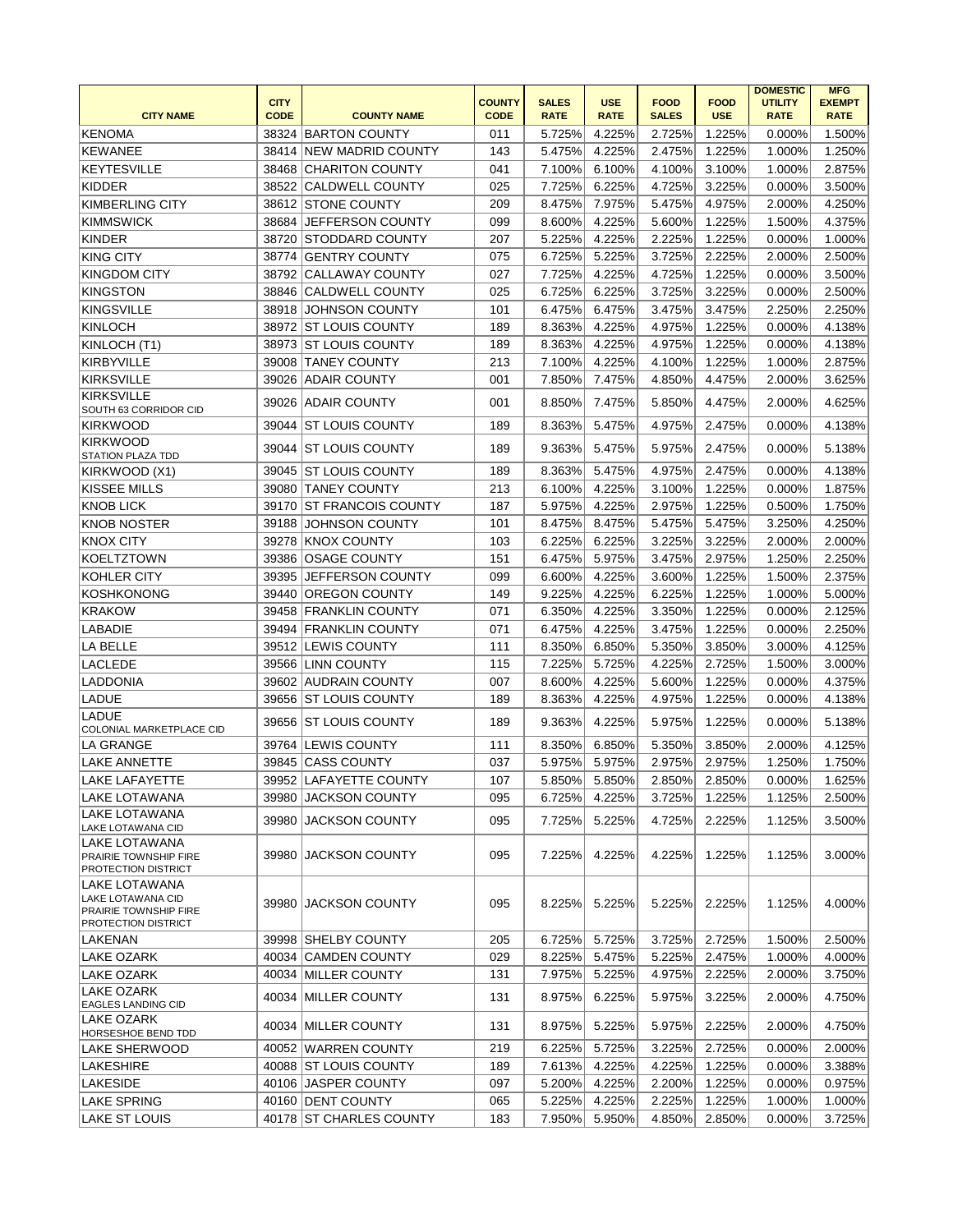|                                                                  | <b>CITY</b> |                          | <b>COUNTY</b> | <b>SALES</b> | <b>USE</b>  | <b>FOOD</b>  | <b>FOOD</b> | <b>DOMESTIC</b><br><b>UTILITY</b> | <b>MFG</b><br><b>EXEMPT</b> |
|------------------------------------------------------------------|-------------|--------------------------|---------------|--------------|-------------|--------------|-------------|-----------------------------------|-----------------------------|
| <b>CITY NAME</b>                                                 | <b>CODE</b> | <b>COUNTY NAME</b>       | <b>CODE</b>   | <b>RATE</b>  | <b>RATE</b> | <b>SALES</b> | <b>USE</b>  | <b>RATE</b>                       | <b>RATE</b>                 |
| <b>LAKE ST LOUIS</b><br><b>HAWK RIDGE TDD</b>                    |             | 40178 IST CHARLES COUNTY | 183           | 8.700%       | 5.950%      | 5.600%       | 2.850%      | 0.000%                            | 4.475%                      |
| LAKE ST LOUIS<br><b>MEADOWS TDD</b>                              |             | 40178 ST CHARLES COUNTY  | 183           | 8.950%       | 5.950%      | 5.850%       | 2.850%      | 0.000%                            | 4.725%                      |
| LAKE TAPAWINGO                                                   | 40196       | <b>JACKSON COUNTY</b>    | 095           | 5.975%       | 4.225%      | 2.975%       | 1.225%      | 0.000%                            | 1.750%                      |
| <b>LAKEVIEW HEIGHTS</b>                                          |             | 40286 BENTON COUNTY      | 015           | 6.100%       | 5.600%      | 3.100%       | 2.600%      | 1.375%                            | 1.875%                      |
| <b>LAKE WAUKOMIS</b>                                             | 40322       | <b>PLATTE COUNTY</b>     | 165           | 5.600%       | 5.600%      | 2.600%       | 2.600%      | 0.000%                            | 1.375%                      |
| <b>LAKE WINNEBAGO</b>                                            | 40340       | <b>CASS COUNTY</b>       | 037           | 6.975%       | 5.975%      | 3.975%       | 2.975%      | 1.250%                            | 2.750%                      |
| <b>LAMAR</b>                                                     |             | 40376 BARTON COUNTY      | 011           | 7.725%       | 4.225%      | 4.725%       | 1.225%      | 0.000%                            | 3.500%                      |
| <b>LAMAR HEIGHTS</b>                                             | 40430       | <b>BARTON COUNTY</b>     | 011           | 5.725%       | 4.225%      | 2.725%       | 1.225%      | 0.000%                            | 1.500%                      |
| <b>LAMBERT</b>                                                   | 40448       | <b>SCOTT COUNTY</b>      | 201           | 5.225%       | 5.225%      | 2.225%       | 2.225%      | 1.000%                            | 1.000%                      |
| <b>LA MONTE</b>                                                  |             | 40520 PETTIS COUNTY      | 159           | 7.725%       | 5.225%      | 4.725%       | 2.225%      | 2.000%                            | 3.500%                      |
| <b>LAMPE</b>                                                     |             | 40574 STONE COUNTY       | 209           | 6.475%       | 5.975%      | 3.475%       | 2.975%      | 1.000%                            | 2.250%                      |
| LANAGAN                                                          |             | 40592 MCDONALD COUNTY    | 119           | 8.225%       | 4.225%      | 5.225%       | 1.225%      | 1.500%                            | 4.000%                      |
| LANCASTER                                                        | 40610       | <b>SCHUYLER COUNTY</b>   | 197           | 7.225%       | 4.225%      | 4.225%       | 1.225%      | 3.000%                            | 3.000%                      |
| LANGDON                                                          | 40628       | ATCHISON COUNTY          | 005           | 6.475%       | 6.475%      | 3.475%       | 3.475%      | 0.000%                            | 2.250%                      |
| LANTON                                                           | 40664       | <b>HOWELL COUNTY</b>     | 091           | 5.162%       | 4.225%      | 2.162%       | 1.225%      | 0.000%                            | 0.937%                      |
| <b>LA PLATA</b>                                                  | 40682       | <b>MACON COUNTY</b>      | 121           | 8.600%       | 6.225%      | 5.600%       | 3.225%      | 1.000%                            | 4.375%                      |
| LAQUEY                                                           | 40718       | <b>PULASKI COUNTY</b>    | 169           | 5.475%       | 4.225%      | 2.475%       | 1.225%      | 0.000%                            | 1.250%                      |
| LAREDO                                                           | 40736       | <b>GRUNDY COUNTY</b>     | 079           | 5.725%       | 4.225%      | 2.725%       | 1.225%      | 1.500%                            | 1.500%                      |
| LA RUSSELL                                                       | 40790       | <b>JASPER COUNTY</b>     | 097           | 5.200%       | 4.225%      | 2.200%       | 1.225%      | 0.000%                            | 0.975%                      |
| LATHAM                                                           | 40808       | <b>MONITEAU COUNTY</b>   | 135           | 6.475%       | 5.225%      | 3.475%       | 2.225%      | 1.000%                            | 2.250%                      |
| LATHROP                                                          | 40826       | <b>CLINTON COUNTY</b>    | 049           | 6.725%       | 5.225%      | 3.725%       | 2.225%      | 1.500%                            | 2.500%                      |
| LATOUR                                                           | 40862       | <b>JOHNSON COUNTY</b>    | 101           | 6.475%       | 6.475%      | 3.475%       | 3.475%      | 2.250%                            | 2.250%                      |
| <b>LAUREL HEIGHTS</b>                                            | 40898       | <b>JACKSON COUNTY</b>    | 095           | 5.475%       | 4.225%      | 2.475%       | 1.225%      | 0.000%                            | 1.250%                      |
| LAURIE                                                           | 40916       | <b>MORGAN COUNTY</b>     | 141           | 7.725%       | 5.225%      | 4.725%       | 2.225%      | 2.000%                            | 3.500%                      |
| LAURIE                                                           | 40916       | <b>CAMDEN COUNTY</b>     | 029           | 7.975%       | 5.475%      | 4.975%       | 2.475%      | 1.500%                            | 3.750%                      |
| LAWSON                                                           | 40988       | <b>CLAY COUNTY</b>       | 047           | 7.225%       | 5.100%      | 4.225%       | 2.100%      | 1.500%                            | 3.000%                      |
| LAWSON                                                           |             | 40988 RAY COUNTY         | 177           | 7.725%       | 5.725%      | 4.725%       | 2.725%      | 1.500%                            | 3.500%                      |
| LEADINGTON                                                       |             | 41024 ST FRANCOIS COUNTY | 187           | 8.475%       | 6.725%      | 5.475%       | 3.725%      | 0.500%                            | 4.250%                      |
| <b>LEADWOOD</b>                                                  |             | 41078 ST FRANCOIS COUNTY | 187           | 6.975%       | 4.225%      | 3.975%       | 1.225%      | 1.500%                            | 2.750%                      |
| <b>LEASBURG</b>                                                  |             | 41114 CRAWFORD COUNTY    | 055           | 6.475%       | 4.225%      | 3.475%       | 1.225%      | 0.750%                            | 2.250%                      |
| <b>LEAWOOD</b>                                                   |             | 41132 NEWTON COUNTY      | 145           | 6.225%       | 4.225%      | 3.225%       | 1.225%      | 1.125%                            | 2.000%                      |
| <b>LEBANON</b>                                                   | 41168       | LACLEDE COUNTY           | 105           | 7.225%       | 4.225%      | 4.225%       | 1.225%      | 1.000%                            | 3.000%                      |
| <b>LEBANON</b><br><b>FOUNTAINS CID</b>                           |             | 41168 LACLEDE COUNTY     | 105           | 8.225%       | 4.225%      | 5.225%       | 1.225%      | 1.000%                            | 4.000%                      |
| LEBANON<br><b>LEBANON MARKETPLACE CID</b>                        |             | 41168 LACLEDE COUNTY     | 105           | 8.225%       | 4.225%      | 5.225%       | 1.225%      | 1.000%                            | 4.000%                      |
| <b>LECOMA</b>                                                    |             | 41222 DENT COUNTY        | 065           | 5.225%       | 4.225%      | 2.225%       | 1.225%      | 1.000%                            | 1.000%                      |
| LEE'S SUMMIT                                                     | 41330       | <b>CASS COUNTY</b>       | 037           | 8.225%       | 5.975%      | 5.225%       | 2.975%      | 2.750%                            | 4.000%                      |
| LEE'S SUMMIT                                                     | 41330       | JACKSON COUNTY           | 095           | 7.725%       | 4.225%      | 4.725%       | 1.225%      | 1.500%                            | 3.500%                      |
| <b>LEE'S SUMMIT</b>                                              | 41330       | <b>JACKSON COUNTY</b>    | 095           | 8.725%       | 4.225%      | 5.725%       | 1.225%      | 1.500%                            | 4.500%                      |
| <b>1470 CID</b>                                                  |             |                          |               |              |             |              |             |                                   |                             |
| <b>LEE'S SUMMIT</b><br>BLUE PARKWAY & COLBERN ROAD<br><b>CID</b> | 41330       | <b>JACKSON COUNTY</b>    | 095           | 8.725%       | 4.225%      | 5.725%       | 1.225%      | 1.500%                            | 4.500%                      |
| <b>LEE'S SUMMIT</b><br>DOUGLAS SQUARE TDD                        |             | 41330 JACKSON COUNTY     | 095           | 8.725%       | 4.225%      | 5.725%       | 1.225%      | 1.500%                            | 4.500%                      |
| ILEE'S SUMMIT<br><b>DOUGLAS STATION TDD</b>                      | 41330       | <b>JACKSON COUNTY</b>    | 095           | 8.725%       | 4.225%      | 5.725%       | 1.225%      | 1.500%                            | 4.500%                      |
| <b>LEE'S SUMMIT</b><br>I-470 & 350 TDD                           | 41330       | JACKSON COUNTY           | 095           | 8.725%       | 4.225%      | 5.725%       | 1.225%      | 1.500%                            | 4.500%                      |
| <b>LEE'S SUMMIT</b><br>LANGSFORD PLAZA CID                       | 41330       | JACKSON COUNTY           | 095           | 8.725%       | 5.225%      | 5.725%       | 2.225%      | 1.500%                            | 4.500%                      |
| <b>LEE'S SUMMIT</b><br>NEW LONGVIEW TDD                          | 41330       | JACKSON COUNTY           | 095           | 8.725%       | 4.225%      | 5.725%       | 1.225%      | 1.500%                            | 4.500%                      |
| <b>LEE'S SUMMIT</b><br>RAINTREE 150 CENTER CID                   | 41330       | JACKSON COUNTY           | 095           | 8.725%       | 4.225%      | 5.725%       | 1.225%      | 1.500%                            | 4.500%                      |
| <b>LEE'S SUMMIT</b><br>RAINTREE LAKE VILLAGE TDD                 | 41330       | <b>JACKSON COUNTY</b>    | 095           | 8.725%       | 4.225%      | 5.725%       | 1.225%      | 1.500%                            | 4.500%                      |
| LEE'S SUMMIT<br>RAINTREE NORTH TDD                               | 41330       | <b>JACKSON COUNTY</b>    | 095           | 8.225%       | 4.225%      | 5.225%       | 1.225%      | 1.500%                            | 4.000%                      |
| <b>LEE'S SUMMIT</b><br>STROTHER INTERCHANGE TDD                  | 41330       | <b>JACKSON COUNTY</b>    | 095           | 8.225%       | 4.225%      | 5.225%       | 1.225%      | 1.500%                            | 4.000%                      |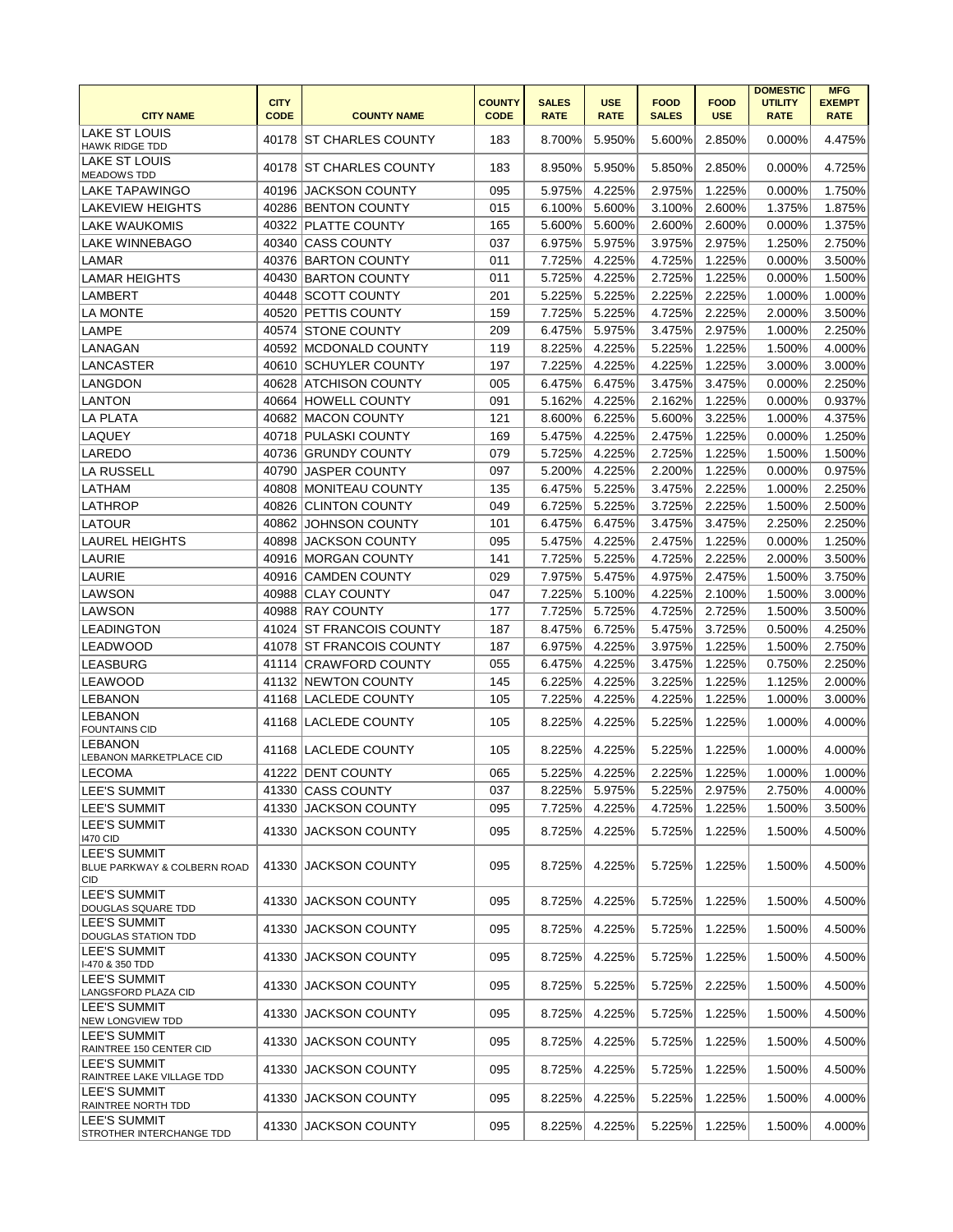| <b>CITY NAME</b>                                           | <b>CITY</b><br><b>CODE</b> | <b>COUNTY NAME</b>      | <b>COUNTY</b><br><b>CODE</b> | <b>SALES</b><br><b>RATE</b> | <b>USE</b><br><b>RATE</b> | <b>FOOD</b><br><b>SALES</b> | <b>FOOD</b><br><b>USE</b> | <b>DOMESTIC</b><br><b>UTILITY</b><br><b>RATE</b> | <b>MFG</b><br><b>EXEMPT</b><br><b>RATE</b> |
|------------------------------------------------------------|----------------------------|-------------------------|------------------------------|-----------------------------|---------------------------|-----------------------------|---------------------------|--------------------------------------------------|--------------------------------------------|
| <b>LEE'S SUMMIT</b><br>SUMMIT FAIR CID                     |                            | 41330 JACKSON COUNTY    | 095                          | 8.725%                      | 4.225%                    | 5.725%                      | 1.225%                    | 1.500%                                           | 4.500%                                     |
| LEETON                                                     |                            | 41402 JOHNSON COUNTY    | 101                          | 7.975%                      | 6.475%                    | 4.975%                      | 3.475%                    | 3.750%                                           | 3.750%                                     |
| LENOX                                                      |                            | 41492 DENT COUNTY       | 065                          | 5.225%                      | 4.225%                    | 2.225%                      | 1.225%                    | 1.000%                                           | 1.000%                                     |
| LENTNER                                                    |                            | 41510 SHELBY COUNTY     | 205                          | 6.725%                      | 5.725%                    | 3.725%                      | 2.725%                    | 1.500%                                           | 2.500%                                     |
| LEONARD                                                    |                            | 41546 SHELBY COUNTY     | 205                          | 6.725%                      | 5.725%                    | 3.725%                      | 2.725%                    | 1.500%                                           | 2.500%                                     |
| LEOPOLD                                                    |                            | 41564 BOLLINGER COUNTY  | 017                          | 5.850%                      | 5.850%                    | 2.850%                      | 2.850%                    | 1.625%                                           | 1.625%                                     |
| <b>LESLIE</b>                                              |                            | 41690 FRANKLIN COUNTY   | 071                          | 6.475%                      | 4.225%                    | 3.475%                      | 1.225%                    | 0.000%                                           | 2.250%                                     |
| LESTERVILLE                                                |                            | 41708 REYNOLDS COUNTY   | 179                          | 5.225%                      | 4.225%                    | 2.225%                      | 1.225%                    | 0.000%                                           | 1.000%                                     |
| LEVASY                                                     |                            | 41762 JACKSON COUNTY    | 095                          | 6.475%                      | 4.225%                    | 3.475%                      | 1.225%                    | 0.000%                                           | 2.250%                                     |
| LEWIS AND CLARK VLG                                        |                            |                         |                              |                             | 5.575%                    |                             |                           |                                                  |                                            |
|                                                            |                            | 41834 BUCHANAN COUNTY   | 021                          | 5.575%                      |                           | 2.575%                      | 2.575%                    | 0.000%                                           | 1.350%                                     |
| LEWISTOWN                                                  |                            | 41852 LEWIS COUNTY      | 111                          | 8.350%                      | 6.850%                    | 5.350%                      | 3.850%                    | 3.000%                                           | 4.125%                                     |
| LEXINGTON                                                  |                            | 41870 LAFAYETTE COUNTY  | 107                          | 8.350%                      | 5.850%                    | 5.350%                      | 2.850%                    | 1.500%                                           | 4.125%                                     |
| LIBERAL                                                    |                            | 41906 BARTON COUNTY     | 011                          | 6.725%                      | 4.225%                    | 3.725%                      | 1.225%                    | 0.000%                                           | 2.500%                                     |
| LIBERTY                                                    |                            | 42032 CLAY COUNTY       | 047                          | 7.725%                      | 5.100%                    | 4.725%                      | 2.100%                    | 1.000%                                           | 3.500%                                     |
| LIBERTY<br>BLUE JAY CROSSING CID                           |                            | 42032 CLAY COUNTY       | 047                          | 8.725%                      | 6.100%                    | 5.725%                      | 3.100%                    | 1.000%                                           | 4.500%                                     |
| <b>LIBERTY</b><br><b>CROSSROADS SHOPPING CENTER</b><br>CID |                            | 42032 CLAY COUNTY       | 047                          | 8.725%                      | 6.100%                    | 5.725%                      | 3.100%                    | 1.000%                                           | 4.500%                                     |
| LIBERTY<br>LIBERTY CORNERS CID                             |                            | 42032 CLAY COUNTY       | 047                          | 8.725%                      | 6.100%                    | 5.725%                      | 3.100%                    | 1.000%                                           | 4.500%                                     |
| <b>LIBERTY</b><br>LIBERTY TRIANGLE CID                     |                            | 42032 CLAY COUNTY       | 047                          | 8.725%                      | 6.100%                    | 5.725%                      | 3.100%                    | 1.000%                                           | 4.500%                                     |
| LIBERTY<br>LIBERTY TRIANGLE SHOPPING<br><b>CENTER CID</b>  |                            | 42032 CLAY COUNTY       | 047                          | 8.725%                      | 6.100%                    | 5.725%                      | 3.100%                    | 1.000%                                           | 4.500%                                     |
| LIBERTY<br>ROGERS PLAZA CID                                |                            | 42032 CLAY COUNTY       | 047                          | 8.725%                      | 6.100%                    | 5.725%                      | 3.100%                    | 1.000%                                           | 4.500%                                     |
| LICKING                                                    |                            | 42464 TEXAS COUNTY      | 215                          | 8.100%                      | 4.225%                    | 5.100%                      | 1.225%                    | 3.875%                                           | 3.875%                                     |
| LIGUORI                                                    |                            | 42518 JEFFERSON COUNTY  | 099                          | 7.100%                      | 4.225%                    | 4.100%                      | 1.225%                    | 1.500%                                           | 2.875%                                     |
| LILBOURN                                                   |                            | 42536 NEW MADRID COUNTY | 143                          | 6.475%                      | 5.225%                    | 3.475%                      | 2.225%                    | 2.000%                                           | 2.250%                                     |
| LINCOLN                                                    |                            | 42608 BENTON COUNTY     | 015                          | 7.600%                      | 7.100%                    | 4.600%                      | 4.100%                    | 2.375%                                           | 3.375%                                     |
| LINN                                                       |                            | 43238 OSAGE COUNTY      | 151                          | 7.475%                      | 5.975%                    | 4.475%                      | 2.975%                    | 2.250%                                           | 3.250%                                     |
| LINN CREEK                                                 |                            | 43274 CAMDEN COUNTY     | 029                          | 8.725%                      | 8.725%                    | 5.725%                      | 5.725%                    | 1.500%                                           | 4.500%                                     |
| <b>LINNEUS</b>                                             |                            | 43292 LINN COUNTY       | 115                          | 6.225%                      | 5.725%                    | 3.225%                      | 2.725%                    | 1.500%                                           | 2.000%                                     |
| LITHIUM                                                    |                            | 43346 PERRY COUNTY      | 157                          | 6.100%                      | 6.100%                    | 3.100%                      | 3.100%                    | 1.375%                                           | 1.875%                                     |
| LIVONIA                                                    |                            | 43454 PUTNAM COUNTY     | 171                          | 6.225%                      | 6.225%                    | 3.225%                      | 3.225%                    | 2.000%                                           | 2.000%                                     |
| LOCH LLOYD VILLAGE                                         |                            | 43468 CASS COUNTY       | 037                          | 5.975%                      | 5.975%                    | 2.975%                      | 2.975%                    | 1.250%                                           | 1.750%                                     |
| <b>LOCK SPRINGS</b>                                        |                            | 43472 DAVIESS COUNTY    | 061                          | 6.225%                      | 5.725%                    | 3.225%                      | 2.725%                    | 0.000%                                           | 2.000%                                     |
| <b>LOCKWOOD</b>                                            |                            | 43490 DADE COUNTY       | 057                          |                             | 7.475% 6.975%             | 4.475%                      | 3.975%                    | 2.000%                                           | 3.250%                                     |
| LODI                                                       |                            | 43562 WAYNE COUNTY      | 223                          | 5.725%                      | 4.225%                    | 2.725%                      | 1.225%                    | 1.500%                                           | 1.500%                                     |
| LOHMAN                                                     |                            | 43652 COLE COUNTY       | 051                          | 5.725%                      | 5.725%                    | 2.725%                      | 2.725%                    | 0.000%                                           | 1.500%                                     |
| LOMA LINDA                                                 |                            | 43672 NEWTON COUNTY     | 145                          | 6.350%                      | 4.225%                    | 3.350%                      | 1.225%                    | 1.125%                                           | 2.125%                                     |
|                                                            |                            |                         |                              |                             |                           |                             |                           |                                                  |                                            |
| LONEDELL                                                   |                            | 43688 FRANKLIN COUNTY   | 071                          | 6.975%                      | 4.225%                    | 3.975%                      | 1.225%                    | 0.000%                                           | 2.750%                                     |
| LONE JACK                                                  |                            | 43760 JACKSON COUNTY    | 095                          | 7.475%                      | 4.225%                    | 4.475%                      | 1.225%                    | 1.000%                                           | 3.250%                                     |
| LONG LANE                                                  |                            | 43868 DALLAS COUNTY     | 059                          | 6.225%                      | 4.225%                    | 3.225%                      | 1.225%                    | 2.000%                                           | 2.000%                                     |
| LONGRUN                                                    |                            | 43904 OZARK COUNTY      | 153                          | 6.725%                      | 4.225%                    | 3.725%                      | 1.225%                    | 1.000%                                           | 2.500%                                     |
| LONGTOWN                                                   |                            | 43940 PERRY COUNTY      | 157                          | 6.100%                      | 6.100%                    | 3.100%                      | 3.100%                    | 1.375%                                           | 1.875%                                     |
| <b>LOOSE CREEK</b>                                         |                            | 44048 OSAGE COUNTY      | 151                          | 6.475%                      | 5.975%                    | 3.475%                      | 2.975%                    | 1.250%                                           | 2.250%                                     |
| LOUISBURG                                                  |                            | 44156 DALLAS COUNTY     | 059                          | 6.225%                      | 4.225%                    | 3.225%                      | 1.225%                    | 2.000%                                           | 2.000%                                     |
| LOUISIANA                                                  |                            | 44174 PIKE COUNTY       | 163                          | 7.725%                      | 5.725%                    | 4.725%                      | 2.725%                    | 2.500%                                           | 3.500%                                     |
| LOWNDES                                                    |                            | 44264 WAYNE COUNTY      | 223                          | 5.725%                      | 4.225%                    | 2.725%                      | 1.225%                    | 1.500%                                           | 1.500%                                     |
| LOWRY CITY                                                 |                            | 44282 ST CLAIR COUNTY   | 185                          | 6.975%                      | 6.475%                    | 3.975%                      | 3.475%                    | 2.000%                                           | 2.750%                                     |
| LUCERNE                                                    |                            | 44372 PUTNAM COUNTY     | 171                          | 6.225%                      | 6.225%                    | 3.225%                      | 3.225%                    | 2.000%                                           | 2.000%                                     |
| LUDLOW                                                     |                            | 44390 LIVINGSTON COUNTY | 117                          | 4.975%                      | 4.975%                    | 1.975%                      | 1.975%                    | 0.000%                                           | 0.750%                                     |
| LUEBBERING                                                 |                            | 44426 FRANKLIN COUNTY   | 071                          | 6.975%                      | 4.225%                    | 3.975%                      | 1.225%                    | 0.000%                                           | 2.750%                                     |
| <b>LUPUS</b>                                               |                            | 44498 MONITEAU COUNTY   | 135                          | 6.475%                      | 5.225%                    | 3.475%                      | 2.225%                    | 1.000%                                           | 2.250%                                     |
| LURAY                                                      |                            | 44516 CLARK COUNTY      | 045                          | 6.225%                      | 4.225%                    | 3.225%                      | 1.225%                    | 0.000%                                           | 2.000%                                     |
| <b>LYNCHBURG</b>                                           |                            | 44678 LACLEDE COUNTY    | 105                          | 5.225%                      | 4.225%                    | 2.225%                      | 1.225%                    | 0.000%                                           | 1.000%                                     |
| <b>MCBAINE</b>                                             |                            | 44768 BOONE COUNTY      | 019                          | 5.975%                      | 4.225%                    | 2.975%                      | 1.225%                    | 1.500%                                           | 1.750%                                     |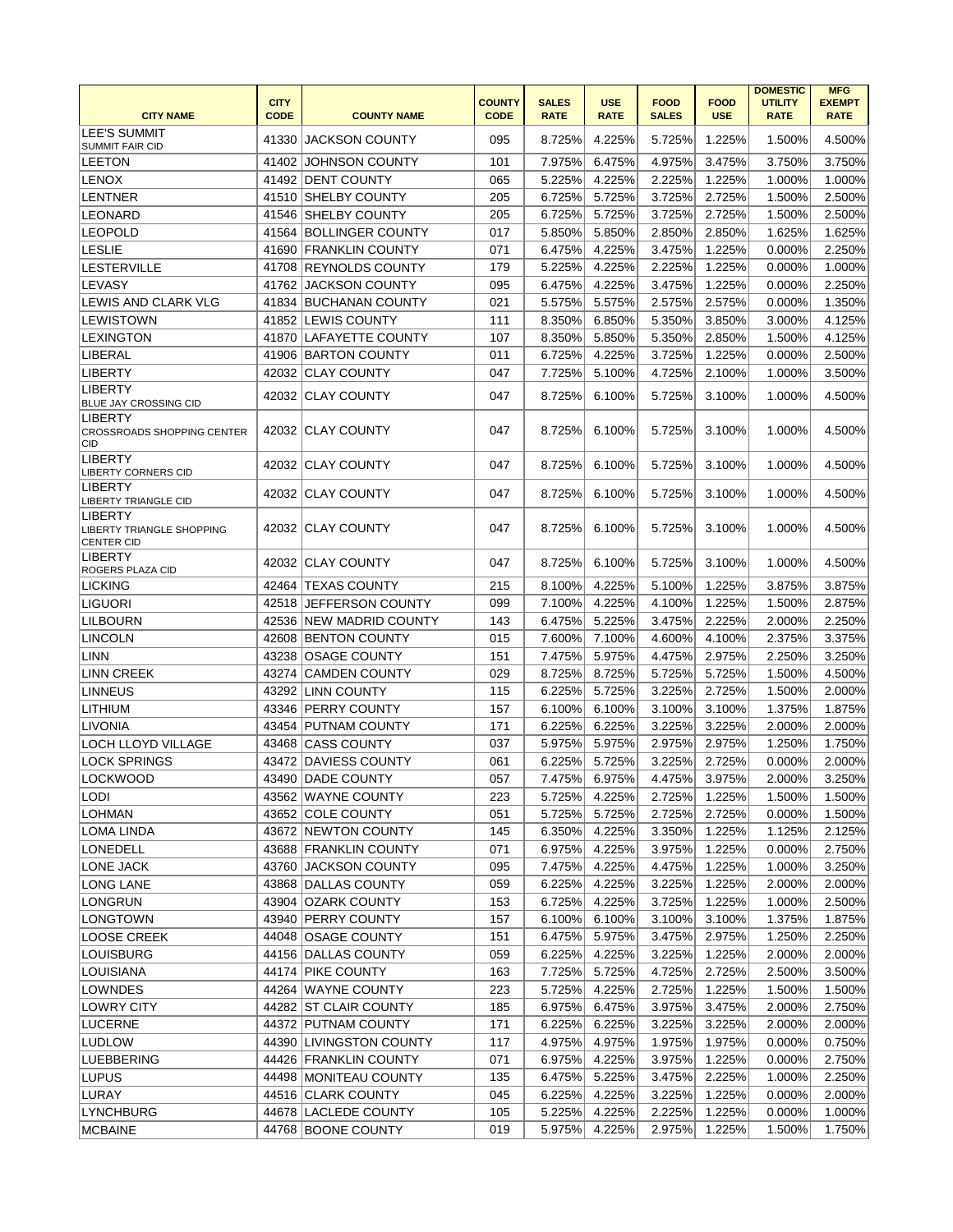| <b>CITY NAME</b>                                                             | <b>CITY</b><br><b>CODE</b> | <b>COUNTY NAME</b>       | <b>COUNTY</b><br><b>CODE</b> | <b>SALES</b><br><b>RATE</b> | <b>USE</b><br><b>RATE</b> | <b>FOOD</b><br><b>SALES</b> | <b>FOOD</b><br><b>USE</b> | <b>DOMESTIC</b><br><b>UTILITY</b><br><b>RATE</b> | <b>MFG</b><br><b>EXEMPT</b><br><b>RATE</b> |
|------------------------------------------------------------------------------|----------------------------|--------------------------|------------------------------|-----------------------------|---------------------------|-----------------------------|---------------------------|--------------------------------------------------|--------------------------------------------|
| <b>MCBRIDE</b>                                                               | 44786                      | <b>PERRY COUNTY</b>      | 157                          | 6.100%                      | 6.100%                    | 3.100%                      | 3.100%                    | 1.375%                                           | 1.875%                                     |
| <b>MCCLURG</b>                                                               | 44822                      | <b>TANEY COUNTY</b>      | 213                          | 6.100%                      | 4.225%                    | 3.100%                      | 1.225%                    | 0.000%                                           | 1.875%                                     |
| <b>MCCORD BEND VILLAGE</b>                                                   | 44829                      | <b>STONE COUNTY</b>      | 209                          | 5.975%                      | 5.975%                    | 2.975%                      | 2.975%                    | 1.000%                                           | 1.750%                                     |
| <b>MCFALL</b>                                                                | 45020                      | <b>GENTRY COUNTY</b>     | 075                          | 5.225%                      | 5.225%                    | 2.225%                      | 2.225%                    | 0.500%                                           | 1.000%                                     |
| <b>MCGEE</b>                                                                 | 45038                      | WAYNE COUNTY             | 223                          | 5.725%                      | 4.225%                    | 2.725%                      | 1.225%                    | 1.500%                                           | 1.500%                                     |
| <b>MCGIRK</b>                                                                |                            | 45056 MONITEAU COUNTY    | 135                          | 6.475%                      | 5.225%                    | 3.475%                      | 2.225%                    | 1.000%                                           | 2.250%                                     |
| MACKENZIE                                                                    |                            | 45110 ST LOUIS COUNTY    | 189                          | 7.113%                      | 4.225%                    | 3.725%                      | 1.225%                    | 0.000%                                           | 2.888%                                     |
| <b>MCKITTRICK</b>                                                            | 45200                      | <b>MONTGOMERY COUNTY</b> | 139                          | 6.975%                      | 4.225%                    | 3.975%                      | 1.225%                    | 2.250%                                           | 2.750%                                     |
| <b>MACOMB</b>                                                                | 45308                      | <b>WRIGHT COUNTY</b>     | 229                          | 5.225%                      | 4.225%                    | 2.225%                      | 1.225%                    | 0.000%                                           | 1.000%                                     |
| <b>MACON</b>                                                                 | 45326                      | <b>MACON COUNTY</b>      | 121                          | 8.600%                      | 6.225%                    | 5.600%                      | 3.225%                    | 0.000%                                           | 4.375%                                     |
| <b>MADISON</b>                                                               | 45470                      | MONROE COUNTY            | 137                          | 6.725%                      | 5.225%                    | 3.725%                      | 2.225%                    | 1.000%                                           | 2.500%                                     |
| <b>MAITLAND</b>                                                              | 45596                      | <b>HOLT COUNTY</b>       | 087                          | 7.725%                      | 6.725%                    | 4.725%                      | 3.725%                    | 1.000%                                           | 3.500%                                     |
| <b>MALDEN</b>                                                                | 45614                      | <b>DUNKLIN COUNTY</b>    | 069                          | 6.975%                      | 5.225%                    | 3.975%                      | 2.225%                    | 1.250%                                           | 2.750%                                     |
| MALTA BEND                                                                   |                            | <b>SALINE COUNTY</b>     | 195                          | 6.850%                      | 5.850%                    | 3.850%                      | 2.850%                    | 0.250%                                           | 2.625%                                     |
|                                                                              | 45632                      |                          |                              |                             |                           |                             |                           |                                                  |                                            |
| MANCHESTER                                                                   | 45668                      | <b>ST LOUIS COUNTY</b>   | 189                          | 8.363%                      | 4.225%                    | 4.975%                      | 1.225%                    | 0.000%                                           | 4.138%                                     |
| <b>MANCHESTER</b><br>MANCHESTER HIGHLANDS TDD<br><b>MANCHESTER</b>           | 45668                      | <b>ST LOUIS COUNTY</b>   | 189                          | 9.363%                      | 4.225%                    | 5.975%                      | 1.225%                    | 0.000%                                           | 5.138%                                     |
| SOUTH MANCHESTER TDD                                                         | 45668                      | <b>ST LOUIS COUNTY</b>   | 189                          | 9.113%                      | 4.225%                    | 5.725%                      | 1.225%                    | 0.000%                                           | 4.888%                                     |
| MANCHESTER (X1)                                                              | 45669                      | <b>ST LOUIS COUNTY</b>   | 189                          | 8.363%                      | 4.225%                    | 4.975%                      | 1.225%                    | 0.000%                                           | 4.138%                                     |
| MANCHESTER (X2)                                                              | 45670                      | <b>ST LOUIS COUNTY</b>   | 189                          | 8.363%                      | 4.225%                    | 4.975%                      | 1.225%                    | 0.000%                                           | 4.138%                                     |
| MANCHESTER (X3)                                                              | 45671                      | <b>ST LOUIS COUNTY</b>   | 189                          | 8.363%                      | 4.225%                    | 4.975%                      | 1.225%                    | 0.000%                                           | 4.138%                                     |
| MANCHESTER (X4)                                                              | 45672                      | <b>ST LOUIS COUNTY</b>   | 189                          | 8.363%                      | 4.225%                    | 4.975%                      | 1.225%                    | 0.000%                                           | 4.138%                                     |
| MANCHESTER (T1)                                                              |                            | 45673 ST LOUIS COUNTY    | 189                          | 8.363%                      | 4.225%                    | 4.975%                      | 1.225%                    | 0.000%                                           | 4.138%                                     |
| MANCHESTER (T1)<br>MANCHESTER HIGHLANDS TDD                                  |                            | 45673 ST LOUIS COUNTY    | 189                          | 9.363%                      | 4.225%                    | 5.975%                      | 1.225%                    | 0.000%                                           | 5.138%                                     |
| <b>MANES</b>                                                                 | 45704                      | <b>WRIGHT COUNTY</b>     | 229                          | 5.225%                      | 4.225%                    | 2.225%                      | 1.225%                    | 0.000%                                           | 1.000%                                     |
| <b>MANSFIELD</b>                                                             | 45740                      | <b>WRIGHT COUNTY</b>     | 229                          | 6.600%                      | 4.225%                    | 3.600%                      | 1.225%                    | 0.000%                                           | 2.375%                                     |
| <b>MAPAVILLE</b>                                                             | 45776                      | <b>JEFFERSON COUNTY</b>  | 099                          | 6.850%                      | 4.225%                    | 3.850%                      | 1.225%                    | 1.500%                                           | 2.625%                                     |
| MAPLEWOOD                                                                    | 45830                      | <b>ST LOUIS COUNTY</b>   | 189                          | 8.613%                      | 5.725%                    | 5.225%                      | 2.725%                    | 0.000%                                           | 4.388%                                     |
| <b>MAPLEWOOD</b><br>HANLEY ROAD CORRIDOR TDD                                 | 45830                      | IST LOUIS COUNTY         | 189                          | 9.613%                      | 5.725%                    | 6.225%                      | 2.725%                    | 0.000%                                           | 5.388%                                     |
| MAPLEWOOD (T1)                                                               | 45831                      | <b>ST LOUIS COUNTY</b>   | 189                          | 8.613%                      | 5.725%                    | 5.225%                      | 2.725%                    | 0.000%                                           | 4.388%                                     |
| MAPLEWOOD (T2)                                                               | 45832                      | <b>ST LOUIS COUNTY</b>   | 189                          | 8.613%                      | 5.725%                    | 5.225%                      | 2.725%                    | 0.000%                                           | 4.388%                                     |
| MAPLEWOOD (T2)<br>HANLEY ROAD CORRIDOR TDD                                   | 45832                      | <b>ST LOUIS COUNTY</b>   | 189                          | 9.613%                      | 5.725%                    | 6.225%                      | 2.725%                    | 0.000%                                           | 5.388%                                     |
| MAPLEWOOD (T3)                                                               | 45833                      | <b>ST LOUIS COUNTY</b>   | 189                          | 9.613%                      | 6.725%                    | 6.225%                      | 3.725%                    | 0.000%                                           | 5.388%                                     |
| <b>MARBLE HILL</b>                                                           | 45848                      | <b>BOLLINGER COUNTY</b>  | 017                          | 7.850%                      | 5.850%                    | 4.850%                      | 2.850%                    | 3.125%                                           | 3.625%                                     |
| <b>MARCELINE</b>                                                             | 45866                      | <b>CHARITON COUNTY</b>   | 041                          | 7.600%                      | 6.100%                    | 4.600%                      | 3.100%                    | 1.000%                                           | 3.375%                                     |
| <b>MARCELINE</b>                                                             |                            | 45866 LINN COUNTY        | 115                          | 7.725%                      | 5.725%                    | 4.725%                      | 2.725%                    | 2.500%                                           | $3.500\%$                                  |
| MARION                                                                       |                            | 45956 COLE COUNTY        | 051                          | 5.725%                      | 5.725%                    | 2.725%                      | 2.725%                    | 0.000%                                           | 1.500%                                     |
| MARIONVILLE                                                                  |                            | 46172 LAWRENCE COUNTY    | 109                          | 8.225%                      | 5.725%                    | 5.225%                      | 2.725%                    | 0.000%                                           | 4.000%                                     |
| <b>MARLBOROUGH</b>                                                           |                            | 46208 ST LOUIS COUNTY    | 189                          | 8.363%                      | 4.225%                    | 4.975%                      | 1.225%                    | 0.000%                                           | 4.138%                                     |
| <b>MARLBOROUGH</b>                                                           |                            | 46208 ST LOUIS COUNTY    | 189                          | 9.363%                      | 5.225%                    | 5.975%                      | 2.225%                    | 0.000%                                           | 5.138%                                     |
| <b>GRANT CENTER CID</b><br>MARLBOROUGH<br>WATSON-LACLEDE STATION ROAD<br>CID |                            | 46208 ST LOUIS COUNTY    | 189                          | 9.363%                      | 5.225%                    | 5.975%                      | 2.225%                    | 0.000%                                           | 5.138%                                     |
| MARQUAND                                                                     |                            | 46244   MADISON COUNTY   | 123                          | 8.225%                      | 4.225%                    | 5.225%                      | 1.225%                    | 3.500%                                           | 4.000%                                     |
| MARSHALL                                                                     |                            | 46316 SALINE COUNTY      | 195                          | 7.350%                      | 7.350%                    | 4.350%                      | 4.350%                    | 0.250%                                           | 3.125%                                     |
| MARSHFIELD                                                                   |                            | 46388 WEBSTER COUNTY     | 225                          | 7.558%                      | 4.225%                    | 4.558%                      | 1.225%                    | 2.833%                                           | 3.333%                                     |
| MARSTON                                                                      |                            | 46406 NEW MADRID COUNTY  | 143                          | 7.975%                      | 6.725%                    | 4.975%                      | 3.725%                    | 3.500%                                           | 3.750%                                     |
| MARTHASVILLE                                                                 |                            | 46424 WARREN COUNTY      | 219                          | 7.725%                      | 7.225%                    | 4.725%                      | 4.225%                    | 0.000%                                           | 3.500%                                     |
| MARTINSBURG                                                                  |                            | 46460 AUDRAIN COUNTY     | 007                          | 8.100%                      | 4.225%                    | 5.100%                      | 1.225%                    | 1.500%                                           | 3.875%                                     |
| <b>MARTINSVILLE</b>                                                          |                            | 46496 HARRISON COUNTY    | 081                          | 5.475%                      | 5.475%                    | 2.475%                      | 2.475%                    | 0.000%                                           | 1.250%                                     |
|                                                                              |                            |                          |                              |                             |                           |                             |                           |                                                  |                                            |
| MARYLAND HEIGHTS                                                             |                            | 46586 ST LOUIS COUNTY    | 189                          | 7.613%                      | 4.225%                    | 4.225%                      | 1.225%                    | 0.000%                                           | 3.388%                                     |
| MARYLAND HEIGHTS (X1)                                                        |                            | 46587 ST LOUIS COUNTY    | 189                          | 7.613%                      | 4.225%                    | 4.225%                      | 1.225%                    | 0.000%                                           | 3.388%                                     |
| MARYLAND HEIGHTS (X2)                                                        |                            | 46588 ST LOUIS COUNTY    | 189                          | 7.613%                      | 4.225%                    | 4.225%                      | 1.225%                    | 0.000%                                           | 3.388%                                     |
| MARYLAND HEIGHTS (T1)                                                        |                            | 46589 ST LOUIS COUNTY    | 189                          | 7.613%                      | 4.225%                    | 4.225%                      | 1.225%                    | 0.000%                                           | 3.388%                                     |
| MARYLAND HEIGHTS (X3)                                                        |                            | 46590 ST LOUIS COUNTY    | 189                          | 7.613%                      | 4.225%                    | 4.225%                      | 1.225%                    | 0.000%                                           | 3.388%                                     |
| MARYLAND HEIGHTS (T2)                                                        |                            | 46591 ST LOUIS COUNTY    | 189                          | 7.613%                      | 4.225%                    | 4.225%                      | 1.225%                    | 0.000%                                           | 3.388%                                     |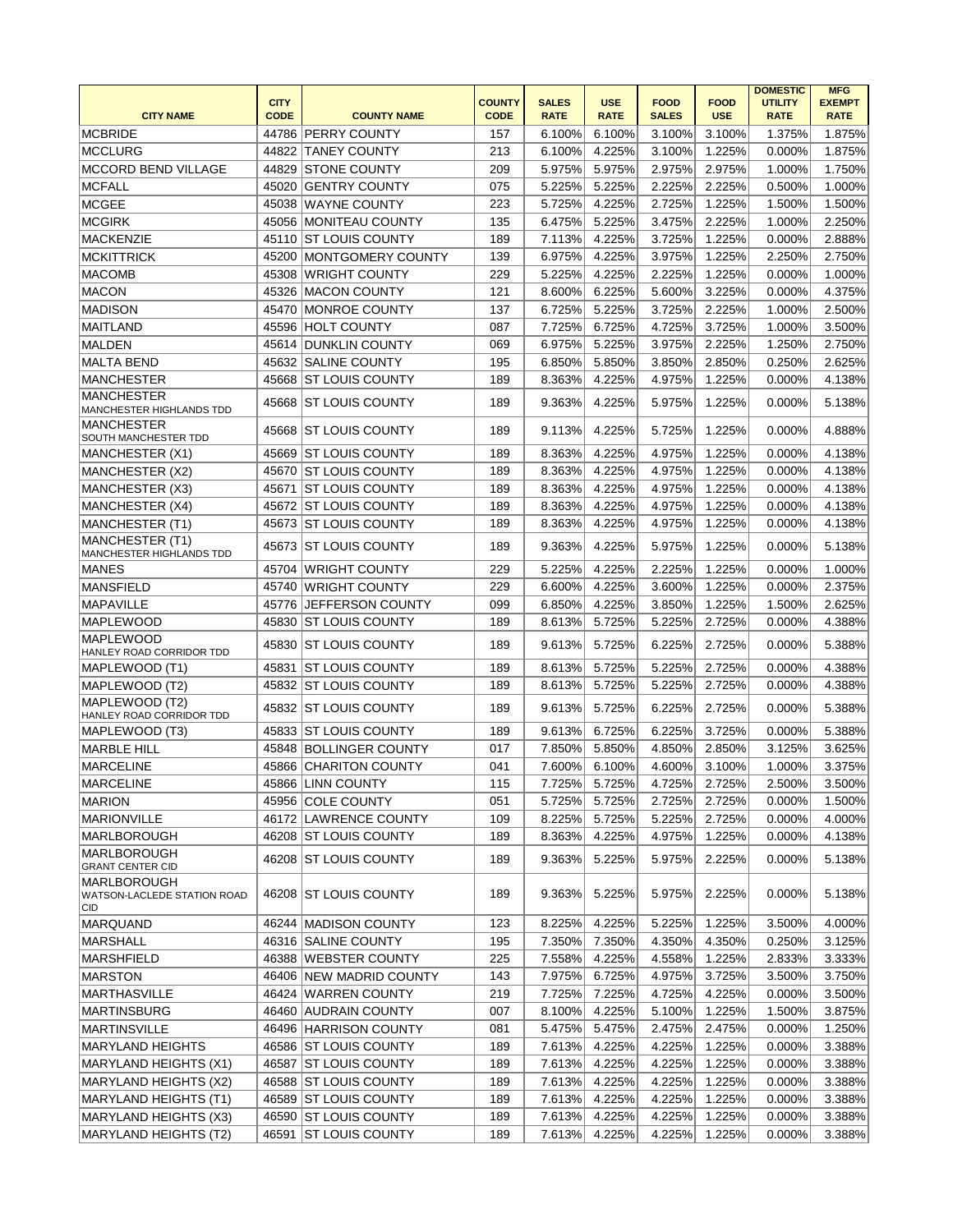| <b>CITY NAME</b>                            | <b>CITY</b><br><b>CODE</b> | <b>COUNTY NAME</b>         | <b>COUNTY</b><br><b>CODE</b> | <b>SALES</b><br><b>RATE</b> | <b>USE</b><br><b>RATE</b> | <b>FOOD</b><br><b>SALES</b> | <b>FOOD</b><br><b>USE</b> | <b>DOMESTIC</b><br><b>UTILITY</b><br><b>RATE</b> | <b>MFG</b><br><b>EXEMPT</b><br><b>RATE</b> |
|---------------------------------------------|----------------------------|----------------------------|------------------------------|-----------------------------|---------------------------|-----------------------------|---------------------------|--------------------------------------------------|--------------------------------------------|
| <b>MARYS HOME</b>                           |                            | 46622 MILLER COUNTY        | 131                          | 5.725%                      | 5.225%                    | 2.725%                      | 2.225%                    | 1.000%                                           | 1.500%                                     |
| MARYVILLE                                   | 46640                      | NODAWAY COUNTY             | 147                          | 8.475%                      | 5.725%                    | 5.475%                      | 2.725%                    | 1.500%                                           | 4.250%                                     |
| <b>MARYVILLE</b>                            | 46640                      | NODAWAY COUNTY             | 147                          | 9.475%                      | 6.725%                    | 6.475%                      | 3.725%                    | 1.500%                                           | 5.250%                                     |
| <b>MARY MART CID</b>                        |                            |                            |                              |                             |                           |                             |                           |                                                  |                                            |
| <b>MATSON</b>                               | 46694                      | <b>ST CHARLES COUNTY</b>   | 183                          | 5.950%                      | 5.950%                    | 2.850%                      | 2.850%                    | 0.000%                                           | 1.725%                                     |
| <b>MATTHEWS</b>                             | 46730                      | <b>NEW MADRID COUNTY</b>   | 143                          | 7.975%                      | 4.225%                    | 4.975%                      | 1.225%                    | 2.500%                                           | 3.750%                                     |
| MAXVILLE                                    | 46820                      | JEFFERSON COUNTY           | 099                          | 6.600%                      | 4.225%                    | 3.600%                      | 1.225%                    | 1.500%                                           | 2.375%                                     |
| <b>MAYSVILLE</b>                            | 46946                      | <b>DEKALB COUNTY</b>       | 063                          | 7.475%                      | 5.225%                    | 4.475%                      | 2.225%                    | 0.000%                                           | 3.250%                                     |
| <b>MAYVIEW</b>                              | 46964                      | LAFAYETTE COUNTY           | 107                          | 5.850%                      | 5.850%                    | 2.850%                      | 2.850%                    | 0.000%                                           | 1.625%                                     |
| MAYWOOD                                     |                            | 46982 LEWIS COUNTY         | 111                          | 7.350%                      | 6.850%                    | 4.350%                      | 3.850%                    | 2.000%                                           | 3.125%                                     |
| MEADVILLE                                   |                            | 47036 LINN COUNTY          | 115                          | 6.225%                      | 5.725%                    | 3.225%                      | 2.725%                    | 1.500%                                           | 2.000%                                     |
| MEMPHIS                                     | 47270                      | <b>SCOTLAND COUNTY</b>     | 199                          | 6.475%                      | 6.475%                    | 3.475%                      | 3.475%                    | 1.000%                                           | 2.250%                                     |
| MENDON                                      | 47288                      | <b>CHARITON COUNTY</b>     | 041                          | 6.100%                      | 6.100%                    | 3.100%                      | 3.100%                    | 0.000%                                           | 1.875%                                     |
| MENFRO                                      | 47324                      | <b>PERRY COUNTY</b>        | 157                          | 6.100%                      | 6.100%                    | 3.100%                      | 3.100%                    | 1.375%                                           | 1.875%                                     |
| <b>MERCER</b>                               | 47486                      | MERCER COUNTY              | 129                          | 7.475%                      | 6.475%                    | 4.475%                      | 3.475%                    | 1.250%                                           | 3.250%                                     |
| <b>MERRIAM WOODS</b>                        | 47520                      | <b>TANEY COUNTY</b>        | 213                          | 7.600%                      | 4.225%                    | 4.600%                      | 1.225%                    | 0.000%                                           | 3.375%                                     |
| <b>MERWIN</b>                               | 47540                      | <b>BATES COUNTY</b>        | 013                          | 5.225%                      | 5.225%                    | 2.225%                      | 2.225%                    | 0.000%                                           | 1.000%                                     |
| <b>MESSLER</b>                              | 47576                      | <b>STODDARD COUNTY</b>     | 207                          | 5.225%                      | 4.225%                    | 2.225%                      | 1.225%                    | 0.000%                                           | 1.000%                                     |
| <b>META</b>                                 | 47594                      | <b>OSAGE COUNTY</b>        | 151                          | 6.975%                      | 5.975%                    | 3.975%                      | 2.975%                    | 1.250%                                           | 2.750%                                     |
| <b>METZ</b>                                 | 47612                      | <b>VERNON COUNTY</b>       | 217                          | 5.225%                      | 4.225%                    | 2.225%                      | 1.225%                    | 0.000%                                           | 1.000%                                     |
| <b>MEXICO</b>                               | 47648                      | AUDRAIN COUNTY             | 007                          | 8.600%                      | 4.225%                    | 5.600%                      | 1.225%                    | 1.000%                                           | 4.375%                                     |
| MIAMI                                       | 47684                      | <b>SALINE COUNTY</b>       | 195                          | 5.850%                      | 5.850%                    | 2.850%                      | 2.850%                    | 0.250%                                           | 1.625%                                     |
| <b>MIDDLE BROOK</b>                         | 47774                      | <b>IRON COUNTY</b>         | 093                          | 6.225%                      | 4.225%                    | 3.225%                      | 1.225%                    | 0.500%                                           | 2.000%                                     |
| <b>MIDDLE GROVE</b>                         | 47846                      | <b>MONROE COUNTY</b>       | 137                          | 5.725%                      | 5.225%                    | 2.725%                      | 2.225%                    | 1.000%                                           | 1.500%                                     |
| <b>MIDDLETOWN</b>                           | 47900                      | MONTGOMERY COUNTY          | 139                          | 7.475%                      | 4.225%                    | 4.475%                      | 1.225%                    | 3.250%                                           | 3.250%                                     |
| <b>MIDWAY</b>                               | 48008                      | <b>BOONE COUNTY</b>        | 019                          | 5.975%                      | 4.225%                    | 2.975%                      | 1.225%                    | 1.500%                                           | 1.750%                                     |
| <b>MILAN</b>                                | 48062                      | <b>SULLIVAN COUNTY</b>     | 211                          | 7.975%                      | 6.975%                    | 4.975%                      | 3.975%                    | 2.750%                                           | 3.750%                                     |
| <b>MILFORD</b>                              |                            | 48098 BARTON COUNTY        | 011                          | 5.725%                      | 4.225%                    | 2.725%                      | 1.225%                    | 0.000%                                           | 1.500%                                     |
| MILLCREEK                                   |                            | 48152 MADISON COUNTY       | 123                          | 6.225%                      | 4.225%                    | 3.225%                      | 1.225%                    | 1.500%                                           | 2.000%                                     |
| MILLER                                      | 48242                      | <b>LAWRENCE COUNTY</b>     | 109                          | 7.975%                      | 5.725%                    | 4.975%                      | 2.725%                    | 1.500%                                           | 3.750%                                     |
| <b>MILLERSBURG</b>                          | 48332                      | <b>CALLAWAY COUNTY</b>     | 027                          | 5.725%                      | 4.225%                    | 2.725%                      | 1.225%                    | 0.000%                                           | 1.500%                                     |
| MILLERSVILLE                                | 48350                      | CAPE GIRARDEAU CNTY        | 031                          | 5.225%                      | 4.225%                    | 2.225%                      | 1.225%                    | 1.000%                                           | 1.000%                                     |
| <b>MILL GROVE</b>                           | 48368                      | <b>IMERCER COUNTY</b>      | 129                          | 6.475%                      | 6.475%                    | 3.475%                      | 3.475%                    | 1.250%                                           | 2.250%                                     |
| <b>MILL SPRING</b>                          | 48386                      | WAYNE COUNTY               | 223                          | 6.725%                      | 4.225%                    | 3.725%                      | 1.225%                    | 2.500%                                           | 2.500%                                     |
| <b>MILO</b>                                 | 48476                      | VERNON COUNTY              | 217                          | 5.225%                      | 4.225%                    | 2.225%                      | 1.225%                    | 0.000%                                           | 1.000%                                     |
| <b>MINDENMINES</b>                          |                            | 48566 BARTON COUNTY        | 011                          | 5.725%                      | 4.225%                    | 2.725%                      | 1.225%                    | 0.000%                                           | 1.500%                                     |
| <b>MINE LA MOTTE</b>                        |                            | 48602 MADISON COUNTY       | 123                          | 6.225%                      | 4.225%                    | 3.225%                      | 1.225%                    | 1.500%                                           | 2.000%                                     |
| MINEOLA                                     |                            | 48638 MONTGOMERY COUNTY    | 139                          | 6.475%                      | 4.225%                    | 3.475%                      | 1.225%                    | 2.250%                                           | 2.250%                                     |
| MINER                                       |                            | 48656 SCOTT COUNTY         | 201                          | 7.225%                      | 7.225%                    | 4.225%                      | 4.225%                    | 2.000%                                           | 3.000%                                     |
| MINER                                       |                            |                            |                              |                             |                           |                             |                           |                                                  |                                            |
| MINER GATEWAY CID                           |                            | 48656 SCOTT COUNTY         | 201                          | 8.225%                      | 8.225%                    | 5.225%                      | 5.225%                    | 2.000%                                           | 4.000%                                     |
| <b>MINERAL POINT</b>                        |                            | 48710 WASHINGTON COUNTY    | 221                          | 7.225%                      | 6.725%                    | 4.225%                      | 3.725%                    | 2.000%                                           | 3.000%                                     |
| <b>MINNITH</b>                              |                            | 48800 STE GENEVIEVE COUNTY | 193                          | 6.725%                      | 4.225%                    | 3.725%                      | 1.225%                    | 2.000%                                           | 2.500%                                     |
| <b>MIRABILE</b>                             |                            | 48854 CALDWELL COUNTY      | 025                          | 6.725%                      | 6.225%                    | 3.725%                      | 3.225%                    | 0.000%                                           | 2.500%                                     |
| <b>MISSOURI CITY</b>                        | 48980                      | <b>CLAY COUNTY</b>         | 047                          | 5.225%                      | 5.100%                    | 2.225%                      | 2.100%                    | 0.000%                                           | 1.000%                                     |
| MOBERLY                                     |                            | 49034 RANDOLPH COUNTY      | 175                          | 8.475%                      | 7.975%                    | 5.475%                      | 4.975%                    | 1.000%                                           | 4.250%                                     |
| <b>MOBERLY</b><br>MOBERLY CROSSINGS CID     | 49034                      | <b>RANDOLPH COUNTY</b>     | 175                          | 9.475%                      | 8.975%                    | 6.475%                      | 5.975%                    | 1.000%                                           | 5.250%                                     |
| MODENA                                      |                            | 49052 MERCER COUNTY        | 129                          | 6.475%                      | 6.475%                    | 3.475%                      | 3.475%                    | 1.250%                                           | 2.250%                                     |
| <b>MOKANE</b>                               |                            | 49070 CALLAWAY COUNTY      | 027                          | 6.725%                      | 4.225%                    | 3.725%                      | 1.225%                    | 0.000%                                           | 2.500%                                     |
| <b>MOLINE ACRES</b>                         |                            | 49088 ST LOUIS COUNTY      | 189                          | 7.613%                      | 4.225%                    | 4.225%                      | 1.225%                    | 0.000%                                           | 3.388%                                     |
| MOLINE ACRES (T1)                           | 49089                      | <b>ST LOUIS COUNTY</b>     | 189                          | 7.613%                      | 4.225%                    | 4.225%                      | 1.225%                    | 0.000%                                           | 3.388%                                     |
| <b>MOLINE ACRES (T1)</b><br>ST CYR ROAD TDD | 49089                      | <b>ST LOUIS COUNTY</b>     | 189                          | 8.238%                      | 4.225%                    | 4.850%                      | 1.225%                    | 0.000%                                           | 4.013%                                     |
| MONETT                                      |                            | 49196 BARRY COUNTY         | 009                          | 7.475%                      | 4.225%                    | 4.475%                      | 1.225%                    | 1.500%                                           | 3.250%                                     |
| MONETT                                      |                            | 49196 LAWRENCE COUNTY      | 109                          | 7.475%                      | 5.725%                    | 4.475%                      | 2.725%                    | 1.500%                                           | 3.250%                                     |
| MONROE CITY                                 |                            | 49394   MARION COUNTY      | 127                          | 8.600%                      | 7.600%                    | 5.600%                      | 4.600%                    | 1.000%                                           | 4.375%                                     |
| MONROE CITY                                 |                            | 49394 MONROE COUNTY        | 137                          | 8.225%                      | 7.225%                    | 5.225%                      | 4.225%                    | 2.000%                                           | 4.000%                                     |
| <b>MONROE CITY</b>                          |                            | 49394 RALLS COUNTY         | 173                          | 9.225%                      | 8.725%                    | 6.225%                      | 5.725%                    | 1.000%                                           | 5.000%                                     |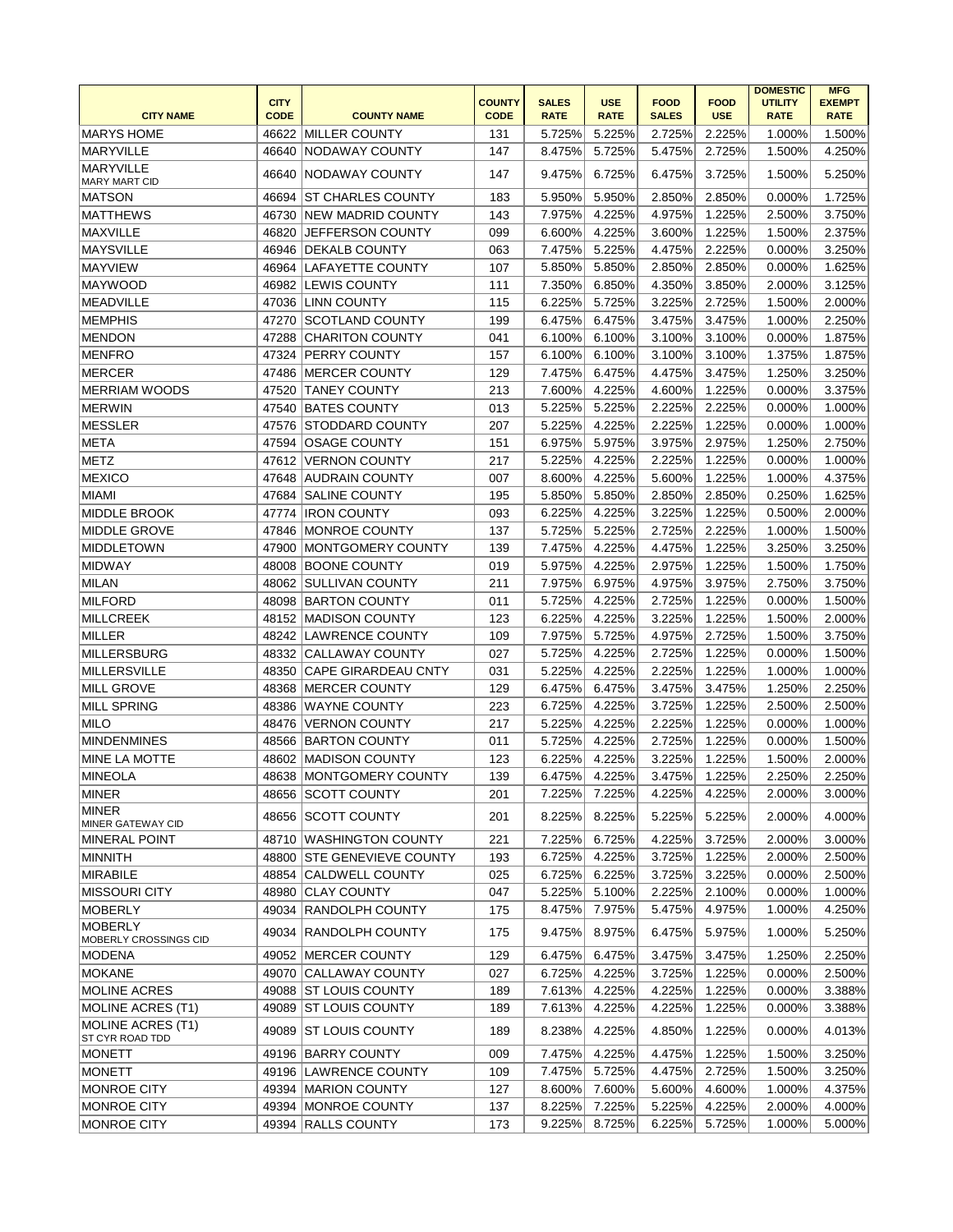|                                                            | <b>CITY</b> |                           | <b>COUNTY</b> | <b>SALES</b> | <b>USE</b>  | <b>FOOD</b>  | <b>FOOD</b> | <b>DOMESTIC</b><br><b>UTILITY</b> | <b>MFG</b><br><b>EXEMPT</b> |
|------------------------------------------------------------|-------------|---------------------------|---------------|--------------|-------------|--------------|-------------|-----------------------------------|-----------------------------|
| <b>CITY NAME</b>                                           | <b>CODE</b> | <b>COUNTY NAME</b>        | <b>CODE</b>   | <b>RATE</b>  | <b>RATE</b> | <b>SALES</b> | <b>USE</b>  | <b>RATE</b>                       | <b>RATE</b>                 |
| MONTEVALLO                                                 | 49466       | <b>VERNON COUNTY</b>      | 217           | 5.225%       | 4.225%      | 2.225%       | 1.225%      | 0.000%                            | 1.000%                      |
| MONTGOMERY CITY                                            | 49574       | MONTGOMERY COUNTY         | 139           | 7.975%       | 4.225%      | 4.975%       | 1.225%      | 3.250%                            | 3.750%                      |
| <b>MONTICELLO</b>                                          |             | 49592 LEWIS COUNTY        | 111           | 7.350%       | 6.850%      | 4.350%       | 3.850%      | 2.000%                            | 3.125%                      |
| <b>MONTIER</b>                                             | 49610       | <b>SHANNON COUNTY</b>     | 203           | 5.225%       | 4.225%      | 2.225%       | 1.225%      | 1.000%                            | 1.000%                      |
| <b>MONTREAL</b>                                            | 49646       | <b>CAMDEN COUNTY</b>      | 029           | 5.475%       | 5.475%      | 2.475%       | 2.475%      | 0.000%                            | 1.250%                      |
| <b>MONTROSE</b>                                            |             | 49664 HENRY COUNTY        | 083           | 7.225%       | 5.225%      | 4.225%       | 2.225%      | 0.500%                            | 3.000%                      |
| <b>MOODY</b>                                               |             | 49718 HOWELL COUNTY       | 091           | 5.162%       | 4.225%      | 2.162%       | 1.225%      | 0.000%                            | 0.937%                      |
| <b>MOORESVILLE</b>                                         |             | 49790 LIVINGSTON COUNTY   | 117           | 4.975%       | 4.975%      | 1.975%       | 1.975%      | 0.000%                            | 0.750%                      |
| MORA                                                       |             | 49826 BENTON COUNTY       | 015           | 6.100%       | 5.600%      | 3.100%       | 2.600%      | 1.375%                            | 1.875%                      |
| <b>MOREHOUSE</b>                                           | 49898       | <b>NEW MADRID COUNTY</b>  | 143           | 6.475%       | 4.225%      | 3.475%       | 1.225%      | 2.000%                            | 2.250%                      |
| MORLEY                                                     | 49988       | SCOTT COUNTY              | 201           | 6.225%       | 5.225%      | 3.225%       | 2.225%      | 1.000%                            | 2.000%                      |
| <b>MORRISON</b>                                            | 50060       | <b>GASCONADE COUNTY</b>   | 073           | 7.100%       | 4.225%      | 4.100%       | 1.225%      | 1.000%                            | 2.875%                      |
| <b>MORRISVILLE</b>                                         | 50078       | <b>POLK COUNTY</b>        | 167           | 6.600%       | 4.225%      | 3.600%       | 1.225%      | 1.375%                            | 2.375%                      |
| <b>MORSE MILL</b>                                          | 50132       | <b>JEFFERSON COUNTY</b>   | 099           | 6.850%       | 4.225%      | 3.850%       | 1.225%      | 1.500%                            | 2.625%                      |
| <b>MOSBY</b>                                               | 50168       | <b>CLAY COUNTY</b>        | 047           | 6.725%       | 5.100%      | 3.725%       | 2.100%      | 1.500%                            | 2.500%                      |
| <b>MOSCOW MILLS</b>                                        |             | 50204 LINCOLN COUNTY      | 113           | 7.975%       | 4.225%      | 4.975%       | 1.225%      | 1.500%                            | 3.750%                      |
| <b>MOSCOW MILLS</b><br>HIGHWAY 61/STATE HIGHWAY U<br>TDD   |             | 50204 LINCOLN COUNTY      | 113           | 8.350%       | 4.225%      | 5.350%       | 1.225%      | 1.500%                            | 4.125%                      |
| <b>MOSELLE</b>                                             | 50240       | <b>FRANKLIN COUNTY</b>    | 071           | 6.975%       | 4.225%      | 3.975%       | 1.225%      | 0.000%                            | 2.750%                      |
| <b>MOUND CITY</b>                                          |             | 50312 HOLT COUNTY         | 087           | 8.225%       | 6.725%      | 5.225%       | 3.725%      | 0.000%                            | 4.000%                      |
| MOUNDVILLE                                                 | 50330       | VERNON COUNTY             | 217           | 5.225%       | 4.225%      | 2.225%       | 1.225%      | 0.000%                            | 1.000%                      |
| <b>MOUNTAIN GROVE</b>                                      |             | 50402 TEXAS COUNTY        | 215           | 8.100%       | 4.225%      | 5.100%       | 1.225%      | 3.375%                            | 3.875%                      |
| <b>MOUNTAIN GROVE</b>                                      | 50402       | <b>WRIGHT COUNTY</b>      | 229           | 7.225%       | 4.225%      | 4.225%       | 1.225%      | 1.500%                            | 3.000%                      |
| <b>MOUNTAIN VIEW</b>                                       | 50438       | <b>HOWELL COUNTY</b>      | 091           | 7.162%       | 4.225%      | 4.162%       | 1.225%      | 1.500%                            | 2.937%                      |
| MOUNT LEONARD                                              | 50510       | <b>SALINE COUNTY</b>      | 195           | 5.850%       | 5.850%      | 2.850%       | 2.850%      | 0.250%                            | 1.625%                      |
| <b>MOUNT MORIAH</b>                                        | 50528       | <b>HARRISON COUNTY</b>    | 081           | 5.975%       | 5.475%      | 2.975%       | 2.475%      | 0.000%                            | 1.750%                      |
| <b>MOUNT STERLING</b>                                      | 50654       | <b>GASCONADE COUNTY</b>   | 073           | 6.100%       | 4.225%      | 3.100%       | 1.225%      | 1.000%                            | 1.875%                      |
| <b>MOUNT VERNON</b>                                        |             | 50672 LAWRENCE COUNTY     | 109           | 7.725%       | 5.725%      | 4.725%       | 2.725%      | 0.000%                            | 3.500%                      |
| <b>MYRTLE</b>                                              | 51050       | <b>OREGON COUNTY</b>      | 149           | 6.225%       | 4.225%      | 3.225%       | 1.225%      | 1.000%                            | 2.000%                      |
| <b>NAPOLEON</b>                                            |             | 51140 LAFAYETTE COUNTY    | 107           | 5.850%       | 5.850%      | 2.850%       | 2.850%      | 0.000%                            | 1.625%                      |
| <b>NAPTON</b>                                              |             | 51158 SALINE COUNTY       | 195           | 5.850%       | 5.850%      | 2.850%       | 2.850%      | 0.250%                            | 1.625%                      |
| <b>NAYLOR</b>                                              |             | 51302 RIPLEY COUNTY       | 181           | 7.725%       | 6.225%      | 4.725%       | 3.225%      | 2.500%                            | 3.500%                      |
| <b>NEBO</b>                                                | 51320       | <b>LACLEDE COUNTY</b>     | 105           | 5.225%       | 4.225%      | 2.225%       | 1.225%      | 0.000%                            | 1.000%                      |
| <b>NECK CITY</b>                                           | 51356       | <b>JASPER COUNTY</b>      | 097           | 5.200%       | 4.225%      | 2.200%       | 1.225%      | 0.000%                            | 0.975%                      |
| NEELYVILLE                                                 |             | 51446 BUTLER COUNTY       | 023           | 6.225%       | 4.225%      | 3.225%       | 1.225%      | 2.000%                            | 2.000%                      |
| <b>NELSON</b>                                              | 51500       | <b>SALINE COUNTY</b>      | 195           | 5.850%       | 5.850%      | 2.850%       | 2.850%      | 0.250%                            | 1.625%                      |
| <b>NEOSHO</b>                                              |             | 51572 NEWTON COUNTY       | 145           | 7.850%       | 4.225%      | 4.850%       | 1.225%      | 2.125%                            | 3.625%                      |
| <b>NEOSHO</b><br><b>BIG SPRING PLAZA CID</b><br>NEOSHO TDD |             | 51572 NEWTON COUNTY       | 145           | 9.350%       | 5.225%      | 6.350%       | 2.225%      | 2.125%                            | 5.125%                      |
| <b>NEOSHO</b><br>NEOSHO TDD                                |             | 51572 NEWTON COUNTY       | 145           | 8.350%       | 4.225%      | 5.350%       | 1.225%      | 2.125%                            | 4.125%                      |
| <b>NETTLETON</b>                                           | 51626       | <b>CALDWELL COUNTY</b>    | 025           | 6.725%       | 6.225%      | 3.725%       | 3.225%      | 0.000%                            | 2.500%                      |
| <b>NEVADA</b>                                              | 51644       | <b>VERNON COUNTY</b>      | 217           | 7.725%       | 4.225%      | 4.725%       | 1.225%      | 0.000%                            | 3.500%                      |
| <b>NEWARK</b>                                              |             | 51662 KNOX COUNTY         | 103           | 6.225%       | 6.225%      | 3.225%       | 3.225%      | 2.000%                            | 2.000%                      |
| <b>NEW BLOOMFIELD</b>                                      | 51680       | <b>CALLAWAY COUNTY</b>    | 027           | 7.225%       | 4.225%      | 4.225%       | 1.225%      | 0.000%                            | 3.000%                      |
| NEW BOSTON                                                 |             | 51698 LINN COUNTY         | 115           | 6.225%       | 5.725%      | 3.225%       | 2.725%      | 1.500%                            | 2.000%                      |
| <b>NEWBURG</b>                                             |             | 51716 PHELPS COUNTY       | 161           | 7.350%       | 4.225%      | 4.350%       | 1.225%      | 1.000%                            | 3.125%                      |
| <b>INEW CAMBRIA</b>                                        |             | 51734   MACON COUNTY      | 121           | 8.100%       | 7.225%      | 5.100%       | 4.225%      | 1.000%                            | 3.875%                      |
| <b>NEW COURT VILLAGE</b>                                   |             | 51752 LEWIS COUNTY        | 111           | 7.350%       | 6.850%      | 4.350%       | 3.850%      | 2.000%                            | 3.125%                      |
| <b>NEW FLORENCE</b>                                        | 51770       | <b>IMONTGOMERY COUNTY</b> | 139           | 8.475%       | 4.225%      | 5.475%       | 1.225%      | 3.250%                            | 4.250%                      |
| <b>NEW FRANKLIN</b>                                        |             | 51824 HOWARD COUNTY       | 089           | 8.850%       | 6.850%      | 5.850%       | 3.850%      | 3.625%                            | 4.625%                      |
| <b>NEW HAMBURG</b>                                         |             | 51842 SCOTT COUNTY        | 201           | 5.225%       | 5.225%      | 2.225%       | 2.225%      | 1.000%                            | 1.000%                      |
| <b>NEW HAMPTON</b>                                         | 51860       | <b>HARRISON COUNTY</b>    | 081           | 5.475%       | 5.475%      | 2.475%       | 2.475%      | 0.000%                            | 1.250%                      |
| <b>NEW HARTFORD</b>                                        |             | 51896 PIKE COUNTY         | 163           | 6.225%       | 4.225%      | 3.225%       | 1.225%      | 1.000%                            | 2.000%                      |
| NEW HAVEN                                                  |             | 51914 FRANKLIN COUNTY     | 071           | 8.725%       | 4.225%      | 5.725%       | 1.225%      | 1.000%                            | 4.500%                      |
| NEW LONDON                                                 |             | 52058 RALLS COUNTY        | 173           | 8.725%       | 6.725%      | 5.725%       | 3.725%      | 1.500%                            | 4.500%                      |
| <b>NEW MADRID</b>                                          |             | 52076 NEW MADRID COUNTY   | 143           | 7.975%       | 6.725%      | 4.975%       | 3.725%      | 3.500%                            | 3.750%                      |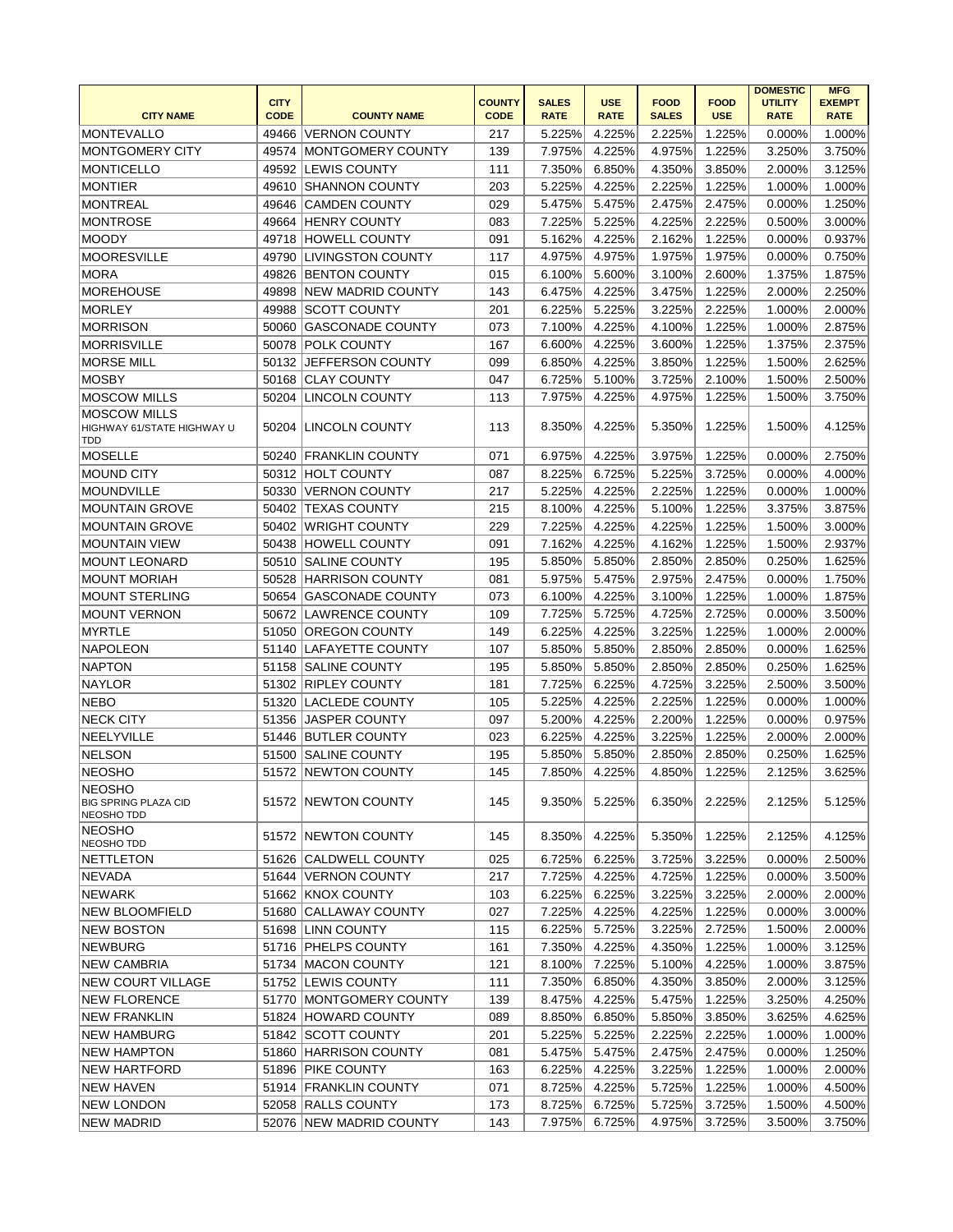| <b>CITY NAME</b>                                                    | <b>CITY</b><br><b>CODE</b> | <b>COUNTY NAME</b>          | <b>COUNTY</b><br><b>CODE</b> | <b>SALES</b><br><b>RATE</b> | <b>USE</b><br><b>RATE</b> | <b>FOOD</b><br><b>SALES</b> | <b>FOOD</b><br><b>USE</b> | <b>DOMESTIC</b><br><b>UTILITY</b><br><b>RATE</b> | <b>MFG</b><br><b>EXEMPT</b><br><b>RATE</b> |
|---------------------------------------------------------------------|----------------------------|-----------------------------|------------------------------|-----------------------------|---------------------------|-----------------------------|---------------------------|--------------------------------------------------|--------------------------------------------|
| <b>NEW MARKET</b>                                                   |                            | 52130 PLATTE COUNTY         | 165                          | 5.600%                      | 5.600%                    | 2.600%                      | 2.600%                    | 0.000%                                           | 1.375%                                     |
| <b>NEW MELLE</b>                                                    |                            | 52148 ST CHARLES COUNTY     | 183                          | 7.950%                      | 7.950%                    | 4.850%                      | 4.850%                    | 0.000%                                           | 3.725%                                     |
| <b>NEW OFFENBURG</b>                                                | 52166                      | <b>STE GENEVIEVE COUNTY</b> | 193                          | 6.725%                      | 4.225%                    | 3.725%                      | 1.225%                    | 2.000%                                           | 2.500%                                     |
| <b>NEW POINT</b>                                                    |                            | 52202 HOLT COUNTY           | 087                          | 6.725%                      | 6.725%                    | 3.725%                      | 3.725%                    | 0.000%                                           | 2.500%                                     |
| <b>NEWTONIA</b>                                                     |                            | 52292 NEWTON COUNTY         | 145                          | 5.350%                      | 4.225%                    | 2.350%                      | 1.225%                    | 1.125%                                           | 1.125%                                     |
| <b>NEWTOWN</b>                                                      | 52328                      | <b>SULLIVAN COUNTY</b>      | 211                          | 6.975%                      | 6.975%                    | 3.975%                      | 3.975%                    | 2.750%                                           | 2.750%                                     |
| <b>NEW WELLS</b>                                                    |                            | 52364 CAPE GIRARDEAU CNTY   | 031                          | 5.225%                      | 4.225%                    | 2.225%                      | 1.225%                    | 1.000%                                           | 1.000%                                     |
| <b>NIANGUA</b>                                                      |                            | 52418 WEBSTER COUNTY        | 225                          | 7.558%                      | 4.225%                    | 4.558%                      | 1.225%                    | 2.333%                                           | 3.333%                                     |
| <b>NIXA</b>                                                         | 52616                      | <b>CHRISTIAN COUNTY</b>     | 043                          | 7.475%                      | 4.225%                    | 4.475%                      | 1.225%                    | 0.000%                                           | 3.250%                                     |
| <b>NIXA</b>                                                         |                            |                             |                              |                             |                           |                             |                           |                                                  |                                            |
| <b>MCCROSKEY STREET CID</b>                                         | 52616                      | ICHRISTIAN COUNTY           | 043                          | 8.475%                      | 5.225%                    | 5.475%                      | 2.225%                    | 0.000%                                           | 4.250%                                     |
| <b>NOBLE</b>                                                        | 52634                      | <b>OZARK COUNTY</b>         | 153                          | 6.725%                      | 4.225%                    | 3.725%                      | 1.225%                    | 1.000%                                           | 2.500%                                     |
| NODAWAY                                                             | 52670                      | <b>ANDREW COUNTY</b>        | 003                          | 6.425%                      | 5.925%                    | 3.425%                      | 2.925%                    | 0.000%                                           | 2.200%                                     |
| <b>NOEL</b>                                                         |                            | 52742 MCDONALD COUNTY       | 119                          | 8.350%                      | 4.225%                    | 5.350%                      | 1.225%                    | 3.125%                                           | 4.125%                                     |
| <b>NORBORNE</b>                                                     | 52760                      | <b>CARROLL COUNTY</b>       | 033                          | 6.975%                      | 5.475%                    | 3.975%                      | 2.475%                    | 0.000%                                           | 2.750%                                     |
| <b>NORMANDY</b>                                                     | 52796                      | <b>ST LOUIS COUNTY</b>      | 189                          | 8.613%                      | 5.725%                    | 5.225%                      | 2.725%                    | 0.000%                                           | 4.388%                                     |
| <b>NORMANDY</b><br>UNIVERSITY PLACE TDD                             | 52796                      | <b>ST LOUIS COUNTY</b>      | 189                          | 9.613%                      | 5.725%                    | 6.225%                      | 2.725%                    | 0.000%                                           | 5.388%                                     |
| NORMANDY (T1)                                                       | 52797                      | <b>ST LOUIS COUNTY</b>      | 189                          | 8.613%                      | 5.725%                    | 5.225%                      | 2.725%                    | 0.000%                                           | 4.388%                                     |
| <b>NORTH KANSAS CITY</b>                                            |                            | 53102 CLAY COUNTY           | 047                          | 6.725%                      | 5.100%                    | 3.725%                      | 2.100%                    | 1.000%                                           | 2.500%                                     |
| <b>NORTH LILBOURN</b>                                               |                            | 53138 NEW MADRID COUNTY     | 143                          | 5.475%                      | 4.225%                    | 2.475%                      | 1.225%                    | 1.000%                                           | 1.250%                                     |
| <b>NORTHMOOR</b>                                                    |                            | 53174 PLATTE COUNTY         | 165                          | 7.100%                      | 5.600%                    | 4.100%                      | 2.600%                    | 1.000%                                           | 2.875%                                     |
| <b>NORTHMOOR</b><br>NORTHMOOR ASSOCIATES CID                        | 53174                      | <b>PLATTE COUNTY</b>        | 165                          | 8.100%                      | 6.600%                    | 5.100%                      | 3.600%                    | 1.000%                                           | 3.875%                                     |
| <b>NORTHWOODS</b>                                                   | 53408                      | <b>ST LOUIS COUNTY</b>      | 189                          | 8.363%                      | 4.225%                    | 4.975%                      | 1.225%                    | 0.000%                                           | 4.138%                                     |
| <b>NORTHWOODS</b><br>NORTH OAKS PLAZA SHOPPING<br><b>CENTER CID</b> | 53408                      | <b>ST LOUIS COUNTY</b>      | 189                          | 9.363%                      | 5.225%                    | 5.975%                      | 2.225%                    | 0.000%                                           | 5.138%                                     |
| <b>NORTHWYE</b>                                                     | 53426                      | <b>PHELPS COUNTY</b>        | 161                          | 5.350%                      | 4.225%                    | 2.350%                      | 1.225%                    | 0.000%                                           | 1.125%                                     |
| <b>NORWOOD</b>                                                      |                            | 53444 WRIGHT COUNTY         | 229                          | 7.225%                      | 4.225%                    | 4.225%                      | 1.225%                    | 0.000%                                           | 3.000%                                     |
| NORWOOD COURT                                                       |                            | 53462 ST LOUIS COUNTY       | 189                          | 7.613%                      | 4.225%                    | 4.225%                      | 1.225%                    | 0.000%                                           | 3.388%                                     |
| NOTTINGHILL                                                         | 53480                      | <b>OZARK COUNTY</b>         | 153                          | 6.725%                      | 4.225%                    | 3.725%                      | 1.225%                    | 1.000%                                           | 2.500%                                     |
| NOVELTY                                                             | 53516                      | <b>KNOX COUNTY</b>          | 103                          | 6.225%                      | 6.225%                    | 3.225%                      | 3.225%                    | 2.000%                                           | 2.000%                                     |
| NOVINGER                                                            | 53534                      | <b>ADAIR COUNTY</b>         | 001                          | 6.600%                      | 5.225%                    | 3.600%                      | 2.225%                    | 1.000%                                           | 2.375%                                     |
| OAK GROVE (VILLAGE)                                                 | 53606                      | <b>FRANKLIN COUNTY</b>      | 071                          | 7.975%                      | 4.225%                    | 4.975%                      | 1.225%                    | 0.000%                                           | 3.750%                                     |
| <b>OAK GROVE</b>                                                    | 53624                      | <b>JACKSON COUNTY</b>       | 095                          | 7.975%                      | 4.225%                    | 4.975%                      | 1.225%                    | 0.500%                                           | 3.750%                                     |
| <b>OAK GROVE</b><br>BRIDGEWOOD PLAZA CID                            | 53624                      | <b>JACKSON COUNTY</b>       | 095                          | 8.975%                      | 4.225%                    | 5.975%                      | 1.225%                    | 0.500%                                           | 4.750%                                     |
| <b>OAK GROVE</b>                                                    |                            | 53624 LAFAYETTE COUNTY      | 107                          | 8.350%                      | 5.850%                    | 5.350%                      | 2.850%                    | 0.500%                                           | 4.125%                                     |
| <b>OAKLAND</b>                                                      |                            | 53750 ST LOUIS COUNTY       | 189                          | 8.113%                      | 4.225%                    |                             | 4.725% 1.225%             | 0.000%                                           | 3.888%                                     |
| OAK RIDGE                                                           |                            | 53786 CAPE GIRARDEAU CNTY   | 031                          | 5.225%                      | 4.225%                    | 2.225%                      | 1.225%                    | 1.000%                                           | 1.000%                                     |
| OAKS (VILLAGE)                                                      |                            | 53804 CLAY COUNTY           | 047                          | 6.975%                      | 5.100%                    | 3.975%                      | 2.100%                    | 0.000%                                           | 2.750%                                     |
| <b>OAKVIEW</b>                                                      |                            | 53858 CLAY COUNTY           | 047                          | 8.225%                      | 8.100%                    | 5.225%                      | 5.100%                    | 1.000%                                           | 4.000%                                     |
| <b>OAKWOOD</b>                                                      |                            | 53894 CLAY COUNTY           | 047                          | 5.225%                      | 5.100%                    | 2.225%                      | 2.100%                    | 0.000%                                           | 1.000%                                     |
| OAKWOOD PARK                                                        | 53948                      | <b>CLAY COUNTY</b>          | 047                          | 5.225%                      | 5.100%                    | 2.225%                      | 2.100%                    | 0.000%                                           | 1.000%                                     |
| <b>OCIE</b>                                                         |                            | 54002 OZARK COUNTY          | 153                          | 6.725%                      | 4.225%                    | 3.725%                      | 1.225%                    | 1.000%                                           | 2.500%                                     |
| <b>ODESSA</b>                                                       |                            | 54038 LAFAYETTE COUNTY      | 107                          | 8.350%                      | 5.850%                    | 5.350%                      | 2.850%                    | 0.000%                                           | 4.125%                                     |
| <b>O'FALLON</b>                                                     |                            | 54074 ST CHARLES COUNTY     | 183                          | 7.950%                      | 5.950%                    | 4.850%                      | 2.850%                    | 1.000%                                           | 3.725%                                     |
| <b>O'FALLON</b>                                                     |                            | 54074 ST CHARLES COUNTY     | 183                          | 8.950%                      | 6.950%                    | 5.850%                      | 3.850%                    | 1.000%                                           | 4.725%                                     |
| <b>BELLEAU CID</b><br><b>O'FALLON</b>                               |                            | 54074 ST CHARLES COUNTY     | 183                          | 8.575%                      | 6.575%                    | 5.475%                      | 3.475%                    | 1.000%                                           | 4.350%                                     |
| CALEDONIA CDD<br><b>O'FALLON</b>                                    |                            |                             |                              |                             |                           |                             |                           |                                                  |                                            |
| <b>HUTCHINGS FARM TDD</b><br><b>O'FALLON</b>                        |                            | 54074 ST CHARLES COUNTY     | 183                          | 8.950%                      | 5.950%                    | 5.850%                      | 2.850%                    | 1.000%                                           | 4.725%                                     |
| <b>KINGSMILL TDD</b><br><b>O'FALLON</b>                             | 54074                      | <b>ST CHARLES COUNTY</b>    | 183                          | 8.950%                      | 5.950%                    | 5.850%                      | 2.850%                    | 1.000%                                           | 4.725%                                     |
| MEGAN SHOPPES TDD                                                   | 54074                      | <b>ST CHARLES COUNTY</b>    | 183                          | 8.950%                      | 5.950%                    | 5.850%                      | 2.850%                    | 1.000%                                           | 4.725%                                     |
| <b>O'FALLON</b><br>MEXICO ROAD TDD                                  | 54074                      | <b>ST CHARLES COUNTY</b>    | 183                          | 8.950%                      | 5.950%                    | 5.850%                      | 2.850%                    | 1.000%                                           | 4.725%                                     |
| <b>O'FALLON</b><br><b>WATERBURY STORM WATER CID</b>                 |                            | 54074 ST CHARLES COUNTY     | 183                          | 8.950%                      | 6.950%                    | 5.850%                      | 3.850%                    | 1.000%                                           | 4.725%                                     |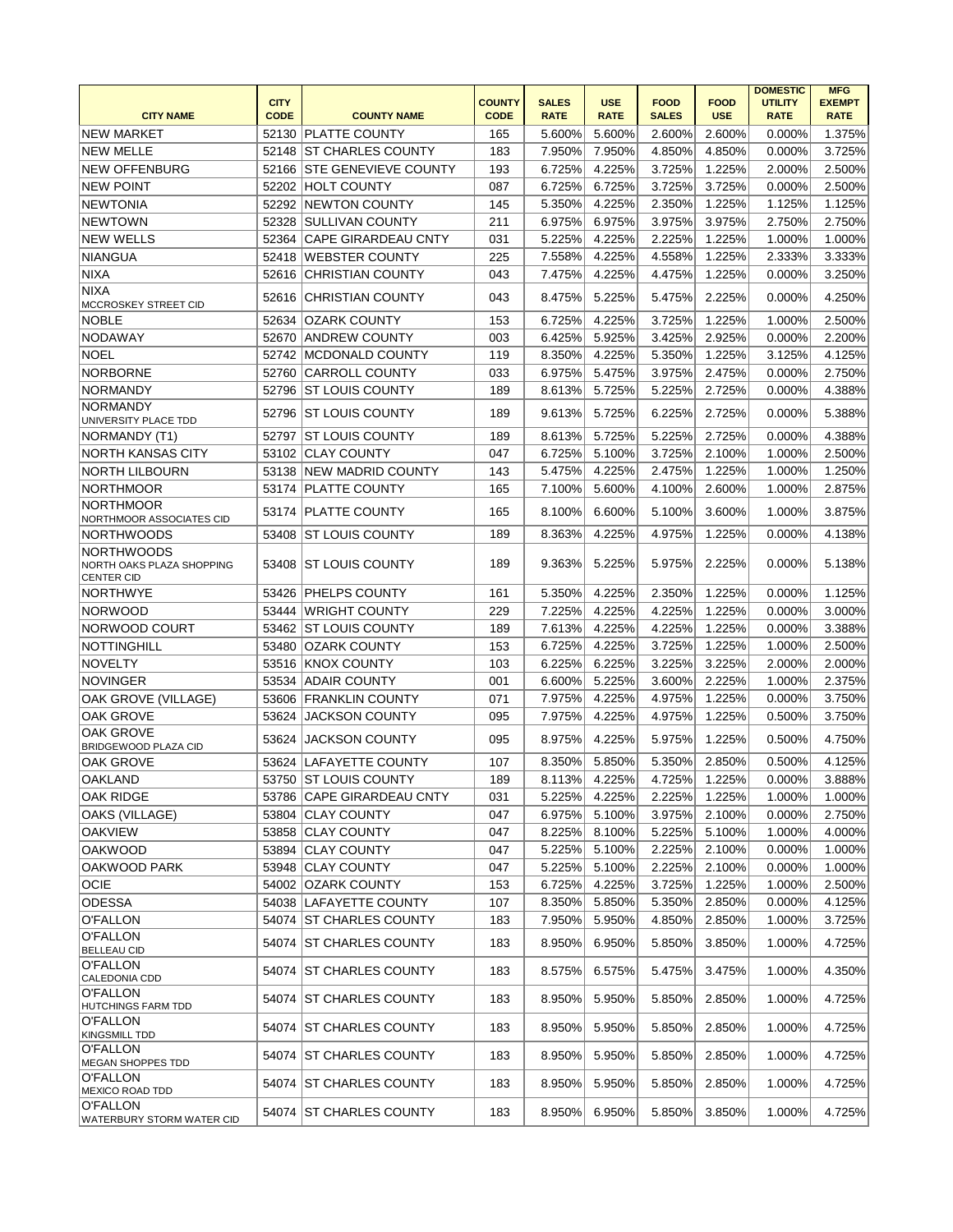| <b>CITY NAME</b>                                         | <b>CITY</b><br><b>CODE</b> | <b>COUNTY NAME</b>       | <b>COUNTY</b><br><b>CODE</b> | <b>SALES</b><br><b>RATE</b> | <b>USE</b><br><b>RATE</b> | <b>FOOD</b><br><b>SALES</b> | <b>FOOD</b><br><b>USE</b> | <b>DOMESTIC</b><br><b>UTILITY</b><br><b>RATE</b> | <b>MFG</b><br><b>EXEMPT</b><br><b>RATE</b> |
|----------------------------------------------------------|----------------------------|--------------------------|------------------------------|-----------------------------|---------------------------|-----------------------------|---------------------------|--------------------------------------------------|--------------------------------------------|
| <b>O'FALLON</b><br><b>WINGHAVEN TDD</b>                  | 54074                      | <b>ST CHARLES COUNTY</b> | 183                          | 8.575%                      | 5.950%                    | 5.475%                      | 2.850%                    | 1.000%                                           | 4.350%                                     |
| <b>OLD APPLETON</b>                                      | 54200                      | CAPE GIRARDEAU CNTY      | 031                          | 5.225%                      | 4.225%                    | 2.225%                      | 1.225%                    | 1.000%                                           | 1.000%                                     |
| <b>OLDFIELD</b>                                          | 54290                      | <b>CHRISTIAN COUNTY</b>  | 043                          | 5.975%                      | 4.225%                    | 2.975%                      | 1.225%                    | 0.000%                                           | 1.750%                                     |
| <b>OLD MINES</b>                                         | 54398                      | WASHINGTON COUNTY        | 221                          | 7.225%                      | 6.725%                    | 4.225%                      | 3.725%                    | 2.000%                                           | 3.000%                                     |
| <b>OLD MONROE</b>                                        | 54416                      | <b>LINCOLN COUNTY</b>    | 113                          | 7.975%                      | 4.225%                    | 4.975%                      | 1.225%                    | 1.500%                                           | 3.750%                                     |
| <b>OLEAN</b>                                             | 54560                      | <b>MILLER COUNTY</b>     | 131                          | 5.725%                      | 5.225%                    | 2.725%                      | 2.225%                    | 1.000%                                           | 1.500%                                     |
| <b>OLIVETTE</b>                                          | 54650                      | <b>ST LOUIS COUNTY</b>   | 189                          | 8.613%                      | 5.725%                    | 5.225%                      | 2.725%                    | 0.000%                                           | 4.388%                                     |
| OLIVETTE (T1)                                            | 54651                      | <b>ST LOUIS COUNTY</b>   | 189                          | 8.613%                      | 5.725%                    | 5.225%                      | 2.725%                    | 0.000%                                           | 4.388%                                     |
| <b>OLNEY</b>                                             | 54668                      | LINCOLN COUNTY           | 113                          | 6.475%                      | 4.225%                    | 3.475%                      | 1.225%                    | 0.500%                                           | 2.250%                                     |
| <b>OLYMPIAN VILLAGE</b>                                  | 54686                      | IJEFFERSON COUNTY        | 099                          | 6.850%                      | 4.225%                    | 3.850%                      | 1.225%                    | 1.500%                                           | 2.625%                                     |
| <b>ORAN</b>                                              | 54758                      | <b>SCOTT COUNTY</b>      | 201                          | 6.725%                      | 5.225%                    | 3.725%                      | 2.225%                    | 2.500%                                           | 2.500%                                     |
| <b>ORCHARD FARM</b>                                      | 54794                      | <b>ST CHARLES COUNTY</b> | 183                          | 5.950%                      | 5.950%                    | 2.850%                      | 2.850%                    | 0.000%                                           | 1.725%                                     |
|                                                          |                            |                          |                              | 6.725%                      | 6.725%                    | 3.725%                      | 3.725%                    | 0.000%                                           | 2.500%                                     |
| <b>OREGON</b>                                            | 54848                      | <b>HOLT COUNTY</b>       | 087                          |                             |                           |                             |                           |                                                  |                                            |
| <b>ORONOGO</b>                                           | 54920                      | <b>JASPER COUNTY</b>     | 097                          | 7.200%                      | 4.225%                    | 4.200%                      | 1.225%                    | 1.000%                                           | 2.975%                                     |
| <b>ORRICK</b>                                            | 54938                      | <b>RAY COUNTY</b>        | 177                          | 8.225%                      | 5.725%                    | 5.225%                      | 2.725%                    | 1.000%                                           | 4.000%                                     |
| <b>OSAGE BEACH</b>                                       | 55244                      | <b>CAMDEN COUNTY</b>     | 029                          | 7.475%                      | 5.475%                    | 4.475%                      | 2.475%                    | 1.000%                                           | 3.250%                                     |
| <b>OSAGE BEACH</b><br>DIERBERGS OSAGE BEACH TDD          | 55244                      | <b>CAMDEN COUNTY</b>     | 029                          | 8.475%                      | 5.475%                    | 5.475%                      | 2.475%                    | 1.000%                                           | 4.250%                                     |
| <b>OSAGE BEACH</b><br><b>OSAGE STATION TDD</b>           | 55244                      | <b>CAMDEN COUNTY</b>     | 029                          | 8.225%                      | 5.475%                    | 5.225%                      | 2.475%                    | 1.000%                                           | 4.000%                                     |
| <b>OSAGE BEACH</b>                                       | 55244                      | MILLER COUNTY            | 131                          | 7.725%                      | 5.225%                    | 4.725%                      | 2.225%                    | 2.000%                                           | 3.500%                                     |
| <b>OSAGE BEACH</b><br>PREWITT POINT TDD                  | 55244                      | <b>MILLER COUNTY</b>     | 131                          | 8.725%                      | 5.225%                    | 5.725%                      | 2.225%                    | 2.000%                                           | 4.500%                                     |
| <b>OSAGE BEND</b>                                        | 55262                      | <b>COLE COUNTY</b>       | 051                          | 5.725%                      | 5.725%                    | 2.725%                      | 2.725%                    | 0.000%                                           | 1.500%                                     |
| <b>OSAGE CITY</b>                                        | 55298                      | <b>COLE COUNTY</b>       | 051                          | 5.725%                      | 5.725%                    | 2.725%                      | 2.725%                    | 0.000%                                           | 1.500%                                     |
| <b>OSBORN</b>                                            | 55352                      | <b>CLINTON COUNTY</b>    | 049                          | 5.225%                      | 5.225%                    | 2.225%                      | 2.225%                    | 0.000%                                           | 1.000%                                     |
| <b>OSBORN</b>                                            | 55352                      | <b>DEKALB COUNTY</b>     | 063                          | 5.725%                      | 5.225%                    | 2.725%                      | 2.225%                    | 0.000%                                           | 1.500%                                     |
| <b>OSCEOLA</b>                                           | 55388                      | <b>ST CLAIR COUNTY</b>   | 185                          | 6.100%                      | 4.225%                    | 3.100%                      | 1.225%                    | 0.000%                                           | 1.875%                                     |
| <b>OSCEOLA TOWNSHIP</b>                                  | 55406                      | <b>CAMDEN COUNTY</b>     | 029                          | 5.475%                      | 5.475%                    | 2.475%                      | 2.475%                    | 0.000%                                           | 1.250%                                     |
| <b>OSGOOD</b>                                            | 55424                      | SULLIVAN COUNTY          | 211                          | 6.975%                      | 6.975%                    | 3.975%                      | 3.975%                    | 2.750%                                           | 2.750%                                     |
| <b>OTTERVILLE</b>                                        | 55478                      | <b>COOPER COUNTY</b>     | 053                          | 7.225%                      | 5.975%                    | 4.225%                      | 2.975%                    | 2.750%                                           | 3.000%                                     |
| <b>OTTO</b>                                              | 55514                      | <b>JEFFERSON COUNTY</b>  | 099                          | 7.100%                      | 4.225%                    | 4.100%                      | 1.225%                    | 1.500%                                           | 2.875%                                     |
| <b>OVERLAND</b>                                          | 55550                      | <b>ST LOUIS COUNTY</b>   | 189                          | 7.863%                      | 4.225%                    | 4.475%                      | 1.225%                    | 0.000%                                           | 3.638%                                     |
| <b>OWENSVILLE</b>                                        | 55640                      | <b>GASCONADE COUNTY</b>  | 073                          | 8.350%                      | 4.225%                    | 5.350%                      | 1.225%                    | 2.000%                                           | 4.125%                                     |
| <b>OXLY</b>                                              | 55694                      | <b>RIPLEY COUNTY</b>     | 181                          | 5.725%                      | 4.225%                    | 2.725%                      | 1.225%                    | 1.500%                                           | 1.500%                                     |
| <b>OZARK</b>                                             | 55766                      | <b>CHRISTIAN COUNTY</b>  | 043                          | 7.975%                      | 4.225%                    | 4.975%                      | 1.225%                    | 0.000%                                           | 3.750%                                     |
| <b>OZARK</b>                                             |                            |                          |                              |                             |                           |                             |                           |                                                  |                                            |
| HWY J & 17TH ST CID<br><b>OZARK</b>                      | 55766                      | <b>CHRISTIAN COUNTY</b>  | 043                          | 8.975%                      | 4.225%                    | 5.975%                      | 1.225%                    | 0.000%                                           | 4.750%                                     |
| <b>OZARK CENTRE TDD</b>                                  |                            | 55766 CHRISTIAN COUNTY   | 043                          | 8.350%                      | 4.225%                    | 5.350%                      | 1.225%                    | 0.000%                                           | 4.125%                                     |
| <b>OZARK</b>                                             |                            |                          |                              |                             |                           |                             |                           |                                                  |                                            |
| TOWN & COUNTRY VILLAGE TDD<br>TOWN & COUNTRY VILLAGE CID |                            | 55766 CHRISTIAN COUNTY   | 043                          | 9.975%                      | 5.225%                    | 6.975%                      | 2.225%                    | 0.000%                                           | 5.750%                                     |
| OZARK BEACH                                              |                            | 55856 TANEY COUNTY       | 213                          | 6.100%                      | 4.225%                    | 3.100%                      | 1.225%                    | 0.000%                                           | 1.875%                                     |
| <b>PACIFIC</b>                                           |                            | 55910 FRANKLIN COUNTY    | 071                          | 7.975%                      | 4.225%                    | 4.975%                      | 1.225%                    | 1.000%                                           | 3.750%                                     |
| <b>PACIFIC</b><br>EAST OSAGE CID                         |                            | 55910 FRANKLIN COUNTY    | 071                          | 8.975%                      | 5.225%                    | 5.975%                      | 2.225%                    | 1.000%                                           | 4.750%                                     |
| <b>PACIFIC</b><br>OSAGE COMMERCIAL AREA CID              |                            | 55910 FRANKLIN COUNTY    | 071                          | 8.975%                      | 5.225%                    | 5.975%                      | 2.225%                    | 1.000%                                           | 4.750%                                     |
| <b>PACIFIC</b><br>VIADUCT COMMERCIAL AREA CID            |                            | 55910 FRANKLIN COUNTY    | 071                          | 8.975%                      | 5.225%                    | 5.975%                      | 2.225%                    | 1.000%                                           | 4.750%                                     |
| <b>PACIFIC</b>                                           | 55910                      | <b>ST LOUIS COUNTY</b>   | 189                          | 8.113%                      | 4.225%                    | 4.725%                      | 1.225%                    | 1.000%                                           | 3.888%                                     |
| PACIFIC                                                  | 55910                      | <b>ST LOUIS COUNTY</b>   | 189                          | 9.113%                      | 5.225%                    | 5.725%                      | 2.225%                    | 1.000%                                           | 4.888%                                     |
| <b>EAST OSAGE CID</b>                                    | 55911                      | <b>ST LOUIS COUNTY</b>   | 189                          |                             | 4.225%                    |                             | 1.225%                    | 0.000%                                           | 3.388%                                     |
| PACIFIC (X1)<br>PAGEDALE                                 |                            | 55964 ST LOUIS COUNTY    | 189                          | 7.613%<br>8.363%            | 4.225%                    | 4.225%<br>4.975%            | 1.225%                    |                                                  | 4.138%                                     |
|                                                          |                            |                          |                              |                             |                           |                             |                           | 0.000%                                           |                                            |
| PAGEDALE (T2)                                            |                            | 55966 ST LOUIS COUNTY    | 189                          | 8.363%                      | 4.225%                    | 4.975%                      | 1.225%                    | 0.000%                                           | 4.138%                                     |
| PAGEDALE (T3)                                            | 55967                      | <b>ST LOUIS COUNTY</b>   | 189                          | 8.363%                      | 4.225%                    | 4.975%                      | 1.225%                    | 0.000%                                           | 4.138%                                     |
| PAGEDALE (T4)                                            |                            | 55968 ST LOUIS COUNTY    | 189                          | 8.363%                      | 4.225%                    | 4.975%                      | 1.225%                    | 0.000%                                           | 4.138%                                     |
| PAGEDALE (T5)                                            |                            | 55969 ST LOUIS COUNTY    | 189                          | 8.363%                      | 4.225%                    | 4.975%                      | 1.225%                    | 0.000%                                           | 4.138%                                     |
| PAGEDALE (T6)                                            |                            | 55970 ST LOUIS COUNTY    | 189                          | 8.363%                      | 4.225%                    | 4.975%                      | 1.225%                    | 0.000%                                           | 4.138%                                     |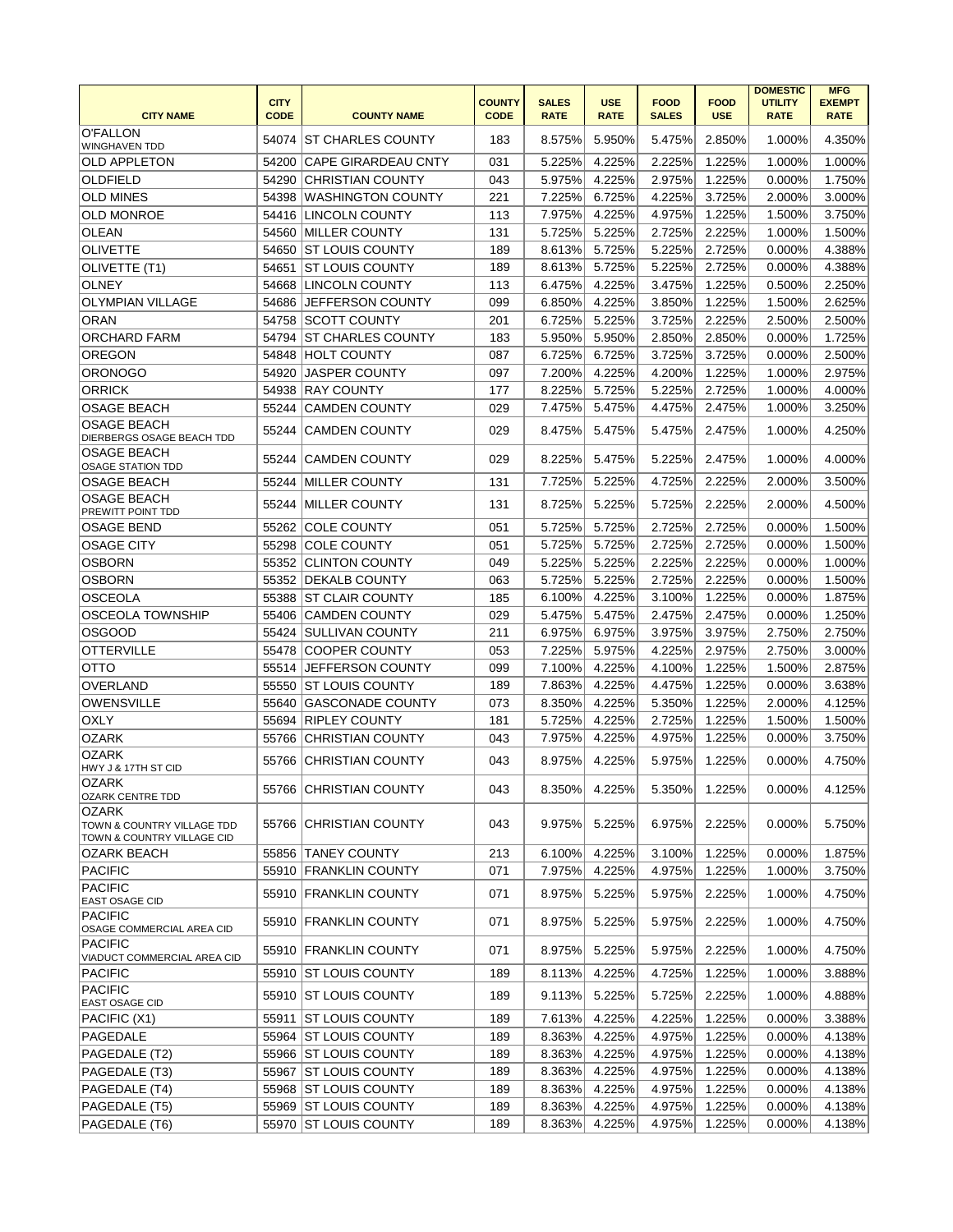|                                                       |             |                           |               |              |             |              |             | <b>DOMESTIC</b> | <b>MFG</b>    |
|-------------------------------------------------------|-------------|---------------------------|---------------|--------------|-------------|--------------|-------------|-----------------|---------------|
|                                                       | <b>CITY</b> |                           | <b>COUNTY</b> | <b>SALES</b> | <b>USE</b>  | <b>FOOD</b>  | <b>FOOD</b> | <b>UTILITY</b>  | <b>EXEMPT</b> |
| <b>CITY NAME</b>                                      | <b>CODE</b> | <b>COUNTY NAME</b>        | <b>CODE</b>   | <b>RATE</b>  | <b>RATE</b> | <b>SALES</b> | <b>USE</b>  | <b>RATE</b>     | <b>RATE</b>   |
| PAGEDALE (T7)                                         | 55971       | IST LOUIS COUNTY          | 189           | 8.363%       | 4.225%      | 4.975%       | 1.225%      | 0.000%          | 4.138%        |
| PAGEDALE (T8)                                         |             | 55972 ST LOUIS COUNTY     | 189           | 8.363%       | 4.225%      | 4.975%       | 1.225%      | 0.000%          | 4.138%        |
| PAGEDALE (T9)                                         | 55973       | <b>ST LOUIS COUNTY</b>    | 189           | 8.363%       | 4.225%      | 4.975%       | 1.225%      | 0.000%          | 4.138%        |
| PAGEDALE (T10)                                        |             | 55974 ST LOUIS COUNTY     | 189           | 8.363%       | 4.225%      | 4.975%       | 1.225%      | 0.000%          | 4.138%        |
| <b>PAINTON</b>                                        |             | 55982 STODDARD COUNTY     | 207           | 5.225%       | 4.225%      | 2.225%       | 1.225%      | 0.000%          | 1.000%        |
| <b>PALMYRA</b>                                        | 56036       | <b>MARION COUNTY</b>      | 127           | 8.350%       | 7.350%      | 5.350%       | 4.350%      | 1.250%          | 4.125%        |
| PARIS                                                 |             | 56144 MONROE COUNTY       | 137           | 7.725%       | 5.225%      | 4.725%       | 2.225%      | 2.000%          | 3.500%        |
| <b>PARKDALE</b>                                       |             | 56216 JEFFERSON COUNTY    | 099           | 7.350%       | 4.225%      | 4.350%       | 1.225%      | 1.500%          | 3.125%        |
| <b>PARK HILLS</b>                                     |             | 56272 ST FRANCOIS COUNTY  | 187           | 8.475%       | 4.225%      | 5.475%       | 1.225%      | 1.500%          | 4.250%        |
| <b>PARK HILLS</b><br>PARK HILLS TDD                   | 56272       | <b>ST FRANCOIS COUNTY</b> | 187           | 8.975%       | 4.225%      | 5.975%       | 1.225%      | 1.500%          | 4.750%        |
| <b>PARKVILLE</b>                                      | 56288       | <b>PLATTE COUNTY</b>      | 165           | 7.100%       | 5.600%      | 4.100%       | 2.600%      | 1.000%          | 2.875%        |
| <b>PARKVILLE</b>                                      |             |                           |               |              |             |              |             |                 |               |
| PARKVILLE OLD TOWNE MARKET<br>CID                     |             | 56288 PLATTE COUNTY       | 165           | 8.100%       | 6.600%      | 5.100%       | 3.600%      | 1.000%          | 3.875%        |
| <b>PARKVILLE</b><br>PC 1 CID<br>PARKVILLE COMMONS TDD |             | 56288 PLATTE COUNTY       | 165           | 9.100%       | 6.600%      | 6.100%       | 3.600%      | 1.000%          | 4.875%        |
| <b>PARKVILLE</b><br>PARKVILLE COMMONS TDD             |             | 56288 PLATTE COUNTY       | 165           | 8.100%       | 5.600%      | 5.100%       | 2.600%      | 1.000%          | 3.875%        |
| <b>PARKWAY</b>                                        | 56306       | <b>FRANKLIN COUNTY</b>    | 071           | 8.975%       | 4.225%      | 5.975%       | 1.225%      | 0.000%          | 4.750%        |
| <b>PARMA</b>                                          |             | 56342 NEW MADRID COUNTY   | 143           | 7.475%       | 6.225%      | 4.475%       | 3.225%      | 2.500%          | 3.250%        |
| <b>PARNELL</b>                                        | 56360       | <b>NODAWAY COUNTY</b>     | 147           | 6.225%       | 5.725%      | 3.225%       | 2.725%      | 0.000%          | 2.000%        |
| PASADENA HILLS                                        | 56396       | <b>ST LOUIS COUNTY</b>    | 189           | 7.613%       | 4.725%      | 4.225%       | 1.725%      | 0.000%          | 3.388%        |
| PASADENA PARK                                         |             | 56414 ST LOUIS COUNTY     | 189           | 7.613%       | 4.225%      | 4.225%       | 1.225%      | 0.000%          | 3.388%        |
| PASCOLA                                               |             | 56432 PEMISCOT COUNTY     | 155           | 6.725%       | 4.225%      | 3.725%       | 1.225%      | 1.250%          | 2.500%        |
| PASSAIC                                               |             | 56468 BATES COUNTY        | 013           | 5.225%       | 5.225%      | 2.225%       | 2.225%      | 0.000%          | 1.000%        |
| <b>PATTERSON</b>                                      |             | 56504 WAYNE COUNTY        | 223           | 5.725%       | 4.225%      | 2.725%       | 1.225%      | 1.500%          | 1.500%        |
| <b>PATTON</b>                                         |             | 56522 BOLLINGER COUNTY    | 017           | 5.850%       | 5.850%      | 2.850%       | 2.850%      | 1.625%          | 1.625%        |
| PATTONSBURG                                           |             | 56558 DAVIESS COUNTY      | 061           | 7.725%       | 6.725%      | 4.725%       | 3.725%      | 0.000%          | 3.500%        |
| <b>PAYNESVILLE</b>                                    |             | 56612 PIKE COUNTY         | 163           | 6.225%       | 4.225%      | 3.225%       | 1.225%      | 1.000%          | 2.000%        |
|                                                       |             |                           |               |              |             |              |             |                 |               |
| PEACE VALLEY                                          | 56630       | <b>HOWELL COUNTY</b>      | 091           | 5.162%       | 4.225%      | 2.162%       | 1.225%      | 0.000%          | 0.937%        |
| <b>PEACH ORCHARD</b>                                  |             | 56648 PEMISCOT COUNTY     | 155           | 6.725%       | 4.225%      | 3.725%       | 1.225%      | 1.250%          | 2.500%        |
| <b>PECULIAR</b>                                       |             | 56756 CASS COUNTY         | 037           | 8.475%       | 8.475%      | 5.475%       | 5.475%      | 3.750%          | 4.250%        |
| <b>PENERMON</b>                                       | 56900       | <b>STODDARD COUNTY</b>    | 207           | 5.225%       | 4.225%      | 2.225%       | 1.225%      | 0.000%          | 1.000%        |
| <b>PENNSBORO</b>                                      | 56936       | <b>DADE COUNTY</b>        | 057           | 6.475%       | 5.975%      | 3.475%       | 2.975%      | 1.000%          | 2.250%        |
| PERKINS                                               | 57044       | <b>SCOTT COUNTY</b>       | 201           | 5.225%       | 5.225%      | 2.225%       | 2.225%      | 1.000%          | 1.000%        |
| PERRY                                                 | 57080       | <b>RALLS COUNTY</b>       | 173           | 8.225%       | 6.725%      | 5.225%       | 3.725%      | 1.000%          | 4.000%        |
| <b>PERRYVILLE</b>                                     |             | 57116 PERRY COUNTY        | 157           | 7.975%       | 7.975%      | 4.975%       | 4.975%      | 1.375%          | 3.750%        |
| PERUQUE                                               |             | 57170 ST CHARLES COUNTY   | 183           | 5.950%       | 5.950%      | 2.850%       | 2.850%      | 0.000%          | 1.725%        |
| PEVELY                                                |             | 57278 JEFFERSON COUNTY    | 099           | 8.350%       | 4.225%      | 5.350%       | 1.225%      | 3.500%          | 4.125%        |
| PHELPS CITY                                           |             | 57332 ATCHISON COUNTY     | 005           | 6.475%       | 6.475%      | 3.475%       | 3.475%      | 0.000%          | 2.250%        |
| PHILADELPHIA                                          |             | 57350 MARION COUNTY       | 127           | 6.600%       | 5.600%      | 3.600%       | 2.600%      | 0.000%          | 2.375%        |
| PHILLIPSBURG                                          |             | 57368 LACLEDE COUNTY      | 105           | 5.725%       | 4.225%      | 2.725%       | 1.225%      | 0.500%          | 1.500%        |
| <b>PICKERING</b>                                      |             | 57404 NODAWAY COUNTY      | 147           | 6.225%       | 5.725%      | 3.225%       | 2.725%      | 0.000%          | 2.000%        |
| PIEDMONT                                              |             | 57422 WAYNE COUNTY        | 223           | 8.225%       | 4.225%      | 5.225%       | 1.225%      | 2.500%          | 4.000%        |
| PIERPONT VILLAGE                                      |             | 57512 BOONE COUNTY        | 019           | 6.475%       | 4.225%      | 3.475%       | 1.225%      | 2.000%          | 2.250%        |
| PIERCE CITY                                           |             | 57494 LAWRENCE COUNTY     | 109           | 8.350%       | 5.725%      | 5.350%       | 2.725%      | 0.000%          | 4.125%        |
| <b>PILOT GROVE</b>                                    |             | 57602 COOPER COUNTY       | 053           | 8.225%       | 7.975%      | 5.225%       | 4.975%      | 1.750%          | 4.000%        |
| PILOT KNOB                                            |             | 57656   IRON COUNTY       | 093           | 8.225%       | 4.225%      | 5.225%       | 1.225%      | 2.000%          | 4.000%        |
| <b>PINE LAWN</b>                                      |             | 57800 ST LOUIS COUNTY     | 189           | 8.113%       | 4.225%      | 4.725%       | 1.225%      | 0.000%          | 3.888%        |
| PINEVILLE                                             |             | 57818 MCDONALD COUNTY     | 119           | 7.725%       | 5.725%      | 4.725%       | 2.725%      | 3.000%          | 3.500%        |
| <b>PINEY PARK</b>                                     |             | 57908 FRANKLIN COUNTY     | 071           | 6.975%       | 4.225%      | 3.975%       | 1.225%      | 0.000%          | 2.750%        |
| PINHOOK                                               |             | 57926 MISSISSIPPI COUNTY  | 133           | 5.975%       | 4.225%      | 2.975%       | 1.225%      | 0.000%          | 1.750%        |
| <b>PITTSBURG</b>                                      |             | 58016 HICKORY COUNTY      | 085           | 5.725%       | 4.225%      | 2.725%       | 1.225%      | 1.500%          | 1.500%        |
| <b>PLAD</b>                                           |             | 58070 DALLAS COUNTY       | 059           | 6.225%       | 4.225%      | 3.225%       | 1.225%      | 2.000%          | 2.000%        |
| PLATO                                                 |             | 58088 TEXAS COUNTY        | 215           | 7.100%       | 4.225%      | 4.100%       | 1.225%      | 1.875%          | 2.875%        |
| <b>PLATTE CITY</b>                                    |             | 58178 PLATTE COUNTY       |               |              |             |              |             |                 |               |
| <b>PLATTE CITY</b>                                    |             |                           | 165           | 7.975%       | 5.600%      | 4.975%       | 2.600%      | 0.000%          | 3.750%        |
| PLATTE CITY MARKET CID                                |             | 58178 PLATTE COUNTY       | 165           | 8.600%       | 6.225%      | 5.600%       | 3.225%      | 0.000%          | 4.375%        |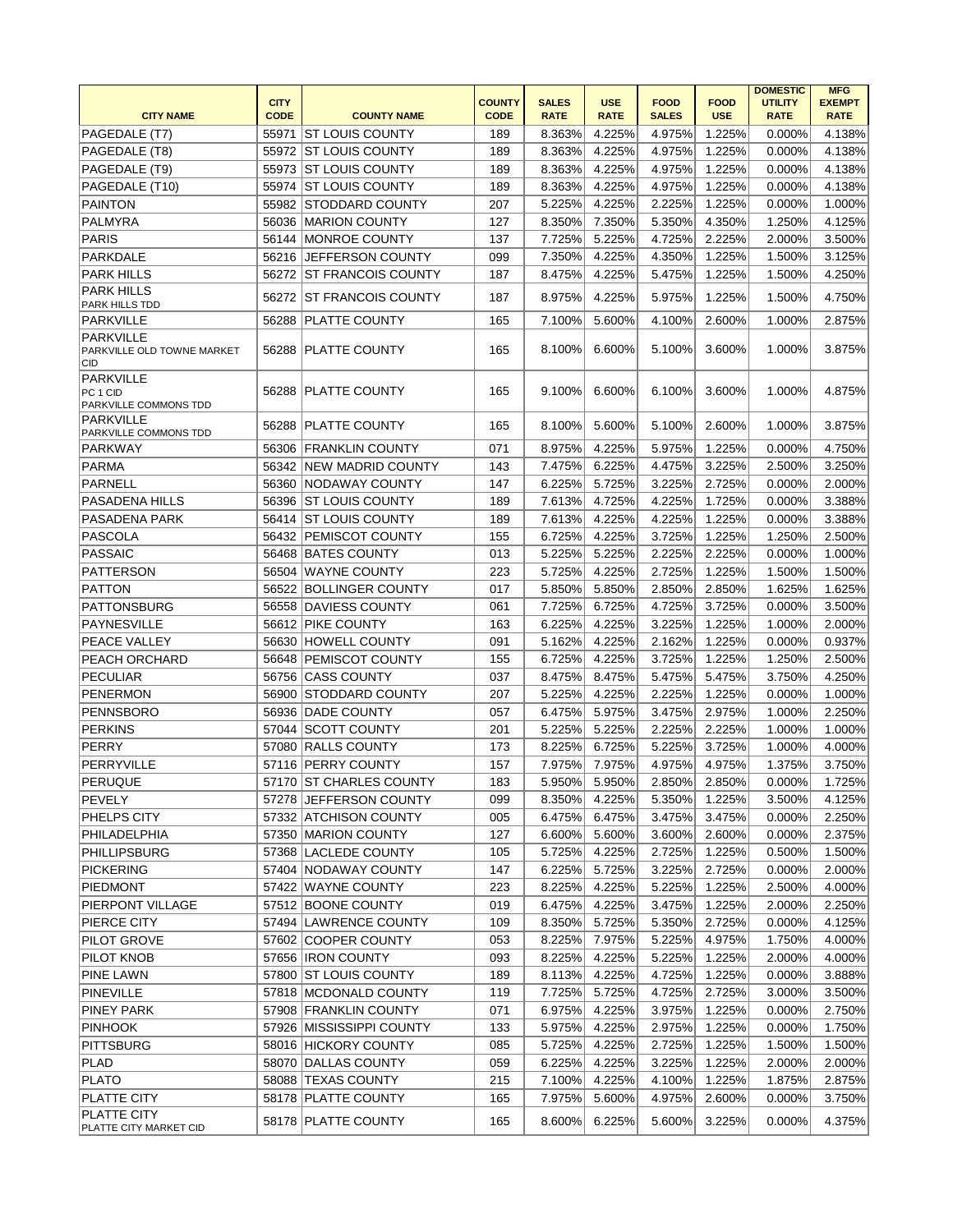| <b>CITY NAME</b>                                    | <b>CITY</b><br><b>CODE</b> | <b>COUNTY NAME</b>         | <b>COUNTY</b><br><b>CODE</b> | <b>SALES</b><br><b>RATE</b> | <b>USE</b><br><b>RATE</b> | <b>FOOD</b><br><b>SALES</b> | <b>FOOD</b><br><b>USE</b> | <b>DOMESTIC</b><br><b>UTILITY</b><br><b>RATE</b> | <b>MFG</b><br><b>EXEMPT</b><br><b>RATE</b> |
|-----------------------------------------------------|----------------------------|----------------------------|------------------------------|-----------------------------|---------------------------|-----------------------------|---------------------------|--------------------------------------------------|--------------------------------------------|
| <b>PLATTE CITY</b><br>PLATTE VALLEY PLAZA TDD       |                            | 58178 PLATTE COUNTY        | 165                          | 8.850%                      | 5.600%                    | 5.850%                      | 2.600%                    | 0.000%                                           | 4.625%                                     |
| <b>PLATTE WOODS</b>                                 |                            | 58196 PLATTE COUNTY        | 165                          | 7.100%                      | 5.600%                    | 4.100%                      | 2.600%                    | 0.000%                                           | 2.875%                                     |
| <b>PLATTSBURG</b>                                   | 58250                      | <b>CLINTON COUNTY</b>      | 049                          | 7.225%                      | 7.225%                    | 4.225%                      | 4.225%                    | 0.000%                                           | 3.000%                                     |
| <b>PLEASANT GREEN</b>                               | 58358                      | <b>COOPER COUNTY</b>       | 053                          | 6.225%                      | 5.975%                    | 3.225%                      | 2.975%                    | 1.750%                                           | 2.000%                                     |
| PLEASANT HILL                                       | 58394                      | <b>CASS COUNTY</b>         | 037                          | 9.225%                      | 5.975%                    | 6.225%                      | 2.975%                    | 2.750%                                           | 5.000%                                     |
| PLEASANT HILL                                       | 58394                      | <b>JACKSON COUNTY</b>      | 095                          | 8.225%                      | 4.225%                    | 5.225%                      | 1.225%                    | 1.500%                                           | 4.000%                                     |
| PLEASANT HOPE                                       | 58448                      | <b>POLK COUNTY</b>         | 167                          | 7.600%                      | 6.225%                    | 4.600%                      | 3.225%                    | 2.875%                                           | 3.375%                                     |
| PLEASANT VALLEY                                     | 58520                      | <b>CLAY COUNTY</b>         | 047                          | 8.725%                      | 5.100%                    | 5.725%                      | 2.100%                    | 0.000%                                           | 4.500%                                     |
| <b>PLEVNA</b>                                       |                            | 58574 KNOX COUNTY          | 103                          | 6.225%                      | 6.225%                    | 3.225%                      | 3.225%                    | 2.000%                                           | 2.000%                                     |
| <b>POCAHONTAS</b>                                   | 58628                      | <b>CAPE GIRARDEAU CNTY</b> | 031                          | 5.225%                      | 4.225%                    | 2.225%                      | 1.225%                    | 1.000%                                           | 1.000%                                     |
| POINT LOOKOUT                                       | 58646                      | <b>TANEY COUNTY</b>        | 213                          | 6.100%                      | 4.225%                    | 3.100%                      | 1.225%                    | 0.000%                                           | 1.875%                                     |
| POINT PLEASANT                                      | 58664                      | <b>NEW MADRID COUNTY</b>   | 143                          | 5.475%                      | 4.225%                    | 2.475%                      | 1.225%                    | 1.000%                                           | 1.250%                                     |
| <b>POLK</b>                                         | 58826                      |                            | 167                          | 5.600%                      | 4.225%                    | 2.600%                      | 1.225%                    | 1.375%                                           | 1.375%                                     |
|                                                     |                            | <b>POLK COUNTY</b>         |                              |                             |                           |                             |                           |                                                  |                                            |
| <b>POLLOCK</b>                                      | 58898                      | <b>SULLIVAN COUNTY</b>     | 211                          | 6.975%                      | 6.975%                    | 3.975%                      | 3.975%<br>3.225%          | 2.750%                                           | 2.750%                                     |
| <b>POLO</b>                                         | 58916                      | <b>CALDWELL COUNTY</b>     | 025                          | 8.225%                      | 6.225%                    | 5.225%                      |                           | 0.500%                                           | 4.000%                                     |
| <b>POMONA</b>                                       |                            | 58934 HOWELL COUNTY        | 091                          | 5.162%                      | 4.225%                    | 2.162%                      | 1.225%                    | 0.000%                                           | 0.937%                                     |
| PONCE DE LEON                                       |                            | 58970 STONE COUNTY         | 209                          | 5.975%                      | 5.975%                    | 2.975%                      | 2.975%                    | 1.000%                                           | 1.750%                                     |
| PONTIAC                                             |                            | 59060 OZARK COUNTY         | 153                          | 6.725%                      | 4.225%                    | 3.725%                      | 1.225%                    | 1.000%                                           | 2.500%                                     |
| POPLAR BLUFF                                        |                            | 59096 BUTLER COUNTY        | 023                          | 7.725%                      | 4.225%                    | 4.725%                      | 1.225%                    | 2.000%                                           | 3.500%                                     |
| POPLAR BLUFF<br>KELLY TOWN PLAZA CID                | 59096                      | <b>BUTLER COUNTY</b>       | 023                          | 8.725%                      | 5.225%                    | 5.725%                      | 2.225%                    | 2.000%                                           | 4.500%                                     |
| <b>POPLAR BLUFF</b><br>POPLAR BLUFF REGIONAL TDD    | 59096                      | <b>BUTLER COUNTY</b>       | 023                          | 8.725%                      | 4.225%                    | 5.725%                      | 1.225%                    | 2.000%                                           | 4.500%                                     |
| PORTAGE DES SIOUX                                   | 59150                      | <b>ST CHARLES COUNTY</b>   | 183                          | 6.950%                      | 5.950%                    | 3.850%                      | 2.850%                    | 0.000%                                           | 2.725%                                     |
| <b>PORTAGEVILLE</b>                                 | 59186                      | <b>NEW MADRID COUNTY</b>   | 143                          | 6.975%                      | 4.225%                    | 3.975%                      | 1.225%                    | 2.000%                                           | 2.750%                                     |
| <b>PORTLAND</b>                                     | 59240                      | <b>CALLAWAY COUNTY</b>     | 027                          | 5.725%                      | 4.225%                    | 2.725%                      | 1.225%                    | 0.000%                                           | 1.500%                                     |
| <b>POTOSI</b>                                       | 59330                      | WASHINGTON COUNTY          | 221                          | 8.725%                      | 6.725%                    | 5.725%                      | 3.725%                    | 2.500%                                           | 4.500%                                     |
| <b>POTTERSVILLE</b>                                 | 59348                      | <b>HOWELL COUNTY</b>       | 091                          | 5.162%                      | 4.225%                    | 2.162%                      | 1.225%                    | 0.000%                                           | 0.937%                                     |
| <b>POWELL</b>                                       |                            | 59384 MCDONALD COUNTY      | 119                          | 6.225%                      | 4.225%                    | 3.225%                      | 1.225%                    | 1.500%                                           | 2.000%                                     |
| <b>POWERSITE</b>                                    |                            | 59402 TANEY COUNTY         | 213                          | 6.100%                      | 4.225%                    | 3.100%                      | 1.225%                    | 0.000%                                           | 1.875%                                     |
| <b>POWERSVILLE</b>                                  |                            | 59420 PUTNAM COUNTY        | 171                          | 6.225%                      | 6.225%                    | 3.225%                      | 3.225%                    | 2.000%                                           | 2.000%                                     |
| POYNOR                                              |                            | 59438 RIPLEY COUNTY        | 181                          | 5.725%                      | 4.225%                    | 2.725%                      | 1.225%                    | 1.500%                                           | 1.500%                                     |
| <b>PRAIRIE HILL</b>                                 | 59708                      | <b>CHARITON COUNTY</b>     | 041                          | 6.100%                      | 6.100%                    | 3.100%                      | 3.100%                    | 0.000%                                           | 1.875%                                     |
| <b>PRAIRIE HOME</b>                                 | 59726                      | <b>COOPER COUNTY</b>       | 053                          | 6.225%                      | 5.975%                    | 3.225%                      | 2.975%                    | 1.750%                                           | 2.000%                                     |
| <b>PRATHERSVILLE</b>                                | 59798                      | <b>BOONE COUNTY</b>        | 019                          | 5.975%                      | 4.225%                    | 2.975%                      | 1.225%                    | 1.500%                                           | 1.750%                                     |
| PRATHERSVILLE VILLAGE                               | 59816                      | <b>CLAY COUNTY</b>         | 047                          | 5.225%                      | 5.100%                    | 2.225%                      | 2.100%                    | 0.000%                                           | 1.000%                                     |
| <b>PRESTON</b>                                      |                            | 59870 HICKORY COUNTY       | 085                          | 6.725%                      | 4.225%                    | 3.725%                      | 1.225%                    | 2.500%                                           | 2.500%                                     |
| PRINCETON                                           |                            | 59942 MERCER COUNTY        | 129                          |                             | 7.475% 6.475%             | 4.475%                      | 3.475%                    | 1.250%                                           | 3.250%                                     |
| <b>PROSPERITY</b>                                   |                            | 60050 JASPER COUNTY        | 097                          | 5.200%                      | 4.225%                    | 2.200%                      | 1.225%                    | 0.000%                                           | 0.975%                                     |
| <b>PROTEM</b>                                       |                            | 60068 TANEY COUNTY         | 213                          | 6.100%                      | 4.225%                    | 3.100%                      | 1.225%                    | 0.000%                                           | 1.875%                                     |
| <b>PURCELL</b>                                      | 60140                      | <b>JASPER COUNTY</b>       | 097                          | 6.200%                      | 4.225%                    | 3.200%                      | 1.225%                    | 1.000%                                           | 1.975%                                     |
| <b>PURDIN</b>                                       |                            | 60158 LINN COUNTY          | 115                          | 6.225%                      | 5.725%                    | 3.225%                      | 2.725%                    | 1.500%                                           | 2.000%                                     |
| <b>PURDY</b>                                        |                            | 60176 BARRY COUNTY         | 009                          | 7.725%                      | 4.225%                    | 4.725%                      | 1.225%                    | 0.000%                                           | 3.500%                                     |
| <b>PUXICO</b>                                       |                            | 60284 STODDARD COUNTY      | 207                          | 6.475%                      | 4.225%                    | 3.475%                      | 1.225%                    | 1.250%                                           | 2.250%                                     |
| <b>QUEEN CITY</b>                                   |                            | 60356 SCHUYLER COUNTY      | 197                          | 8.725%                      | 4.225%                    | 5.725%                      | 1.225%                    | 3.000%                                           | 4.500%                                     |
| <b>QUINCY</b>                                       |                            | 60392 HICKORY COUNTY       | 085                          | 5.725%                      | 4.225%                    | 2.725%                      | 1.225%                    | 1.500%                                           | 1.500%                                     |
| QUITMAN                                             |                            | 60410 NODAWAY COUNTY       | 147                          | 6.225%                      | 5.725%                    | 3.225%                      | 2.725%                    | 0.000%                                           | 2.000%                                     |
| <b>QULIN</b>                                        |                            | 60428 BUTLER COUNTY        | 023                          | 6.725%                      | 4.225%                    | 3.725%                      | 1.225%                    | 1.000%                                           | 2.500%                                     |
| <b>RACINE</b>                                       |                            | 60446 NEWTON COUNTY        |                              |                             | 4.225%                    |                             | 1.225%                    | 1.125%                                           |                                            |
| <b>RALLS</b>                                        |                            | 60536 RALLS COUNTY         | 145<br>173                   | 5.350%<br>6.725%            | 6.725%                    | 2.350%<br>3.725%            | 3.725%                    |                                                  | 1.125%<br>2.500%                           |
| <b>RANDOLPH</b>                                     |                            | 60608 CLAY COUNTY          |                              | 6.725%                      | 5.100%                    | 3.725%                      |                           | 0.000%                                           | 2.500%                                     |
|                                                     |                            |                            | 047                          |                             |                           |                             | 2.100%                    | 0.000%                                           |                                            |
| <b>RAVENWOOD</b>                                    |                            | 60716 NODAWAY COUNTY       | 147                          | 6.225%                      | 5.725%                    | 3.225%                      | 2.725%                    | 0.000%                                           | 2.000%                                     |
| RAYMONDVILLE                                        |                            | 60734 TEXAS COUNTY         | 215                          | 6.100%                      | 4.225%                    | 3.100%                      | 1.225%                    | 1.875%                                           | 1.875%                                     |
| RAYMORE                                             |                            | 60752 CASS COUNTY          | 037                          | 8.975%                      | 5.975%                    | 5.975%                      | 2.975%                    | 2.250%                                           | 4.750%                                     |
| <b>RAYMORE</b><br>58 HIGHWAY REGIONAL MARKET<br>CID |                            | 60752 CASS COUNTY          | 037                          | 9.475%                      | 6.475%                    | 6.475%                      | 3.475%                    | 2.250%                                           | 5.250%                                     |
| RAYMORE                                             |                            | 60752 CASS COUNTY          | 037                          | 9.975%                      | 5.975%                    | 6.975%                      | 2.975%                    | 2.250%                                           | 5.750%                                     |
| EAST GATEWAY TDD                                    |                            |                            |                              |                             |                           |                             |                           |                                                  |                                            |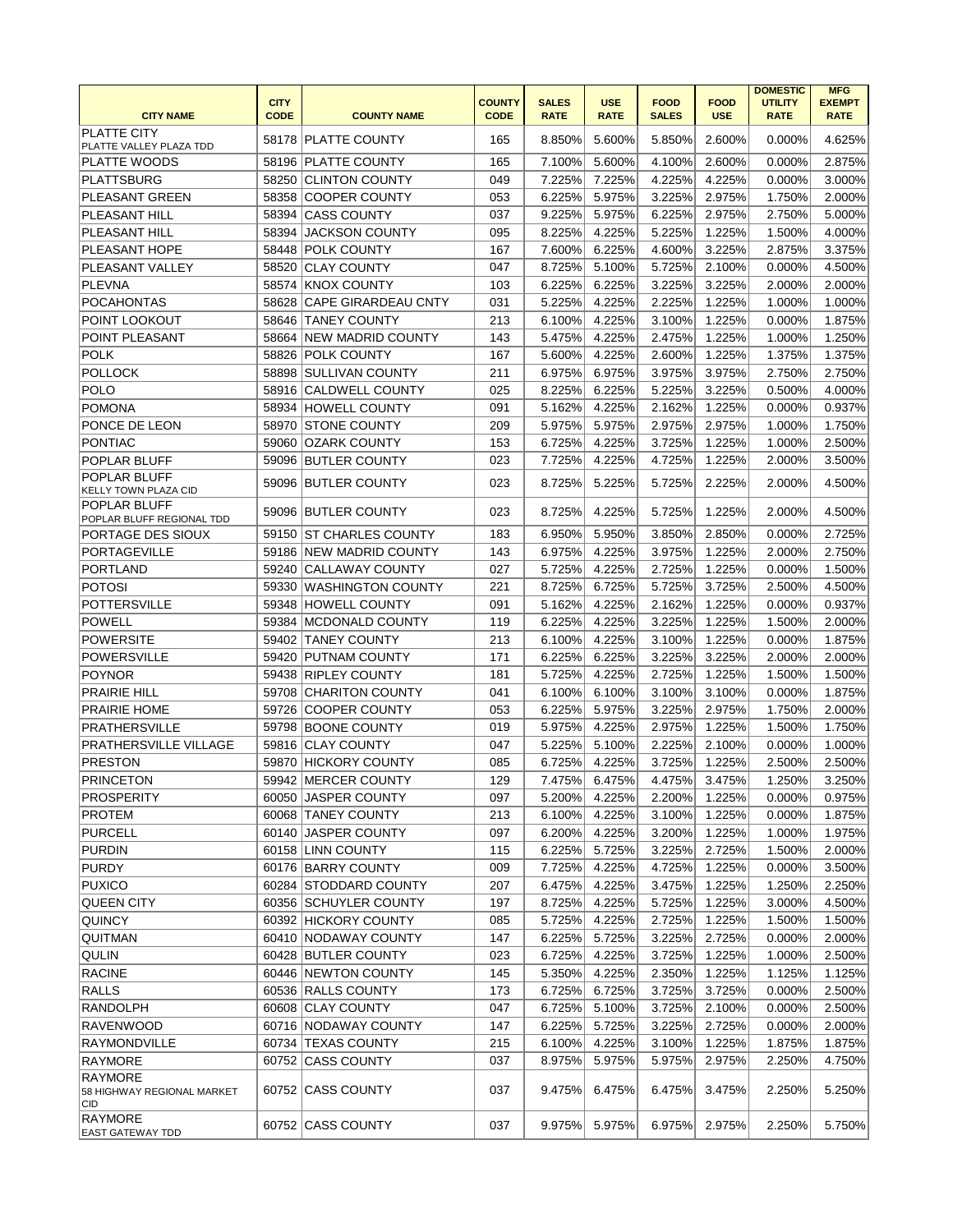| <b>CITY NAME</b>                                                                                           | <b>CITY</b><br><b>CODE</b> | <b>COUNTY NAME</b>      | <b>COUNTY</b><br><b>CODE</b> | <b>SALES</b><br><b>RATE</b> | <b>USE</b><br><b>RATE</b> | <b>FOOD</b><br><b>SALES</b> | <b>FOOD</b><br><b>USE</b> | <b>DOMESTIC</b><br><b>UTILITY</b><br><b>RATE</b> | <b>MFG</b><br><b>EXEMPT</b><br><b>RATE</b> |
|------------------------------------------------------------------------------------------------------------|----------------------------|-------------------------|------------------------------|-----------------------------|---------------------------|-----------------------------|---------------------------|--------------------------------------------------|--------------------------------------------|
| <b>RAYMORE</b><br>FOXWOOD VILLAGE CID                                                                      | 60752                      | <b>CASS COUNTY</b>      | 037                          | 9.725%                      | 5.975%                    | 6.725%                      | 2.975%                    | 2.250%                                           | 5.500%                                     |
| <b>RAYMORE</b><br>HUBACH HILL ROAD & NORTH CASS<br>PARKWAY TDD                                             |                            | 60752 CASS COUNTY       | 037                          | 9.225%                      | 5.975%                    | 6.225%                      | 2.975%                    | 2.250%                                           | 5.000%                                     |
| <b>RAYMORE</b><br>HUBACH HILL ROAD & NORTH CASS<br>PARKWAY TDD<br><b>BELTON/RAYMORE INTERCHANGE</b><br>TDD |                            | 60752 CASS COUNTY       | 037                          | 9.725%                      | 5.975%                    | 6.725%                      | 2.975%                    | 2.250%                                           | 5.500%                                     |
| <b>RAYMORE</b><br>JETER FARM CID                                                                           |                            | 60752 CASS COUNTY       | 037                          | 9.475%                      | 6.475%                    | 6.475%                      | 3.475%                    | 2.250%                                           | 5.250%                                     |
| <b>RAYMORE</b><br>RAYMORE GALLERIA CID                                                                     |                            | 60752 CASS COUNTY       | 037                          | 9.975%                      | 5.975%                    | 6.975%                      | 2.975%                    | 2.250%                                           | 5.750%                                     |
| <b>RAYTOWN</b>                                                                                             | 60788                      | <b>JACKSON COUNTY</b>   | 095                          | 8.225%                      | 4.225%                    | 5.225%                      | 1.225%                    | 2.000%                                           | 4.000%                                     |
| <b>RAYTOWN</b><br><b>DITZLER CID</b>                                                                       | 60788                      | <b>JACKSON COUNTY</b>   | 095                          | 9.225%                      | 5.225%                    | 6.225%                      | 2.225%                    | 2.000%                                           | 5.000%                                     |
| <b>RAYTOWN</b><br>HIGHWAY 350 CID                                                                          | 60788                      | <b>JACKSON COUNTY</b>   | 095                          | 9.100%                      | 5.100%                    | 6.100%                      | 2.100%                    | 2.000%                                           | 4.875%                                     |
| <b>RAYTOWN</b><br>RAYTOWN CROSSING CID                                                                     | 60788                      | <b>JACKSON COUNTY</b>   | 095                          | 9.225%                      | 5.225%                    | 6.225%                      | 2.225%                    | 2.000%                                           | 5.000%                                     |
| <b>RAYTOWN</b><br>RAYTOWN HIGHWAY 350 TDD<br>HIGHWAY 350 CID                                               | 60788                      | <b>JACKSON COUNTY</b>   | 095                          | 9.225%                      | 5.100%                    | 6.225%                      | 2.100%                    | 2.000%                                           | 5.000%                                     |
| <b>RAYTOWN</b><br>RAYTOWN SQUARE CID                                                                       | 60788                      | <b>JACKSON COUNTY</b>   | 095                          | 8.725%                      | 4.725%                    | 5.725%                      | 1.725%                    | 2.000%                                           | 4.500%                                     |
| REA                                                                                                        | 60842                      | <b>ANDREW COUNTY</b>    | 003                          | 6.425%                      | 5.925%                    | 3.425%                      | 2.925%                    | 0.000%                                           | 2.200%                                     |
| <b>READSVILLE</b>                                                                                          | 60878                      | <b>CALLAWAY COUNTY</b>  | 027                          | 5.725%                      | 4.225%                    | 2.725%                      | 1.225%                    | 0.000%                                           | 1.500%                                     |
| <b>REDFORD</b>                                                                                             | 60968                      | <b>REYNOLDS COUNTY</b>  | 179                          | 5.225%                      | 4.225%                    | 2.225%                      | 1.225%                    | 0.000%                                           | 1.000%                                     |
| <b>REDINGS MILL</b>                                                                                        | 60986                      | NEWTON COUNTY           | 145                          | 5.850%                      | 4.225%                    | 2.850%                      | 1.225%                    | 1.125%                                           | 1.625%                                     |
| <b>REEDS</b>                                                                                               | 61094                      | <b>JASPER COUNTY</b>    | 097                          | 5.200%                      | 4.225%                    | 2.200%                      | 1.225%                    | 0.000%                                           | 0.975%                                     |
| <b>REEDS SPRING</b>                                                                                        | 61112                      | <b>STONE COUNTY</b>     | 209                          | 8.975%                      | 5.975%                    | 5.975%                      | 2.975%                    | 1.000%                                           | 4.750%                                     |
| <b>REGER</b>                                                                                               |                            | 61148 SULLIVAN COUNTY   | 211                          | 6.975%                      | 6.975%                    | 3.975%                      | 3.975%                    | 2.750%                                           | 2.750%                                     |
| <b>RENICK</b>                                                                                              |                            | 61166 RANDOLPH COUNTY   | 175                          | 5.975%                      | 5.475%                    | 2.975%                      | 2.475%                    | 0.000%                                           | 1.750%                                     |
| <b>RENSSELAER</b>                                                                                          | 61184                      | <b>RALLS COUNTY</b>     | 173                          | 6.725%                      | 6.725%                    | 3.725%                      | 3.725%                    | 0.000%                                           | 2.500%                                     |
| <b>RENSSELAER</b><br>MONROE CITY AMBULANCE<br><b>DISTRICT</b>                                              |                            | 61184 RALLS COUNTY      | 173                          | 7.225%                      | 6.725%                    | 4.225%                      | 3.725%                    | $0.000\%$                                        | 3.000%                                     |
| <b>REPUBLIC</b>                                                                                            | 61238                      | <b>GREENE COUNTY</b>    | 077                          | 7.850%                      | 4.225%                    | 4.850%                      | 1.225%                    | 0.875%                                           | 3.625%                                     |
| <b>REPUBLIC</b>                                                                                            | 61238                      | ICHRISTIAN COUNTY       | 043                          | 8.350%                      | 4.225%                    | 5.350%                      | 1.225%                    | 0.000%                                           | 4.125%                                     |
| <b>REVERE</b>                                                                                              |                            | 61292 CLARK COUNTY      | 045                          | 6.225%                      | 4.225%                    | 3.225%                      | 1.225%                    | 0.000%                                           | 2.000%                                     |
| <b>REYNOLDS</b>                                                                                            | 61310                      | <b>REYNOLDS COUNTY</b>  | 179                          | 5.225%                      | 4.225%                    | 2.225%                      | 1.225%                    | 0.000%                                           | 1.000%                                     |
| <b>RHINELAND</b>                                                                                           |                            | 61328 MONTGOMERY COUNTY | 139                          | 7.475%                      | 4.225%                    | 4.475%                      | 1.225%                    | 2.250%                                           | 3.250%                                     |
| <b>RICHARDS</b>                                                                                            |                            | 61364 VERNON COUNTY     | 217                          | 5.225%                      | 4.225%                    | 2.225%                      | 1.225%                    | 0.000%                                           | 1.000%                                     |
| <b>RICH FOUNTAIN</b>                                                                                       |                            | 61400 OSAGE COUNTY      | 151                          | 6.475%                      | 5.975%                    | 3.475%                      | 2.975%                    | 1.250%                                           | 2.250%                                     |
| <b>RICH HILL</b>                                                                                           |                            | 61418 BATES COUNTY      | 013                          | 7.225%                      | 5.225%                    | 4.225%                      | 2.225%                    | 0.000%                                           | 3.000%                                     |
| <b>RICHLAND</b>                                                                                            |                            | 61562 CAMDEN COUNTY     | 029                          | 8.475%                      | 5.475%                    | 5.475%                      | 2.475%                    | 1.000%                                           | 4.250%                                     |
| <b>RICHLAND</b>                                                                                            |                            | 61562 LACLEDE COUNTY    | 105                          | 8.225%                      | 4.225%                    | 5.225%                      | 1.225%                    | 1.000%                                           | 4.000%                                     |
| <b>RICHLAND</b>                                                                                            |                            | 61562 PULASKI COUNTY    | 169                          | 7.975%                      | 4.225%                    | 4.975%                      | 1.225%                    | 1.000%                                           | 3.750%                                     |
| <b>RICHMOND</b>                                                                                            |                            | 61670 RAY COUNTY        | 177                          | 8.225%                      | 5.725%                    | 5.225%                      | 2.725%                    | 1.000%                                           | 4.000%                                     |
| RICHMOND HEIGHTS                                                                                           |                            | 61706 ST LOUIS COUNTY   | 189                          | 8.613%                      | 4.225%                    | 5.225%                      | 1.225%                    | 0.000%                                           | 4.388%                                     |
| <b>RICHMOND HEIGHTS</b><br>BRENTWOOD BLVD/CLAYTON RD<br><b>CID</b><br>BRENTWOOD BLVD/CLAYTON RD<br>TDD     |                            | 61706 ST LOUIS COUNTY   | 189                          | 10.613%                     | 5.225%                    | 7.225%                      | 2.225%                    | 0.000%                                           | 6.388%                                     |
| <b>RICHMOND HEIGHTS</b><br>CHESHIRE CID<br>CHESHIRE TDD                                                    |                            | 61706 ST LOUIS COUNTY   | 189                          | 10.613%                     | 5.225%                    | 7.225%                      | 2.225%                    | 0.000%                                           | 6.388%                                     |
| <b>RICHMOND HEIGHTS (T2)</b>                                                                               |                            | 61708 ST LOUIS COUNTY   | 189                          | 8.613%                      | 4.225%                    | 5.225%                      | 1.225%                    | 0.000%                                           | 4.388%                                     |
| <b>RICHMOND HEIGHTS (T2)</b><br><b>FRANCIS PLACE TDD</b>                                                   |                            | 61708 ST LOUIS COUNTY   | 189                          | 9.613%                      | 4.225%                    | 6.225%                      | 1.225%                    | 0.000%                                           | 5.388%                                     |
| RICHMOND HEIGHTS (T3)                                                                                      |                            | 61709 ST LOUIS COUNTY   | 189                          | 8.613%                      | 4.225%                    | 5.225%                      | 1.225%                    | 0.000%                                           | 4.388%                                     |
| RICHMOND HEIGHTS (T4)                                                                                      |                            | 61710 ST LOUIS COUNTY   | 189                          | 8.613%                      | 4.225%                    | 5.225%                      | 1.225%                    | 0.000%                                           | 4.388%                                     |
| RICHMOND HEIGHTS (T5)                                                                                      |                            | 61711 ST LOUIS COUNTY   | 189                          | 8.613%                      | 4.225%                    | 5.225%                      | 1.225%                    | 0.000%                                           | 4.388%                                     |
| RICHMOND HEIGHTS (T6)                                                                                      |                            | 61712 ST LOUIS COUNTY   | 189                          | 8.613%                      | 4.225%                    | 5.225%                      | 1.225%                    | 0.000%                                           | 4.388%                                     |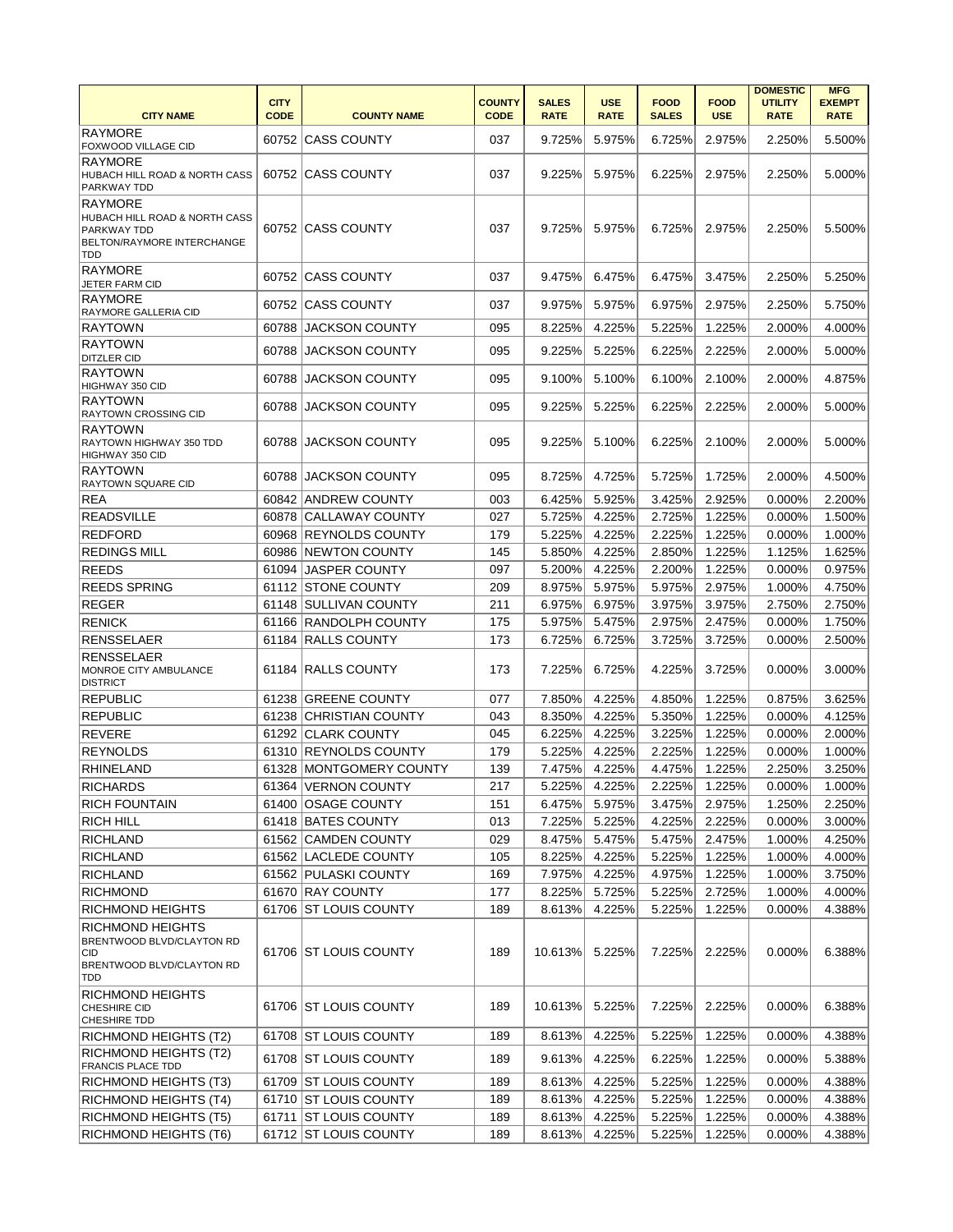|                                                | <b>CITY</b> |                         | <b>COUNTY</b> | <b>SALES</b> | <b>USE</b>  | <b>FOOD</b>  | <b>FOOD</b> | <b>DOMESTIC</b><br><b>UTILITY</b> | <b>MFG</b><br><b>EXEMPT</b> |
|------------------------------------------------|-------------|-------------------------|---------------|--------------|-------------|--------------|-------------|-----------------------------------|-----------------------------|
| <b>CITY NAME</b>                               | <b>CODE</b> | <b>COUNTY NAME</b>      | <b>CODE</b>   | <b>RATE</b>  | <b>RATE</b> | <b>SALES</b> | <b>USE</b>  | <b>RATE</b>                       | <b>RATE</b>                 |
| <b>RICHWOODS</b>                               | 61796       | WASHINGTON COUNTY       | 221           | 7.225%       | 6.725%      | 4.225%       | 3.725%      | 2.000%                            | 3.000%                      |
| <b>RIDGEDALE</b>                               | 61850       | <b>TANEY COUNTY</b>     | 213           | 6.100%       | 4.225%      | 3.100%       | 1.225%      | 0.000%                            | 1.875%                      |
| <b>RIDGELEY</b>                                | 61886       | <b>PLATTE COUNTY</b>    | 165           | 5.600%       | 5.600%      | 2.600%       | 2.600%      | 0.000%                            | 1.375%                      |
| <b>RIDGEWAY</b>                                |             | 61904 HARRISON COUNTY   | 081           | 7.725%       | 5.475%      | 4.725%       | 2.475%      | 0.000%                            | 3.500%                      |
| <b>RISCO</b>                                   |             | 61994 NEW MADRID COUNTY | 143           | 6.475%       | 4.225%      | 3.475%       | 1.225%      | 2.000%                            | 2.250%                      |
| <b>RITCHEY</b>                                 | 62030       | <b>NEWTON COUNTY</b>    | 145           | 5.350%       | 4.225%      | 2.350%       | 1.225%      | 1.125%                            | 1.125%                      |
| <b>RIVER BEND</b>                              |             | 62056 JACKSON COUNTY    | 095           | 6.475%       | 4.225%      | 3.475%       | 1.225%      | 0.000%                            | 2.250%                      |
| <b>RIVERSIDE</b>                               |             | 62156 PLATTE COUNTY     | 165           | 6.600%       | 6.600%      | 3.600%       | 3.600%      | 1.000%                            | 2.375%                      |
| <b>RIVERVIEW</b>                               |             | 62192 ST LOUIS COUNTY   | 189           | 7.613%       | 4.725%      | 4.225%       | 1.725%      | 0.000%                            | 3.388%                      |
| <b>RIVES</b>                                   | 62228       | <b>DUNKLIN COUNTY</b>   | 069           | 5.225%       | 5.225%      | 2.225%       | 2.225%      | 0.000%                            | 1.000%                      |
| ROACH                                          | 62246       | <b>CAMDEN COUNTY</b>    | 029           | 5.475%       | 5.475%      | 2.475%       | 2.475%      | 0.000%                            | 1.250%                      |
| <b>ROANOKE</b>                                 |             | 62282 HOWARD COUNTY     | 089           | 6.850%       | 6.850%      | 3.850%       | 3.850%      | 2.125%                            | 2.625%                      |
| <b>ROANOKE</b>                                 |             | 62282 RANDOLPH COUNTY   | 175           | 5.975%       | 5.475%      | 2.975%       | 2.475%      | 0.000%                            | 1.750%                      |
| <b>ROBERTSVILLE</b>                            | 62426       | <b>FRANKLIN COUNTY</b>  | 071           | 6.475%       | 4.225%      | 3.475%       | 1.225%      | 0.000%                            | 2.250%                      |
| <b>ROBY</b>                                    | 62480       | <b>TEXAS COUNTY</b>     | 215           | 6.100%       | 4.225%      | 3.100%       | 1.225%      | 1.875%                            | 1.875%                      |
| <b>ROCHEPORT</b>                               |             | 62498 BOONE COUNTY      | 019           | 7.475%       | 4.225%      | 4.475%       | 1.225%      | 1.500%                            | 3.250%                      |
| ROCKAWAY BEACH                                 | 62570       | <b>TANEY COUNTY</b>     | 213           | 8.100%       | 4.225%      | 5.100%       | 1.225%      | 1.000%                            | 3.875%                      |
| <b>ROCKBRIDGE</b>                              | 62588       | <b>OZARK COUNTY</b>     | 153           | 6.725%       | 4.225%      | 3.725%       | 1.225%      | 1.000%                            | 2.500%                      |
| <b>ROCK HILL</b>                               | 62660       | <b>ST LOUIS COUNTY</b>  | 189           | 8.613%       | 4.225%      | 5.225%       | 1.225%      | 0.000%                            | 4.388%                      |
| ROCK HILL (T3)                                 |             | 62663 ST LOUIS COUNTY   | 189           | 8.613%       | 4.225%      | 5.225%       | 1.225%      | 0.000%                            | 4.388%                      |
| ROCK HILL (T3)<br>MARKET AT MCKNIGHT 1 TDD     |             | 62663 ST LOUIS COUNTY   | 189           | 9.613%       | 4.225%      | 6.225%       | 1.225%      | 0.000%                            | 5.388%                      |
| ROCK HILL (T4)                                 | 62664       | <b>ST LOUIS COUNTY</b>  | 189           | 8.613%       | 4.225%      | 5.225%       | 1.225%      | 0.000%                            | 4.388%                      |
| <b>ROCK PORT</b>                               | 62696       | ATCHISON COUNTY         | 005           | 8.225%       | 8.225%      | 5.225%       | 5.225%      | 0.000%                            | 4.000%                      |
| <b>ROCKVIEW</b>                                | 62768       | <b>SCOTT COUNTY</b>     | 201           | 5.225%       | 5.225%      | 2.225%       | 2.225%      | 1.000%                            | 1.000%                      |
| <b>ROCKVILLE</b>                               |             | 62786 BATES COUNTY      | 013           | 6.225%       | 5.225%      | 3.225%       | 2.225%      | 0.000%                            | 2.000%                      |
| <b>ROCKY COMFORT</b>                           |             | 62822 MCDONALD COUNTY   | 119           | 6.225%       | 4.225%      | 3.225%       | 1.225%      | 1.500%                            | 2.000%                      |
| <b>ROCKY MOUNT</b>                             |             | 62858 MORGAN COUNTY     | 141           | 5.725%       | 5.225%      | 2.725%       | 2.225%      | 0.500%                            | 1.500%                      |
| <b>ROGERSVILLE</b>                             | 62894       | <b>GREENE COUNTY</b>    | 077           | 7.475%       | 4.225%      | 4.475%       | 1.225%      | 2.875%                            | 3.250%                      |
| <b>ROGERSVILLE</b><br><b>LOGAN ESTATES CID</b> | 62894       | <b>GREENE COUNTY</b>    | 077           | 8.475%       | 5.225%      | 5.475%       | 2.225%      | 2.875%                            | 4.250%                      |
| <b>ROGERSVILLE</b>                             | 62894       | WEBSTER COUNTY          | 225           | 8.058%       | 4.225%      | 5.058%       | 1.225%      | 3.833%                            | 3.833%                      |
| <b>ROLLA</b>                                   |             | 62912 PHELPS COUNTY     | 161           | 7.350%       | 4.225%      | 4.350%       | 1.225%      | 0.000%                            | 3.125%                      |
| <b>ROMBAUER</b>                                | 62966       | <b>BUTLER COUNTY</b>    | 023           | 5.225%       | 4.225%      | 2.225%       | 1.225%      | 1.000%                            | 1.000%                      |
| <b>ROSCOE</b>                                  |             | 63074 ST CLAIR COUNTY   | 185           | 4.725%       | 4.225%      | 1.725%       | 1.225%      | 0.000%                            | 0.500%                      |
| <b>ROSEBUD</b>                                 |             | 63110 GASCONADE COUNTY  | 073           | 7.600%       | 4.225%      | 4.600%       | 1.225%      | 2.000%                            | 3.375%                      |
| <b>ROSELLE</b>                                 |             | 63182 MADISON COUNTY    | 123           | 6.225%       | 4.225%      | 3.225%       | 1.225%      | 1.500%                            | 2.000%                      |
| <b>ROSENDALE</b>                               |             | 63200 ANDREW COUNTY     | 003           | 6.425%       | 5.925%      | 3.425%       | 2.925%      | 0.000%                            | 2.200%                      |
| <b>ROTHVILLE</b>                               |             | 63236 CHARITON COUNTY   | 041           | 6.100%       | 6.100%      | $3.100\%$    | 3.100%      | 0.000%                            | 1.875%                      |
| <b>ROUND GROVE</b>                             |             | 63308 LAWRENCE COUNTY   | 109           | 5.725%       | 5.725%      | 2.725%       | 2.725%      | 0.000%                            | 1.500%                      |
| <b>ROUND SPRING</b>                            |             | 63380 SHANNON COUNTY    | 203           | 5.225%       | 4.225%      | 2.225%       | 1.225%      | 1.000%                            | 1.000%                      |
| <b>RUETER</b>                                  |             | 63524 TANEY COUNTY      | 213           | 6.100%       | 4.225%      | 3.100%       | 1.225%      | 0.000%                            | 1.875%                      |
| <b>RUSH HILL</b>                               |             | 63560 AUDRAIN COUNTY    | 007           | 6.600%       | 4.225%      | 3.600%       | 1.225%      | 0.000%                            | 2.375%                      |
| <b>RUSHVILLE</b>                               |             | 63596 BUCHANAN COUNTY   | 021           | 5.575%       | 5.575%      | 2.575%       | 2.575%      | 0.000%                            | 1.350%                      |
| <b>RUSSELLVILLE</b>                            |             | 63704 COLE COUNTY       | 051           | 6.725%       | 5.725%      | 3.725%       | 2.725%      | 1.000%                            | 2.500%                      |
| <b>RUTLEDGE</b>                                |             | 63776 SCOTLAND COUNTY   | 199           | 6.475%       | 5.475%      | 3.475%       | 2.475%      | 0.000%                            | 2.250%                      |
| <b>SACO</b>                                    |             | 63830 MADISON COUNTY    | 123           | 6.225%       | 4.225%      | 3.225%       | 1.225%      | 1.500%                            | 2.000%                      |
| <b>SADDLEBROOKE</b>                            |             | 63857 CHRISTIAN COUNTY  | 043           | 6.975%       | 4.225%      | 3.975%       | 1.225%      | 0.000%                            | 2.750%                      |
| <b>SADDLEBROOKE</b>                            |             | 63857 TANEY COUNTY      | 213           | 7.100%       | 4.225%      | 4.100%       | 1.225%      | 0.000%                            | 2.875%                      |
| SAGINAW                                        |             | 63902 NEWTON COUNTY     | 145           | 6.350%       | 4.225%      | 3.350%       | 1.225%      | 1.125%                            | 2.125%                      |
| <b>ST ALBANS</b>                               |             | 63938 FRANKLIN COUNTY   | 071           | 6.475%       | 4.225%      | 3.475%       | 1.225%      | 0.000%                            | 2.250%                      |
| <b>ST ANN</b>                                  |             | 63956 ST LOUIS COUNTY   | 189           | 8.863%       | 4.225%      | 5.475%       | 1.225%      | 0.000%                            | 4.638%                      |
| ST ANN (T2)                                    |             | 63958 ST LOUIS COUNTY   | 189           | 8.863%       | 4.225%      | 5.475%       | 1.225%      | 0.000%                            | 4.638%                      |
| ST ANN (T2)<br><b>NWP CID</b>                  |             | 63958 ST LOUIS COUNTY   | 189           | 9.863%       | 5.225%      | 6.475%       | 2.225%      | 0.000%                            | 5.638%                      |
| ST ANTHONY                                     |             | 63992 MILLER COUNTY     | 131           | 5.725%       | 5.225%      | 2.725%       | 2.225%      | 1.000%                            | 1.500%                      |
| <b>ST CATHARINE</b>                            |             | 64046 LINN COUNTY       | 115           | 6.225%       | 5.725%      | 3.225%       | 2.725%      | 1.500%                            | 2.000%                      |
| <b>ST CHARLES</b>                              |             | 64082 ST CHARLES COUNTY | 183           | 7.450%       | 5.950%      | 4.350%       | 2.850%      | 1.000%                            | 3.225%                      |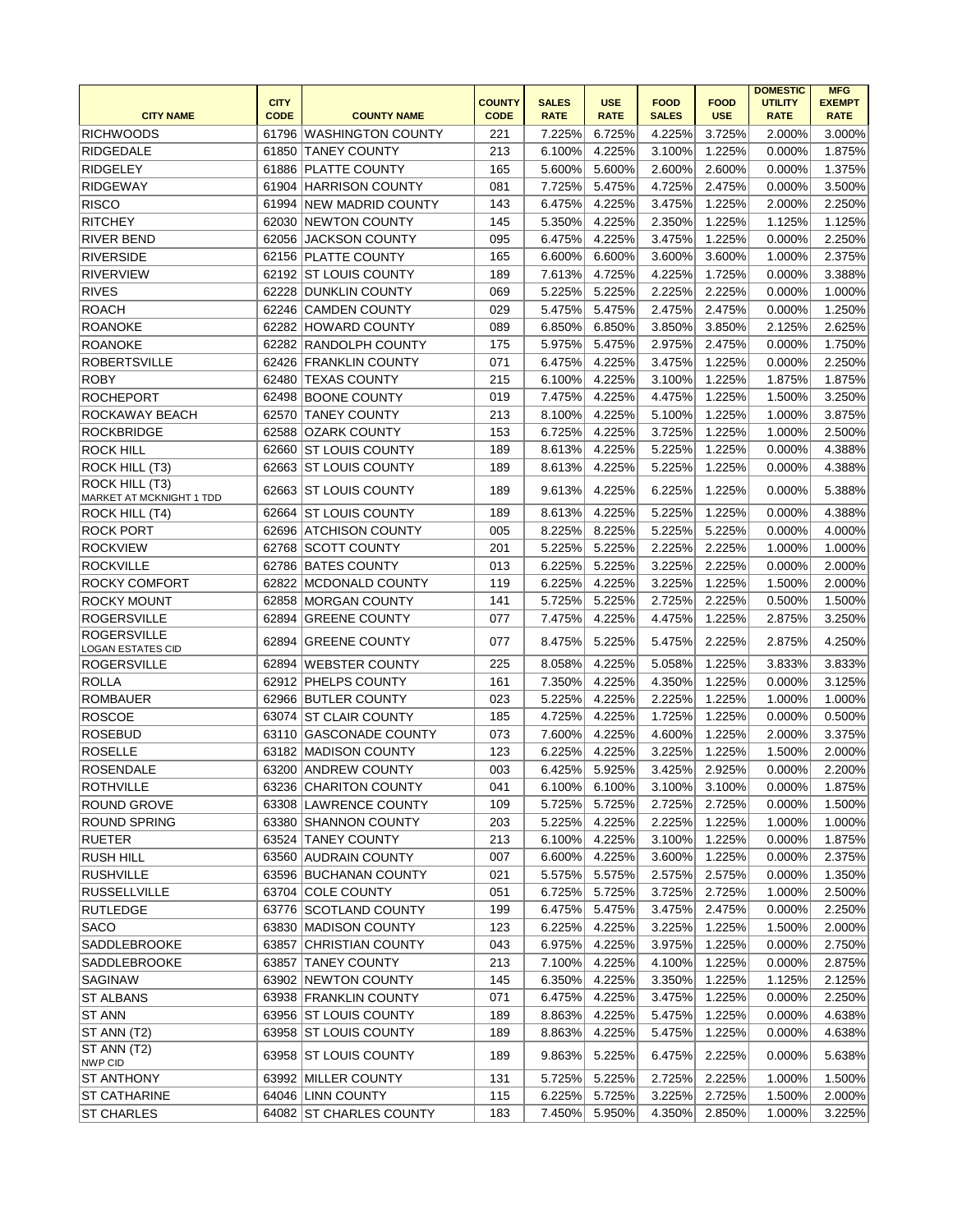| <b>CITY NAME</b>                                                            | <b>CITY</b><br><b>CODE</b> | <b>COUNTY NAME</b>        | <b>COUNTY</b><br><b>CODE</b> | <b>SALES</b><br><b>RATE</b> | <b>USE</b><br><b>RATE</b> | <b>FOOD</b><br><b>SALES</b> | <b>FOOD</b><br><b>USE</b> | <b>DOMESTIC</b><br><b>UTILITY</b><br><b>RATE</b> | <b>MFG</b><br><b>EXEMPT</b><br><b>RATE</b> |
|-----------------------------------------------------------------------------|----------------------------|---------------------------|------------------------------|-----------------------------|---------------------------|-----------------------------|---------------------------|--------------------------------------------------|--------------------------------------------|
| <b>ST CHARLES</b><br><b>ELM &amp; 370 CID</b>                               |                            | 64082 ST CHARLES COUNTY   | 183                          | 8.450%                      | 6.950%                    | 5.350%                      | 3.850%                    | 1.000%                                           | 4.225%                                     |
| <b>ST CHARLES</b><br>FOUNTAIN LAKES COMMERCE<br><b>CENTER NORTH CID</b>     |                            | 64082 ST CHARLES COUNTY   | 183                          | 8.450%                      | 6.950%                    | 5.350%                      | 3.850%                    | 1.000%                                           | 4.225%                                     |
| <b>ST CHARLES</b><br>FOUNTAIN LAKES COMMERCE<br>CENTER SOUTH CID            |                            | 64082 IST CHARLES COUNTY  | 183                          | 8.450%                      | 6.950%                    | 5.350%                      | 3.850%                    | 1.000%                                           | 4.225%                                     |
| <b>ST CHARLES</b><br>MARK TWAIN MALL TDD                                    | 64082                      | <b>IST CHARLES COUNTY</b> | 183                          | 8.450%                      | 5.950%                    | 5.350%                      | 2.850%                    | 1.000%                                           | 4.225%                                     |
| <b>ST CHARLES</b><br>PLAZA AT NOAHS ARK CID                                 |                            | 64082 ST CHARLES COUNTY   | 183                          | 8.450%                      | 6.950%                    | 5.350%                      | 3.850%                    | 1.000%                                           | 4.225%                                     |
| <b>ST CHARLES</b><br>ST CHARLES RIVERFRONT CID<br>ST CHARLES RIVERFRONT TDD |                            | 64082 ST CHARLES COUNTY   | 183                          | 9.450%                      | 6.950%                    | 6.350%                      | 3.850%                    | 1.000%                                           | 5.225%                                     |
| <b>ST CHARLES</b><br>VETERANS MEMORIAL PARKWAY<br><b>CID</b>                |                            | 64082 ST CHARLES COUNTY   | 183                          | 8.450%                      | 6.950%                    | 5.350%                      | 3.850%                    | 1.000%                                           | 4.225%                                     |
| <b>ST CHARLES</b><br>WEST CLAY EXTENSION CID                                |                            | 64082 ST CHARLES COUNTY   | 183                          | 8.450%                      | 5.950%                    | 5.350%                      | 2.850%                    | 1.000%                                           | 4.225%                                     |
| <b>ST CHARLES</b><br>ZUMBEHL ROAD/HWY 94 CID                                |                            | 64082 ST CHARLES COUNTY   | 183                          | 8.450%                      | 6.950%                    | 5.350%                      | 3.850%                    | 1.000%                                           | 4.225%                                     |
| <b>ST CLAIR</b>                                                             |                            | 64136 FRANKLIN COUNTY     | 071                          | 8.975%                      | 4.225%                    | 5.975%                      | 1.225%                    | 0.000%                                           | 4.750%                                     |
| <b>ST CLAIR</b><br>I-44 & HWY 47 TRIANGLE TDD                               |                            | 64136 FRANKLIN COUNTY     | 071                          | 9.975%                      | 4.225%                    | 6.975%                      | 1.225%                    | 0.000%                                           | 5.750%                                     |
| <b>ST CLOUD</b><br><b>BOURBON FIRE PROTECTION</b><br><b>DISTRICT</b>        |                            | 64172 CRAWFORD COUNTY     | 055                          | 6.975%                      | 4.225%                    | 3.975%                      | 1.225%                    | 0.750%                                           | 2.750%                                     |
| <b>ST CLOUD</b><br>SULLIVAN FIRE PROTECTION<br><b>DISTRICT</b>              |                            | 64172 CRAWFORD COUNTY     | 055                          | 6.975%                      | 4.225%                    | 3.975%                      | 1.225%                    | 0.750%                                           | 2.750%                                     |
| <b>ST ELIZABETH</b>                                                         | 64190                      | <b>MILLER COUNTY</b>      | 131                          | 6.725%                      | 5.225%                    | 3.725%                      | 2.225%                    | 2.000%                                           | 2.500%                                     |
| <b>ST JAMES</b>                                                             |                            | 64424   PHELPS COUNTY     | 161                          | 7.850%                      | 4.225%                    | 4.850%                      | 1.225%                    | 0.000%                                           | 3.625%                                     |
| <b>ST JOHN</b><br><b>ST JOHN</b>                                            |                            | 64514 ST LOUIS COUNTY     | 189                          | 8.113%                      | 4.225%                    | 4.725%                      | 1.225%                    | 0.000%                                           | 3.888%                                     |
| ST. CHARLES ROCK ROAD CID                                                   | 64514                      | <b>ST LOUIS COUNTY</b>    | 189                          | 9.113%                      | 5.225%                    | 5.725%                      | 2.225%                    | 0.000%                                           | 4.888%                                     |
| ST JOHN (T8)<br>ST JOHN (T8)                                                |                            | 64522 ST LOUIS COUNTY     | 189                          | 8.113%                      | 4.225%                    | 4.725%                      | 1.225%                    | 0.000%                                           | 3.888%                                     |
| ST JOHN CROSSINGS TDD                                                       | 64522                      | IST LOUIS COUNTY          | 189                          | 8.363%                      | 4.225%                    | 4.975%                      | 1.225%                    | 0.000%                                           | 4.138%                                     |
| <b>ST JOSEPH</b><br><b>ST JOSEPH</b>                                        |                            | 64550 BUCHANAN COUNTY     | 021                          | 8.450%                      | 5.575%                    | 5.450%                      | 2.575%                    | 0.000%                                           | 4.225%                                     |
| <b>COOK CROSSINGS CID</b>                                                   | 64550                      | BUCHANAN COUNTY           | 021                          | 9.450%                      | 5.575%                    | 6.450%                      | 2.575%                    | 0.000%                                           | 5.225%                                     |
| <b>ST JOSEPH</b><br><b>EAST HILLS CID</b>                                   | 64550                      | BUCHANAN COUNTY           | 021                          | 9.450%                      | 6.575%                    | 6.450%                      | 3.575%                    | 0.000%                                           | 5.225%                                     |
| <b>ST JOSEPH</b><br>ST JOSEPH DOWNTOWN CID                                  |                            | 64550 BUCHANAN COUNTY     | 021                          | 8.950%                      | 5.575%                    | 5.950%                      | 2.575%                    | 0.000%                                           | 4.725%                                     |
| <b>ST JOSEPH</b><br>ST JOSEPH DOWNTOWN CID<br>ST JOSEPH GATEWAY TDD         |                            | 64550 BUCHANAN COUNTY     | 021                          | 9.950%                      | 5.575%                    | 6.950%                      | 2.575%                    | 0.000%                                           | 5.725%                                     |
| <b>ST JOSEPH</b><br>THE COMMONS CID                                         |                            | 64550 BUCHANAN COUNTY     | 021                          | 9.450%                      | 5.575%                    | 6.450%                      | 2.575%                    | 0.000%                                           | 5.225%                                     |
| <b>ST LOUIS</b>                                                             | 65000                      | ST LOUIS CITY             | 510                          | 8.679%                      | 8.013%                    | 5.391%                      | 4.725%                    | 0.000%                                           | 4.454%                                     |
| <b>ST LOUIS</b><br>212 SOUTH GRAND TDD<br>212 SOUTH GRAND CID               |                            | 65000 ST LOUIS CITY       | 510                          | 10.679%                     | 9.013%                    | 7.391%                      | 5.725%                    | 0.000%                                           | 6.454%                                     |
| <b>ST LOUIS</b><br>620 MARKET CID<br>620 MARKET TDD                         |                            | 65000 ST LOUIS CITY       | 510                          | 10.679%                     | 9.013%                    | 7.391%                      | 5.725%                    | 0.000%                                           | 6.454%                                     |
| <b>ST LOUIS</b><br>840 EAST TAYLOR CID                                      | 65000                      | ST LOUIS CITY             | 510                          | 9.679%                      | 9.013%                    | 6.391%                      | 5.725%                    | 0.000%                                           | 5.454%                                     |
| <b>ST LOUIS</b><br>1100 WASHINGTON AVE CID<br><b>WASHINGTON AVE TDD</b>     | 65000                      | <b>IST LOUIS CITY</b>     | 510                          | 10.679%                     | 9.013%                    | 7.391%                      | 5.725%                    | 0.000%                                           | 6.454%                                     |
| <b>ST LOUIS</b><br>1133 WASHINGTON AVE CID<br><b>WASHINGTON AVE TDD</b>     |                            | 65000 ST LOUIS CITY       | 510                          | 10.679%                     | 9.013%                    | 7.391%                      | 5.725%                    | 0.000%                                           | 6.454%                                     |
| <b>ST LOUIS</b><br>1201 WASHINGTON CID                                      |                            | 65000 ST LOUIS CITY       | 510                          | 9.679%                      | 9.013%                    | 6.391%                      | 5.725%                    | 0.000%                                           | 5.454%                                     |
| <b>ST LOUIS</b><br>1225 WASHINGTON CID<br>1225 WASHINGTON TDD               |                            | 65000 ST LOUIS CITY       | 510                          | 10.679%                     | 9.013%                    | 7.391%                      | 5.725%                    | 0.000%                                           | 6.454%                                     |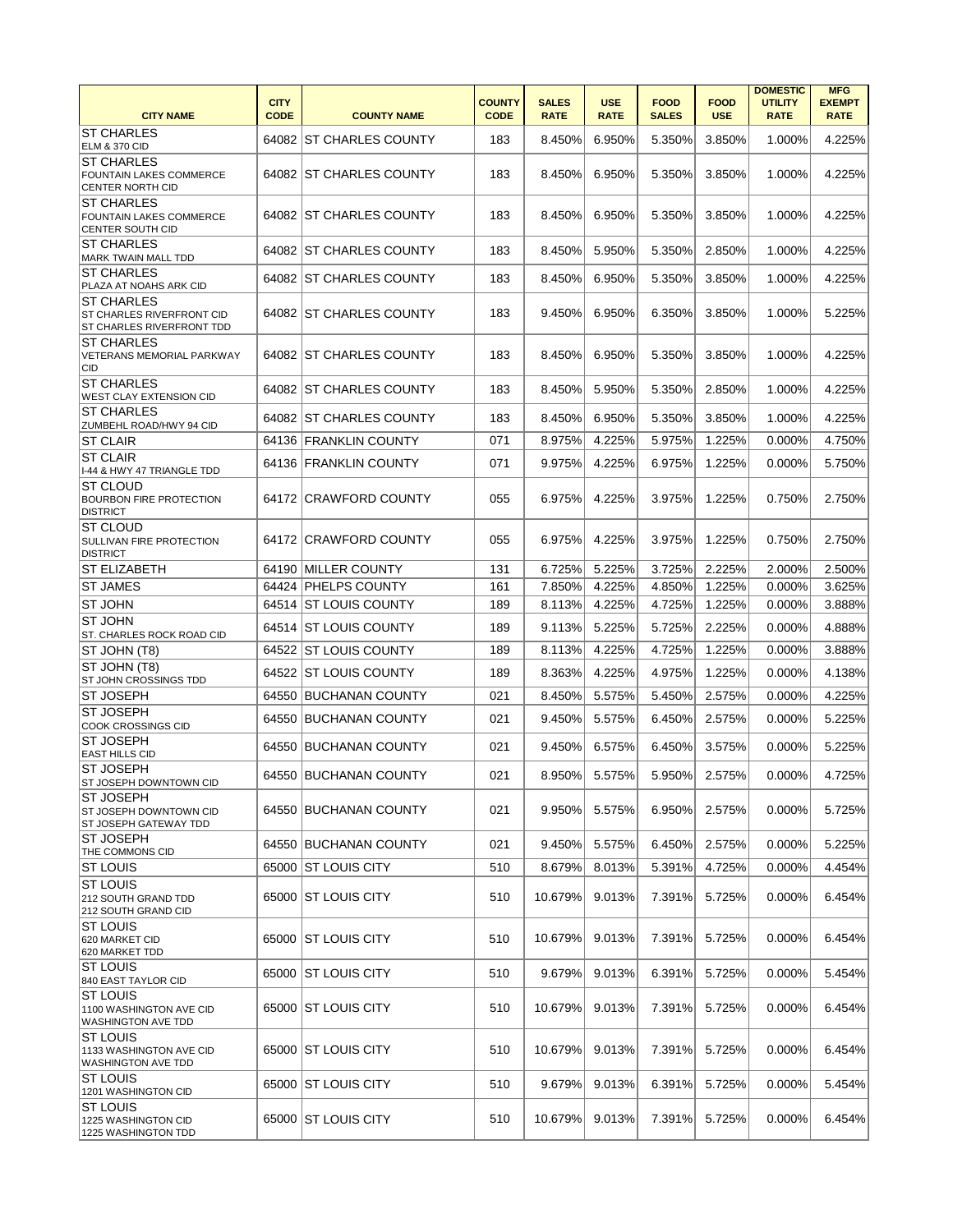| <b>CITY NAME</b>                                                          | <b>CITY</b><br><b>CODE</b> | <b>COUNTY NAME</b>   | <b>COUNTY</b><br><b>CODE</b> | <b>SALES</b><br><b>RATE</b> | <b>USE</b><br><b>RATE</b> | <b>FOOD</b><br><b>SALES</b> | <b>FOOD</b><br><b>USE</b> | <b>DOMESTIC</b><br><b>UTILITY</b><br><b>RATE</b> | <b>MFG</b><br><b>EXEMPT</b><br><b>RATE</b> |
|---------------------------------------------------------------------------|----------------------------|----------------------|------------------------------|-----------------------------|---------------------------|-----------------------------|---------------------------|--------------------------------------------------|--------------------------------------------|
| ST LOUIS<br>1601 SOUTH JEFFERSON CID                                      | 65000                      | ST LOUIS CITY        | 510                          | 9.679%                      | 9.013%                    | 6.391%                      | 5.725%                    | 0.000%                                           | 5.454%                                     |
| <b>ST LOUIS</b><br>2017 CHOUTEAU CID<br>2118 CHOUTEAU TDD                 |                            | 65000 ST LOUIS CITY  | 510                          | 10.679%                     | 9.013%                    | 7.391%                      | 5.725%                    | 0.000%                                           | 6.454%                                     |
| IST LOUIS<br>2118 CHOUTEAU TDD                                            | 65000                      | <b>ST LOUIS CITY</b> | 510                          | 9.679%                      | 8.013%                    | 6.391%                      | 4.725%                    | 0.000%                                           | 5.454%                                     |
| <b>ST LOUIS</b><br><b>BALLPARK VILLAGE CID</b>                            | 65000                      | <b>ST LOUIS CITY</b> | 510                          | 9.679%                      | 9.013%                    | 6.391%                      | 5.725%                    | $0.000\%$                                        | 5.454%                                     |
| IST LOUIS<br><b>BROADWAY CARRIE TDD</b>                                   | 65000                      | ST LOUIS CITY        | 510                          | 9.679%                      | 8.013%                    | 6.391%                      | 4.725%                    | 0.000%                                           | 5.454%                                     |
| <b>ST LOUIS</b><br><b>BROADWAY HOTEL CID</b><br><b>BROADWAY HOTEL TDD</b> |                            | 65000 ST LOUIS CITY  | 510                          | 10.679%                     | 9.013%                    | 7.391%                      | 5.725%                    | 0.000%                                           | 6.454%                                     |
| ST LOUIS<br>CB5421 5975 TDD<br><b>LOOP TROLLEY TDD</b>                    |                            | 65000 ST LOUIS CITY  | 510                          | 10.679%                     | 8.013%                    | 7.391%                      | 4.725%                    | 0.000%                                           | 6.454%                                     |
| <b>ST LOUIS</b><br>CHESHIRE ANNEX CID<br><b>CHESHIRE TDD</b>              |                            | 65000 ST LOUIS CITY  | 510                          | 10.679%                     | 9.013%                    | 7.391%                      | 5.725%                    | 0.000%                                           | 6.454%                                     |
| IST LOUIS<br>CITY HOSPITAL RPA 2 PHASE 1 CID<br>CITY HOSPITAL LAUNDRY TDD |                            | 65000 ST LOUIS CITY  | 510                          | 10.679%                     | 9.013%                    | 7.391%                      | 5.725%                    | 0.000%                                           | 6.454%                                     |
| ST LOUIS<br>CITY HOSPITAL POWERHOUSE CID<br>CITY HOSPITAL POWERHOUSE TDD  |                            | 65000 ST LOUIS CITY  | 510                          | 10.679%                     | 9.013%                    | 7.391%                      | 5.725%                    | 0.000%                                           | 6.454%                                     |
| IST LOUIS<br>COZENS MLK GRAND CID                                         |                            | 65000 ST LOUIS CITY  | 510                          | 9.679%                      | 9.013%                    | 6.391%                      | 5.725%                    | 0.000%                                           | 5.454%                                     |
| ST LOUIS<br>CHOUTEAU CROSSING CID                                         | 65000                      | IST LOUIS CITY       | 510                          | 9.679%                      | 9.013%                    | 6.391%                      | 5.725%                    | 0.000%                                           | 5.454%                                     |
| <b>ST LOUIS</b><br><b>CROWNE PLAZA CID</b><br>CROWNE PLAZA TDD            |                            | 65000 ST LOUIS CITY  | 510                          | 10.679%                     | 8.013%                    | 7.391%                      | 4.725%                    | 0.000%                                           | 6.454%                                     |
| IST LOUIS<br><b>CUPPLES STATION BUILDING 9 CID</b>                        | 65000                      | ST LOUIS CITY        | 510                          | 9.679%                      | 9.013%                    | 6.391%                      | 5.725%                    | 0.000%                                           | 5.454%                                     |
| <b>ST LOUIS</b><br><b>CWE BUSINESS CID</b>                                | 65000                      | <b>ST LOUIS CITY</b> | 510                          | 9.679%                      | 9.013%                    | 6.391%                      | 5.725%                    | 0.000%                                           | 5.454%                                     |
| <b>ST LOUIS</b><br><b>EUCLID BUCKINGHAM TDD</b>                           | 65000                      | ST LOUIS CITY        | 510                          | 9.679%                      | 8.013%                    | 6.391%                      | 4.725%                    | 0.000%                                           | 5.454%                                     |
| <b>ST LOUIS</b><br><b>GEORGIAN SQUARE CID</b>                             | 65000                      | ST LOUIS CITY        | 510                          | 9.679%                      | 9.013%                    | 6.391%                      | 5.725%                    | 0.000%                                           | 5.454%                                     |
| <b>ST LOUIS</b><br><b>GROVE CID</b>                                       | 65000                      | <b>ST LOUIS CITY</b> | 510                          | 9.679%                      | 9.013%                    | 6.391%                      | 5.725%                    | 0.000%                                           | 5.454%                                     |
| <b>ST LOUIS</b><br>HADLEY DEAN BUILDING CID                               |                            | 65000 ST LOUIS CITY  | 510                          | 9.679%                      | 9.013%                    | 6.391%                      | 5.725%                    | 0.000%                                           | 5.454%                                     |
| <b>ST LOUIS</b><br><b>HIGHLANDS TDD</b>                                   |                            | 65000 ST LOUIS CITY  | 510                          | 9.679%                      | 8.013%                    | 6.391%                      | 4.725%                    | 0.000%                                           | 5.454%                                     |
| <b>ST LOUIS</b><br><b>LACLEDES LANDING CID</b>                            |                            | 65000 ST LOUIS CITY  | 510                          | 9.679%                      | 9.013%                    | 6.391%                      | 5.725%                    | 0.000%                                           | 5.454%                                     |
| ST LOUIS<br><b>LAUREL TDD</b><br><b>LAUREL CID</b>                        |                            | 65000 ST LOUIS CITY  | 510                          | 10.679%                     | 9.013%                    | 7.391%                      | 5.725%                    | 0.000%                                           | 6.454%                                     |
| IST LOUIS<br><b>LOOP TROLLEY TDD</b>                                      |                            | 65000 ST LOUIS CITY  | 510                          | 9.679%                      | 8.013%                    | 6.391%                      | 4.725%                    | 0.000%                                           | 5.454%                                     |
| <b>ST LOUIS</b><br>LOUGHBOROUGH COMMONS CID                               |                            | 65000 ST LOUIS CITY  | 510                          | 9.679%                      | 8.013%                    | 6.391%                      | 4.725%                    | 0.000%                                           | 5.454%                                     |
| ST LOUIS<br>MAGNOLIA CID                                                  |                            | 65000 ST LOUIS CITY  | 510                          | 9.679%                      | 9.013%                    | 6.391%                      | 5.725%                    | 0.000%                                           | 5.454%                                     |
| IST LOUIS<br>MERCHANTS LACLEDE TDD                                        |                            | 65000 ST LOUIS CITY  | 510                          | 9.679%                      | 8.013%                    | 6.391%                      | 4.725%                    | 0.000%                                           | 5.454%                                     |
| ST LOUIS<br>NORTH BROADWAY CARRIE CID<br><b>BROADWAY CARRIE TDD</b>       |                            | 65000 ST LOUIS CITY  | 510                          | 10.679%                     | 9.013%                    | 7.391%                      | 5.725%                    | 0.000%                                           | 6.454%                                     |
| <b>ST LOUIS</b><br>ORPHEUM THEATRE CID                                    |                            | 65000 ST LOUIS CITY  | 510                          | 9.679%                      | 9.013%                    | 6.391%                      | 5.725%                    | 0.000%                                           | 5.454%                                     |
| ST LOUIS<br><b>PARK PACIFIC CID</b>                                       |                            | 65000 ST LOUIS CITY  | 510                          | 9.679%                      | 9.013%                    | 6.391%                      | 5.725%                    | 0.000%                                           | 5.454%                                     |
| ST LOUIS<br>RAILWAY EXCHANGE BUILDING CID                                 |                            | 65000 ST LOUIS CITY  | 510                          | 9.679%                      | 9.013%                    | 6.391%                      | 5.725%                    | 0.000%                                           | 5.454%                                     |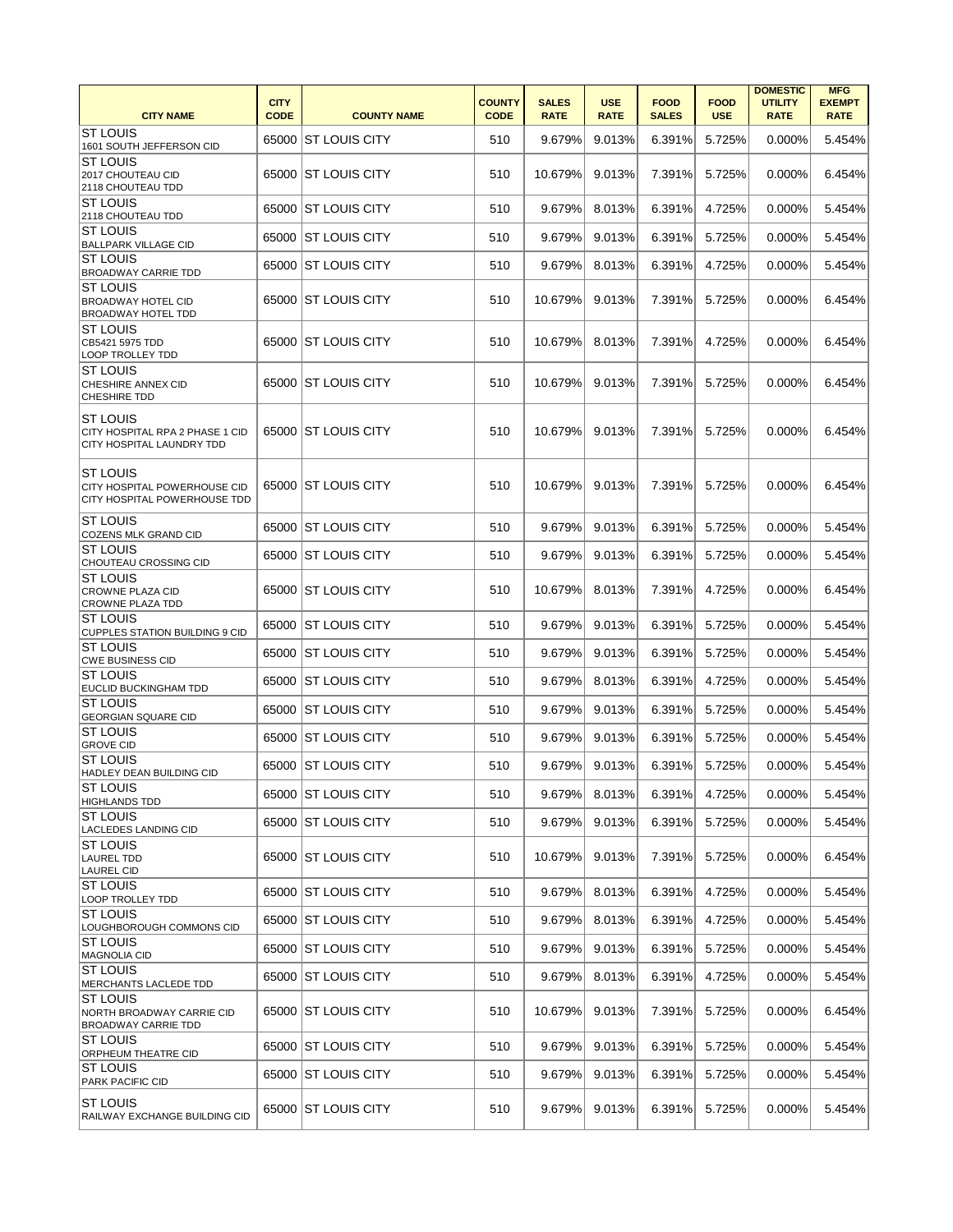|                                                      |                            |                             |                              |                             |                           |                             |                           | <b>DOMESTIC</b>               | <b>MFG</b>                   |
|------------------------------------------------------|----------------------------|-----------------------------|------------------------------|-----------------------------|---------------------------|-----------------------------|---------------------------|-------------------------------|------------------------------|
| <b>CITY NAME</b>                                     | <b>CITY</b><br><b>CODE</b> | <b>COUNTY NAME</b>          | <b>COUNTY</b><br><b>CODE</b> | <b>SALES</b><br><b>RATE</b> | <b>USE</b><br><b>RATE</b> | <b>FOOD</b><br><b>SALES</b> | <b>FOOD</b><br><b>USE</b> | <b>UTILITY</b><br><b>RATE</b> | <b>EXEMPT</b><br><b>RATE</b> |
|                                                      |                            |                             |                              |                             |                           |                             |                           |                               |                              |
| <b>ST LOUIS</b>                                      |                            |                             |                              |                             |                           |                             |                           |                               |                              |
| RAILWAY EXCHANGE BUILDING CID                        |                            | 65000 ST LOUIS CITY         | 510                          | 10.679%                     | 9.013%                    | 7.391%                      | 5.725%                    | 0.000%                        | 6.454%                       |
| RAILWAY EXCHANGE BUILDING TDD                        |                            |                             |                              |                             |                           |                             |                           |                               |                              |
| <b>ST LOUIS</b>                                      |                            |                             |                              |                             |                           |                             |                           |                               |                              |
| RESIDENCE INN DOWNTOWN ST                            |                            |                             |                              |                             |                           |                             |                           |                               |                              |
| <b>LOUIS CID</b>                                     |                            | 65000 ST LOUIS CITY         | 510                          | 10.679%                     | 9.013%                    | 7.391%                      | 5.725%                    | 0.000%                        | 6.454%                       |
| <b>RESIDENCE INN ST LOUIS</b><br><b>DOWNTOWN TDD</b> |                            |                             |                              |                             |                           |                             |                           |                               |                              |
| <b>ST LOUIS</b>                                      |                            |                             |                              |                             |                           |                             |                           |                               |                              |
| <b>RIVERFRONT HOTEL CID</b>                          | 65000                      | <b>ST LOUIS CITY</b>        | 510                          | 9.679%                      | 9.013%                    | 6.391%                      | 5.725%                    | 0.000%                        | 5.454%                       |
| <b>ST LOUIS</b>                                      | 65000                      | IST LOUIS CITY              | 510                          | 9.679%                      | 9.013%                    | 6.391%                      | 5.725%                    | 0.000%                        | 5.454%                       |
| SODA FOUNTAIN SQUARE CID<br>ST LOUIS                 |                            |                             |                              |                             |                           |                             |                           |                               |                              |
| SOUTH GRAND CID                                      | 65000                      | IST LOUIS CITY              | 510                          | 9.179%                      | 8.513%                    | 5.891%                      | 5.225%                    | 0.000%                        | 4.954%                       |
| ST LOUIS                                             | 65000                      | <b>ST LOUIS CITY</b>        | 510                          | 9.679%                      | 8.013%                    | 6.391%                      | 4.725%                    | 0.000%                        | 5.454%                       |
| SOUTHTOWN TDD                                        |                            |                             |                              |                             |                           |                             |                           |                               |                              |
| ST LOUIS<br>ST LOUIS CONVENTION CENTER               |                            |                             |                              |                             |                           |                             |                           |                               |                              |
| <b>HOTEL CID</b>                                     | 65000                      | <b>ST LOUIS CITY</b>        | 510                          | 10.679%                     | 8.013%                    | 7.391%                      | 4.725%                    | $0.000\%$                     | 6.454%                       |
| ST LOUIS CONVENTION CENTER                           |                            |                             |                              |                             |                           |                             |                           |                               |                              |
| HOTEL TDD<br><b>ST LOUIS</b>                         |                            |                             |                              |                             |                           |                             |                           |                               |                              |
| SYNDICATE TRUST CID                                  |                            | 65000 ST LOUIS CITY         | 510                          | 9.679%                      | 9.013%                    | 6.391%                      | 5.725%                    | 0.000%                        | 5.454%                       |
| IST LOUIS                                            |                            | 65000 ST LOUIS CITY         | 510                          | 9.679%                      | 9.013%                    | 6.391%                      | 5.725%                    | 0.000%                        | 5.454%                       |
| <b>UNION STATION CID</b><br><b>ST LOUIS</b>          |                            |                             |                              |                             |                           |                             |                           |                               |                              |
| <b>WASHINGTON AVE TDD</b>                            |                            | 65000 ST LOUIS CITY         | 510                          | 9.679%                      | 8.013%                    | 6.391%                      | 4.725%                    | 0.000%                        | 5.454%                       |
| <b>ST MARTINS</b>                                    | 65018                      | <b>COLE COUNTY</b>          | 051                          | 6.725%                      | 5.725%                    | 3.725%                      | 2.725%                    | 0.000%                        | 2.500%                       |
| <b>ST MARY</b>                                       | 65054                      | <b>STE GENEVIEVE COUNTY</b> | 193                          | 8.225%                      | 4.225%                    | 5.225%                      | 1.225%                    | 2.000%                        | 4.000%                       |
| <b>ST PATRICK</b>                                    | 65090                      | <b>CLARK COUNTY</b>         | 045                          | 6.225%                      | 4.225%                    | 3.225%                      | 1.225%                    | 0.000%                        | 2.000%                       |
| <b>ST PAUL</b>                                       |                            | 65108 ST CHARLES COUNTY     | 183                          | 5.950%                      | 5.950%                    | 2.850%                      | 2.850%                    | 0.000%                        | 1.725%                       |
| <b>ST PETERS</b>                                     |                            | 65126 ST CHARLES COUNTY     | 183                          | 7.950%                      | 5.950%                    | 4.850%                      | 2.850%                    | 0.000%                        | 3.725%                       |
| <b>ST PETERS</b>                                     | 65126                      | <b>ST CHARLES COUNTY</b>    | 183                          | 8.950%                      | 6.950%                    | 5.850%                      | 3.850%                    | 0.000%                        | 4.725%                       |
| SUEMANDY DRIVE ONE CID<br><b>ST PETERS</b>           |                            |                             |                              |                             |                           |                             |                           |                               |                              |
| SUEMANDY DRIVE TWO CID                               |                            | 65126 ST CHARLES COUNTY     | 183                          | 8.950%                      | 6.950%                    | 5.850%                      | 3.850%                    | 0.000%                        | 4.725%                       |
| <b>ST PETERS</b>                                     | 65126                      | <b>ST CHARLES COUNTY</b>    | 183                          | 8.950%                      | 6.950%                    | 5.850%                      | 3.850%                    | 0.000%                        | 4.725%                       |
| SUEMANDY MID RIVERS CID                              |                            |                             |                              |                             |                           |                             |                           |                               |                              |
| <b>ST PETERS</b><br><b>BOSCHERTS LANDING TDD</b>     | 65126                      | <b>ST CHARLES COUNTY</b>    | 183                          | 8.950%                      | 5.950%                    | 5.850%                      | 2.850%                    | 0.000%                        | 4.725%                       |
| <b>ST PETERS</b>                                     |                            |                             |                              |                             |                           |                             |                           |                               |                              |
| MID RIVERS NORTH TDD                                 | 65126                      | <b>ST CHARLES COUNTY</b>    | 183                          | 8.450%                      | 5.950%                    | 5.350%                      | 2.850%                    | 0.000%                        | 4.225%                       |
| <b>ST PETERS</b><br><b>SALT LICK ROAD TDD</b>        |                            | 65126 ST CHARLES COUNTY     | 183                          | 8.950%                      | 5.950%                    | 5.850%                      | 2.850%                    | 0.000%                        | 4.725%                       |
| <b>ST ROBERT</b>                                     |                            | 65144 PULASKI COUNTY        | 169                          | 7.725%                      | 4.225%                    | 4.725%                      | 1.225%                    | 1.500%                        | 3.500%                       |
| <b>ST ROBERT</b>                                     |                            | 65144 PULASKI COUNTY        | 169                          | 8.725%                      | 4.225%                    | 5.725%                      | 1.225%                    | 1.500%                        | 4.500%                       |
| <b>EHRHARDT PROPERTIES TDD</b>                       |                            |                             |                              |                             |                           |                             |                           |                               |                              |
| <b>ST ROBERT</b><br><b>FARRIS FAMILY TDD</b>         |                            | 65144 PULASKI COUNTY        | 169                          | 8.725%                      | 4.225%                    | 5.725%                      | 1.225%                    | 1.500%                        | 4.500%                       |
| ST ROBERT                                            |                            |                             |                              |                             |                           |                             |                           |                               |                              |
| <b>INTERSTATE PLAZA/NORTH TOWN</b>                   |                            | 65144   PULASKI COUNTY      | 169                          | 8.225%                      | 4.225%                    | 5.225%                      | 1.225%                    | 1.500%                        | 4.000%                       |
| <b>VILLAGE TDD</b>                                   |                            |                             |                              |                             |                           |                             |                           |                               |                              |
| <b>IST ROBERT</b><br><b>LIBERTY COMMONS CID</b>      |                            | 65144 PULASKI COUNTY        | 169                          | 8.725%                      | 4.225%                    | 5.725%                      | 1.225%                    | 1.500%                        | 4.500%                       |
| ST ROBERT                                            |                            | 65144 PULASKI COUNTY        | 169                          | 8.725%                      | 4.225%                    | 5.725%                      | 1.225%                    | 1.500%                        | 4.500%                       |
| <b>PLATTNER CID</b>                                  |                            |                             |                              |                             |                           |                             |                           |                               |                              |
| <b>ST THOMAS</b>                                     |                            | 65162 COLE COUNTY           | 051                          | 6.725%                      | 5.725%                    | 3.725%                      | 2.725%                    | 1.000%                        | 2.500%                       |
| <b>STE GENEVIEVE</b>                                 |                            | 64352 STE GENEVIEVE COUNTY  | 193                          | 8.725%                      | 6.225%                    | 5.725%                      | 3.225%                    | 3.000%                        | 4.500%                       |
| <b>SALEM</b>                                         |                            | 65234 DENT COUNTY           | 065                          | 6.725%                      | 4.225%                    | 3.725%                      | 1.225%                    | 1.000%                        | 2.500%                       |
| <b>SALISBURY</b>                                     |                            | 65450 CHARITON COUNTY       | 041                          | 7.475%                      | 7.475%                    | 4.475%                      | 4.475%                    | 0.000%                        | 3.250%                       |
| SANDY HOOK                                           |                            | 65846 MONITEAU COUNTY       | 135                          | 6.475%                      | 5.225%                    | 3.475%                      | 2.225%                    | 1.000%                        | 2.250%                       |
| <b>SANTA FE</b>                                      |                            | 65900 MONROE COUNTY         | 137                          | 5.725%                      | 5.225%                    | 2.725%                      | 2.225%                    | 1.000%                        | 1.500%                       |
| <b>SARCOXIE</b>                                      | 65990                      | <b>JASPER COUNTY</b>        | 097                          | 7.700%                      | 4.225%                    | 4.700%                      | 1.225%                    | 1.000%                        | 3.475%                       |
| SAVANNAH                                             |                            | 66044 ANDREW COUNTY         | 003                          | 8.425%                      | 5.925%                    | 5.425%                      | 2.925%                    | 0.000%                        | 4.200%                       |
| <b>SAVERTON</b>                                      |                            | 66062 RALLS COUNTY          | 173                          | 6.725%                      | 6.725%                    | 3.725%                      | 3.725%                    | 0.000%                        | 2.500%                       |
| <b>SCHELL CITY</b>                                   |                            | 66134 VERNON COUNTY         | 217                          | 5.225%                      | 4.225%                    | 2.225%                      | 1.225%                    | 0.000%                        | 1.000%                       |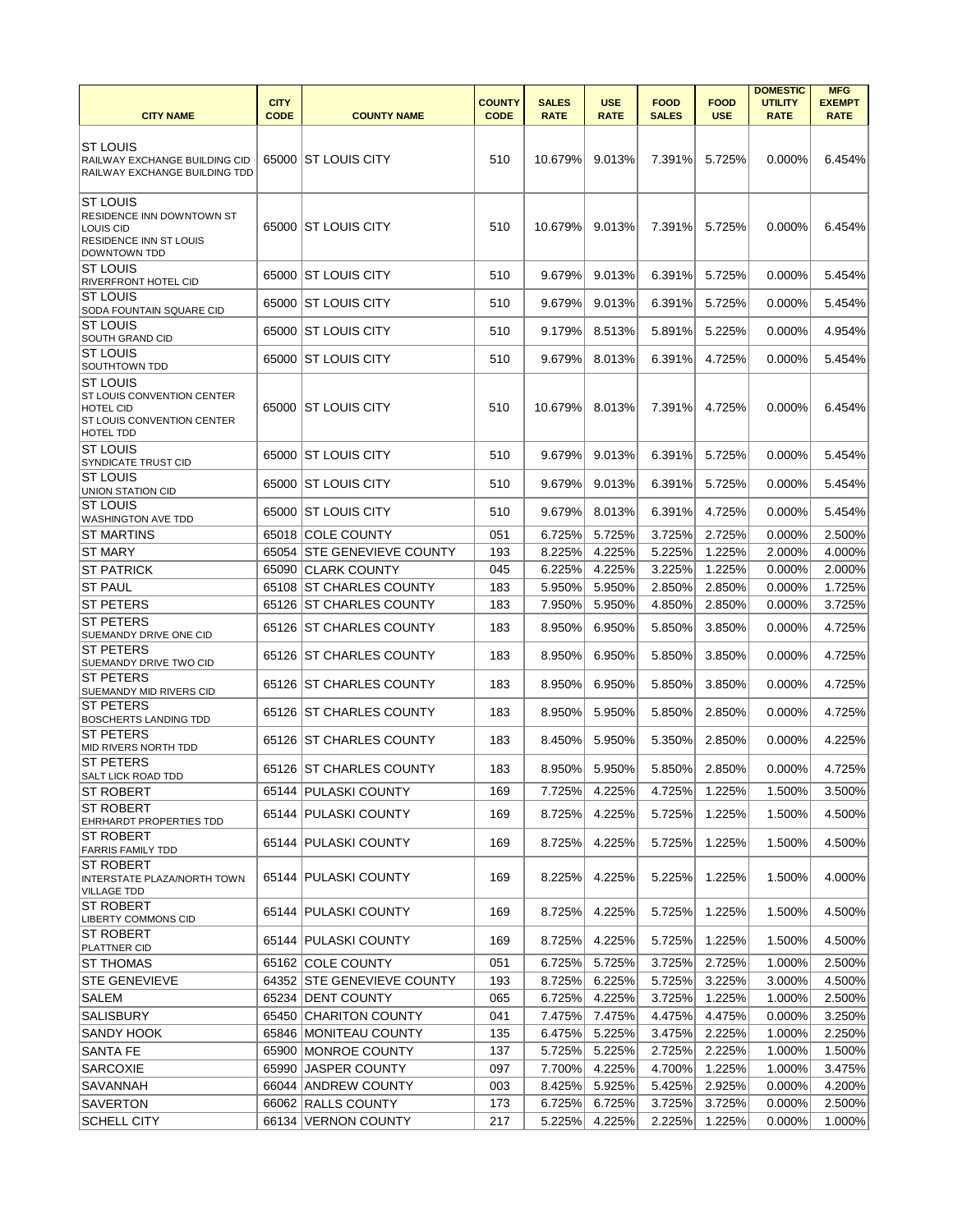| <b>CITY NAME</b>                                                                                           | <b>CITY</b><br><b>CODE</b> | <b>COUNTY NAME</b>                               | <b>COUNTY</b><br><b>CODE</b> | <b>SALES</b><br><b>RATE</b> | <b>USE</b><br><b>RATE</b> | <b>FOOD</b><br><b>SALES</b> | <b>FOOD</b><br><b>USE</b> | <b>DOMESTIC</b><br><b>UTILITY</b><br><b>RATE</b> | <b>MFG</b><br><b>EXEMPT</b><br><b>RATE</b> |
|------------------------------------------------------------------------------------------------------------|----------------------------|--------------------------------------------------|------------------------------|-----------------------------|---------------------------|-----------------------------|---------------------------|--------------------------------------------------|--------------------------------------------|
| <b>SCOPUS</b>                                                                                              | 66296                      | <b>BOLLINGER COUNTY</b>                          | 017                          | 5.850%                      | 5.850%                    | 2.850%                      | 2.850%                    | 1.625%                                           | 1.625%                                     |
| <b>SCOTSDALE</b>                                                                                           | 66337                      | JEFFERSON COUNTY                                 | 099                          | 7.850%                      | 4.225%                    | 4.850%                      | 1.225%                    | 2.000%                                           | 3.625%                                     |
| <b>SCOTT CITY</b>                                                                                          | 66368                      | <b>CAPE GIRARDEAU CNTY</b>                       | 031                          | 6.975%                      | 4.225%                    | 3.975%                      | 1.225%                    | 2.000%                                           | 2.750%                                     |
| <b>SCOTT CITY</b>                                                                                          | 66368                      | <b>SCOTT COUNTY</b>                              | 201                          | 6.975%                      | 5.225%                    | 3.975%                      | 2.225%                    | 2.000%                                           | 2.750%                                     |
| <b>SEDALIA</b>                                                                                             | 66440                      | <b>PETTIS COUNTY</b>                             | 159                          | 8.100%                      | 5.225%                    | 5.100%                      | 2.225%                    | 2.250%                                           | 3.875%                                     |
| <b>SEDGEWICKVILLE</b>                                                                                      | 66476                      | <b>BOLLINGER COUNTY</b>                          | 017                          | 5.850%                      | 5.850%                    | 2.850%                      | 2.850%                    | 1.625%                                           | 1.625%                                     |
| <b>SELIGMAN</b>                                                                                            |                            | 66530 BARRY COUNTY                               | 009                          | 7.975%                      | 4.225%                    | 4.975%                      | 1.225%                    | 0.000%                                           | 3.750%                                     |
| <b>SENATH</b>                                                                                              |                            | 66638 DUNKLIN COUNTY                             | 069                          | 7.225%                      | 5.225%                    | 4.225%                      | 2.225%                    | 0.000%                                           | 3.000%                                     |
| <b>SENECA</b>                                                                                              |                            | 66674 NEWTON COUNTY                              | 145                          | 7.850%                      | 4.225%                    | 4.850%                      | 1.225%                    | 2.125%                                           | 3.625%                                     |
| <b>SEYMOUR</b>                                                                                             | 66800                      | <b>WEBSTER COUNTY</b>                            | 225                          | 7.433%                      | 4.225%                    | 4.433%                      | 1.225%                    | 2.708%                                           | 3.208%                                     |
| <b>SHAWNEETOWN</b>                                                                                         | 67124                      | CAPE GIRARDEAU CNTY                              | 031                          | 5.225%                      | 4.225%                    | 2.225%                      | 1.225%                    | 1.000%                                           | 1.000%                                     |
| <b>SHELBINA</b>                                                                                            | 67178                      | <b>SHELBY COUNTY</b>                             | 205                          | 8.475%                      | 5.725%                    | 5.475%                      | 2.725%                    | 2.000%                                           | 4.250%                                     |
| <b>SHELBYVILLE</b>                                                                                         | 67196                      | <b>SHELBY COUNTY</b>                             | 205                          | 7.725%                      | 6.725%                    | 4.725%                      | 3.725%                    | 1.500%                                           | 3.500%                                     |
| <b>SHELDON</b>                                                                                             | 67214                      | <b>VERNON COUNTY</b>                             | 217                          | 6.725%                      | 4.225%                    | 3.725%                      | 1.225%                    | 0.000%                                           | 2.500%                                     |
| <b>SHELL KNOB</b>                                                                                          | 67232                      | <b>BARRY COUNTY</b>                              | 009                          | 5.725%                      | 4.225%                    | 2.725%                      | 1.225%                    | 0.000%                                           | 1.500%                                     |
| SHERIDAN                                                                                                   | 67358                      | <b>WORTH COUNTY</b>                              | 227                          | 6.100%                      | 6.100%                    | 3.100%                      | 3.100%                    | 1.000%                                           | 1.875%                                     |
| <b>SHOAL CREEK DRIVE</b>                                                                                   | 67628                      |                                                  | 145                          | 6.350%                      | 4.225%                    | 3.350%                      | 1.225%                    | 1.125%                                           | 2.125%                                     |
|                                                                                                            |                            | <b>NEWTON COUNTY</b>                             |                              |                             |                           |                             |                           |                                                  |                                            |
| <b>SHOOK</b>                                                                                               | 67646                      | <b>WAYNE COUNTY</b>                              | 223                          | 5.725%                      | 4.225%                    | 2.725%                      | 1.225%                    | 1.500%                                           | 1.500%                                     |
| <b>SHREWSBURY</b>                                                                                          | 67700                      | <b>ST LOUIS COUNTY</b>                           | 189                          | 8.613%                      | 4.225%                    | 5.225%                      | 1.225%                    | 0.000%                                           | 4.388%                                     |
| SHREWSBURY (T1)<br>SHREWSBURY (T1)                                                                         | 67701<br>67701             | <b>ST LOUIS COUNTY</b><br><b>ST LOUIS COUNTY</b> | 189<br>189                   | 8.613%<br>9.613%            | 4.225%<br>5.225%          | 5.225%<br>6.225%            | 1.225%<br>2.225%          | 0.000%<br>0.000%                                 | 4.388%<br>5.388%                           |
| <b>KENRICK PLAZA CID</b><br><b>SIBLEY</b>                                                                  | 67718                      | <b>JACKSON COUNTY</b>                            | 095                          | 5.475%                      | 4.225%                    | 2.475%                      | 1.225%                    | 0.000%                                           | 1.250%                                     |
| <b>SIKESTON</b>                                                                                            | 67790                      | <b>NEW MADRID COUNTY</b>                         | 143                          | 7.975%                      | 4.225%                    | 4.975%                      | 1.225%                    | 1.000%                                           | 3.750%                                     |
| <b>SIKESTON</b>                                                                                            | 67790                      | <b>SCOTT COUNTY</b>                              | 201                          | 7.725%                      | 5.225%                    | 4.725%                      | 2.225%                    | 1.000%                                           | 3.500%                                     |
| <b>SILEX</b>                                                                                               | 67808                      |                                                  | 113                          | 7.475%                      | 5.225%                    | 4.475%                      | 2.225%                    | 0.500%                                           | 3.250%                                     |
|                                                                                                            | 67862                      | <b>LINCOLN COUNTY</b>                            | 223                          | 5.725%                      | 4.225%                    | 2.725%                      | 1.225%                    | 1.500%                                           | 1.500%                                     |
| <b>SILVA</b>                                                                                               |                            | <b>WAYNE COUNTY</b>                              |                              |                             |                           |                             |                           |                                                  |                                            |
| <b>SILVER DOLLAR CITY</b>                                                                                  | 67916                      | <b>STONE COUNTY</b>                              | 209                          | 7.475%                      | 5.975%                    | 4.475%                      | 2.975%                    | 1.000%                                           | 3.250%                                     |
| <b>SKIDMORE</b>                                                                                            | 68132                      | NODAWAY COUNTY                                   | 147                          | 7.725%                      | 5.725%                    | 4.725%                      | 2.725%                    | 1.000%                                           | 3.500%                                     |
| <b>SLATER</b>                                                                                              | 68204                      | <b>SALINE COUNTY</b>                             | 195                          | 7.850%                      | 7.850%                    | 4.850%                      | 4.850%                    | 0.250%                                           | 3.625%                                     |
| <b>SLEEPER</b>                                                                                             | 68222                      | LACLEDE COUNTY                                   | 105                          | 5.225%                      | 4.225%                    | 2.225%                      | 1.225%                    | 0.000%                                           | 1.000%                                     |
| <b>SMITHTON</b>                                                                                            | 68384                      | PETTIS COUNTY                                    | 159                          | 6.725%                      | 5.225%                    | 3.725%                      | 2.225%                    | 1.000%                                           | 2.500%                                     |
| <b>SMITHVILLE</b>                                                                                          | 68420                      | <b>CLAY COUNTY</b>                               | 047                          | 7.225%                      | 6.600%                    | 4.225%                      | 3.600%                    | 1.000%                                           | 3.000%                                     |
| SOLO                                                                                                       | 68546                      | <b>TEXAS COUNTY</b>                              | 215                          | 6.100%                      | 4.225%                    | 3.100%                      | 1.225%                    | 1.875%                                           | 1.875%                                     |
| <b>SOUDER</b>                                                                                              |                            | 68582 OZARK COUNTY                               | 153                          | 6.725%                      | 4.225%                    | 3.725%                      | 1.225%                    | 1.000%                                           | 2.500%                                     |
| <b>SOUTH FORK</b>                                                                                          |                            | 68762 HOWELL COUNTY                              | 091                          | 5.162%                      | 4.225%                    | 2.162%                      | 1.225%                    | 0.000%                                           | 0.937%                                     |
| <b>SOUTH GIFFORD</b>                                                                                       |                            | 68852 MACON COUNTY                               | 121                          | 7.100%                      | 6.225%                    | 4.100%                      | 3.225%                    | 0.000%                                           | 2.875%                                     |
| <b>SOUTH GORIN</b>                                                                                         |                            | 68870 SCOTLAND COUNTY                            | 199                          | 5.475%                      | 5.475%                    | 2.475%                      | 2.475%                    | 0.000%                                           | 1.250%                                     |
| <b>SOUTH GREENFIELD</b>                                                                                    |                            | 68888 DADE COUNTY                                | 057                          | 6.475%                      | 5.975%                    | 3.475%                      | 2.975%                    | 1.000%                                           | 2.250%                                     |
| <b>SOUTH LINEVILLE</b>                                                                                     |                            | 68942 MERCER COUNTY                              | 129                          | 6.475%                      | 6.475%                    | 3.475%                      | 3.475%                    | 1.250%                                           | 2.250%                                     |
| SOUTH WEST CITY                                                                                            |                            | 69230 MCDONALD COUNTY                            | 119                          | 7.975%                      | 5.975%                    | 4.975%                      | 2.975%                    | 2.500%                                           | 3.750%                                     |
| <b>SPARTA</b>                                                                                              |                            | 69302 CHRISTIAN COUNTY                           | 043                          | 7.475%                      | 4.225%                    | 4.475%                      | 1.225%                    | 0.000%                                           | 3.250%                                     |
| <b>SPICKARD</b>                                                                                            |                            | 69464 GRUNDY COUNTY                              | 079                          | 6.725%                      | 4.225%                    | 3.725%                      | 1.225%                    | 1.500%                                           | 2.500%                                     |
| <b>SPOKANE</b>                                                                                             |                            | 69518 CHRISTIAN COUNTY                           | 043                          | 5.975%                      | 4.225%                    | 2.975%                      | 1.225%                    | 0.000%                                           | 1.750%                                     |
| <b>SPRING BLUFF</b>                                                                                        |                            | 69554 FRANKLIN COUNTY                            | 071                          | 6.475%                      | 4.225%                    | 3.475%                      | 1.225%                    | 0.000%                                           | 2.250%                                     |
| <b>SPRINGFIELD</b>                                                                                         | 70000                      | <b>GREENE COUNTY</b>                             | 077                          | 7.600%                      | 6.350%                    | 4.600%                      | 3.350%                    | 1.875%                                           | 3.375%                                     |
| SPRINGFIELD<br>AIRPORT PLAZA CID                                                                           |                            | 70000 GREENE COUNTY                              | 077                          | 8.600%                      | 6.350%                    | 5.600%                      | 3.350%                    | 1.875%                                           | 4.375%                                     |
| SPRINGFIELD                                                                                                | 70000                      | <b>GREENE COUNTY</b>                             | 077                          | 7.975%                      | 6.725%                    | 4.975%                      | 3.725%                    | 1.875%                                           | 3.750%                                     |
| <b>COMMERICAL STREET CID</b><br><b>SPRINGFIELD</b>                                                         | 70000                      | <b>GREENE COUNTY</b>                             | 077                          | 7.850%                      | 6.600%                    | 4.850%                      | 3.600%                    | 1.875%                                           | 3.625%                                     |
| DOWNTOWN SPRINGFIELD CID<br><b>SPRINGFIELD</b><br>DOWNTOWN SPRINGFIELD CID<br><b>COLLEGE STATION CID</b>   |                            | 70000 GREENE COUNTY                              | 077                          | 8.850%                      | 6.600%                    | 5.850%                      | 3.600%                    | 1.875%                                           | 4.625%                                     |
| <b>SPRINGFIELD</b><br>DOWNTOWN SPRINGFIELD CID<br><b>COLLEGE STATION CID</b><br><b>COLLEGE STATION TDD</b> | 70000                      | <b>GREENE COUNTY</b>                             | 077                          | 9.850%                      | 6.600%                    | 6.850%                      | 3.600%                    | 1.875%                                           | 5.625%                                     |
| SPRINGFIELD<br><b>JAMES RIVER COMMONS CID</b>                                                              |                            | 70000 GREENE COUNTY                              | 077                          | 8.600%                      | 7.350%                    | 5.600%                      | 4.350%                    | 1.875%                                           | 4.375%                                     |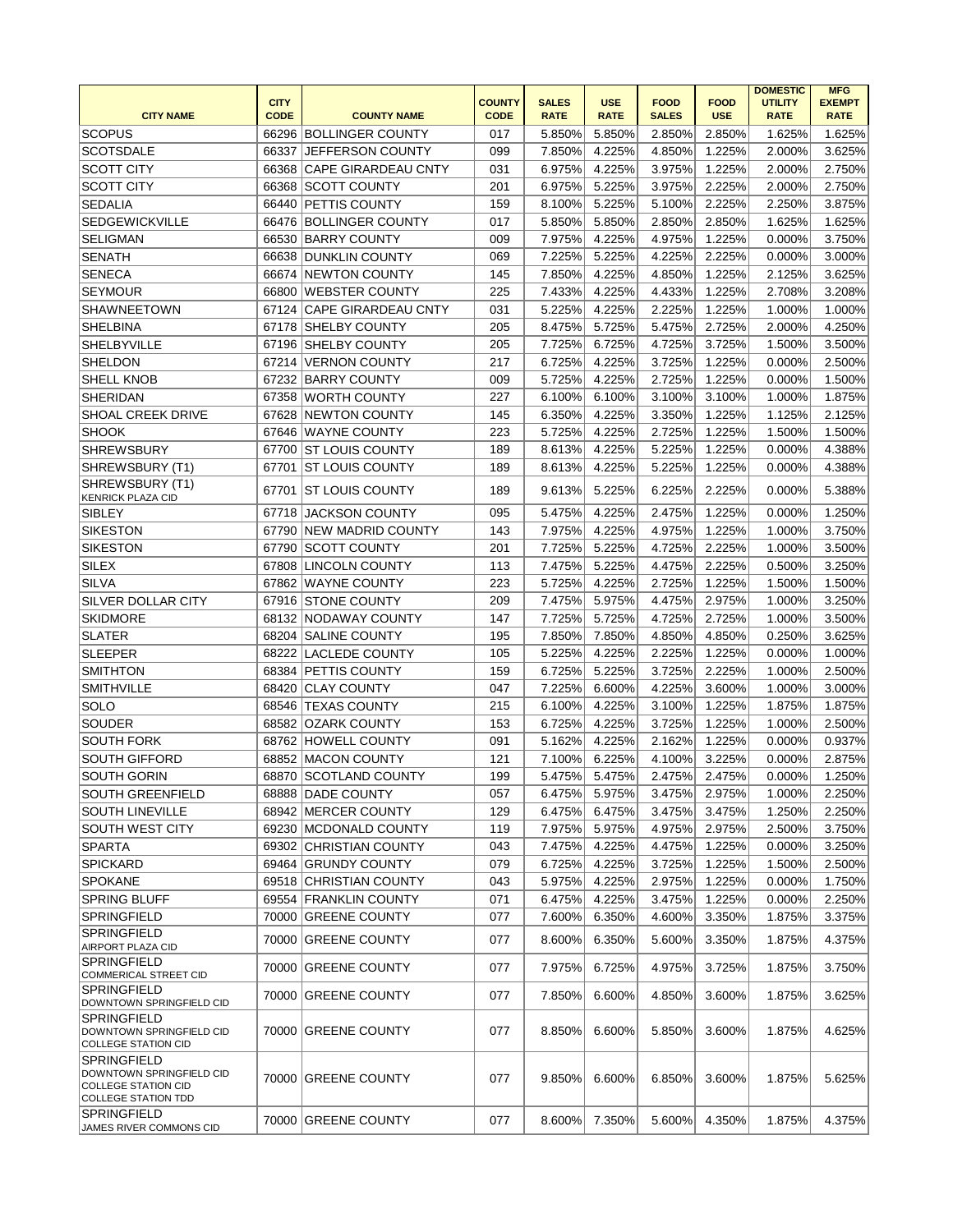| <b>CITY NAME</b>                                           | <b>CITY</b><br><b>CODE</b> | <b>COUNTY NAME</b>      | <b>COUNTY</b><br><b>CODE</b> | <b>SALES</b><br><b>RATE</b> | <b>USE</b><br><b>RATE</b> | <b>FOOD</b><br><b>SALES</b> | <b>FOOD</b><br><b>USE</b> | <b>DOMESTIC</b><br><b>UTILITY</b><br><b>RATE</b> | <b>MFG</b><br><b>EXEMPT</b><br><b>RATE</b> |
|------------------------------------------------------------|----------------------------|-------------------------|------------------------------|-----------------------------|---------------------------|-----------------------------|---------------------------|--------------------------------------------------|--------------------------------------------|
| <b>SPRINGFIELD</b><br>KANSAS BATTLEFIELD CID               | 70000                      | <b>GREENE COUNTY</b>    | 077                          | 8.100%                      | 6.850%                    | 5.100%                      | 3.850%                    | 1.875%                                           | 3.875%                                     |
| <b>SPRINGFIELD</b><br>NORTHWEST AREA CID                   | 70000                      | <b>GREENE COUNTY</b>    | 077                          | 8.100%                      | 6.850%                    | 5.100%                      | 3.850%                    | 1.875%                                           | 3.875%                                     |
| <b>SPRINGFIELD</b><br>SHOPS AT JAMES RIVER CID             | 70000                      | <b>GREENE COUNTY</b>    | 077                          | 8.600%                      | 6.350%                    | 5.600%                      | 3.350%                    | 1.875%                                           | 4.375%                                     |
| <b>SPRINGFIELD</b><br><b>EAST-WEST ARTERIAL TDD</b>        | 70000                      | <b>GREENE COUNTY</b>    | 077                          | 8.100%                      | 6.350%                    | 5.100%                      | 3.350%                    | 1.875%                                           | 3.875%                                     |
| <b>SPRING VALLEY</b>                                       | 70126                      | <b>MCDONALD COUNTY</b>  | 119                          | 6.225%                      | 4.225%                    | 3.225%                      | 1.225%                    | 1.500%                                           | 2.000%                                     |
| <b>SQUIRES</b>                                             | 70234                      | <b>IDOUGLAS COUNTY</b>  | 067                          | 5.725%                      | 4.225%                    | 2.725%                      | 1.225%                    | 0.000%                                           | 1.500%                                     |
| <b>STANBERRY</b>                                           | 70270                      | <b>GENTRY COUNTY</b>    | 075                          | 6.225%                      | 5.225%                    | 3.225%                      | 2.225%                    | 0.500%                                           | 2.000%                                     |
| <b>STANTON</b>                                             |                            | 70342 FRANKLIN COUNTY   | 071                          | 6.475%                      | 4.225%                    | 3.475%                      | 1.225%                    | 0.000%                                           | 2.250%                                     |
| <b>STARK CITY</b>                                          | 70414                      | <b>NEWTON COUNTY</b>    | 145                          | 5.350%                      | 4.225%                    | 2.350%                      | 1.225%                    | 1.125%                                           | 1.125%                                     |
| <b>STEEDMAN</b>                                            | 70540                      | <b>CALLAWAY COUNTY</b>  | 027                          | 5.725%                      | 4.225%                    | 2.725%                      | 1.225%                    | 0.000%                                           | 1.500%                                     |
| <b>STEELE</b>                                              |                            | 70558 PEMISCOT COUNTY   | 155                          | 8.975%                      | 4.225%                    | 5.975%                      | 1.225%                    | 2.750%                                           | 4.750%                                     |
| <b>STEELVILLE</b>                                          |                            | 70576 CRAWFORD COUNTY   | 055                          | 8.975%                      | 4.225%                    | 5.975%                      | 1.225%                    | 2.250%                                           | 4.750%                                     |
| <b>STEFFENVILLE</b>                                        |                            | 70594 LEWIS COUNTY      | 111                          | 7.350%                      | 6.850%                    | 4.350%                      | 3.850%                    | 2.000%                                           | 3.125%                                     |
| <b>STELLA</b>                                              | 70648                      | <b>NEWTON COUNTY</b>    | 145                          | 5.850%                      | 4.225%                    | 2.850%                      | 1.225%                    | 1.125%                                           | 1.625%                                     |
| <b>STET</b>                                                | 70720                      | <b>CARROLL COUNTY</b>   | 033                          | 5.475%                      | 5.475%                    | 2.475%                      | 2.475%                    | 0.000%                                           | 1.250%                                     |
| <b>STET</b>                                                | 70720                      | <b>RAY COUNTY</b>       | 177                          | 6.225%                      | 5.725%                    | 3.225%                      | 2.725%                    | 0.000%                                           | 2.000%                                     |
| <b>STEWARTSVILLE</b>                                       | 70738                      | <b>DEKALB COUNTY</b>    | 063                          | 8.100%                      | 5.225%                    | 5.100%                      | 2.225%                    | 0.000%                                           | 3.875%                                     |
| <b>STOCKTON</b>                                            |                            |                         | 039                          | 7.975%                      | 6.475%                    | 4.975%                      |                           | 0.500%                                           | 3.750%                                     |
|                                                            | 70828                      | <b>CEDAR COUNTY</b>     |                              |                             |                           |                             | 3.475%                    |                                                  |                                            |
| <b>STONY HILL</b>                                          | 70936                      | <b>GASCONADE COUNTY</b> | 073                          | 6.100%                      | 4.225%                    | 3.100%                      | 1.225%                    | 1.000%                                           | 1.875%                                     |
| <b>STOTESBURY</b>                                          | 70954                      | <b>VERNON COUNTY</b>    | 217                          | 5.225%                      | 4.225%                    | 2.225%                      | 1.225%                    | 0.000%                                           | 1.000%                                     |
| <b>STOTTS CITY</b>                                         | 70990                      | <b>LAWRENCE COUNTY</b>  | 109                          | 5.725%                      | 5.725%                    | 2.725%                      | 2.725%                    | 0.000%                                           | 1.500%                                     |
| <b>STOUTLAND</b>                                           | 71008                      | <b>CAMDEN COUNTY</b>    | 029                          | 6.475%                      | 5.475%                    | 3.475%                      | 2.475%                    | 0.000%                                           | 2.250%                                     |
| <b>STOUTLAND</b>                                           | 71008                      | <b>LACLEDE COUNTY</b>   | 105                          | 6.225%                      | 4.225%                    | 3.225%                      | 1.225%                    | 0.000%                                           | 2.000%                                     |
| <b>STOUTSVILLE</b>                                         | 71026                      | MONROE COUNTY           | 137                          | 6.225%                      | 5.225%                    | 3.225%                      | 2.225%                    | 1.000%                                           | 2.000%                                     |
| <b>STOVER</b>                                              | 71044                      | <b>MORGAN COUNTY</b>    | 141                          | 7.225%                      | 5.225%                    | 4.225%                      | 2.225%                    | 1.500%                                           | 3.000%                                     |
| <b>STRAFFORD</b>                                           | 71062                      | <b>GREENE COUNTY</b>    | 077                          | 6.975%                      | 4.225%                    | 3.975%                      | 1.225%                    | 0.875%                                           | 2.750%                                     |
| <b>STRAFFORD</b><br><b>STRAFFORD PLAZA CID</b>             | 71062                      | <b>GREENE COUNTY</b>    | 077                          | 7.975%                      | 4.225%                    | 4.975%                      | 1.225%                    | 0.875%                                           | 3.750%                                     |
| STRASBURG                                                  | 71098                      | <b>CASS COUNTY</b>      | 037                          | 7.475%                      | 5.975%                    | 4.475%                      | 2.975%                    | 1.250%                                           | 3.250%                                     |
| <b>STURDIVANT</b>                                          | 71206                      | <b>BOLLINGER COUNTY</b> | 017                          | 5.850%                      | 5.850%                    | 2.850%                      | 2.850%                    | 1.625%                                           | 1.625%                                     |
| <b>STURGEON</b>                                            |                            | 71224 BOONE COUNTY      | 019                          | 7.975%                      | 4.225%                    | 4.975%                      | 1.225%                    | 2.500%                                           | 3.750%                                     |
| <b>SUCCESS</b>                                             | 71296                      | <b>TEXAS COUNTY</b>     | 215                          | 6.100%                      | 4.225%                    | 3.100%                      | 1.225%                    | 1.875%                                           | 1.875%                                     |
| <b>SUGAR CREEK</b>                                         | 71368                      | <b>CLAY COUNTY</b>      | 047                          | 7.225%                      | 7.100%                    | 4.225%                      | 4.100%                    | 0.000%                                           | 3.000%                                     |
| <b>SUGAR CREEK</b>                                         | 71368                      | <b>JACKSON COUNTY</b>   | 095                          | 7.475%                      | 6.225%                    | 4.475%                      | 3.225%                    | 0.000%                                           | 3.250%                                     |
| <b>SULLIVAN</b>                                            | 71440                      | <b>CRAWFORD COUNTY</b>  | 055                          | 8.475%                      | 4.225%                    | 5.475%                      | 1.225%                    | 0.750%                                           | 4.250%                                     |
| <b>SULLIVAN</b>                                            |                            | 71440 FRANKLIN COUNTY   | 071                          | 8.475%                      | 4.225%                    | 5.475%                      | 1.225%                    | $0.000\%$                                        | 4.250%                                     |
| <b>SULLIVAN</b><br>SULLIVAN MARKETPLACE CID                |                            | 71440 FRANKLIN COUNTY   | 071                          | 9.475%                      | 5.225%                    | 6.475%                      | 2.225%                    | 0.000%                                           | 5.250%                                     |
| <b>SULPHUR SPRINGS</b>                                     | 71458                      | <b>JEFFERSON COUNTY</b> | 099                          | 6.600%                      | 4.225%                    | 3.600%                      | 1.225%                    | 1.500%                                           | 2.375%                                     |
| <b>SUMMERSVILLE</b>                                        |                            | 71512 SHANNON COUNTY    | 203                          | 6.725%                      | 4.225%                    | 3.725%                      | 1.225%                    | 2.000%                                           | 2.500%                                     |
| <b>SUMMERSVILLE</b>                                        |                            | 71512 TEXAS COUNTY      | 215                          | 7.600%                      | 4.225%                    | 4.600%                      | 1.225%                    | 2.875%                                           | 3.375%                                     |
| <b>SUMNER</b>                                              |                            | 71620 CHARITON COUNTY   | 041                          | 6.100%                      | 6.100%                    | 3.100%                      | 3.100%                    | 0.000%                                           | 1.875%                                     |
| <b>SUNRISE BEACH</b>                                       |                            | 71728 CAMDEN COUNTY     | 029                          | 7.975%                      | 7.475%                    | 4.975%                      | 4.475%                    | 0.000%                                           | 3.750%                                     |
| <b>SUNRISE BEACH</b><br>SUNRISE BEACH MARKET CENTER<br>CID |                            | 71728 CAMDEN COUNTY     | 029                          | 8.975%                      | 7.475%                    | 5.975%                      | 4.475%                    | 0.000%                                           | 4.750%                                     |
| <b>SUNRISE BEACH</b>                                       |                            | 71728 MORGAN COUNTY     | 141                          | 7.725%                      | 7.225%                    | 4.725%                      | 4.225%                    | 0.500%                                           | 3.500%                                     |
| <b>SUNSET HILLS</b>                                        |                            | 71746 ST LOUIS COUNTY   | 189                          | 8.363%                      | 4.225%                    | 4.975%                      | 1.225%                    | 0.000%                                           | 4.138%                                     |
| <b>SUNSET HILLS</b><br>VIKING CONFERENCE CENTER CID        |                            | 71746 ST LOUIS COUNTY   | 189                          | 9.363%                      | 5.225%                    | 5.975%                      | 2.225%                    | 0.000%                                           | 5.138%                                     |
| SUNSET HILLS (X1)                                          |                            | 71747 ST LOUIS COUNTY   | 189                          | 8.363%                      | 4.225%                    | 4.975%                      | 1.225%                    | 0.000%                                           | 4.138%                                     |
| SUNSET HILLS (X2)                                          |                            | 71749 ST LOUIS COUNTY   | 189                          | 8.363%                      | 4.225%                    | 4.975%                      | 1.225%                    | 0.000%                                           | 4.138%                                     |
| SUNSET HILLS (X3)                                          |                            | 71750 ST LOUIS COUNTY   | 189                          | 8.363%                      | 4.225%                    | 4.975%                      | 1.225%                    | 0.000%                                           | 4.138%                                     |
| SUNSET HILLS (X4)                                          |                            | 71752 ST LOUIS COUNTY   | 189                          |                             | 4.225%                    |                             | 1.225%                    | 0.000%                                           | 4.138%                                     |
|                                                            |                            |                         |                              | 8.363%                      |                           | 4.975%                      |                           |                                                  |                                            |
| SUNSET HILLS (X5)                                          |                            | 71753 ST LOUIS COUNTY   | 189                          | 8.363%                      | 4.225%                    | 4.975%                      | 1.225%                    | 0.000%                                           | 4.138%                                     |
| SUNSET HILLS (X6)                                          |                            | 71754 ST LOUIS COUNTY   | 189                          | 8.363%                      | 4.225%                    | 4.975%                      | 1.225%                    | 0.000%                                           | 4.138%                                     |
| <b>SWEDEBORG</b>                                           |                            | 71836 PULASKI COUNTY    | 169                          | 5.475%                      | 4.225%                    | 2.475%                      | 1.225%                    | 0.000%                                           | 1.250%                                     |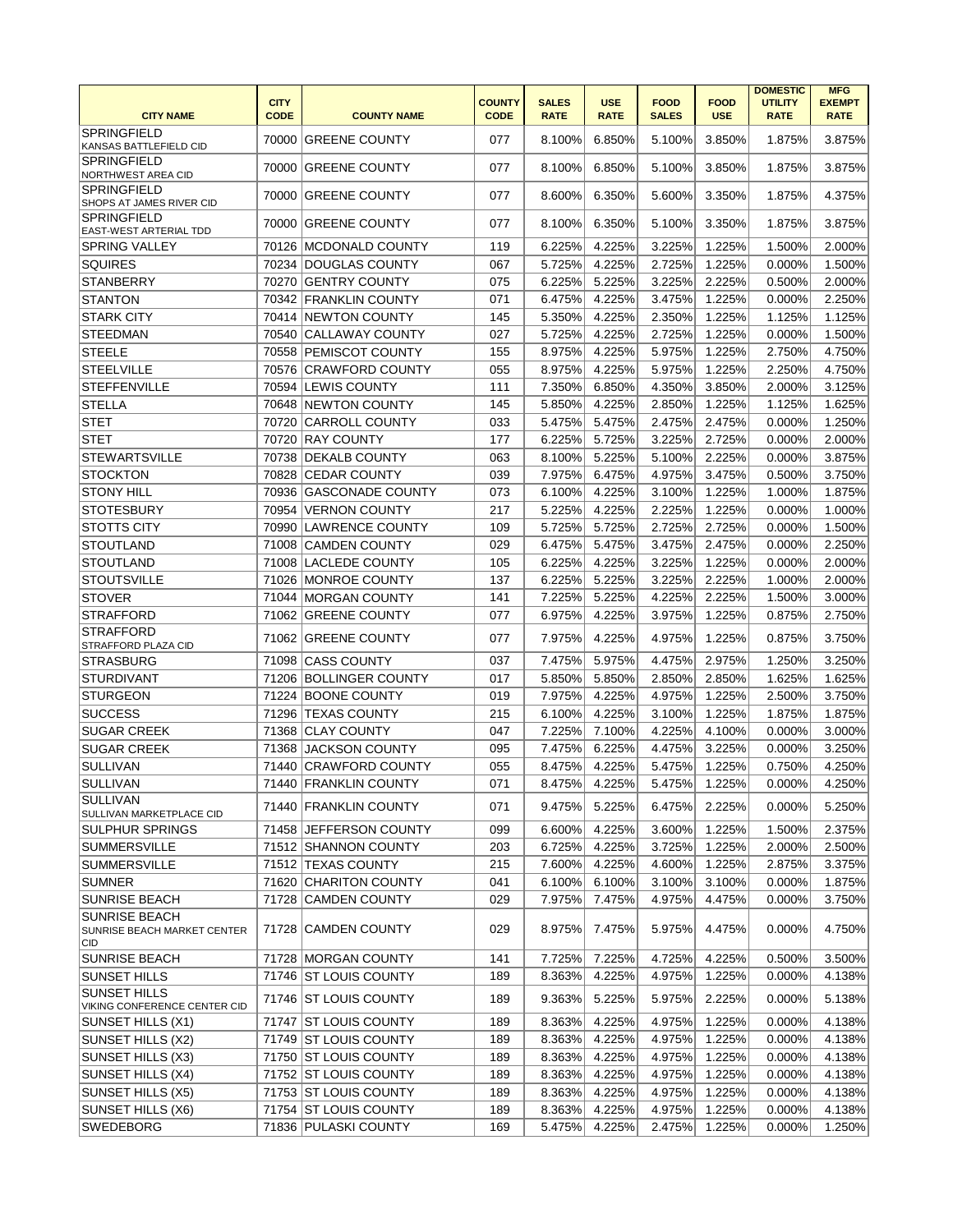|                                                 | <b>CITY</b> |                         | <b>COUNTY</b> | <b>SALES</b> | <b>USE</b>  | <b>FOOD</b>  | <b>FOOD</b> | <b>DOMESTIC</b><br><b>UTILITY</b> | <b>MFG</b><br><b>EXEMPT</b> |
|-------------------------------------------------|-------------|-------------------------|---------------|--------------|-------------|--------------|-------------|-----------------------------------|-----------------------------|
| <b>CITY NAME</b>                                | <b>CODE</b> | <b>COUNTY NAME</b>      | <b>CODE</b>   | <b>RATE</b>  | <b>RATE</b> | <b>SALES</b> | <b>USE</b>  | <b>RATE</b>                       | <b>RATE</b>                 |
| <b>SWEET SPRINGS</b>                            | 71890       | <b>SALINE COUNTY</b>    | 195           | 8.350%       | 8.350%      | 5.350%       | 5.350%      | 1.250%                            | 4.125%                      |
| <b>SWEETWATER</b>                               | 71926       | <b>REYNOLDS COUNTY</b>  | 179           | 5.225%       | 4.225%      | 2.225%       | 1.225%      | 0.000%                            | 1.000%                      |
| <b>SWISS</b>                                    | 71980       | <b>GASCONADE COUNTY</b> | 073           | 6.100%       | 4.225%      | 3.100%       | 1.225%      | 1.000%                            | 1.875%                      |
| <b>SYCAMORE</b>                                 | 72016       | <b>OZARK COUNTY</b>     | 153           | 6.725%       | 4.225%      | 3.725%       | 1.225%      | 1.000%                            | 2.500%                      |
| <b>SYCAMORE HILLS</b>                           | 72034       | <b>ST LOUIS COUNTY</b>  | 189           | 7.113%       | 4.225%      | 3.725%       | 1.225%      | 0.000%                            | 2.888%                      |
| <b>SYRACUSE</b>                                 | 72106       | MORGAN COUNTY           | 141           | 5.725%       | 5.225%      | 2.725%       | 2.225%      | 0.500%                            | 1.500%                      |
| <b>TABERVILLE</b>                               |             | 72142 ST CLAIR COUNTY   | 185           | 4.725%       | 4.225%      | 1.725%       | 1.225%      | 0.000%                            | 0.500%                      |
| <b>TALLAPOOSA</b>                               |             | 72196 NEW MADRID COUNTY | 143           | 5.475%       | 4.225%      | 2.475%       | 1.225%      | 1.000%                            | 1.250%                      |
| <b>TANEYVILLE</b>                               | 72232       | <b>TANEY COUNTY</b>     | 213           | 7.100%       | 4.225%      | 4.100%       | 1.225%      | 0.000%                            | 2.875%                      |
| <b>TAOS</b>                                     | 72304       | <b>COLE COUNTY</b>      | 051           | 6.725%       | 5.725%      | 3.725%       | 2.725%      | 0.000%                            | 2.500%                      |
| <b>TARKIO</b>                                   | 72340       | ATCHISON COUNTY         | 005           | 8.475%       | 6.475%      | 5.475%       | 3.475%      | 1.500%                            | 4.250%                      |
| <b>TARRANT VILLAGE</b>                          |             | 72376 PIKE COUNTY       | 163           | 6.225%       | 4.225%      | 3.225%       | 1.225%      | 1.000%                            | 2.000%                      |
| <b>TARSNEY LAKES</b>                            | 72412       | <b>JACKSON COUNTY</b>   | 095           | 5.475%       | 4.225%      | 2.475%       | 1.225%      | 0.000%                            | 1.250%                      |
| <b>TAYLOR</b>                                   | 72502       | <b>MARION COUNTY</b>    | 127           | 6.600%       | 5.600%      | 3.600%       | 2.600%      | 0.000%                            | 2.375%                      |
| <b>TEBBETTS</b>                                 |             | 72574 CALLAWAY COUNTY   | 027           | 5.725%       | 4.225%      | 2.725%       | 1.225%      | 0.000%                            | 1.500%                      |
| <b>TECUMSEH</b>                                 |             | 72610 OZARK COUNTY      | 153           | 6.725%       | 4.225%      | 3.725%       | 1.225%      | 1.000%                            | 2.500%                      |
| <b>TERESITA</b>                                 | 72736       | <b>SHANNON COUNTY</b>   | 203           | 5.225%       | 4.225%      | 2.225%       | 1.225%      | 1.000%                            | 1.000%                      |
| <b>THAYER</b>                                   | 72826       | <b>OREGON COUNTY</b>    | 149           | 8.225%       | 4.225%      | 5.225%       | 1.225%      | 1.000%                            | 4.000%                      |
| <b>THEODOSIA</b>                                | 72898       | <b>OZARK COUNTY</b>     | 153           | 8.225%       | 4.225%      | 5.225%       | 1.225%      | 1.000%                            | 4.000%                      |
| <b>THEODOSIA HILLS</b>                          |             | 72916 OZARK COUNTY      | 153           | 6.725%       | 4.225%      | 3.725%       | 1.225%      | 1.000%                            | 2.500%                      |
| <b>THOMASVILLE</b>                              | 73006       | <b>OREGON COUNTY</b>    | 149           | 6.225%       | 4.225%      | 3.225%       | 1.225%      | 1.000%                            | 2.000%                      |
| THOMPSON                                        |             | 73024 AUDRAIN COUNTY    | 007           | 6.600%       | 4.225%      | 3.600%       | 1.225%      | 0.000%                            | 2.375%                      |
| <b>THORNFIELD</b>                               |             | 73096 OZARK COUNTY      | 153           | 6.725%       | 4.225%      | 3.725%       | 1.225%      | 1.000%                            | 2.500%                      |
| <b>TIFF</b>                                     |             | 73150 WASHINGTON COUNTY | 221           | 7.225%       | 6.725%      | 4.225%       | 3.725%      | 2.000%                            | 3.000%                      |
| <b>TIFF CITY</b>                                |             | 73186 MCDONALD COUNTY   | 119           | 6.225%       | 4.225%      | 3.225%       | 1.225%      | 1.500%                            | 2.000%                      |
|                                                 |             |                         |               |              |             |              |             |                                   |                             |
| <b>TIGHTWAD</b>                                 | 73240       | <b>HENRY COUNTY</b>     | 083           | 5.225%       | 5.225%      | 2.225%       | 2.225%      | 0.500%                            | 1.000%                      |
| <b>TINA</b>                                     | 73330       | <b>CARROLL COUNTY</b>   | 033           | 5.475%       | 5.475%      | 2.475%       | 2.475%      | 0.000%                            | 1.250%                      |
| <b>TINDALL</b>                                  | 73348       | <b>GRUNDY COUNTY</b>    | 079           | 5.725%       | 4.225%      | 2.725%       | 1.225%      | 1.500%                            | 1.500%                      |
| <b>TIPTON</b>                                   | 73420       | <b>MONITEAU COUNTY</b>  | 135           | 7.725%       | 5.225%      | 4.725%       | 2.225%      | 1.000%                            | 3.500%                      |
| TOWN AND COUNTRY                                | 73618       | <b>ST LOUIS COUNTY</b>  | 189           | 8.363%       | 4.225%      | 4.975%       | 1.225%      | 0.000%                            | 4.138%                      |
| TOWN AND COUNTRY<br>TOWN & COUNTRY CROSSING TDD |             | 73618 ST LOUIS COUNTY   | 189           | 8.863%       | 4.225%      | 5.475%       | 1.225%      | 0.000%                            | 4.638%                      |
| TOWN AND COUNTRY (X1)                           | 73619       | <b>ST LOUIS COUNTY</b>  | 189           | 8.363%       | 4.225%      | 4.975%       | 1.225%      | 0.000%                            | 4.138%                      |
| TOWN AND COUNTRY (X2)                           | 73620       | <b>ST LOUIS COUNTY</b>  | 189           | 8.363%       | 4.225%      | 4.975%       | 1.225%      | 0.000%                            | 4.138%                      |
| <b>TRACY</b>                                    |             | 73690 PLATTE COUNTY     | 165           | 7.100%       | 5.600%      | 4.100%       | 2.600%      | 0.000%                            | 2.875%                      |
| <b>TRELOAR</b>                                  | 73780       | WARREN COUNTY           | 219           | 6.225%       | 5.725%      | 3.225%       | 2.725%      | 0.000%                            | 2.000%                      |
| <b>TRENTON</b>                                  |             | 73816 GRUNDY COUNTY     | 079           | 7.725%       | 4.225%      | 4.725%       | 1.225%      | 3.000%                            | 3.500%                      |
| <b>TRIMBLE</b>                                  |             | 73852 CLINTON COUNTY    | 049           | 6.725%       | 5.225%      | 3.725%       | 2.225%      | 0.000%                            | 2.500%                      |
| <b>TRIPLETT</b>                                 |             | 73870 CHARITON COUNTY   | 041           | 6.100%       | 6.100%      | 3.100%       | 3.100%      | 0.000%                            | 1.875%                      |
| <b>TROY</b>                                     |             | 73942 LINCOLN COUNTY    | 113           | 8.475%       | 4.225%      | 5.475%       | 1.225%      | 2.000%                            | 4.250%                      |
| <b>TROY</b>                                     |             | 73942 LINCOLN COUNTY    | 113           | 9.475%       | 5.225%      | 6.475%       | 2.225%      | 2.000%                            | 5.250%                      |
| LINCOLN CROSSING CID                            |             |                         |               |              |             |              |             |                                   |                             |
| TRUESDALE                                       | 73960       | <b>WARREN COUNTY</b>    | 219           | 7.725%       | 5.725%      | 4.725%       | 2.725%      | 0.000%                            | 3.500%                      |
| <b>TRUXTON</b>                                  |             | 74014 LINCOLN COUNTY    | 113           | 6.475%       | 4.225%      | 3.475%       | 1.225%      | 0.500%                            | 2.250%                      |
| <b>TUNAS</b>                                    |             | 74086 DALLAS COUNTY     | 059           | 6.225%       | 4.225%      | 3.225%       | 1.225%      | 2.000%                            | 2.000%                      |
| <b>TURNERS</b>                                  |             | 74140 GREENE COUNTY     | 077           | 5.475%       | 4.225%      | 2.475%       | 1.225%      | 0.875%                            | 1.250%                      |
| <b>TURNEY</b>                                   |             | 74176 CLINTON COUNTY    | 049           | 5.225%       | 5.225%      | 2.225%       | 2.225%      | 0.000%                            | 1.000%                      |
| <b>TUSCUMBIA</b>                                |             | 74194 MILLER COUNTY     | 131           | 6.725%       | 5.225%      | 3.725%       | 2.225%      | 1.000%                            | 2.500%                      |
| <b>TWIN OAKS</b>                                |             | 74284 ST LOUIS COUNTY   | 189           | 8.363%       | 4.225%      | 4.975%       | 1.225%      | 0.000%                            | 4.138%                      |
| TWIN OAKS (X1)                                  |             | 74285 ST LOUIS COUNTY   | 189           | 8.363%       | 4.225%      | 4.975%       | 1.225%      | 0.000%                            | 4.138%                      |
| <b>TYRONE</b>                                   | 74356       | <b>TEXAS COUNTY</b>     | 215           | 6.100%       | 4.225%      | 3.100%       | 1.225%      | 1.875%                            | 1.875%                      |
| <b>UDALL</b>                                    | 74428       | <b>OZARK COUNTY</b>     | 153           | 6.725%       | 4.225%      | 3.725%       | 1.225%      | 1.000%                            | 2.500%                      |
| <b>ULMAN</b>                                    |             | 74446 MILLER COUNTY     | 131           | 5.725%       | 5.225%      | 2.725%       | 2.225%      | 1.000%                            | 1.500%                      |
| <b>UNION</b>                                    |             | 74626 FRANKLIN COUNTY   | 071           | 8.475%       | 4.225%      | 5.475%       | 1.225%      | 0.000%                            | 4.250%                      |
| <b>UNION</b><br>EAST MAIN & HWY 47 CID          |             | 74626 FRANKLIN COUNTY   | 071           | 9.475%       | 5.225%      | 6.475%       | 2.225%      | 0.000%                            | 5.250%                      |
| <b>UNION</b><br>UNION CID                       |             | 74626 FRANKLIN COUNTY   | 071           | 9.475%       | 5.225%      | 6.475%       | 2.225%      | 0.000%                            | 5.250%                      |
| <b>UNION STAR</b>                               |             | 75130 DEKALB COUNTY     | 063           | 5.725%       | 5.225%      | 2.725%       | 2.225%      | 0.000%                            | 1.500%                      |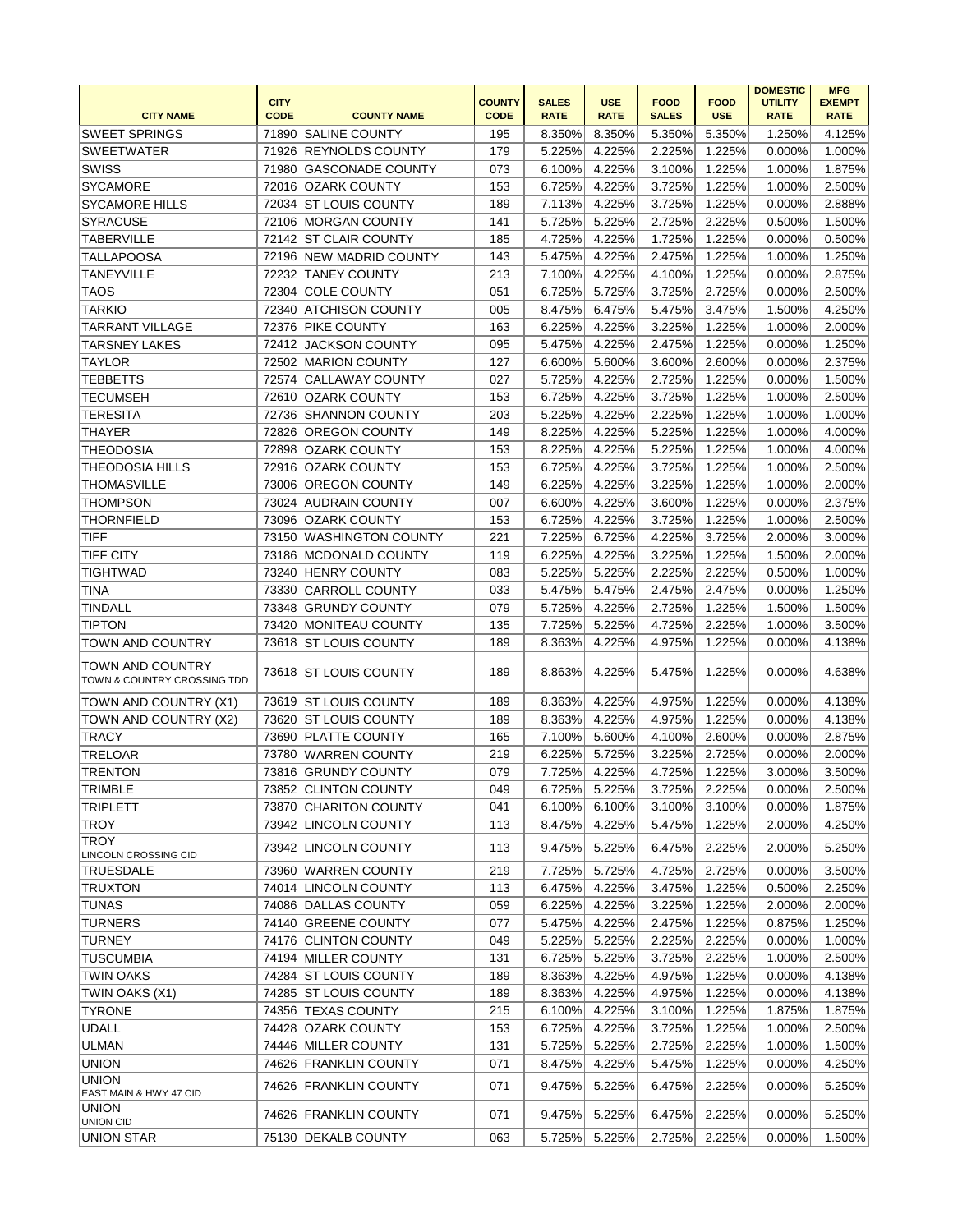|                                                                            |                            |                         |                              |                             |                           |                             |                           | <b>DOMESTIC</b>               | <b>MFG</b>                   |
|----------------------------------------------------------------------------|----------------------------|-------------------------|------------------------------|-----------------------------|---------------------------|-----------------------------|---------------------------|-------------------------------|------------------------------|
| <b>CITY NAME</b>                                                           | <b>CITY</b><br><b>CODE</b> | <b>COUNTY NAME</b>      | <b>COUNTY</b><br><b>CODE</b> | <b>SALES</b><br><b>RATE</b> | <b>USE</b><br><b>RATE</b> | <b>FOOD</b><br><b>SALES</b> | <b>FOOD</b><br><b>USE</b> | <b>UTILITY</b><br><b>RATE</b> | <b>EXEMPT</b><br><b>RATE</b> |
| <b>UNIONTOWN</b>                                                           |                            | 75148 PERRY COUNTY      | 157                          | 6.100%                      | 6.100%                    | 3.100%                      | 3.100%                    | 1.375%                        | 1.875%                       |
| <b>UNIONVILLE</b>                                                          |                            | 75166 PUTNAM COUNTY     | 171                          | 7.600%                      | 6.225%                    | 4.600%                      | 3.225%                    | 3.375%                        | 3.375%                       |
| <b>UNITY VILLAGE</b>                                                       |                            | 75202 JACKSON COUNTY    | 095                          | 7.725%                      | 4.225%                    | 4.725%                      | 1.225%                    | 0.000%                        | 3.500%                       |
| UNIVERSITY CITY                                                            |                            | 75220 ST LOUIS COUNTY   | 189                          | 8.613%                      | 5.725%                    | 5.225%                      | 2.725%                    | 0.000%                        | 4.388%                       |
| UNIVERSITY CITY<br>DELMAR/DELCREST CID                                     |                            | 75220 ST LOUIS COUNTY   | 189                          | 9.613%                      | 5.725%                    | 6.225%                      | 2.725%                    | 0.000%                        | 5.388%                       |
| UNIVERSITY CITY<br>LOOP TROLLEY TDD                                        |                            | 75220 ST LOUIS COUNTY   | 189                          | 9.613%                      | 5.725%                    | 6.225%                      | 2.725%                    | 0.000%                        | 5.388%                       |
| <b>UPLANDS PARK</b>                                                        |                            | 75238 ST LOUIS COUNTY   | 189                          | 7.613%                      | 4.725%                    | 4.225%                      | 1.725%                    | 0.000%                        | 3.388%                       |
| <b>URBANA</b>                                                              |                            | 75310 DALLAS COUNTY     | 059                          | 7.725%                      | 4.225%                    | 4.725%                      | 1.225%                    | 2.000%                        | 3.500%                       |
| <b>URICH</b>                                                               |                            | 75346 HENRY COUNTY      | 083                          | 7.475%                      | 5.225%                    | 4.475%                      | 2.225%                    | 0.500%                        | 3.250%                       |
| <b>UTICA</b>                                                               |                            | 75364 LIVINGSTON COUNTY | 117                          | 4.975%                      | 4.975%                    | 1.975%                      | 1.975%                    | 0.000%                        | 0.750%                       |
| <b>VALLES MINES</b>                                                        |                            | 75418 JEFFERSON COUNTY  | 099                          | 6.350%                      | 4.225%                    | 3.350%                      | 1.225%                    | 1.500%                        | 2.125%                       |
| <b>VALLEY PARK</b>                                                         |                            | 75472 ST LOUIS COUNTY   | 189                          | 8.113%                      | 4.225%                    | 4.725%                      | 1.225%                    | 0.000%                        | 3.888%                       |
| VALLEY PARK (X1)                                                           |                            | 75473 ST LOUIS COUNTY   | 189                          | 8.113%                      | 4.225%                    | 4.725%                      | 1.225%                    | 0.000%                        | 3.888%                       |
| VALLEY PARK (X2)                                                           |                            | 75474 ST LOUIS COUNTY   | 189                          | 8.113%                      | 4.225%                    | 4.725%                      | 1.225%                    | 0.000%                        | 3.888%                       |
| VALLEY PARK (X3)                                                           |                            | 75476 ST LOUIS COUNTY   | 189                          | 8.113%                      | 4.225%                    | 4.725%                      | 1.225%                    | 0.000%                        | 3.888%                       |
| VALLEY PARK (X4)                                                           |                            | 75477 ST LOUIS COUNTY   | 189                          | 8.113%                      | 4.225%                    | 4.725%                      | 1.225%                    | 0.000%                        | 3.888%                       |
| VALLEY PARK (X5)                                                           |                            | 75478 ST LOUIS COUNTY   | 189                          | 8.113%                      | 4.225%                    | 4.725%                      | 1.225%                    | 0.000%                        | 3.888%                       |
| VALLEY PARK (X6)                                                           | 75479                      | <b>ST LOUIS COUNTY</b>  | 189                          | 8.113%                      | 4.225%                    | 4.725%                      | 1.225%                    | 0.000%                        | 3.888%                       |
| VALLEY PARK (X6)<br><b>MERAMEC STATION ROAD &amp;</b><br>HIGHWAY 141 TDD   |                            | 75479 IST LOUIS COUNTY  | 189                          | 9.113%                      | 4.225%                    | 5.725%                      | 1.225%                    | 0.000%                        | 4.888%                       |
| VALLEY PARK (T2X6)<br><b>MERAMEC STATION ROAD &amp;</b><br>HIGHWAY 141 TDD |                            | 75480 ST LOUIS COUNTY   | 189                          | 9.113%                      | 4.225%                    | 5.725%                      | 1.225%                    | 0.000%                        | 4.888%                       |
| VALLEY PARK (T3)                                                           |                            | 75481 ST LOUIS COUNTY   | 189                          | 8.113%                      | 4.225%                    | 4.725%                      | 1.225%                    | 0.000%                        | 3.888%                       |
| VALLEY PARK (T3)<br>ROUTE 141 MARSHALL ROAD CID                            |                            | 75481 ST LOUIS COUNTY   | 189                          | 8.613%                      | 4.725%                    | 5.225%                      | 1.725%                    | 0.000%                        | 4.388%                       |
| VALLEY PARK (X7)                                                           |                            | 75482 ST LOUIS COUNTY   | 189                          | 8.113%                      | 4.225%                    | 4.725%                      | 1.225%                    | 0.000%                        | 3.888%                       |
| VALLEY PARK (X8)                                                           |                            | 75483 ST LOUIS COUNTY   | 189                          | 8.113%                      | 4.225%                    | 4.725%                      | 1.225%                    | 0.000%                        | 3.888%                       |
| <b>VAN BUREN</b>                                                           |                            | 75580 CARTER COUNTY     | 035                          | 7.225%                      | 4.225%                    | 4.225%                      | 1.225%                    | 2.500%                        | 3.000%                       |
| <b>VAN BUREN</b><br><b>BLACK MOUNTAIN CID</b>                              |                            | 75580 CARTER COUNTY     | 035                          | 8.225%                      | 4.225%                    | 5.225%                      | 1.225%                    | 2.500%                        | 4.000%                       |
| <b>VAN BUREN</b><br>LANDING RIVER CENTER CID                               |                            | 75580 CARTER COUNTY     | 035                          | 8.225%                      | 4.225%                    | 5.225%                      | 1.225%                    | 2.500%                        | 4.000%                       |
| VANDALIA                                                                   |                            | 75688 AUDRAIN COUNTY    | 007                          | 8.100%                      | 4.225%                    | 5.100%                      | 1.225%                    | 1.500%                        | 3.875%                       |
| <b>VANDIVER</b>                                                            |                            | 75706 AUDRAIN COUNTY    | 007                          | 7.600%                      | 4.225%                    | 4.600%                      | 1.225%                    | 0.000%                        | 3.375%                       |
| VANDUSER                                                                   |                            | 75724 SCOTT COUNTY      | 201                          | 5.225%                      | 5.225%                    | 2.225%                      | 2.225%                    | 1.000%                        | 1.000%                       |
| VANZANT                                                                    |                            | 75760 DOUGLAS COUNTY    | 067                          | 5.225%                      | 4.225%                    | 2.225%                      | 1.225%                    | 0.000%                        | 1.000%                       |
| VELDA CITY                                                                 |                            | 75796 ST LOUIS COUNTY   | 189                          | 7.613%                      | 4.225%                    |                             | 4.225% 1.225%             | 0.000%                        | 3.388%                       |
| <b>VELDA VILLAGE HILLS</b>                                                 |                            | 75814 ST LOUIS COUNTY   | 189                          | 7.613%                      | 4.225%                    | 4.225%                      | 1.225%                    | 0.000%                        | 3.388%                       |
| VERONA                                                                     |                            | 75886 LAWRENCE COUNTY   | 109                          | 7.725%                      | 5.725%                    | 4.725%                      | 2.725%                    | 0.000%                        | 3.500%                       |
| <b>VERSAILLES</b>                                                          |                            | 75922 MORGAN COUNTY     | 141                          | 7.725%                      | 5.225%                    | 4.725%                      | 2.225%                    | 2.000%                        | 3.500%                       |
| <b>VIBBARD</b>                                                             |                            | 75994 RAY COUNTY        | 177                          | 6.225%                      | 5.725%                    | 3.225%                      | 2.725%                    | 0.000%                        | 2.000%                       |
| <b>VIBURNUM</b>                                                            |                            | 76012  IRON COUNTY      | 093                          | 7.225%                      | 4.225%                    | 4.225%                      | 1.225%                    | 0.500%                        | 3.000%                       |
| <b>VICHY</b>                                                               |                            | 76030 MARIES COUNTY     | 125                          | 5.891%                      | 5.891%                    | 2.891%                      | 2.891%                    | 1.666%                        | 1.666%                       |
| <b>VIDA</b>                                                                |                            | 76084 PHELPS COUNTY     | 161                          | 5.350%                      | 4.225%                    | 2.350%                      | 1.225%                    | 0.000%                        | 1.125%                       |
| <b>VIENNA</b>                                                              |                            | 76102 MARIES COUNTY     | 125                          | 7.891%                      | 7.391%                    | 4.891%                      | 4.391%                    | 2.666%                        | 3.666%                       |
| VILLAGE OF FOUR SEASONS                                                    |                            | 76157 CAMDEN COUNTY     | 029                          | 6.975%                      | 5.475%                    | 3.975%                      | 2.475%                    | 0.000%                        | 2.750%                       |
| <b>VILLAGE OF FOUR SEASONS</b><br>HORSESHOE BEND PEDESTRIAN<br>TDD         |                            | 76157 CAMDEN COUNTY     | 029                          | 7.975%                      | 5.475%                    | 4.975%                      | 2.475%                    | 0.000%                        | 3.750%                       |
| GOODNIGHT (VILLAGE OF)                                                     |                            | 27900 POLK COUNTY       | 167                          | 5.600%                      | 4.225%                    | 2.600%                      | 1.225%                    | 1.375%                        | 1.375%                       |
| VILLA RIDGE                                                                |                            | 76192 FRANKLIN COUNTY   | 071                          | 6.475%                      | 4.225%                    | 3.475%                      | 1.225%                    | 0.000%                        | 2.250%                       |
| <b>VINITA PARK</b>                                                         |                            | 76246 ST LOUIS COUNTY   | 189                          | 7.613%                      | 4.725%                    | 4.225%                      | 1.725%                    | 0.000%                        | 3.388%                       |
| <b>VINITA TERRACE</b>                                                      |                            | 76264 ST LOUIS COUNTY   | 189                          | 7.613%                      | 4.225%                    | 4.225%                      | 1.225%                    | 0.000%                        | 3.388%                       |
| <b>VISTA</b>                                                               |                            | 76390 ST CLAIR COUNTY   | 185                          | 4.725%                      | 4.225%                    | 1.725%                      | 1.225%                    | 0.000%                        | 0.500%                       |
| <b>VULCAN</b>                                                              |                            | 76426   IRON COUNTY     | 093                          | 6.225%                      | 4.225%                    | 3.225%                      | 1.225%                    | 0.500%                        | 2.000%                       |
| <b>WACO</b>                                                                |                            | 76444 JASPER COUNTY     | 097                          | 5.200%                      | 4.225%                    | 2.200%                      | 1.225%                    | 0.000%                        | 0.975%                       |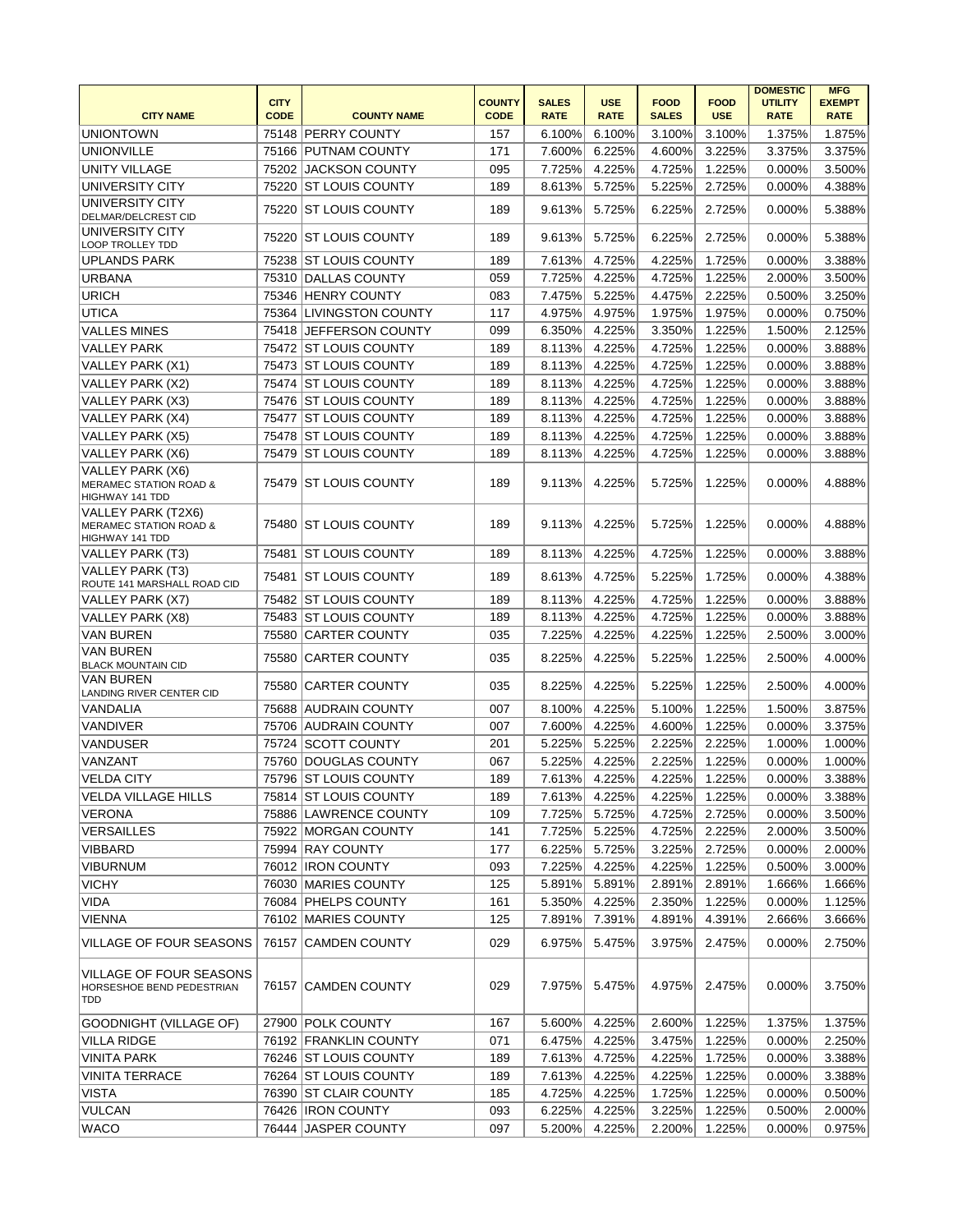|                                                                         | <b>CITY</b>    |                                              | <b>COUNTY</b> | <b>SALES</b>     | <b>USE</b>       | <b>FOOD</b>      | <b>FOOD</b>      | <b>DOMESTIC</b><br><b>UTILITY</b> | <b>MFG</b><br><b>EXEMPT</b> |
|-------------------------------------------------------------------------|----------------|----------------------------------------------|---------------|------------------|------------------|------------------|------------------|-----------------------------------|-----------------------------|
| <b>CITY NAME</b>                                                        | <b>CODE</b>    | <b>COUNTY NAME</b>                           | <b>CODE</b>   | <b>RATE</b>      | <b>RATE</b>      | <b>SALES</b>     | <b>USE</b>       | <b>RATE</b>                       | <b>RATE</b>                 |
| <b>WAKENDA</b>                                                          | 76534          | <b>CARROLL COUNTY</b>                        | 033           | 5.475%           | 5.475%           | 2.475%           | 2.475%           | 0.000%                            | 1.250%                      |
| <b>WALDRON</b><br><b>WALKER</b>                                         | 76588<br>76660 | <b>PLATTE COUNTY</b>                         | 165           | 5.600%           | 5.600%           | 2.600%           | 2.600%           | 0.000%                            | 1.375%                      |
| <b>WALNUT GROVE</b>                                                     | 76840          | <b>VERNON COUNTY</b><br><b>GREENE COUNTY</b> | 217<br>077    | 5.225%<br>6.475% | 4.225%<br>5.225% | 2.225%<br>3.475% | 1.225%<br>2.225% | 0.000%<br>1.875%                  | 1.000%<br>2.250%            |
|                                                                         |                |                                              | 213           |                  | 4.225%           |                  | 1.225%           |                                   | 1.875%                      |
| <b>WALNUT SHADE</b>                                                     | 76876          | <b>TANEY COUNTY</b>                          | 223           | 6.100%           |                  | 3.100%           |                  | 0.000%                            |                             |
| WAPPAPELLO                                                              | 76948          | WAYNE COUNTY<br>76966 PEMISCOT COUNTY        |               | 5.725%           | 4.225%           | 2.725%           | 1.225%           | 1.500%                            | 1.500%                      |
| WARDELL                                                                 |                | 77002 COLE COUNTY                            | 155<br>051    | 7.975%           | 4.225%<br>5.725% | 4.975%           | 1.225%<br>2.725% | 1.250%                            | 3.750%                      |
| <b>WARDSVILLE</b>                                                       |                |                                              | 101           | 6.725%           | 8.350%           | 3.725%<br>5.350% | 5.350%           | 0.000%                            | 2.500%                      |
| WARRENSBURG<br>WARRENSBURG                                              |                | 77092 JOHNSON COUNTY                         |               | 8.350%           |                  |                  |                  | 3.750%                            | 4.125%                      |
| HAWTHORNE DEVELOPMENT TDD                                               | 77092          | <b>JOHNSON COUNTY</b>                        | 101           | 8.850%           | 8.350%           | 5.850%           | 5.350%           | 3.750%                            | 4.625%                      |
| <b>WARRENTON</b>                                                        | 77128          | WARREN COUNTY                                | 219           | 7.975%           | 5.725%           | 4.975%           | 2.725%           | 0.000%                            | 3.750%                      |
| <b>WARSAW</b>                                                           |                | 77146 BENTON COUNTY                          | 015           | 8.475%           | 7.975%           | 5.475%           | 4.975%           | 2.875%                            | 4.250%                      |
| <b>WARSAW</b><br>US HIGHWAY 65 & TRUMAN DAM<br><b>ACCESS RD TDD</b>     |                | 77146 BENTON COUNTY                          | 015           | 8.975%           | 7.975%           | 5.975%           | 4.975%           | 2.875%                            | 4.750%                      |
| WARSON WOODS                                                            |                | 77182 ST LOUIS COUNTY                        | 189           | 7.863%           | 4.225%           | 4.475%           | 1.225%           | 0.000%                            | 3.638%                      |
| <b>WASHBURN</b>                                                         | 77200          | <b>BARRY COUNTY</b>                          | 009           | 7.725%           | 4.225%           | 4.725%           | 1.225%           | 0.000%                            | 3.500%                      |
| <b>WASHINGTON</b>                                                       |                | 77416 FRANKLIN COUNTY                        | 071           | 8.350%           | 6.225%           | 5.350%           | 3.225%           | 0.000%                            | 4.125%                      |
| <b>WASHINGTON</b><br>PHOENIX CENTER II CID                              |                | 77416 FRANKLIN COUNTY                        | 071           | 9.100%           | 6.225%           | 6.100%           | 3.225%           | 0.000%                            | 4.875%                      |
| <b>WASOLA</b>                                                           | 77794          | OZARK COUNTY                                 | 153           | 6.725%           | 4.225%           | 3.725%           | 1.225%           | 1.000%                            | 2.500%                      |
| <b>WATSON</b>                                                           | 77848          | <b>ATCHISON COUNTY</b>                       | 005           | 6.475%           | 6.475%           | 3.475%           | 3.475%           | 0.000%                            | 2.250%                      |
| <b>WAVERLY</b>                                                          | 77866          | <b>LAFAYETTE COUNTY</b>                      | 107           | 8.350%           | 5.850%           | 5.350%           | 2.850%           | 1.000%                            | 4.125%                      |
| WAYLAND                                                                 | 77920          | <b>CLARK COUNTY</b>                          | 045           | 7.225%           | 4.225%           | 4.225%           | 1.225%           | 0.000%                            | 3.000%                      |
| WAYNESVILLE                                                             |                | 77992 PULASKI COUNTY                         | 169           | 7.725%           | 4.225%           | 4.725%           | 1.225%           | 1.500%                            | 3.500%                      |
| <b>WAYNESVILLE</b><br><b>BOWMAN TDD</b>                                 | 77992          | PULASKI COUNTY                               | 169           | 8.225%           | 4.225%           | 5.225%           | 1.225%           | 1.500%                            | 4.000%                      |
| <b>WAYNESVILLE</b><br><b>WESTGATE CID</b>                               | 77992          | <b>PULASKI COUNTY</b>                        | 169           | 8.725%           | 4.225%           | 5.725%           | 1.225%           | 1.500%                            | 4.500%                      |
| <b>WEATHERBY</b>                                                        |                | 78028 DEKALB COUNTY                          | 063           | 5.725%           | 5.225%           | 2.725%           | 2.225%           | 0.000%                            | 1.500%                      |
| <b>WEATHERBY LAKE</b>                                                   |                | 78046 PLATTE COUNTY                          | 165           | 5.600%           | 5.600%           | 2.600%           | 2.600%           | 0.000%                            | 1.375%                      |
| <b>WEAUBLEAU</b>                                                        |                | 78064 HICKORY COUNTY                         | 085           | 7.225%           | 4.225%           | 4.225%           | 1.225%           | 3.000%                            | 3.000%                      |
| <b>WEBB CITY</b>                                                        |                | 78118 JASPER COUNTY                          | 097           | 7.700%           | 4.225%           | 4.700%           | 1.225%           | 1.000%                            | 3.475%                      |
| <b>WEBB CITY</b><br>CENTENNIAL RAILROAD TDD                             | 78118          | <b>JASPER COUNTY</b>                         | 097           | 8.200%           | 4.225%           | 5.200%           | 1.225%           | 1.000%                            | 3.975%                      |
| <b>WEBSTER GROVES</b>                                                   | 78154          | <b>ST LOUIS COUNTY</b>                       | 189           | 8.613%           | 4.225%           | 5.225%           | 1.225%           | 0.000%                            | 4.388%                      |
| <b>WEBSTER GROVES (T1)</b>                                              | 78155          | <b>ST LOUIS COUNTY</b>                       | 189           | 8.613%           | 4.225%           | 5.225%           | 1.225%           | 0.000%                            | 4.388%                      |
| <b>WEBSTER GROVES (T1)</b><br>SHOPPES AT OLD WEBSTER TDD                |                | 78155 ST LOUIS COUNTY                        | 189           | 9.238%           | 4.225%           | 5.850%           | 1.225%           | 0.000%                            | 5.013%                      |
| WEINGARTEN                                                              |                | 78226 STE GENEVIEVE COUNTY                   | 193           | 6.725%           | 4.225%           | 3.725%           | 1.225%           | 2.000%                            | 2.500%                      |
| <b>WELDON SPRING</b>                                                    |                | 78314 ST CHARLES COUNTY                      | 183           | 6.450%           | 5.950%           | 3.350%           | 2.850%           | 0.000%                            | 2.225%                      |
| <b>WELDON SPRING</b><br><b>MOUNTAIN FARM CID</b>                        |                | 78314 ST CHARLES COUNTY                      | 183           | 7.450%           | 6.950%           | 4.350%           | 3.850%           | 0.000%                            | 3.225%                      |
| WELDON SPRINGS HEIGHTS                                                  |                | 78334 IST CHARLES COUNTY                     | 183           | 5.950%           | 5.950%           | 2.850%           | 2.850%           | 0.000%                            | 1.725%                      |
| <b>WELLINGTON</b>                                                       |                | 78352 LAFAYETTE COUNTY                       | 107           | 5.850%           | 5.850%           | 2.850%           | 2.850%           | 0.000%                            | 1.625%                      |
| <b>WELLSTON</b>                                                         |                | 78370 ST LOUIS COUNTY                        | 189           | 7.863%           | 4.225%           | 4.475%           | 1.225%           | 0.000%                            | 3.638%                      |
| WELLSVILLE                                                              |                | 78406 MONTGOMERY COUNTY                      | 139           | 8.225%           | 4.225%           | 5.225%           | 1.225%           | 2.500%                            | 4.000%                      |
| <b>WENTWORTH</b>                                                        |                | 78424 NEWTON COUNTY                          | 145           | 5.350%           | 4.225%           | 2.350%           | 1.225%           | 1.125%                            | 1.125%                      |
| WENTZVILLE                                                              |                | 78442 ST CHARLES COUNTY                      | 183           | 8.450%           | 8.450%           | 5.350%           | 5.350%           | 1.500%                            | 4.225%                      |
| <b>WENTZVILLE</b><br><b>BEAR CREEK CID</b>                              |                | 78442 ST CHARLES COUNTY                      | 183           | 8.950%           | 8.450%           | 5.850%           | 5.350%           | 1.500%                            | 4.725%                      |
| <b>WENTZVILLE</b><br><b>WENTZVILLE BLUFFS CID</b>                       |                | 78442 ST CHARLES COUNTY                      | 183           | 9.450%           | 9.450%           | 6.350%           | 6.350%           | 1.500%                            | 5.225%                      |
| <b>WENTZVILLE</b><br>WENTZVILLE PARKWAY 1 TDD                           |                | 78442 ST CHARLES COUNTY                      | 183           | 8.950%           | 8.450%           | 5.850%           | 5.350%           | 1.500%                            | 4.725%                      |
| <b>WENTZVILLE</b><br><b>WENTZVILLE TDD</b>                              |                | 78442 ST CHARLES COUNTY                      | 183           | 8.700%           | 8.450%           | 5.600%           | 5.350%           | 1.500%                            | 4.475%                      |
| <b>WENTZVILLE</b><br><b>WENTZVILLE TDD</b><br><b>WENTZVILLE III TDD</b> |                | 78442 ST CHARLES COUNTY                      | 183           | 8.950%           | 8.450%           | 5.850%           | 5.350%           | 1.500%                            | 4.725%                      |
| WENTZVILLE<br><b>WENTZVILLE II TDD</b>                                  |                | 78442 ST CHARLES COUNTY                      | 183           | 8.950%           | 8.450%           | 5.850%           | 5.350%           | 1.500%                            | 4.725%                      |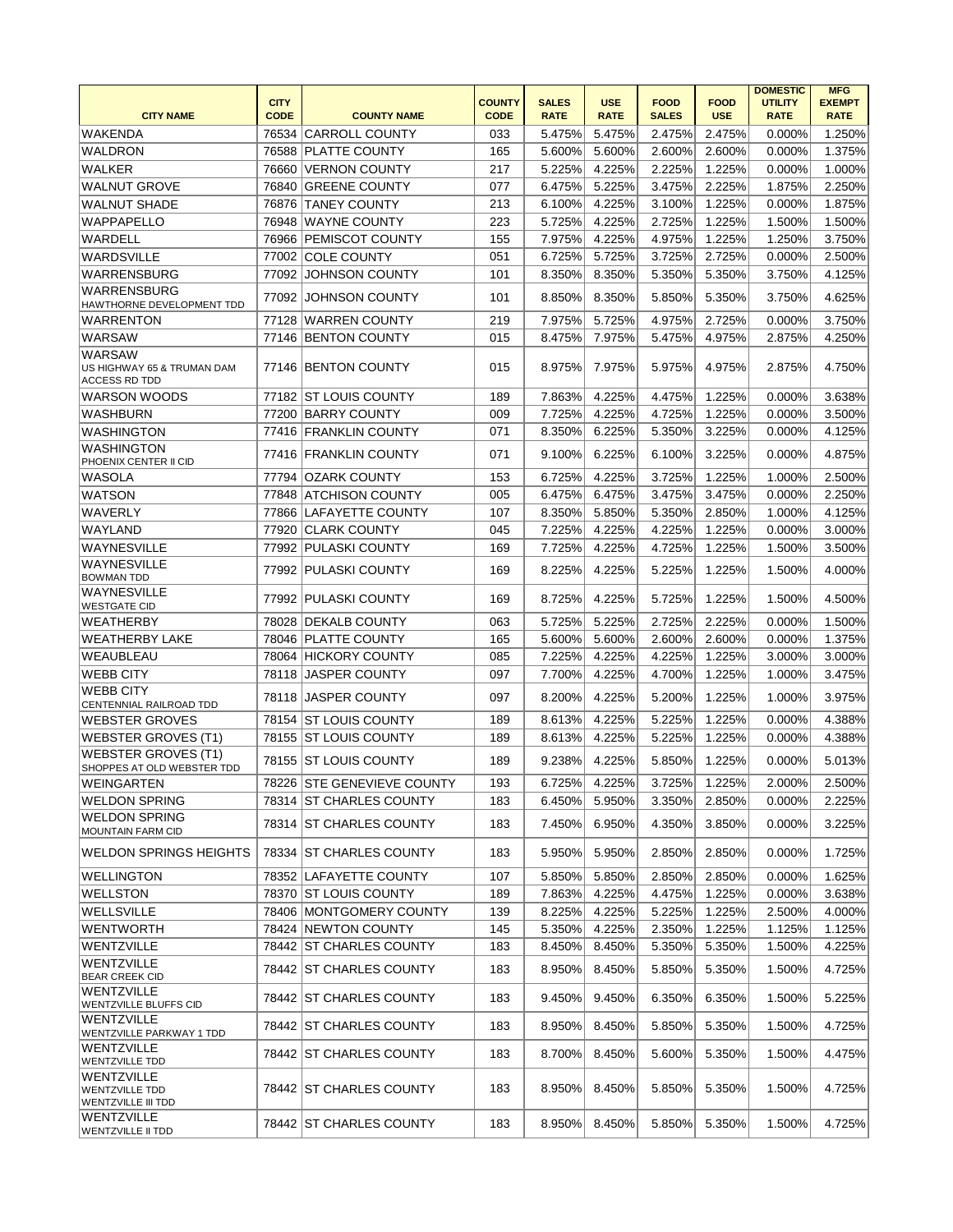|                                                                       | <b>CITY</b> |                            | <b>COUNTY</b> | <b>SALES</b> | <b>USE</b>  | <b>FOOD</b>  | <b>FOOD</b> | <b>DOMESTIC</b><br><b>UTILITY</b> | <b>MFG</b><br><b>EXEMPT</b> |
|-----------------------------------------------------------------------|-------------|----------------------------|---------------|--------------|-------------|--------------|-------------|-----------------------------------|-----------------------------|
| <b>CITY NAME</b>                                                      | <b>CODE</b> | <b>COUNTY NAME</b>         | <b>CODE</b>   | <b>RATE</b>  | <b>RATE</b> | <b>SALES</b> | <b>USE</b>  | <b>RATE</b>                       | <b>RATE</b>                 |
| WENTZVILLE<br><b>WENTZVILLE III TDD</b>                               | 78442       | IST CHARLES COUNTY         | 183           | 8.700%       | 8.450%      | 5.600%       | 5.350%      | 1.500%                            | 4.475%                      |
| <b>WESCO</b>                                                          | 78460       | <b>CRAWFORD COUNTY</b>     | 055           | 5.975%       | 4.225%      | 2.975%       | 1.225%      | 0.750%                            | 1.750%                      |
| <b>WEST ALTON</b>                                                     | 78514       | <b>ST CHARLES COUNTY</b>   | 183           | 6.950%       | 5.950%      | 3.850%       | 2.850%      | 0.000%                            | 2.725%                      |
| <b>WESTBORO</b>                                                       | 78622       | <b>ATCHISON COUNTY</b>     | 005           | 6.475%       | 6.475%      | 3.475%       | 3.475%      | 0.000%                            | 2.250%                      |
| <b>WEST LINE</b>                                                      | 78838       | <b>CASS COUNTY</b>         | 037           | 5.975%       | 5.975%      | 2.975%       | 2.975%      | 1.250%                            | 1.750%                      |
| <b>WESTON</b>                                                         | 78856       | <b>PLATTE COUNTY</b>       | 165           | 7.975%       | 7.975%      | 4.975%       | 4.975%      | 0.000%                            | 3.750%                      |
| <b>WESTPHALIA</b><br><b>MARIES OSAGE AMBULANCE</b><br><b>DISTRICT</b> | 78910       | <b>OSAGE COUNTY</b>        | 151           | 7.475%       | 6.975%      | 4.475%       | 3.975%      | 2.250%                            | 3.250%                      |
| <b>WESTPHALIA</b><br>OSAGE AMBULANCE DISTRICT                         | 78910       | <b>IOSAGE COUNTY</b>       | 151           | 7.475%       | 6.975%      | 4.475%       | 3.975%      | 2.250%                            | 3.250%                      |
| <b>WEST PLAINS</b>                                                    | 78928       | <b>HOWELL COUNTY</b>       | 091           | 7.162%       | 4.225%      | 4.162%       | 1.225%      | 1.500%                            | 2.937%                      |
| <b>WEST PLAINS</b><br>63 BY PASS CID                                  | 78928       | <b>HOWELL COUNTY</b>       | 091           | 8.162%       | 5.225%      | 5.162%       | 2.225%      | 1.500%                            | 3.937%                      |
| <b>WEST PLAINS</b><br>SOUTH 160 CID                                   | 78928       | <b>HOWELL COUNTY</b>       | 091           | 8.162%       | 4.225%      | 5.162%       | 1.225%      | 1.500%                            | 3.937%                      |
| <b>WEST PLAINS</b><br>SOUTHERN HILLS CID                              | 78928       | <b>HOWELL COUNTY</b>       | 091           | 7.662%       | 4.225%      | 4.662%       | 1.225%      | 1.500%                            | 3.437%                      |
| <b>WESTPORT</b>                                                       | 78964       | <b>JACKSON COUNTY</b>      | 095           | 5.475%       | 4.225%      | 2.475%       | 1.225%      | 0.000%                            | 1.250%                      |
| <b>WEST QUINCY</b>                                                    | 78982       | <b>MARION COUNTY</b>       | 127           | 6.600%       | 5.600%      | 3.600%       | 2.600%      | 0.000%                            | 2.375%                      |
| <b>WEST SULLIVAN</b>                                                  | 79000       | <b>CRAWFORD COUNTY</b>     | 055           | 8.225%       | 4.225%      | 5.225%       | 1.225%      | 0.750%                            | 4.000%                      |
| WESTWOOD                                                              | 79054       | <b>ST LOUIS COUNTY</b>     | 189           | 7.113%       | 4.225%      | 3.725%       | 1.225%      | 0.000%                            | 2.888%                      |
| <b>WHEATLAND</b>                                                      | 79090       | <b>HICKORY COUNTY</b>      | 085           | 7.725%       | 4.225%      | 4.725%       | 1.225%      | 3.500%                            | 3.500%                      |
| <b>WHEATON</b>                                                        |             | 79126 BARRY COUNTY         | 009           | 7.100%       | 4.225%      | 4.100%       | 1.225%      | 0.875%                            | 2.875%                      |
| <b>WHEELING</b>                                                       | 79180       | <b>LIVINGSTON COUNTY</b>   | 117           | 4.975%       | 4.975%      | 1.975%       | 1.975%      | 0.000%                            | 0.750%                      |
| <b>WHITEMAN</b>                                                       | 79414       | <b>JOHNSON COUNTY</b>      | 101           | 6.475%       | 6.475%      | 3.475%       | 3.475%      | 2.250%                            | 2.250%                      |
| <b>WHITEMAN AFB</b>                                                   | 79432       | <b>JOHNSON COUNTY</b>      | 101           | 6.475%       | 6.475%      | 3.475%       | 3.475%      | 2.250%                            | 2.250%                      |
| <b>WHITEOAK</b>                                                       |             | 79450 DUNKLIN COUNTY       | 069           | 5.225%       | 5.225%      | 2.225%       | 2.225%      | 0.000%                            | 1.000%                      |
| <b>WHITESIDE</b>                                                      | 79558       | LINCOLN COUNTY             | 113           | 6.475%       | 4.225%      | 3.475%       | 1.225%      | 0.500%                            | 2.250%                      |
| <b>WHITEWATER</b>                                                     | 79612       | <b>CAPE GIRARDEAU CNTY</b> | 031           | 5.225%       | 4.225%      | 2.225%       | 1.225%      | 1.000%                            | 1.000%                      |
| <b>WIEN</b>                                                           | 79720       | <b>CHARITON COUNTY</b>     | 041           | 6.100%       | 6.100%      | 3.100%       | 3.100%      | 0.000%                            | 1.875%                      |
| <b>WILBUR PARK</b>                                                    |             | 79756 ST LOUIS COUNTY      | 189           | 7.613%       | 4.225%      | 4.225%       | 1.225%      | 0.000%                            | 3.388%                      |
| <b>WILDWOOD</b>                                                       | 79820       | <b>ST LOUIS COUNTY</b>     | 189           | 7.613%       | 4.225%      | 4.225%       | 1.225%      | 0.000%                            | 3.388%                      |
| <b>WILDWOOD</b>                                                       |             |                            |               |              |             |              |             |                                   |                             |
| <b>CROSSINGS CID</b>                                                  | 79820       | <b>ST LOUIS COUNTY</b>     | 189           | 8.613%       | 5.225%      | 5.225%       | 2.225%      | 0.000%                            | 4.388%                      |
| WILDWOOD (X1)                                                         | 79821       | <b>ST LOUIS COUNTY</b>     | 189           | 7.613%       | 4.225%      | 4.225%       | 1.225%      | 0.000%                            | 3.388%                      |
| <b>WILLARD</b>                                                        | 79882       | <b>GREENE COUNTY</b>       | 077           | 7.475%       | 6.225%      | 4.475%       | 3.225%      | 2.375%                            | 3.250%                      |
| <b>WILLIAMSBURG</b>                                                   | 79990       | <b>CALLAWAY COUNTY</b>     | 027           | 5.725%       | 4.225%      | 2.725%       | 1.225%      | 0.000%                            | 1.500%                      |
| <b>WILLIAMSTOWN</b>                                                   |             | 80008 LEWIS COUNTY         | 111           | 7.350%       | 6.850%      | 4.350%       | 3.850%      | 2.000%                            | 3.125%                      |
| WILLIAMSVILLE                                                         |             | 80026 WAYNE COUNTY         | 223           | 7.225%       | 4.225%      | 4.225%       | 1.225%      | 2.500%                            | $3.000\%$                   |
| <b>WILLOW SPRINGS</b>                                                 |             | 80098 HOWELL COUNTY        | 091           | 6.912%       | 4.225%      | 3.912%       | 1.225%      | 1.500%                            | 2.687%                      |
| <b>WILSON CITY</b>                                                    |             | 80260 MISSISSIPPI COUNTY   | 133           | 5.975%       | 4.225%      | 2.975%       | 1.225%      | 0.000%                            | 1.750%                      |
| <b>WILTON</b>                                                         |             | 80278 BOONE COUNTY         | 019           | 5.975%       | 4.225%      | 2.975%       | 1.225%      | 1.500%                            | 1.750%                      |
| <b>WINCHESTER</b>                                                     |             | 80314 ST LOUIS COUNTY      | 189           | 7.613%       | 4.225%      | 4.225%       | 1.225%      | 0.000%                            | 3.388%                      |
| <b>WINDSOR</b>                                                        |             | 80350 HENRY COUNTY         | 083           | 6.725%       | 5.225%      | 3.725%       | 2.225%      | 1.500%                            | 2.500%                      |
| <b>WINDSOR</b>                                                        |             | 80350 PETTIS COUNTY        | 159           | 6.725%       | 5.225%      | 3.725%       | 2.225%      | 2.000%                            | 2.500%                      |
| <b>WINDSOR PLACE</b>                                                  |             | 80380 COOPER COUNTY        | 053           | 7.225%       | 5.975%      | 4.225%       | 2.975%      | 1.750%                            | 3.000%                      |
| <b>WINDSOR PLACE</b><br>WINDSOR PLACE CID                             |             | 80380 COOPER COUNTY        | 053           | 8.225%       | 6.975%      | 5.225%       | 3.975%      | 1.750%                            | 4.000%                      |
| <b>WINDYVILLE</b>                                                     |             | 80404 DALLAS COUNTY        | 059           | 6.225%       | 4.225%      | 3.225%       | 1.225%      | 2.000%                            | 2.000%                      |
| WINFIELD                                                              |             | 80422 LINCOLN COUNTY       | 113           | 7.975%       | 4.225%      | 4.975%       | 1.225%      | 1.500%                            | 3.750%                      |
| WINIGAN                                                               |             | 80440 SULLIVAN COUNTY      | 211           | 6.975%       | 6.975%      | 3.975%       | 3.975%      | 2.750%                            | 2.750%                      |
| WINONA                                                                |             | 80512 SHANNON COUNTY       | 203           | 7.225%       | 4.225%      | 4.225%       | 1.225%      | 2.000%                            | 3.000%                      |
| <b>WINSTON</b>                                                        |             | 80548 DAVIESS COUNTY       | 061           | 6.225%       | 5.725%      | 3.225%       | 2.725%      | 0.000%                            | 2.000%                      |
| <b>WITTENBERG</b>                                                     |             | 80638 PERRY COUNTY         | 157           | 6.100%       | 6.100%      | 3.100%       | 3.100%      | 1.375%                            | 1.875%                      |
| <b>WOLF ISLAND</b>                                                    |             | 80656 MISSISSIPPI COUNTY   | 133           | 5.975%       | 4.225%      | 2.975%       | 1.225%      | 0.000%                            | 1.750%                      |
| <b>WOMACK</b>                                                         |             | 80692 STE GENEVIEVE COUNTY | 193           | 6.725%       | 4.225%      | 3.725%       | 1.225%      | 2.000%                            | 2.500%                      |
| <b>WOODLAND PARK</b>                                                  |             | 80800 MILLER COUNTY        | 131           | 5.725%       | 5.225%      | 2.725%       | 2.225%      | 1.000%                            | 1.500%                      |
| <b>WOODS HEIGHTS</b>                                                  |             | 80908 RAY COUNTY           | 177           | 7.225%       | 6.725%      | 4.225%       | 3.725%      | 1.000%                            | 3.000%                      |
| <b>WOODSON TERRACE</b>                                                |             | 80962 ST LOUIS COUNTY      | 189           | 8.863%       | 5.975%      | 5.475%       | 2.975%      | 0.000%                            | 4.638%                      |